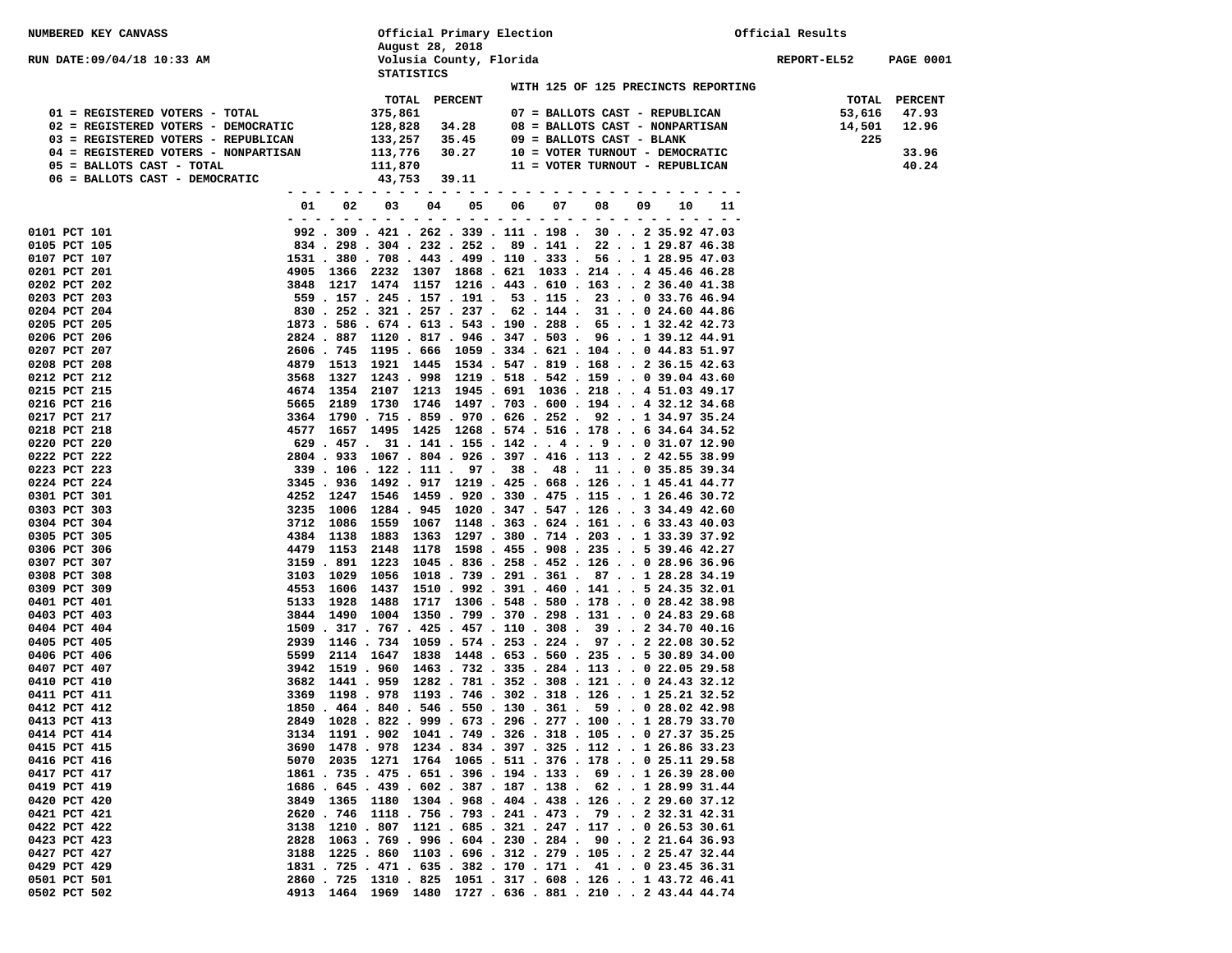| NUMBERED KEY CANVASS                                        |                                              | Official Primary Election                    |                |               |                                                                                                                            | Official Results |                  |  |
|-------------------------------------------------------------|----------------------------------------------|----------------------------------------------|----------------|---------------|----------------------------------------------------------------------------------------------------------------------------|------------------|------------------|--|
|                                                             |                                              | August 28, 2018                              |                |               |                                                                                                                            |                  |                  |  |
| RUN DATE:09/04/18 10:33 AM                                  |                                              | Volusia County, Florida<br><b>STATISTICS</b> |                |               |                                                                                                                            | REPORT-EL52      | <b>PAGE 0002</b> |  |
|                                                             |                                              |                                              |                |               | WITH 125 OF 125 PRECINCTS REPORTING                                                                                        |                  |                  |  |
|                                                             |                                              | TOTAL                                        | <b>PERCENT</b> |               |                                                                                                                            | TOTAL            | <b>PERCENT</b>   |  |
| 01 = REGISTERED VOTERS - TOTAL                              |                                              | 375,861                                      |                |               | 07 = BALLOTS CAST - REPUBLICAN                                                                                             | 53,616           | 47.93            |  |
| 02 = REGISTERED VOTERS - DEMOCRATIC                         |                                              | 128,828                                      | 34.28          |               | 08 = BALLOTS CAST - NONPARTISAN                                                                                            | 14,501           | 12.96            |  |
| 03 = REGISTERED VOTERS - REPUBLICAN                         |                                              | 133,257                                      | 35.45          |               | 09 = BALLOTS CAST - BLANK                                                                                                  | 225              |                  |  |
| 04 = REGISTERED VOTERS - NONPARTISAN                        |                                              | 113,776                                      | 30.27          |               | 10 = VOTER TURNOUT - DEMOCRATIC                                                                                            |                  | 33.96            |  |
| 05 = BALLOTS CAST - TOTAL<br>06 = BALLOTS CAST - DEMOCRATIC |                                              | 111,870<br>43,753                            | 39.11          |               | 11 = VOTER TURNOUT - REPUBLICAN                                                                                            |                  | 40.24            |  |
|                                                             |                                              |                                              |                |               |                                                                                                                            |                  |                  |  |
| (CONTINUED FROM PREVIOUS PAGE)                              | 02<br>01<br>$ -$<br>$\overline{\phantom{0}}$ | 03<br>04                                     | 05             | 06<br>07<br>. | 08<br>09<br>10<br>.                                                                                                        |                  |                  |  |
| 0503 PCT 503                                                |                                              |                                              |                |               | 1165 . 303 . 557 . 305 . 465 . 141 . 271 . 53 0 46.53 48.65                                                                |                  |                  |  |
| 0504 PCT 504                                                |                                              |                                              |                |               | 2405 . 719 . 972 . 714 . 743 . 287 . 388 . 68 0 39.92 39.92                                                                |                  |                  |  |
| 0506 PCT 506                                                |                                              |                                              |                |               | 2834.902 1142.790 1074.432.521.121347.8945.62                                                                              |                  |                  |  |
| 0508 PCT 508                                                |                                              |                                              |                |               | 2372 . 659 1036 . 677 . 741 . 255 . 401 . 85 0 38.69 38.71                                                                 |                  |                  |  |
| 0509 PCT 509<br>0510 PCT 510                                |                                              |                                              |                |               | $1192$ . 359 . 529 . 304 . 369 . 116 . 220 . 33 2 32.31 41.59<br>4339 1143 2091 1105 1661 . 518 . 975 . 168 1 45.32 46.63  |                  |                  |  |
| 0511 PCT 511                                                |                                              |                                              |                |               | 977 . 206 . 463 . 308 . 268 . 70 . 172 . 26 2 33.98 37.15                                                                  |                  |                  |  |
| 0512 PCT 512                                                |                                              |                                              |                |               | 4467 1382 1863 1222 1496 . 577 . 762 . 157 2 41.75 40.90                                                                   |                  |                  |  |
| 0515 PCT 515                                                |                                              |                                              |                |               | 3226 1199 1058 . 969 . 881 . 425 . 353 . 103 5 35.45 33.36                                                                 |                  |                  |  |
| 0516 PCT 516                                                |                                              |                                              |                |               | 2444 . 686 1180 . 578 1036 . 362 . 584 . 90 4 52.77 49.49                                                                  |                  |                  |  |
| 0517 PCT 517                                                |                                              |                                              |                |               | 2488 . 779 . 958 . 751 . 791 . 317 . 381 . 93 2 40.69 39.77                                                                |                  |                  |  |
| 0519 PCT 519                                                |                                              |                                              |                |               | 1566 . 596 . 498 . 472 . 484 . 226 . 213 . 45 2 37.92 42.77                                                                |                  |                  |  |
| 0521 PCT 521                                                |                                              |                                              |                |               | 4073 1213 1703 1157 1525 . 524 . 789 . 212 3 43.20 46.33                                                                   |                  |                  |  |
| 0522 PCT 522                                                |                                              |                                              |                |               | 3924 1302 1408 1214 1207 . 499 . 562 . 146 3 38.33 39.91                                                                   |                  |                  |  |
| 0523 PCT 523<br>0526 PCT 526                                |                                              |                                              |                |               | 2683 1003 . 783 . 897 . 605 . 277 . 247 . 81 2 27.62 31.55<br>2037 . 820 . 569 . 648 . 516 . 227 . 214 . 75 3 27.68 37.61  |                  |                  |  |
| 0527 PCT 527                                                |                                              |                                              |                |               | 1954 . 718 . 651 . 585 . 606 . 249 . 239 . 118 0 34.68 36.71                                                               |                  |                  |  |
| 0528 PCT 528                                                |                                              |                                              |                |               | 1977 . 814 . 497 . 666 . 518 . 256 . 172 . 90 0 31.45 34.61                                                                |                  |                  |  |
| 0529 PCT 529                                                |                                              |                                              |                |               | 1981 . 717 . 599 . 665 . 577 . 245 . 228 . 104 0 34.17 38.06                                                               |                  |                  |  |
| 0530 PCT 530                                                |                                              |                                              |                |               | 2407 1053 . 553 . 801 . 521 . 287 . 179 . 55 1 27.26 32.37                                                                 |                  |                  |  |
| 0532 PCT 532                                                |                                              |                                              |                |               | 2571 . 590 1330 . 651 1217 . 320 . 754 . 143 2 54.24 56.69                                                                 |                  |                  |  |
| 0602 PCT 602                                                |                                              |                                              |                |               | 4833 1619 1725 1489 1358 . 529 . 645 . 184 6 32.67 37.39                                                                   |                  |                  |  |
| 0603 PCT 603<br>0607 PCT 607                                | 3769                                         |                                              |                |               | 2244 . 614 . 911 1065 . 791 . 178 . 96 0 35.25 28.99<br>4492 1539 1589 1364 1392 . 593 . 636 . 163 8 38.53 40.03           |                  |                  |  |
| 0614 PCT 614                                                | 4158                                         |                                              |                |               | 2561 . 538 1059 . 872 . 686 . 110 . 76 1 26.79 20.45                                                                       |                  |                  |  |
| 0619 PCT 619                                                |                                              |                                              |                |               | 2342 1503 . 236 . 603 . 502 . 403 . 49 . 50 1 26.81 20.76                                                                  |                  |                  |  |
| 0620 PCT 620                                                | 1982                                         |                                              |                |               | $1508$ . 33 . 441 . 240 . 204 4 . 32 1 13.53 12.12                                                                         |                  |                  |  |
| 0621 PCT 621                                                |                                              |                                              |                |               | 1961 1381 . 148 . 432 . 432 . 367 . 41 . 24 0 26.57 27.70                                                                  |                  |                  |  |
| 0622 PCT 622                                                |                                              |                                              |                |               | 984 . 372 . 241 . 371 . 180 . 97 . 55 . 28 0 26.08 22.82                                                                   |                  |                  |  |
| 0623 PCT 623                                                |                                              |                                              |                |               | 2730 . 979 . 777 . 974 . 681 . 289 . 292 . 100 1 29.52 37.58                                                               |                  |                  |  |
| 0625 PCT 625                                                |                                              |                                              |                |               | 1751 . 514 . 732 . 505 . 631 . 226 . 321 . 84 0 43.97 43.85<br>1629 . 674 . 447 . 508 . 432 . 209 . 165 . 58 4 31.01 36.91 |                  |                  |  |
| 0626 PCT 626<br>0628 PCT 628                                |                                              |                                              |                |               | 3994 2563 . 451 . 980 . 899 . 722 . 101 . 76 1 28.17 22.39                                                                 |                  |                  |  |
| 0633 PCT 633                                                |                                              |                                              |                |               | 4328 1977 . 965 1386 . 972 . 557 . 289 . 126 3 28.17 29.95                                                                 |                  |                  |  |
| 0638 PCT 638                                                |                                              |                                              |                |               | 2351 . 794 . 829 . 728 . 750 . 310 . 354 . 86 3 39.04 42.70                                                                |                  |                  |  |
| 0641 PCT 641                                                |                                              |                                              |                |               | 4834 1591 1794 1449 1428 .546 .712 .170 0 34.32 39.69                                                                      |                  |                  |  |
| 0701 PCT 701                                                |                                              |                                              |                |               | 4583 1675 1546 1362 1385. 567. 651. 167. . 7 33.85 42.11                                                                   |                  |                  |  |
| 0703 PCT 703                                                |                                              |                                              |                |               | 4021 1474 1277 1270 1059 .428 .484 .147 2 29.04 37.90                                                                      |                  |                  |  |
| 0705 PCT 705                                                |                                              |                                              |                |               | 1472 . 419 . 603 . 450 . 484 . 176 . 245 . 63 2 42.00 40.63                                                                |                  |                  |  |
| 0706 PCT 706                                                |                                              |                                              |                |               | 4576 1099 2170 1307 1716 . 485 1026 . 205 8 44.13 47.28                                                                    |                  |                  |  |
| 0709 PCT 709<br>0711 PCT 711                                |                                              |                                              |                |               | 3634 1214 1204 1216 .810 .293 .399 .118 3 24.14 33.14<br>4373 1418 1569 1386 1148 . 455 . 539 . 154 4 32.09 34.35          |                  |                  |  |
| 0712 PCT 712                                                |                                              |                                              |                |               | 2268 . 752 . 768 . 748 . 608 . 262 . 255 . 91 2 34.84 33.20                                                                |                  |                  |  |
| 0714 PCT 714                                                | 3728                                         |                                              |                |               | 1220 1326 1182 1154 . 478 . 501 . 175 2 39.18 37.78                                                                        |                  |                  |  |
| 0716 PCT 716                                                |                                              |                                              |                |               | 2799 . 526 1545 . 728 1043 . 219 . 709 . 115 2 41.63 45.89                                                                 |                  |                  |  |
| 0717 PCT 717                                                |                                              |                                              |                |               | 2092 . 681 . 735 . 676 . 579 . 241 . 254 . 84 0 35.39 34.56                                                                |                  |                  |  |
| 0718 PCT 718                                                |                                              |                                              |                |               | 3906 1158 1508 1240 1162. 415. 571. 176 4 35.84 37.86                                                                      |                  |                  |  |
| 0719 PCT 719                                                |                                              |                                              |                |               | 2152 . 683 . 790 . 679 . 627 . 248 . 302 . 77 3 36.31 38.23                                                                |                  |                  |  |
| 0720 PCT 720<br>0722 PCT 722                                |                                              |                                              |                |               | 979 . 301 . 332 . 346 . 264 . 107 . 117 . 40 0 35.55 35.24<br>2886 . 956 . 876 1054 . 673 . 260 . 289 . 124 0 27.20 32.99  |                  |                  |  |
| 0725 PCT 725                                                |                                              |                                              |                |               | 2225 . 637 . 965 . 623 . 847 . 286 . 422 . 139 0 44.90 43.73                                                               |                  |                  |  |
| 0726 PCT 726                                                |                                              |                                              |                |               | 3164.736 1642.786 1437.385.848.204052.31 51.64                                                                             |                  |                  |  |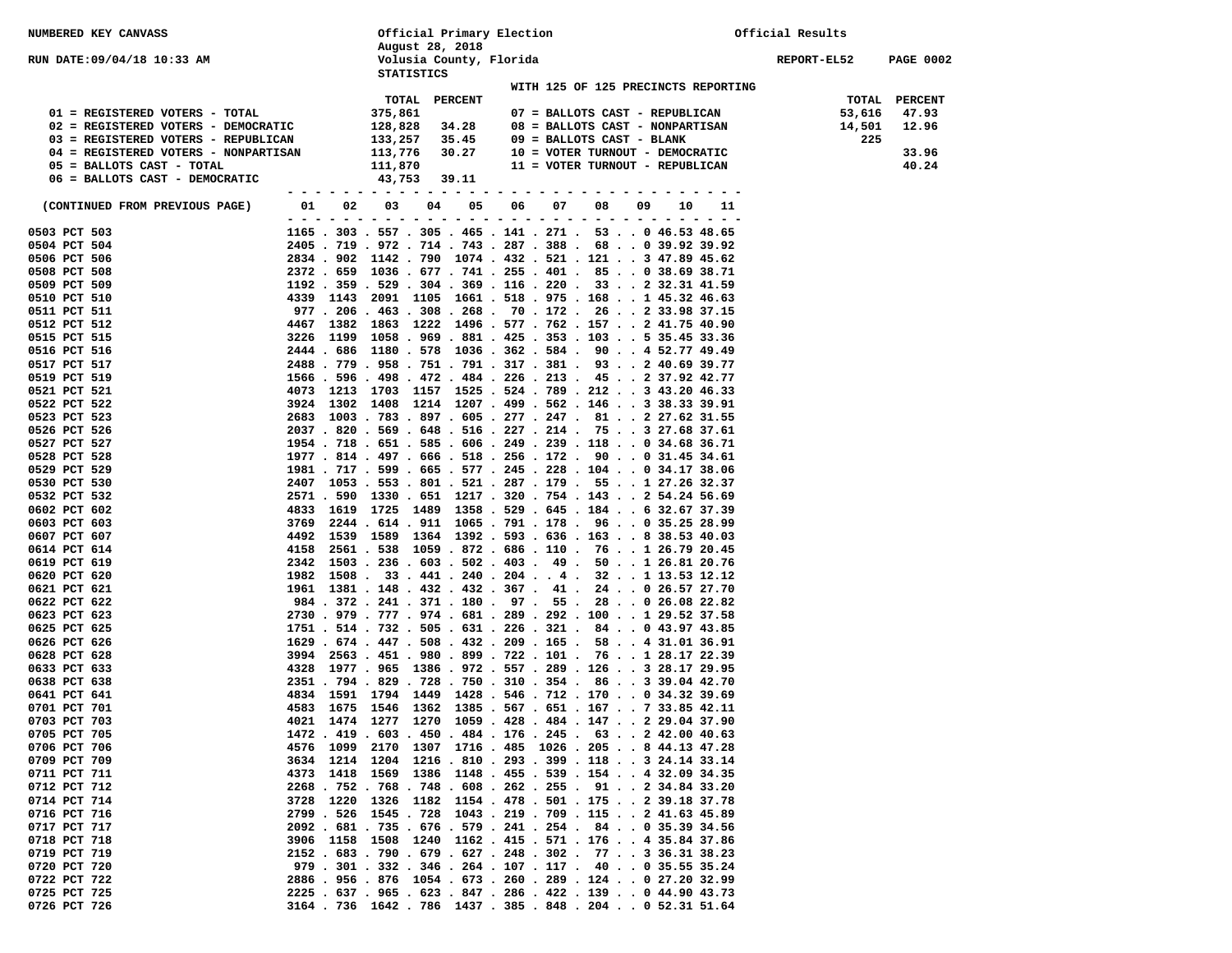| <b>NUMBERED KEY CANVASS</b>          |         |                                                              | August 28, 2018   | Official Primary Election                      |    |    |                                 |    |    |                                     | Official Results |             |                  |
|--------------------------------------|---------|--------------------------------------------------------------|-------------------|------------------------------------------------|----|----|---------------------------------|----|----|-------------------------------------|------------------|-------------|------------------|
| RUN DATE:09/04/18 10:33 AM           |         |                                                              | <b>STATISTICS</b> | Volusia County, Florida                        |    |    |                                 |    |    |                                     |                  | REPORT-EL52 | <b>PAGE 0003</b> |
|                                      |         |                                                              |                   |                                                |    |    |                                 |    |    | WITH 125 OF 125 PRECINCTS REPORTING |                  |             |                  |
|                                      |         |                                                              | TOTAL             | <b>PERCENT</b>                                 |    |    |                                 |    |    |                                     |                  | TOTAL       | PERCENT          |
| 01 = REGISTERED VOTERS - TOTAL       |         | 375,861                                                      |                   |                                                |    |    |                                 |    |    | 07 = BALLOTS CAST - REPUBLICAN      |                  | 53,616      | 47.93            |
| 02 = REGISTERED VOTERS - DEMOCRATIC  |         |                                                              | 128,828 34.28     |                                                |    |    | 08 = BALLOTS CAST - NONPARTISAN |    |    |                                     |                  | 14,501      | 12.96            |
| 03 = REGISTERED VOTERS - REPUBLICAN  |         | 133,257                                                      |                   | 35.45                                          |    |    | 09 = BALLOTS CAST - BLANK       |    |    |                                     |                  | 225         |                  |
| 04 = REGISTERED VOTERS - NONPARTISAN |         | 113,776                                                      |                   | 30.27                                          |    |    |                                 |    |    | 10 = VOTER TURNOUT - DEMOCRATIC     |                  |             | 33.96            |
| 05 = BALLOTS CAST - TOTAL            |         | 111,870                                                      |                   |                                                |    |    | 11 = VOTER TURNOUT - REPUBLICAN |    |    |                                     |                  |             | 40.24            |
| 06 = BALLOTS CAST - DEMOCRATIC       |         |                                                              | 43,753 39.11      |                                                |    |    |                                 |    |    |                                     |                  |             |                  |
|                                      |         |                                                              |                   |                                                |    |    |                                 |    |    |                                     |                  |             |                  |
| (CONTINUED FROM PREVIOUS PAGE)       | 01      | 02<br>03                                                     | 04                | 05                                             | 06 | 07 | 08                              | 09 | 10 | 11                                  |                  |             |                  |
| 0728 PCT 728                         | - - - - | 4289 1340 1756 1193 1413 . 497 . 726 . 190 1 37.09 41.34     |                   |                                                |    |    |                                 |    |    |                                     |                  |             |                  |
| 0729 PCT 729                         | 4689    | 1248                                                         |                   | 2060 1381 1484 . 450 . 841 . 193 2 36.06 40.83 |    |    |                                 |    |    |                                     |                  |             |                  |
| 0732 PCT 732                         | 4756    | 1308                                                         |                   | 2045 1403 1647 . 576 . 869 . 202 4 44.04 42.49 |    |    |                                 |    |    |                                     |                  |             |                  |
| 0733 PCT 733                         |         | 2603 . 829 1081 . 693 . 934 . 333 . 500 . 101 0 40.17 46.25  |                   |                                                |    |    |                                 |    |    |                                     |                  |             |                  |
| 0803 PCT 803                         |         | 1763 . 399 . 885 . 479 . 830 . 214 . 485 . 131 1 53.63 54.80 |                   |                                                |    |    |                                 |    |    |                                     |                  |             |                  |
| 0804 PCT 804                         | 3547    | 1026 1457 1064 1431 . 464 . 727 . 240 1 45.22 49.90          |                   |                                                |    |    |                                 |    |    |                                     |                  |             |                  |
| 0805 PCT 805                         |         | 4506 1220 2154 1132 2044 649 1090 .305 2 53.20 50.60         |                   |                                                |    |    |                                 |    |    |                                     |                  |             |                  |
| 0807 PCT 807                         |         | 2055 . 687 . 767 . 601 . 560 . 229 . 269 . 62 0 33.33 35.07  |                   |                                                |    |    |                                 |    |    |                                     |                  |             |                  |
| 0808 PCT 808                         |         | 6233 2048 2468 1717 2301 .835 1104 .362 1 40.77 44.73        |                   |                                                |    |    |                                 |    |    |                                     |                  |             |                  |
| 0809 PCT 809                         |         | 799 . 300 . 269 . 230 . 279 . 124 . 112 . 43 1 41.33 41.64   |                   |                                                |    |    |                                 |    |    |                                     |                  |             |                  |
| 0810 PCT 810                         |         | 1839 . 654 . 645 . 540 . 645 . 263 . 285 . 97 1 40.21 44.19  |                   |                                                |    |    |                                 |    |    |                                     |                  |             |                  |
| 0812 PCT 812                         |         | 2826, 838 1180, 808 1166, 396, 574, 196, , 447, 2648, 64     |                   |                                                |    |    |                                 |    |    |                                     |                  |             |                  |
| 0813 PCT 813                         |         | 2010 . 524 . 952 . 534 . 748 . 257 . 408 . 83 4 49.05 42.86  |                   |                                                |    |    |                                 |    |    |                                     |                  |             |                  |
| 0814 PCT 814                         |         | 2628 . 833 1004 . 791 . 753 . 279 . 397 . 77 2 33.49 39.54   |                   |                                                |    |    |                                 |    |    |                                     |                  |             |                  |
| 0816 PCT 816                         |         | 1980 . 492 . 914 . 574 . 631 . 166 . 389 . 76 0 33.74 42.56  |                   |                                                |    |    |                                 |    |    |                                     |                  |             |                  |
| 0901 PCT 901                         |         | 2288 . 763 . 804 . 721 . 669 . 264 . 323 . 82 3 34.60 40.17  |                   |                                                |    |    |                                 |    |    |                                     |                  |             |                  |
| 0902 PCT 902                         | 3998    | 1258 1492 1248 1124 . 424 . 562 . 138 1 33.70 37.67          |                   |                                                |    |    |                                 |    |    |                                     |                  |             |                  |
| 0903 PCT 903                         | 3828    | 1209 1371 1248 . 994 . 362 . 503 . 129 3 29.94 36.69         |                   |                                                |    |    |                                 |    |    |                                     |                  |             |                  |
| 0904 PCT 904                         |         | 4859 1433 1874 1552 1495 . 532 . 764 . 199 4 37.12 40.77     |                   |                                                |    |    |                                 |    |    |                                     |                  |             |                  |
| 0907 PCT 907                         |         | 2500 . 698 1068 . 734 . 749 . 229 . 429 . 91 5 32.81 40.17   |                   |                                                |    |    |                                 |    |    |                                     |                  |             |                  |
| 0909 PCT 909                         |         | 1517 . 487 . 609 . 421 . 523 . 189 . 269 . 65 0 38.81 44.17  |                   |                                                |    |    |                                 |    |    |                                     |                  |             |                  |
| 0910 PCT 910                         |         | 1363 . 436 . 486 . 441 . 386 . 146 . 184 . 56 1 33.49 37.86  |                   |                                                |    |    |                                 |    |    |                                     |                  |             |                  |
|                                      |         |                                                              |                   |                                                |    |    |                                 |    |    |                                     |                  |             |                  |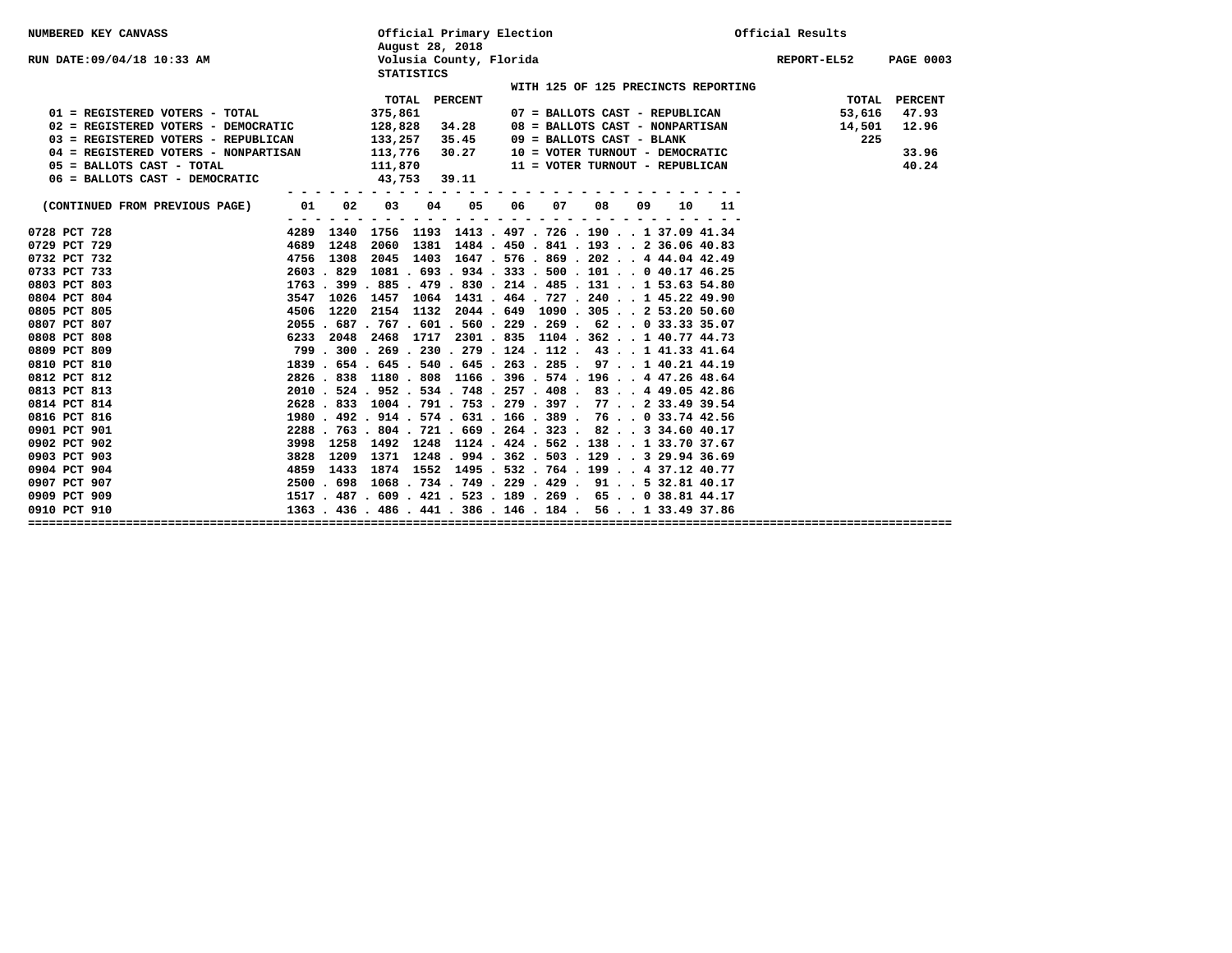| NUMBERED KEY CANVASS              |               |            |                         |            |                | Official Primary Election           | Official Results |                  |  |
|-----------------------------------|---------------|------------|-------------------------|------------|----------------|-------------------------------------|------------------|------------------|--|
|                                   |               |            | August 28, 2018         |            |                |                                     |                  |                  |  |
| RUN DATE: 09/04/18 10:33 AM       |               |            | Volusia County, Florida |            |                |                                     | REPORT-EL52      | <b>PAGE 0004</b> |  |
|                                   |               |            | DEMOCRATIC              |            |                | WITH 125 OF 125 PRECINCTS REPORTING |                  |                  |  |
|                                   |               |            | VOTES PERCENT           |            |                |                                     |                  | VOTES PERCENT    |  |
| Representative in Congress Dist 6 |               |            |                         |            |                |                                     |                  |                  |  |
| (VOTE FOR) 1                      |               |            |                         |            |                |                                     |                  |                  |  |
| $01 =$ Stephen Sevigny            |               |            | 9,158                   |            | 21.96          |                                     |                  |                  |  |
| 02 = Nancy Soderberg              |               |            | 22,035                  |            | 52.85          | $04 =$ OVER VOTES                   |                  | 6                |  |
| $03 =$ John Upchurch              |               |            | 10,502                  |            | 25.19          | 05 = UNDER VOTES                    | 2,052            |                  |  |
|                                   | ------------- |            |                         | ---------- |                |                                     |                  |                  |  |
|                                   | 01            | 02         | 03                      | 04         | 05             |                                     |                  |                  |  |
|                                   | -------       |            |                         |            | .              |                                     |                  |                  |  |
| 0101 PCT 101                      | 29            | 40         | 34                      | 0          | 8              |                                     |                  |                  |  |
| 0105 PCT 105                      | 15            | 39         | 21                      | 0          | 14             |                                     |                  |                  |  |
| 0107 PCT 107                      | 19            | 49         | 29                      | 0          | 13             |                                     |                  |                  |  |
| 0201 PCT 201<br>0202 PCT 202      | 113<br>67     | 349<br>248 | 135<br>92               | 0<br>0     | 24<br>36       |                                     |                  |                  |  |
| 0203 PCT 203                      | 12            | 21         | 15                      | 0          | 5              |                                     |                  |                  |  |
| 0204 PCT 204                      | 13            | 31         | 17                      | 0          | $\mathbf{1}$   |                                     |                  |                  |  |
| 0205 PCT 205                      | 41            | 89         | 49                      | 0          | 11             |                                     |                  |                  |  |
| 0206 PCT 206                      | 58            | 204        | 60                      | 1          | 24             |                                     |                  |                  |  |
| 0207 PCT 207                      | 53            | 210        | 53                      | 0          | 18             |                                     |                  |                  |  |
| 0208 PCT 208                      | 89            | 301        | 127                     | 0          | 30             |                                     |                  |                  |  |
| 0212 PCT 212                      | 85            | 304        | 96                      | 0          | 33             |                                     |                  |                  |  |
| 0215 PCT 215                      | 130           | 428        | 93                      | 0          | 40             |                                     |                  |                  |  |
| 0216 PCT 216                      | 141           | 449        | 81                      | 0          | 32             |                                     |                  |                  |  |
| 0217 PCT 217                      | 131           | 385        | 83                      | 0          | 27             |                                     |                  |                  |  |
| 0218 PCT 218                      | 117           | 327        | 101                     | 0          | 29             |                                     |                  |                  |  |
| 0220 PCT 220                      | 18            | 100        | 21                      | 0          | 3              |                                     |                  |                  |  |
| 0222 PCT 222                      | 72            | 223        | 78                      | 0          | 24             |                                     |                  |                  |  |
| 0223 PCT 223<br>0224 PCT 224      | 12<br>64      | 19<br>271  | 4<br>68                 | 0<br>0     | 3<br>22        |                                     |                  |                  |  |
| 0301 PCT 301                      | 51            | 196        | 70                      | 0          | 13             |                                     |                  |                  |  |
| 0303 PCT 303                      | 55            | 212        | 66                      | 0          | 14             |                                     |                  |                  |  |
| 0304 PCT 304                      | 70            | 217        | 61                      | 0          | 15             |                                     |                  |                  |  |
| 0305 PCT 305                      | 78            | 217        | 60                      | 0          | 25             |                                     |                  |                  |  |
| 0306 PCT 306                      | 71            | 273        | 79                      | 0          | 32             |                                     |                  |                  |  |
| 0307 PCT 307                      | 46            | 154        | 44                      | 0          | 14             |                                     |                  |                  |  |
| 0308 PCT 308                      | 53            | 161        | 55                      | 0          | 22             |                                     |                  |                  |  |
| 0309 PCT 309                      | 53            | 244        | 71                      | 0          | 23             |                                     |                  |                  |  |
| 0401 PCT 401                      | 115           | 283        | 116                     | 0          | 34             |                                     |                  |                  |  |
| 0403 PCT 403                      | 53            | 217        | 84                      | 0          | 16             |                                     |                  |                  |  |
| 0404 PCT 404                      | 17            | 59         | 20                      | 0          | 14             |                                     |                  |                  |  |
| 0405 PCT 405                      | 54            | 128        | 57                      | 0          | 14<br>47       |                                     |                  |                  |  |
| 0406 PCT 406<br>0407 PCT 407      | 147<br>77     | 315<br>178 | 143<br>59               | 1<br>0     | 21             |                                     |                  |                  |  |
| 0410 PCT 410                      | 68            | 196        | 72                      | 0          | 16             |                                     |                  |                  |  |
| 0411 PCT 411                      | 62            | 153        | 68                      | 0          | 19             |                                     |                  |                  |  |
| 0412 PCT 412                      | 22            | 77         | 26                      | 0          | 5              |                                     |                  |                  |  |
| 0413 PCT 413                      | 52            | 173        | 56                      | 0          | 15             |                                     |                  |                  |  |
| 0414 PCT 414                      | 55            | 188        | 63                      | 0          | 20             |                                     |                  |                  |  |
| 0415 PCT 415                      | 57            | 227        | 97                      | 0          | 16             |                                     |                  |                  |  |
| 0416 PCT 416                      | 106           | 257        | 119                     | 0          | 29             |                                     |                  |                  |  |
| 0417 PCT 417                      | 41            | 104        | 42                      | 0          | $\overline{7}$ |                                     |                  |                  |  |
| 0419 PCT 419                      | 36            | 98         | 45                      | 0          | 8              |                                     |                  |                  |  |
| 0420 PCT 420                      | 77            | 220        | 81                      | 0          | 26             |                                     |                  |                  |  |
| 0421 PCT 421                      | 43            | 147        | 42                      | 0          | 9              |                                     |                  |                  |  |
| 0422 PCT 422                      | 70            | 182        | 48                      | 0          | 21             |                                     |                  |                  |  |
| 0423 PCT 423<br>0427 PCT 427      | 51<br>55      | 123<br>187 | 51                      | 0<br>0     | 5              |                                     |                  |                  |  |
| 0429 PCT 429                      | 35            | 102        | 51<br>30                | 0          | 19<br>3        |                                     |                  |                  |  |
| 0501 PCT 501                      | 85            | 142        | 74                      | 0          | 16             |                                     |                  |                  |  |
| 0502 PCT 502                      | 179           | 237        | 212                     | 0          | 8              |                                     |                  |                  |  |
| 0503 PCT 503                      | 29            | 64         | 45                      | 0          | 3              |                                     |                  |                  |  |
|                                   |               |            |                         |            |                |                                     |                  |                  |  |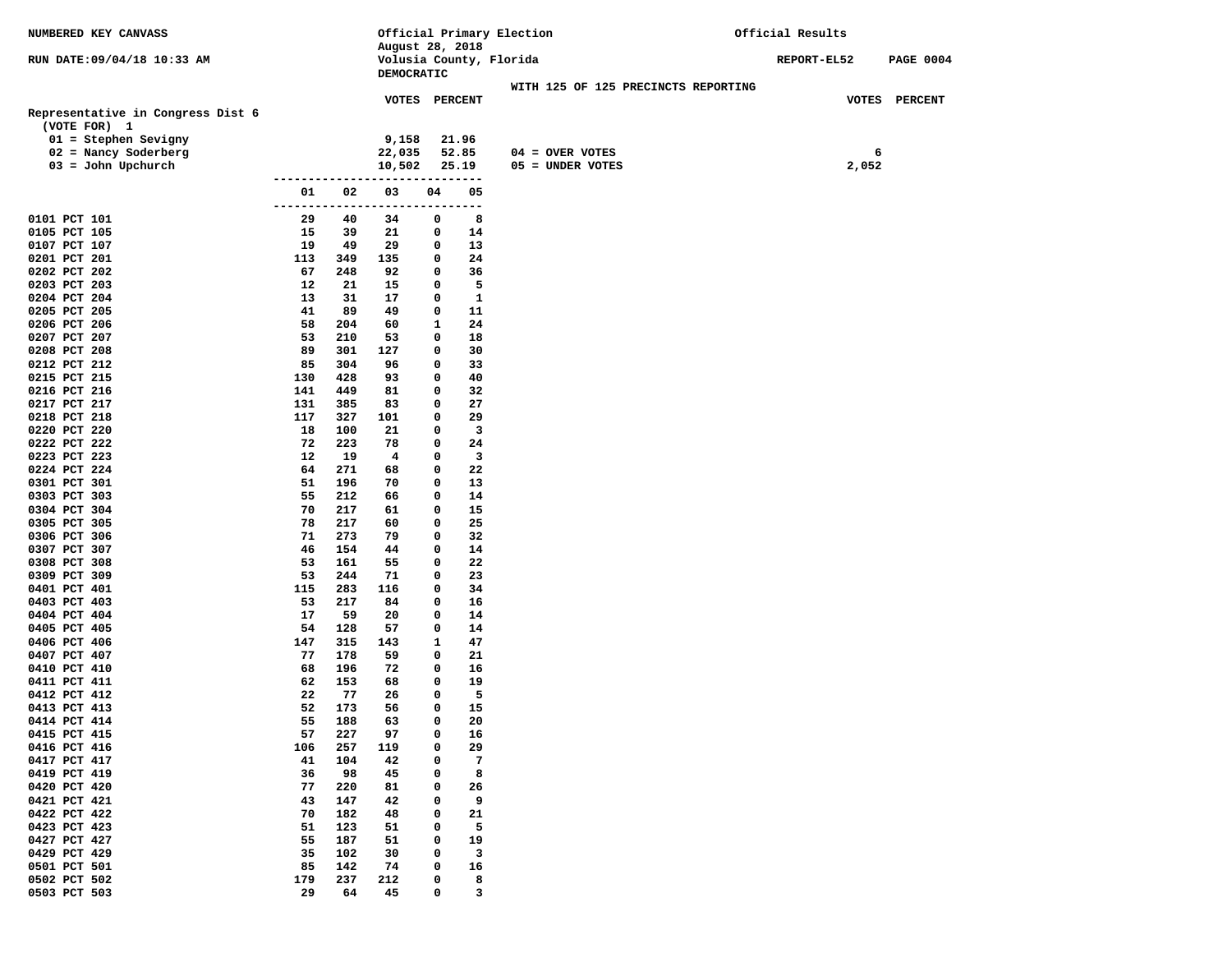| NUMBERED KEY CANVASS              |            |            | Official Primary Election                  |        |                        |  |                   | Official Results                    |             |       |                  |
|-----------------------------------|------------|------------|--------------------------------------------|--------|------------------------|--|-------------------|-------------------------------------|-------------|-------|------------------|
|                                   |            |            | August 28, 2018<br>Volusia County, Florida |        |                        |  |                   |                                     |             |       |                  |
| RUN DATE: 09/04/18 10:33 AM       |            |            | DEMOCRATIC                                 |        |                        |  |                   |                                     | REPORT-EL52 |       | <b>PAGE 0005</b> |
|                                   |            |            |                                            |        |                        |  |                   | WITH 125 OF 125 PRECINCTS REPORTING |             |       |                  |
|                                   |            |            | VOTES PERCENT                              |        |                        |  |                   |                                     |             |       | VOTES PERCENT    |
| Representative in Congress Dist 6 |            |            |                                            |        |                        |  |                   |                                     |             |       |                  |
| (VOTE FOR) 1                      |            |            |                                            |        |                        |  |                   |                                     |             |       |                  |
| $01 =$ Stephen Sevigny            |            |            | 9,158                                      |        | 21.96                  |  |                   |                                     |             |       |                  |
| 02 = Nancy Soderberg              |            |            | 22,035                                     |        | 52.85                  |  | $04 = OVER VOTES$ |                                     |             | 6     |                  |
| $03 =$ John Upchurch              |            |            | 10,502                                     |        | 25.19<br>$- - - - - -$ |  | 05 = UNDER VOTES  |                                     |             | 2,052 |                  |
| (CONTINUED FROM PREVIOUS PAGE)    | 01         | 02         | 03                                         | 04     | 05                     |  |                   |                                     |             |       |                  |
|                                   | ------     |            |                                            |        | --                     |  |                   |                                     |             |       |                  |
| 0504 PCT 504                      | 63         | 136        | 84                                         | 0      | 4                      |  |                   |                                     |             |       |                  |
| 0506 PCT 506                      | 179        | 144        | 101                                        | 1      | 7                      |  |                   |                                     |             |       |                  |
| 0508 PCT 508                      | 76         | 117        | 56                                         | 0      | 6                      |  |                   |                                     |             |       |                  |
| 0509 PCT 509                      | 37         | 40         | 31                                         | 0      | 8                      |  |                   |                                     |             |       |                  |
| 0510 PCT 510                      | 187        | 198        | 124                                        | 0      | 9                      |  |                   |                                     |             |       |                  |
| 0511 PCT 511                      | 27         | 22         | 19                                         | 0      | 2                      |  |                   |                                     |             |       |                  |
| 0512 PCT 512<br>0515 PCT 515      | 176<br>130 | 212<br>163 | 175<br>121                                 | 0<br>0 | 14<br>11               |  |                   |                                     |             |       |                  |
| 0516 PCT 516                      | 106        | 111        | 130                                        | 0      | 15                     |  |                   |                                     |             |       |                  |
| 0517 PCT 517                      | 60         | 124        | 123                                        | 0      | 10                     |  |                   |                                     |             |       |                  |
| 0519 PCT 519                      | 61         | 89         | 69                                         | 0      | 7                      |  |                   |                                     |             |       |                  |
| 0521 PCT 521                      | 160        | 236        | 112                                        | 1      | 15                     |  |                   |                                     |             |       |                  |
| 0522 PCT 522                      | 139        | 188        | 156                                        | 0      | 16                     |  |                   |                                     |             |       |                  |
| 0523 PCT 523                      | 66         | 121        | 81                                         | 0      | 9                      |  |                   |                                     |             |       |                  |
| 0526 PCT 526                      | 42         | 106        | 70                                         | 0      | 9                      |  |                   |                                     |             |       |                  |
| 0527 PCT 527                      | 50         | 115        | 72                                         | 0      | 12                     |  |                   |                                     |             |       |                  |
| 0528 PCT 528                      | 68         | 92         | 89                                         | 0      | 7                      |  |                   |                                     |             |       |                  |
| 0529 PCT 529                      | 52         | 104        | 73                                         | 0      | 16                     |  |                   |                                     |             |       |                  |
| 0530 PCT 530                      | 69<br>98   | 99         | 103                                        | 0      | 16<br>$\mathbf{2}$     |  |                   |                                     |             |       |                  |
| 0532 PCT 532<br>0602 PCT 602      | 106        | 164<br>246 | 56<br>157                                  | 0<br>0 | 20                     |  |                   |                                     |             |       |                  |
| 0603 PCT 603                      | 102        | 252        | 405                                        | 0      | 32                     |  |                   |                                     |             |       |                  |
| 0607 PCT 607                      | 152        | 235        | 189                                        | 0      | 17                     |  |                   |                                     |             |       |                  |
| 0614 PCT 614                      | 85         | 303        | 266                                        | 0      | 32                     |  |                   |                                     |             |       |                  |
| 0619 PCT 619                      | 75         | 151        | 161                                        | 0      | 16                     |  |                   |                                     |             |       |                  |
| 0620 PCT 620                      | 29         | 65         | 98                                         | 0      | 12                     |  |                   |                                     |             |       |                  |
| 0621 PCT 621                      | 52         | 133        | 166                                        | 1      | 15                     |  |                   |                                     |             |       |                  |
| 0622 PCT 622                      | 16         | 45         | 30                                         | 0      | 6                      |  |                   |                                     |             |       |                  |
| 0623 PCT 623                      | 58         | 143        | 73                                         | 0      | 15                     |  |                   |                                     |             |       |                  |
| 0625 PCT 625                      | 62<br>41   | 95<br>88   | 59<br>73                                   | 0<br>0 | 10<br>7                |  |                   |                                     |             |       |                  |
| 0626 PCT 626<br>0628 PCT 628      | 106        | 260        | 329                                        | 0      | 27                     |  |                   |                                     |             |       |                  |
| 0633 PCT 633                      | 101        | 251        | 181                                        | 0      | 24                     |  |                   |                                     |             |       |                  |
| 0638 PCT 638                      | 76         | 133        | 89                                         | 0      | 12                     |  |                   |                                     |             |       |                  |
| 0641 PCT 641                      | 115        | 279        | 135                                        | 0      | 17                     |  |                   |                                     |             |       |                  |
| 0701 PCT 701                      | 116        | 274        | 155                                        | 0      | 22                     |  |                   |                                     |             |       |                  |
| 0703 PCT 703                      | 98         | 211        | 105                                        | 0      | 14                     |  |                   |                                     |             |       |                  |
| 0705 PCT 705                      | 25         | 85         | 61                                         | 0      | 5                      |  |                   |                                     |             |       |                  |
| 0706 PCT 706                      | 117        | 250        | 100                                        | 0      | 18                     |  |                   |                                     |             |       |                  |
| 0709 PCT 709                      | 63         | 150        | 66                                         | 1      | 13                     |  |                   |                                     |             |       |                  |
| 0711 PCT 711                      | 101        | 243        | 91                                         | 0      | 20                     |  |                   |                                     |             |       |                  |
| 0712 PCT 712                      | 56         | 148        | 47                                         | 0      | 11                     |  |                   |                                     |             |       |                  |
| 0714 PCT 714<br>0716 PCT 716      | 105<br>56  | 216<br>125 | 139<br>30                                  | 0<br>0 | 18<br>8                |  |                   |                                     |             |       |                  |
| 0717 PCT 717                      | 50         | 128        | 51                                         | 0      | 12                     |  |                   |                                     |             |       |                  |
| 0718 PCT 718                      | 119        | 180        | 99                                         | 0      | 17                     |  |                   |                                     |             |       |                  |
| 0719 PCT 719                      | 49         | 121        | 69                                         | 0      | 9                      |  |                   |                                     |             |       |                  |
| 0720 PCT 720                      | 29         | 50         | 25                                         | 0      | 3                      |  |                   |                                     |             |       |                  |
| 0722 PCT 722                      | 63         | 127        | 61                                         | 0      | 9                      |  |                   |                                     |             |       |                  |
| 0725 PCT 725                      | 75         | 144        | 50                                         | 0      | 17                     |  |                   |                                     |             |       |                  |
| 0726 PCT 726                      | 86         | 222        | 62                                         | 0      | 15                     |  |                   |                                     |             |       |                  |
| 0728 PCT 728                      | 130        | 221        | 119                                        | 0      | 27                     |  |                   |                                     |             |       |                  |
| 0729 PCT 729                      | 98         | 236        | 100                                        | 0      | 16                     |  |                   |                                     |             |       |                  |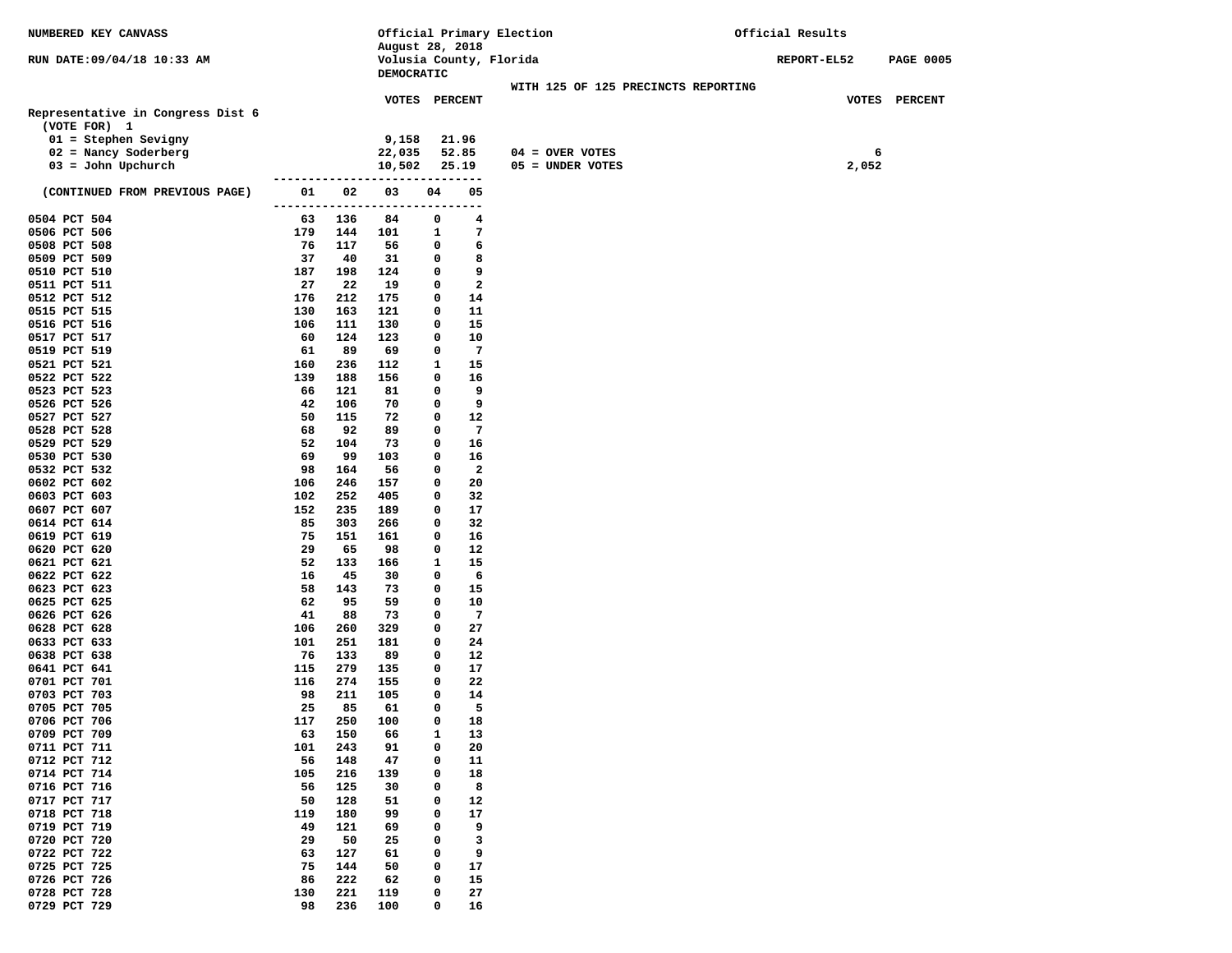| NUMBERED KEY CANVASS                                                                                  |          |     | August 28, 2018                       |                                           |                | Official Primary Election               | Official Results                |
|-------------------------------------------------------------------------------------------------------|----------|-----|---------------------------------------|-------------------------------------------|----------------|-----------------------------------------|---------------------------------|
| RUN DATE: 09/04/18 10:33 AM                                                                           |          |     | Volusia County, Florida<br>DEMOCRATIC |                                           |                |                                         | REPORT-EL52<br><b>PAGE 0006</b> |
|                                                                                                       |          |     |                                       |                                           |                | WITH 125 OF 125 PRECINCTS REPORTING     |                                 |
| Representative in Congress Dist 6<br>(VOTE FOR) 1<br>$01 =$ Stephen Sevigny<br>$02$ = Nancy Soderberg |          |     | 9,158                                 | VOTES PERCENT<br>21.96<br>22,035<br>52.85 |                |                                         | VOTES PERCENT                   |
| $03 =$ John Upchurch                                                                                  |          |     | 10,502                                |                                           | 25.19          | $04 =$ OVER VOTES<br>$05 =$ UNDER VOTES | 6<br>2,052                      |
|                                                                                                       |          |     |                                       |                                           |                |                                         |                                 |
| (CONTINUED FROM PREVIOUS PAGE)                                                                        | 01       | 02  | 03                                    | 04                                        | 05             |                                         |                                 |
| 0732 PCT 732                                                                                          | .<br>112 | 317 | 123                                   | 0                                         | $- - -$<br>24  |                                         |                                 |
| 0733 PCT 733                                                                                          | 101      | 143 | 75                                    | 0                                         | 14             |                                         |                                 |
| 0803 PCT 803                                                                                          | 50       | 131 | 17                                    | 0                                         | 16             |                                         |                                 |
| 0804 PCT 804                                                                                          | 93       | 260 | 88                                    | 0                                         | 23             |                                         |                                 |
| 0805 PCT 805                                                                                          | 122      | 370 | 90                                    | $\Omega$                                  | 67             |                                         |                                 |
| 0807 PCT 807                                                                                          | 37       | 120 | 58                                    | 0                                         | 14             |                                         |                                 |
| 0808 PCT 808                                                                                          | 150      | 508 | 134                                   | 0                                         | 43             |                                         |                                 |
| 0809 PCT 809                                                                                          | 20       | 72  | 24                                    | 0                                         | 8              |                                         |                                 |
| 0810 PCT 810                                                                                          | 51       | 142 | 53                                    | 0                                         | 17             |                                         |                                 |
| 0812 PCT 812                                                                                          | 66       | 262 | 44                                    | 0                                         | 24             |                                         |                                 |
| 0813 PCT 813                                                                                          | 44       | 160 | 42                                    | 0                                         | 11             |                                         |                                 |
| 0814 PCT 814                                                                                          | 62       | 135 | 62                                    | 0                                         | 20             |                                         |                                 |
| 0816 PCT 816                                                                                          | 29       | 73  | 52                                    | $\Omega$                                  | 12             |                                         |                                 |
| 0901 PCT 901                                                                                          | 47       | 151 | 46                                    | 0                                         | 20             |                                         |                                 |
| 0902 PCT 902                                                                                          | 83       | 216 | 115                                   | 0                                         | 10             |                                         |                                 |
| 0903 PCT 903                                                                                          | 69       | 163 | 113                                   | $\Omega$                                  | 17             |                                         |                                 |
| 0904 PCT 904                                                                                          | 104      | 312 | 92                                    | $\Omega$                                  | 24             |                                         |                                 |
| 0907 PCT 907                                                                                          | 37       | 124 | 47                                    | 0                                         | 21             |                                         |                                 |
| 0909 PCT 909                                                                                          | 45       | 93  | 43<br>8<br>0                          |                                           |                |                                         |                                 |
| 0910 PCT 910                                                                                          | 36       | 74  | 34                                    | 0                                         | $\overline{a}$ |                                         |                                 |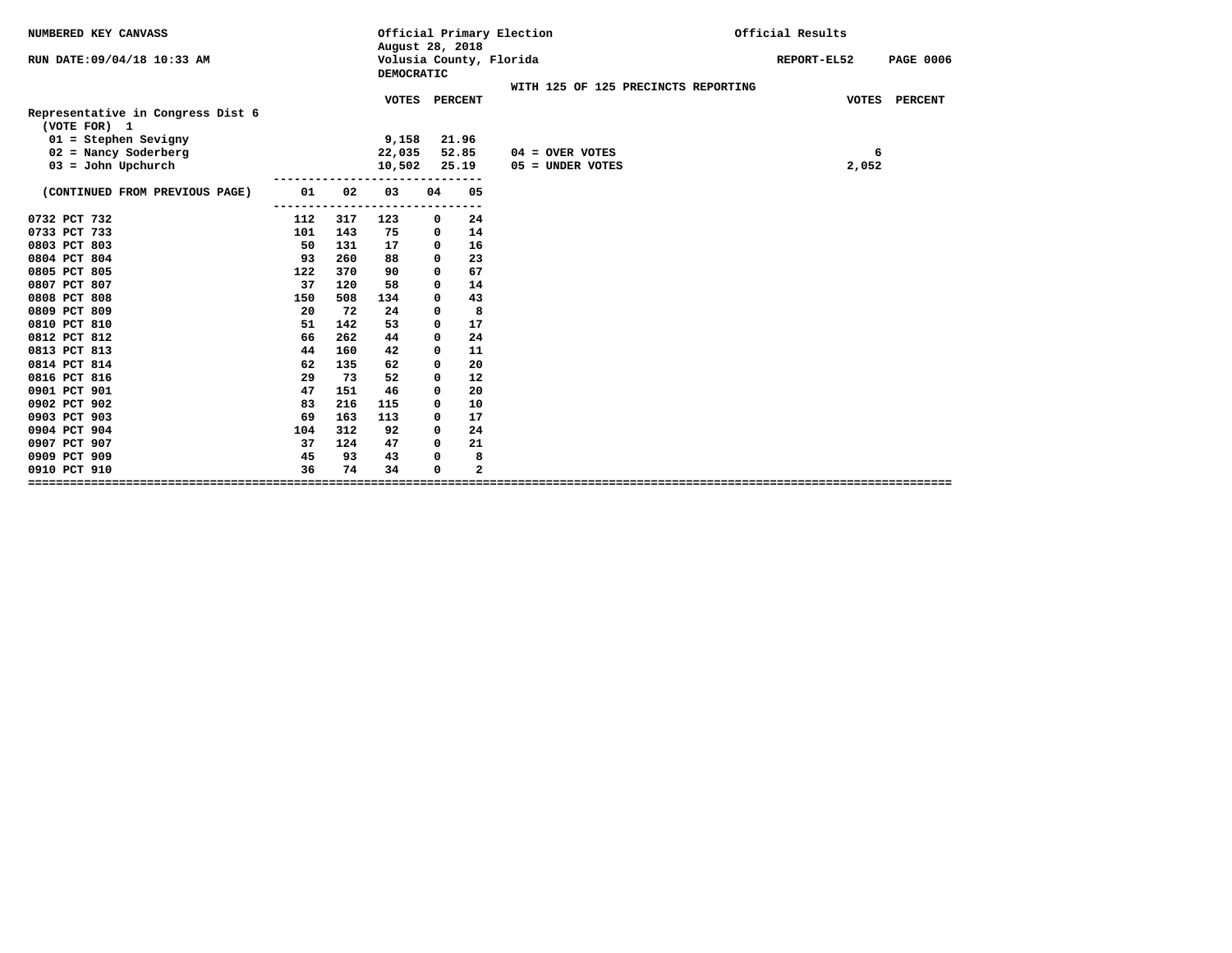| NUMBERED KEY CANVASS             |                            |            |                 |          | Official Primary Election |                |                   |                              |                                     | Official Results |                  |
|----------------------------------|----------------------------|------------|-----------------|----------|---------------------------|----------------|-------------------|------------------------------|-------------------------------------|------------------|------------------|
|                                  |                            |            | August 28, 2018 |          |                           |                |                   |                              |                                     |                  |                  |
| RUN DATE: 09/04/18 10:33 AM      |                            |            |                 |          | Volusia County, Florida   |                |                   |                              |                                     | REPORT-EL52      | <b>PAGE 0007</b> |
|                                  |                            |            | DEMOCRATIC      |          |                           |                |                   |                              |                                     |                  |                  |
|                                  |                            |            |                 |          | VOTES PERCENT             |                |                   |                              | WITH 125 OF 125 PRECINCTS REPORTING |                  | VOTES PERCENT    |
| Governor and Lieutenant Governor |                            |            |                 |          |                           |                |                   |                              |                                     |                  |                  |
| (VOTE FOR) 1                     |                            |            |                 |          |                           |                |                   |                              |                                     |                  |                  |
| $01 =$ Andrew Gillum             |                            |            | 10,872          |          | 25.65                     |                |                   |                              |                                     |                  |                  |
| $02 =$ Gwen Graham               |                            |            | 19,006          |          | 44.84                     |                |                   |                              | 06 = Alex "Lundy" Lundmark          | 263              | .62              |
| $03 = Jeff$ Greene               |                            |            | 4,908           |          | 11.58                     |                |                   | $07 =$ John Wetherbee        |                                     | 521              | 1.23             |
| $04$ = Chris King                |                            |            | 1,358           |          | 3.20                      |                | $08 =$ OVER VOTES |                              |                                     | 225              |                  |
| $05$ = Philip Levine             |                            |            | 5,456           |          | 12.87                     |                |                   | $09 =$ UNDER VOTES           |                                     | 1,144            |                  |
|                                  | -------------------------- |            |                 |          |                           | ------------   |                   | ---------------              |                                     |                  |                  |
|                                  | 01                         | 02         | 03              | 04       | 05                        | 06             | 07                | 08                           | 09                                  |                  |                  |
|                                  | ---------                  | ----       | -------         | ------   |                           | -----------    | -----             | . - - - - - - - -            |                                     |                  |                  |
| 0101 PCT 101                     | 42                         | 32         | 9               | 4        | 14                        | 3              | 2                 | 0                            | 5<br>9                              |                  |                  |
| 0105 PCT 105<br>0107 PCT 107     | 14<br>10                   | 42<br>63   | 5<br>3          | 2<br>7   | 14<br>13                  | 0<br>1         | 3<br>4            | 0<br>$\mathbf 0$             | 9                                   |                  |                  |
| 0201 PCT 201                     | 112                        | 315        | 76              | 14       | 62                        | 4              | 6                 | $4\phantom{1}$               | 28                                  |                  |                  |
| 0202 PCT 202                     | 75                         | 219        | 58              | 12       | 48                        | 3              | 10                | 3                            | 15                                  |                  |                  |
| 0203 PCT 203                     | 6                          | 33         | 1               | 2        | 6                         | 1              | 1                 | 0                            | 3                                   |                  |                  |
| 0204 PCT 204                     | 14                         | 31         | 6               | 4        | 4                         | 1              | 0                 | 0                            | $\mathbf{2}$                        |                  |                  |
| 0205 PCT 205                     | 51                         | 81         | 19              | 6        | 21                        | $\mathbf{2}$   | 4                 | $\mathbf{1}$                 | 5                                   |                  |                  |
| 0206 PCT 206                     | 68                         | 180        | 34              | 10       | 32                        | 0              | 5                 | $\mathbf{1}$                 | 17                                  |                  |                  |
| 0207 PCT 207                     | 45                         | 176        | 42              | 7        | 38                        | 2              | 9                 | $\mathbf{1}$                 | 14                                  |                  |                  |
| 0208 PCT 208                     | 125                        | 254        | 49              | 16       | 58                        | 6              | 13                | $\mathbf{2}$                 | 24                                  |                  |                  |
| 0212 PCT 212                     | 108                        | 290        | 49              | 17       | 39                        | 0              | 3                 | 2                            | 10                                  |                  |                  |
| 0215 PCT 215                     | 116                        | 357        | 71              | 20       | 101                       | 1              | 6                 | $\mathbf{1}$                 | 18                                  |                  |                  |
| 0216 PCT 216                     | 258                        | 274        | 48              | 18       | 72                        | 3              | 6                 | 4                            | 20                                  |                  |                  |
| 0217 PCT 217                     | 349                        | 158        | 50              | 7        | 43                        | 1              | 1                 | 4                            | 13                                  |                  |                  |
| 0218 PCT 218                     | 145                        | 263        | 56              | 16       | 64                        | 5              | 2                 | 3                            | 20                                  |                  |                  |
| 0220 PCT 220                     | 94                         | 17         | 11              | 1        | 16                        | 0              | 1                 | $\mathbf 0$                  | $\mathbf{2}$<br>9                   |                  |                  |
| 0222 PCT 222<br>0223 PCT 223     | 106<br>4                   | 182<br>16  | 41<br>7         | 8<br>1   | 36<br>8                   | 6<br>0         | 6<br>$\mathbf{1}$ | 3<br>0                       | $\mathbf{1}$                        |                  |                  |
| 0224 PCT 224                     | 81                         | 227        | 40              | 8        | 51                        | $\mathbf{2}$   | 5                 | $\mathbf{1}$                 | 10                                  |                  |                  |
| 0301 PCT 301                     | 71                         | 150        | 32              | 10       | 48                        | 4              | 6                 | $\mathbf{2}$                 | 7                                   |                  |                  |
| 0303 PCT 303                     | 53                         | 182        | 48              | 15       | 35                        | 2              | 2                 | 1                            | 9                                   |                  |                  |
| 0304 PCT 304                     | 77                         | 167        | 46              | 10       | 43                        | 3              | 5                 | $\mathbf 0$                  | 12                                  |                  |                  |
| 0305 PCT 305                     | 86                         | 165        | 45              | 13       | 46                        | 3              | 7                 | $\mathbf{2}$                 | 13                                  |                  |                  |
| 0306 PCT 306                     | 81                         | 217        | 55              | 14       | 68                        | 1              | 7                 | 3                            | 9                                   |                  |                  |
| 0307 PCT 307                     | 45                         | 115        | 32              | 17       | 34                        | $\mathbf{2}$   | 5                 | $\mathbf{2}$                 | 6                                   |                  |                  |
| 0308 PCT 308                     | 60                         | 131        | 30              | 10       | 38                        | 4              | 8                 | 3                            | 7                                   |                  |                  |
| 0309 PCT 309                     | 93                         | 159        | 41              | 15       | 58                        | 4              | 5                 | 6                            | 10                                  |                  |                  |
| 0401 PCT 401                     | 152                        | 200        | 59              | 20       | 81                        | 3              | 8                 | $\mathbf{2}$                 | 23                                  |                  |                  |
| 0403 PCT 403                     | 112                        | 127        | 40              | 17       | 57                        | 5              | 1                 | 3                            | 8                                   |                  |                  |
| 0404 PCT 404                     | 14                         | 57         | 9               | 9        | 13                        | 0              | $\mathbf{1}$      | 0                            | 7                                   |                  |                  |
| 0405 PCT 405                     | 79                         | 73         | 36              | 16       | 39                        | 1              | 3                 | 3                            | 3                                   |                  |                  |
| 0406 PCT 406<br>0407 PCT 407     | 199<br>95                  | 223<br>115 | 92<br>43        | 19<br>14 | 84<br>52                  | 7<br>3         | 7<br>4            | 3<br>$\mathbf{1}$            | 19<br>8                             |                  |                  |
| 0410 PCT 410                     | 129                        | 94         | 51              | 13       | 48                        | 4              | 2                 | $\overline{\mathbf{2}}$      | 9                                   |                  |                  |
| 0411 PCT 411                     | 82                         | 101        | 43              | 11       | 47                        | $\mathbf{2}$   | 5                 | $\mathbf{1}$                 | 10                                  |                  |                  |
| 0412 PCT 412                     | 23                         | 65         | 13              | 7        | 16                        | $\overline{a}$ | 0                 | $\mathbf{1}$                 | 3                                   |                  |                  |
| 0413 PCT 413                     | 109                        | 88         | 33              | 11       | 45                        | 2              | 2                 | 0                            | 6                                   |                  |                  |
| 0414 PCT 414                     | 91                         | 143        | 32              | 9        | 29                        | 2              | 7                 | 4                            | 9                                   |                  |                  |
| 0415 PCT 415                     | 106                        | 125        | 62              | 18       | 66                        | 1              | 5                 | 4                            | 10                                  |                  |                  |
| 0416 PCT 416                     | 165                        | 149        | 78              | 15       | 75                        | 4              | 5                 | 6                            | 14                                  |                  |                  |
| 0417 PCT 417                     | 50                         | 61         | 32              | 9        | 33                        | 2              | 3                 | 1                            | 3                                   |                  |                  |
| 0419 PCT 419                     | 55                         | 68         | 28              | 0        | 30                        | 2              | 2                 | 0                            | $\mathbf{2}$                        |                  |                  |
| 0420 PCT 420                     | 122                        | 159        | 52              | 13       | 42                        | 4              | 7                 | 0                            | 5                                   |                  |                  |
| 0421 PCT 421                     | 46                         | 123        | 21              | 9        | 34                        | 0              | 2                 | 1                            | 5                                   |                  |                  |
| 0422 PCT 422                     | 86                         | 125        | 32              | 16       | 43                        | 4              | 2                 | 2                            | 11                                  |                  |                  |
| 0423 PCT 423                     | 63                         | 68         | 34              | 12       | 47                        | 1              | 0                 | 0                            | 5                                   |                  |                  |
| 0427 PCT 427                     | 88                         | 108        | 41              | 10       | 51                        | 1              | 4                 | 4                            | 5                                   |                  |                  |
| 0429 PCT 429<br>0501 PCT 501     | 55<br>48                   | 59<br>167  | 17<br>31        | 11<br>6  | 26<br>44                  | 1<br>1         | 0<br>5            | 1<br>$\overline{\mathbf{4}}$ | 0<br>11                             |                  |                  |
| 0502 PCT 502                     | 85                         | 317        | 96              | 19       | 105                       | $\mathbf{2}$   | 4                 | $\mathbf{2}$                 | 6                                   |                  |                  |
|                                  |                            |            |                 |          |                           |                |                   |                              |                                     |                  |                  |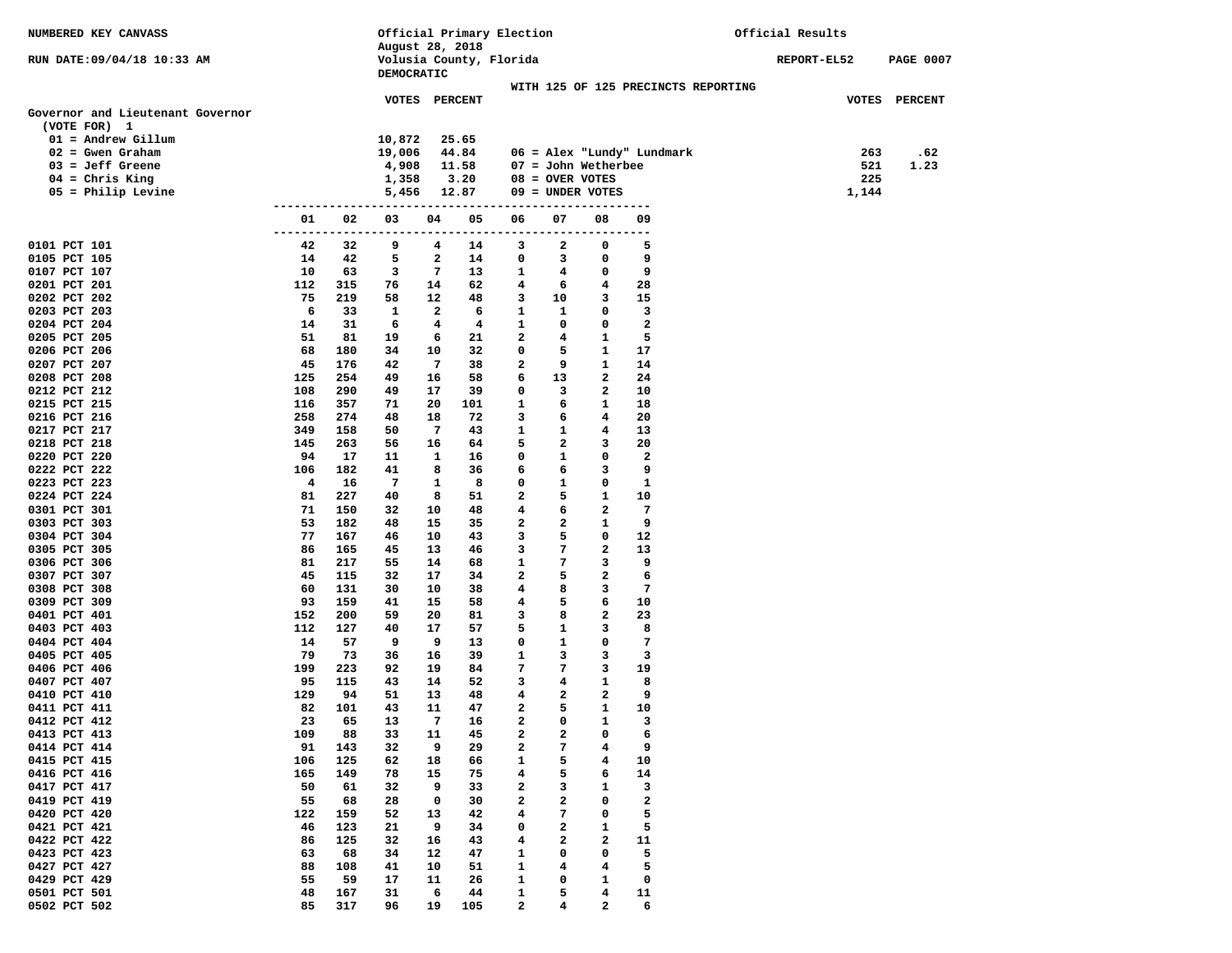| NUMBERED KEY CANVASS             |                      |                   | Official Primary Election |               |          |                         |                       |                   | Official Results                    |                    |                  |
|----------------------------------|----------------------|-------------------|---------------------------|---------------|----------|-------------------------|-----------------------|-------------------|-------------------------------------|--------------------|------------------|
|                                  |                      |                   | August 28, 2018           |               |          |                         |                       |                   |                                     |                    |                  |
| RUN DATE:09/04/18 10:33 AM       |                      |                   |                           |               |          | Volusia County, Florida |                       |                   |                                     | <b>REPORT-EL52</b> | <b>PAGE 0008</b> |
|                                  |                      |                   | DEMOCRATIC                |               |          |                         |                       |                   |                                     |                    |                  |
|                                  |                      |                   |                           |               |          |                         |                       |                   | WITH 125 OF 125 PRECINCTS REPORTING |                    |                  |
|                                  |                      |                   |                           | VOTES PERCENT |          |                         |                       |                   |                                     |                    | VOTES PERCENT    |
| Governor and Lieutenant Governor |                      |                   |                           |               |          |                         |                       |                   |                                     |                    |                  |
| (VOTE FOR) 1                     |                      |                   |                           |               |          |                         |                       |                   |                                     |                    |                  |
| $01 =$ Andrew Gillum             |                      |                   | 10,872                    |               | 25.65    |                         |                       |                   |                                     |                    |                  |
| $02 =$ Gwen Graham               |                      |                   | 19,006                    |               | 44.84    |                         |                       |                   | 06 = Alex "Lundy" Lundmark          | 263                | .62              |
| $03 = Jeff$ Greene               |                      |                   | 4,908                     |               | 11.58    |                         | $07 =$ John Wetherbee |                   |                                     | 521                | 1.23             |
| $04$ = Chris King                |                      |                   | 1,358                     |               | 3.20     |                         | $08 =$ OVER VOTES     |                   |                                     | 225                |                  |
| $05$ = Philip Levine             |                      | ----------------- | 5,456                     |               | 12.87    |                         | $09 =$ UNDER VOTES    |                   | ----                                | 1,144              |                  |
| (CONTINUED FROM PREVIOUS PAGE)   | 01                   | 02                | 03                        | 04            | 05       | 06                      | 07                    | 08                | 09                                  |                    |                  |
|                                  | -------------------- |                   |                           | ------        |          | -----------             | ------                | ------            | ---                                 |                    |                  |
| 0503 PCT 503                     | 20                   | 68                | 13                        | 12            | 20       | 1                       | 1                     | 2                 | 4                                   |                    |                  |
| 0504 PCT 504                     | 54                   | 131               | 42                        | 6             | 40       | 4                       | 5                     | 1                 | 4                                   |                    |                  |
| 0506 PCT 506                     | 74                   | 217               | 47                        | 9             | 66       | 3                       | 6                     | 3                 | 7                                   |                    |                  |
| 0508 PCT 508                     | 40                   | 119               | 32                        | 8             | 44       | 1                       | 2                     | $\mathbf{2}$      | 7                                   |                    |                  |
| 0509 PCT 509                     | 9                    | 68                | 10                        | 2             | 17       | 1                       | $\mathbf{2}$          | 1                 | 6                                   |                    |                  |
| 0510 PCT 510                     | 100                  | 267               | 43                        | 9             | 76       | 2                       | 6                     | 4                 | 11                                  |                    |                  |
| 0511 PCT 511                     | 8                    | 36                | 10                        | 1             | 12       | 0                       | 0                     | $\mathbf 0$       | 3                                   |                    |                  |
| 0512 PCT 512                     | 113                  | 282               | 50                        | 17            | 85       | 1                       | 6                     | $4\overline{ }$   | 19                                  |                    |                  |
| 0515 PCT 515                     | 79                   | 201               | 50                        | 15            | 61       | 1                       | 6                     | 3                 | 9                                   |                    |                  |
| 0516 PCT 516                     | 59                   | 196               | 27                        | 14            | 51       | 0                       | 1                     | $\mathbf 0$       | 14                                  |                    |                  |
| 0517 PCT 517                     | 51                   | 138               | 52                        | 18            | 46       | 2                       | 3                     | $\mathbf{1}$      | 6                                   |                    |                  |
| 0519 PCT 519                     | 62                   | 94                | 27                        | 7             | 29       | 2                       | 1                     | $\mathbf{1}$      | 3                                   |                    |                  |
| 0521 PCT 521                     | 64                   | 263               | 80                        | 17            | 75       | 1                       | 8                     | 6                 | 10                                  |                    |                  |
| 0522 PCT 522                     | 102                  | 230               | 50                        | 12            | 85       | 1                       | 4                     | 3                 | 12                                  |                    |                  |
| 0523 PCT 523                     | 47                   | 121               | 42                        | 14            | 41       | 0                       | 3                     | $\overline{4}$    | 5                                   |                    |                  |
| 0526 PCT 526                     | 57                   | 94                | 32                        | 7             | 20       | 1                       | 3                     | $\mathbf{1}$      | 12                                  |                    |                  |
| 0527 PCT 527                     | 38                   | 116               | 33                        | 6             | 38       | 1                       | 4                     | 3                 | 10                                  |                    |                  |
| 0528 PCT 528                     | 83                   | 82                | 36                        | 11            | 31       | 1                       | 8                     | $\mathbf{1}$      | 3                                   |                    |                  |
| 0529 PCT 529                     | 50                   | 118               | 20                        | 7             | 34       | $\mathbf{2}$            | 4                     | 0                 | 10                                  |                    |                  |
| 0530 PCT 530                     | 113                  | 92                | 33                        | 5             | 31       | $\mathbf{2}$            | 0                     | $\overline{a}$    | 9                                   |                    |                  |
| 0532 PCT 532                     | 43                   | 179               | 39                        | 4             | 48       | 0                       | 4                     | $\mathbf{1}$      | $\mathbf{2}$                        |                    |                  |
| 0602 PCT 602                     | 174                  | 228               | 51                        | 14            | 36       | 0                       | 8                     | 3                 | 15                                  |                    |                  |
| 0603 PCT 603                     | 510                  | 148               | 56                        | 10            | 49       | 1                       | 0                     | 7                 | 10                                  |                    |                  |
| 0607 PCT 607                     | 106                  | 307               | 61                        | 18            | 70       | 5                       | 10                    | 5                 | 11                                  |                    |                  |
| 0614 PCT 614                     | 398<br>223           | 146               | 53                        | 10            | 52       | 8<br>$\mathbf{2}$       | 6<br>$\mathbf{2}$     | 6<br>$\mathbf{1}$ | 7                                   |                    |                  |
| 0619 PCT 619                     |                      | 98                | 39                        | 3             | 29       |                         |                       | $\mathbf{2}$      | 6                                   |                    |                  |
| 0620 PCT 620                     | 165                  | 17<br>87          | 7                         | з             | 8        | 1<br>1                  | 0<br>3                | $\overline{a}$    | 1<br>7                              |                    |                  |
| 0621 PCT 621<br>0622 PCT 622     | 215<br>19            | 38                | 21<br>18                  | з<br>2        | 28<br>13 | 1                       | $\mathbf{1}$          | 0                 | 5                                   |                    |                  |
| 0623 PCT 623                     | 50                   | 116               | 50                        | 12            | 45       | $\mathbf{2}$            | 4                     | $\mathbf{2}$      | 8                                   |                    |                  |
| 0625 PCT 625                     | 47                   | 105               | 27                        | 8             | 24       | 1                       | $\overline{4}$        | $\overline{a}$    | 8                                   |                    |                  |
| 0626 PCT 626                     | 45                   | 86                | 23                        | 6             | 42       | 1                       | 1                     | $\mathbf 0$       | 5                                   |                    |                  |
| 0628 PCT 628                     | 466                  | 132               | 49                        | 15            | 42       | 3                       | 5                     | $\mathbf{2}$      | 8                                   |                    |                  |
| 0633 PCT 633                     | 213                  | 182               | 68                        | 14            | 59       | 2                       | 6                     | 0                 | 13                                  |                    |                  |
| 0638 PCT 638                     | 43                   | 135               | 79                        | 6             | 34       | $\mathbf{2}$            | 2                     | 1                 | 8                                   |                    |                  |
| 0641 PCT 641                     | 151                  | 238               | 58                        | 23            | 60       | 1                       | 7                     | $\mathbf{1}$      | 7                                   |                    |                  |
| 0701 PCT 701                     | 106                  | 269               | 66                        | 15            | 79       | 5                       | 7                     | 0                 | 20                                  |                    |                  |
| 0703 PCT 703                     | 109                  | 203               | 47                        | 11            | 45       | 1                       | 4                     | 1                 | 7                                   |                    |                  |
| 0705 PCT 705                     | 21                   | 94                | 28                        | 4             | 23       | 0                       | 6                     | 0                 | 0                                   |                    |                  |
| 0706 PCT 706                     | 70                   | 253               | 55                        | 17            | 57       | 7                       | 6                     | 2                 | 18                                  |                    |                  |
| 0709 PCT 709                     | 39                   | 131               | 40                        | 9             | 55       | 0                       | 7                     | 2                 | 10                                  |                    |                  |
| 0711 PCT 711                     | 78                   | 230               | 64                        | 12            | 54       | з                       | 10                    | 1                 | 3                                   |                    |                  |
| 0712 PCT 712                     | 45                   | 123               | 28                        | 9             | 43       | 1                       | 3                     | 0                 | 10                                  |                    |                  |
| 0714 PCT 714                     | 98                   | 208               | 65                        | 19            | 74       | 1                       | 4                     | 3                 | 6                                   |                    |                  |
| 0716 PCT 716                     | 19                   | 121               | 24                        | 15            | 28       | 1                       | 2                     | 1                 | 8                                   |                    |                  |
| 0717 PCT 717                     | 54                   | 104               | 30                        | 6             | 28       | з                       | 6                     | 0                 | 10                                  |                    |                  |
| 0718 PCT 718                     | 86                   | 197               | 46                        | 13            | 51       | з                       | 1                     | 5                 | 13                                  |                    |                  |
| 0719 PCT 719                     | 29                   | 120               | 36                        | 12            | 38       | 2                       | 5                     | 3                 | 3                                   |                    |                  |
| 0720 PCT 720                     | 21                   | 53                | 15                        | 2             | 12       | 1                       | 2                     | 0                 | 1                                   |                    |                  |
| 0722 PCT 722                     | 37                   | 112               | 38                        | 15            | 41       | 2                       | 2                     | 4                 | 9                                   |                    |                  |
| 0725 PCT 725                     | 45                   | 152               | 32                        | 8             | 36       | 1                       | з                     | 2                 | 7                                   |                    |                  |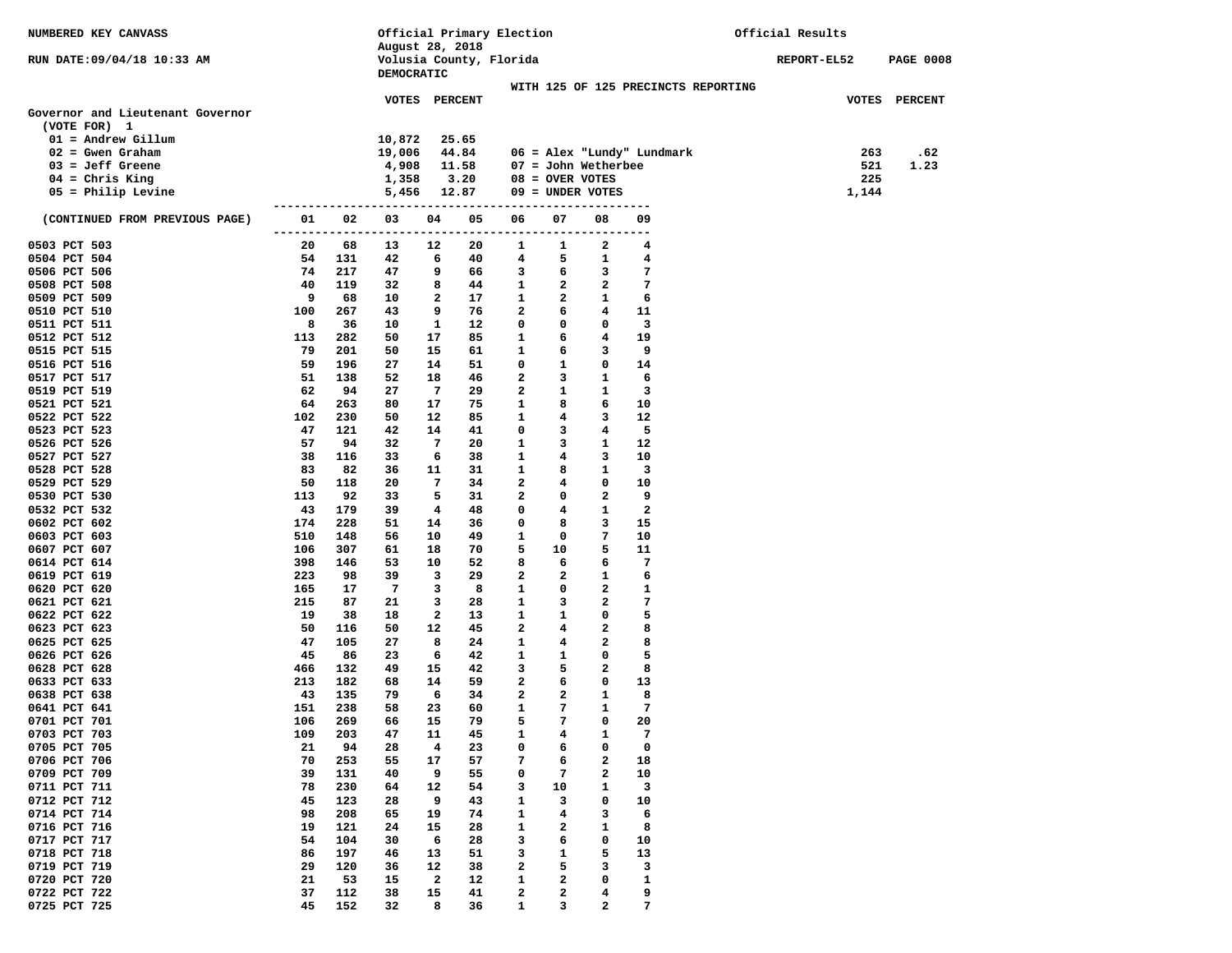| NUMBERED KEY CANVASS                             |               |     | August 28, 2018                       |                         |                | Official Primary Election |                         |                         |                                     | Official Results |                  |
|--------------------------------------------------|---------------|-----|---------------------------------------|-------------------------|----------------|---------------------------|-------------------------|-------------------------|-------------------------------------|------------------|------------------|
| RUN DATE:09/04/18 10:33 AM                       |               |     | Volusia County, Florida<br>DEMOCRATIC |                         |                |                           |                         |                         |                                     | REPORT-EL52      | <b>PAGE 0009</b> |
|                                                  |               |     |                                       |                         |                |                           |                         |                         | WITH 125 OF 125 PRECINCTS REPORTING |                  |                  |
| Governor and Lieutenant Governor<br>(VOTE FOR) 1 |               |     | <b>VOTES</b>                          |                         | <b>PERCENT</b> |                           |                         |                         |                                     | <b>VOTES</b>     | <b>PERCENT</b>   |
| $01 =$ Andrew Gillum                             |               |     | 10,872                                |                         | 25.65          |                           |                         |                         |                                     |                  |                  |
| $02 =$ Gwen Graham                               |               |     | 19,006                                |                         | 44.84          |                           |                         |                         | 06 = Alex "Lundy" Lundmark          | 263              | .62              |
| $03 = Jeff$ Greene                               |               |     | 4,908                                 |                         | 11.58          |                           |                         | $07 =$ John Wetherbee   |                                     | 521              | 1.23             |
| $04$ = Chris King                                |               |     | 1,358                                 |                         | 3.20           |                           |                         | $08 =$ OVER VOTES       |                                     | 225              |                  |
| $05$ = Philip Levine                             |               |     | 5,456                                 |                         | 12.87          |                           |                         | $09 =$ UNDER VOTES      |                                     | 1,144            |                  |
| (CONTINUED FROM PREVIOUS PAGE)                   | 01<br>$- - -$ | 02  | 03                                    | 04                      | 05             | 06                        | 07                      | 08                      | 09                                  |                  |                  |
| 0726 PCT 726                                     | 50            | 215 | 37                                    | 5                       | 57             | 2                         | 3                       | 1                       | 15                                  |                  |                  |
| 0728 PCT 728                                     | 78            | 253 | 64                                    | 15                      | 51             | 8                         | 5                       | 3                       | 20                                  |                  |                  |
| 0729 PCT 729                                     | 99            | 217 | 47                                    | 7                       | 60             | 6                         | 5                       | 0                       | 9                                   |                  |                  |
| 0732 PCT 732                                     | 106           | 310 | 66                                    | 11                      | 66             | $\overline{2}$            | 9                       | $\mathbf{2}$            | 4                                   |                  |                  |
| 0733 PCT 733                                     | 52            | 160 | 35                                    | 20                      | 41             | $\overline{a}$            | 6                       | $\overline{a}$          | 15                                  |                  |                  |
| 0803 PCT 803                                     | 38            | 120 | 17                                    | $\overline{\mathbf{3}}$ | 29             | $\mathbf{1}$              | $\overline{\mathbf{2}}$ | 0                       | 4                                   |                  |                  |
| 0804 PCT 804                                     | 73            | 233 | 66                                    | 17                      | 53             | 5                         | $\overline{a}$          | $\overline{a}$          | 13                                  |                  |                  |
| 0805 PCT 805                                     | 98            | 346 | 48                                    | 23                      | 83             | $\overline{a}$            | 8                       | 3                       | 38                                  |                  |                  |
| 0807 PCT 807                                     | 56            | 102 | 25                                    | 8                       | 26             | $\mathbf{1}$              | 4                       | 0                       | 7                                   |                  |                  |
| 0808 PCT 808                                     | 200           | 372 | 86                                    | 23                      | 110            | 5                         | 8                       | $\overline{\mathbf{4}}$ | 27                                  |                  |                  |
| 0809 PCT 809                                     | 21            | 59  | 16                                    | 4                       | 17             | 3                         | $\mathbf 0$             | 0                       | 4                                   |                  |                  |
| 0810 PCT 810                                     | 62            | 114 | 18                                    | 19                      | 35             | $\overline{a}$            | 3                       | 0                       | 10                                  |                  |                  |
| 0812 PCT 812                                     | 53            | 210 | 40                                    | 19                      | 53             | 3                         | $\mathbf{1}$            | $\overline{a}$          | 15                                  |                  |                  |
| 0813 PCT 813                                     | 40            | 137 | 22                                    | 10                      | 38             | $\mathbf{1}$              | 4                       | 0                       | 5                                   |                  |                  |
| 0814 PCT 814                                     | 41            | 138 | 30                                    | 12                      | 41             | 1                         | 10                      | 0                       | 6                                   |                  |                  |
| 0816 PCT 816                                     | 17            | 97  | 18                                    | 10                      | 13             | $\mathbf{0}$              | 3                       | $\mathbf{1}$            | 7                                   |                  |                  |
| 0901 PCT 901                                     | 47            | 124 | 31                                    | 13                      | 39             | 2                         | $\overline{a}$          | $\mathbf{1}$            | 5                                   |                  |                  |
| 0902 PCT 902                                     | 84            | 206 | 53                                    | $\overline{4}$          | 63             | $\overline{a}$            | $7\phantom{.0}$         | $\overline{a}$          | 3                                   |                  |                  |
| 0903 PCT 903                                     | 70            | 176 | 42                                    | 14                      | 45             | $\mathbf{1}$              | $\overline{\mathbf{3}}$ | $\overline{\bf 4}$      | $7\phantom{.0}$                     |                  |                  |
| 0904 PCT 904                                     | 80            | 280 | 62                                    | 14                      | 63             | 3                         | 11                      | $\mathbf{1}$            | 18                                  |                  |                  |
| 0907 PCT 907                                     | 25            | 129 | 20                                    | 10                      | 23             | $\overline{a}$            | 7                       | $\overline{a}$          | 11                                  |                  |                  |
| 0909 PCT 909                                     | 65            | 72  | 28                                    | 5                       | 15             | $\overline{a}$            | $\mathbf{1}$            | 0                       | ${\bf 1}$                           |                  |                  |
| 0910 PCT 910                                     | 26            | 80  | 16                                    | 9                       | 13             | 0                         | $\mathbf{1}$            | 0                       | $\mathbf{1}$                        |                  |                  |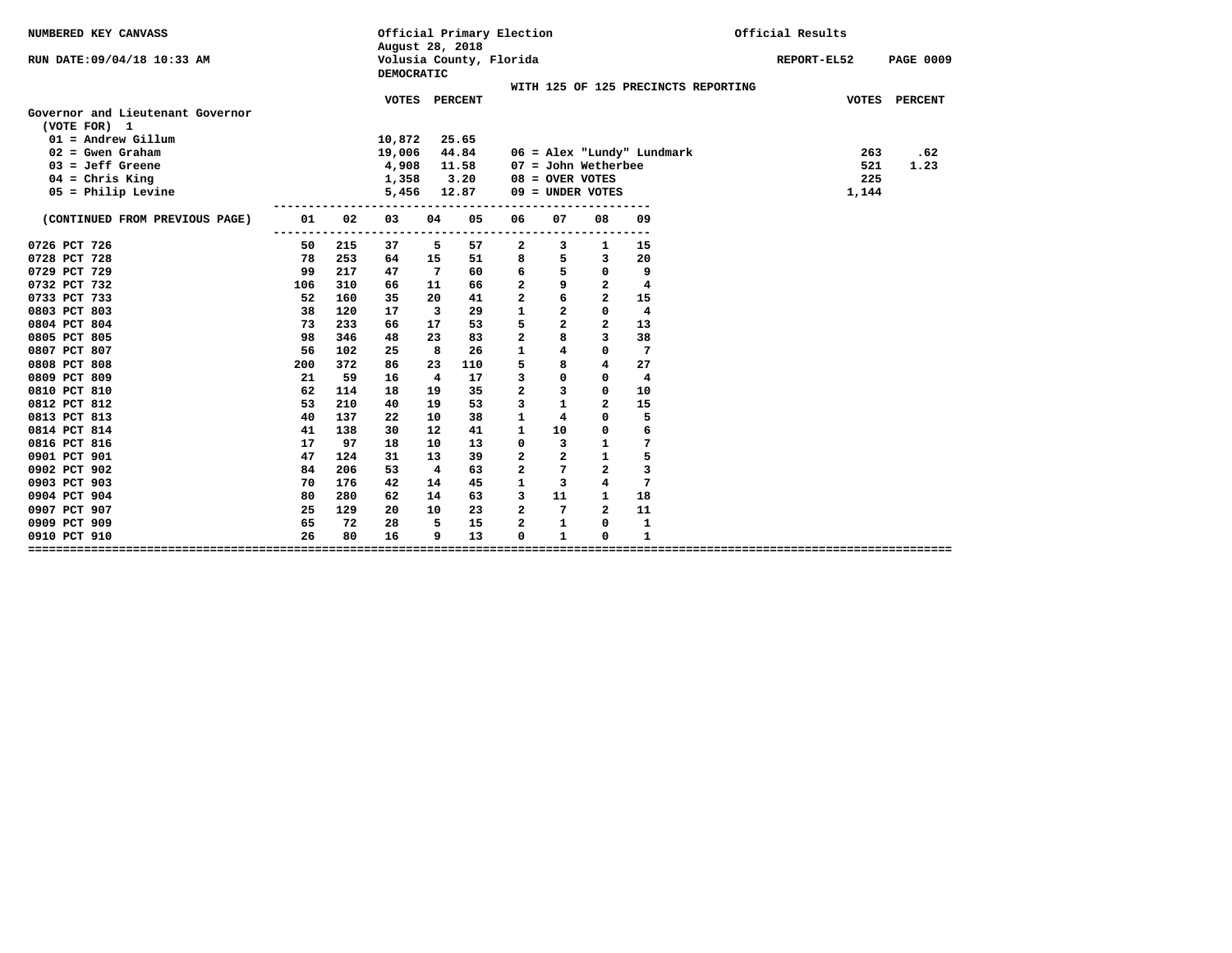| NUMBERED KEY CANVASS         |               |           |           | Official Primary Election |                                     | Official Results |       |                  |  |
|------------------------------|---------------|-----------|-----------|---------------------------|-------------------------------------|------------------|-------|------------------|--|
|                              |               |           |           | August 28, 2018           |                                     |                  |       |                  |  |
| RUN DATE:09/04/18 10:33 AM   |               |           |           | Volusia County, Florida   |                                     | REPORT-EL52      |       | <b>PAGE 0010</b> |  |
|                              |               |           |           | DEMOCRATIC                |                                     |                  |       |                  |  |
|                              |               |           |           | VOTES PERCENT             | WITH 125 OF 125 PRECINCTS REPORTING |                  |       | VOTES PERCENT    |  |
| Attorney General             |               |           |           |                           |                                     |                  |       |                  |  |
| (VOTE FOR) 1                 |               |           |           |                           |                                     |                  |       |                  |  |
| $01 =$ Sean Shaw             |               |           | 27,081    | 70.60                     | $03 =$ OVER VOTES                   |                  | 10    |                  |  |
| $02$ = Ryan Torrens          |               |           |           | 11,279 29.40              | $04 = UNDER VOTES$                  |                  | 5,383 |                  |  |
|                              | ------------- |           | --------- |                           |                                     |                  |       |                  |  |
|                              | 01            | 02        | 03        | 04                        |                                     |                  |       |                  |  |
|                              | ---------     | ----      | ----      | $---$                     |                                     |                  |       |                  |  |
| 0101 PCT 101                 | 70            | 30        | 0         | 11                        |                                     |                  |       |                  |  |
| 0105 PCT 105<br>0107 PCT 107 | 45<br>59      | 23<br>26  | 0<br>0    | 21<br>25                  |                                     |                  |       |                  |  |
| 0201 PCT 201                 | 379           | 150       | 0         | 92                        |                                     |                  |       |                  |  |
| 0202 PCT 202                 | 256           | 118       | 1         | 68                        |                                     |                  |       |                  |  |
| 0203 PCT 203                 | 24            | 20        | 0         | 9                         |                                     |                  |       |                  |  |
| 0204 PCT 204                 | 35            | 22        | 0         | 5                         |                                     |                  |       |                  |  |
| 0205 PCT 205                 | 117           | 53        | 0         | 20                        |                                     |                  |       |                  |  |
| 0206 PCT 206                 | 205           | 93        | 0         | 49                        |                                     |                  |       |                  |  |
| 0207 PCT 207                 | 195           | 80        | 0         | 59                        |                                     |                  |       |                  |  |
| 0208 PCT 208                 | 308           | 143       | 0         | 96                        |                                     |                  |       |                  |  |
| 0212 PCT 212                 | 327           | 124       | 0         | 67                        |                                     |                  |       |                  |  |
| 0215 PCT 215                 | 426           | 164       | 0         | 101                       |                                     |                  |       |                  |  |
| 0216 PCT 216<br>0217 PCT 217 | 484<br>461    | 140<br>96 | 0<br>0    | 79<br>69                  |                                     |                  |       |                  |  |
| 0218 PCT 218                 | 376           | 120       | 0         | 78                        |                                     |                  |       |                  |  |
| 0220 PCT 220                 | 115           | 18        | 0         | 9                         |                                     |                  |       |                  |  |
| 0222 PCT 222                 | 246           | 106       | 0         | 45                        |                                     |                  |       |                  |  |
| 0223 PCT 223                 | 21            | 12        | 0         | 5                         |                                     |                  |       |                  |  |
| 0224 PCT 224                 | 279           | 91        | 0         | 55                        |                                     |                  |       |                  |  |
| 0301 PCT 301                 | 201           | 88        | 0         | 41                        |                                     |                  |       |                  |  |
| 0303 PCT 303                 | 204           | 100       | 0         | 43                        |                                     |                  |       |                  |  |
| 0304 PCT 304                 | 217           | 100       | 0         | 46                        |                                     |                  |       |                  |  |
| 0305 PCT 305                 | 224           | 94        | 0         | 62                        |                                     |                  |       |                  |  |
| 0306 PCT 306                 | 280           | 115       | 0         | 60                        |                                     |                  |       |                  |  |
| 0307 PCT 307<br>0308 PCT 308 | 160<br>167    | 76<br>80  | 0<br>0    | 22<br>44                  |                                     |                  |       |                  |  |
| 0309 PCT 309                 | 239           | 110       | 0         | 42                        |                                     |                  |       |                  |  |
| 0401 PCT 401                 | 328           | 165       | 0         | 55                        |                                     |                  |       |                  |  |
| 0403 PCT 403                 | 226           | 118       | 0         | 26                        |                                     |                  |       |                  |  |
| 0404 PCT 404                 | 67            | 21        | 0         | 22                        |                                     |                  |       |                  |  |
| 0405 PCT 405                 | 156           | 81        | 0         | 16                        |                                     |                  |       |                  |  |
| 0406 PCT 406                 | 412           | 162       | 0         | 79                        |                                     |                  |       |                  |  |
| 0407 PCT 407                 | 208           | 106       | 0         | 21                        |                                     |                  |       |                  |  |
| 0410 PCT 410                 | 208           | 117       | 0         | 27                        |                                     |                  |       |                  |  |
| 0411 PCT 411                 | 187           | 82        | 0         | 33                        |                                     |                  |       |                  |  |
| 0412 PCT 412<br>0413 PCT 413 | 82<br>169     | 29<br>100 | 0<br>0    | 19<br>27                  |                                     |                  |       |                  |  |
| 0414 PCT 414                 | 201           | 91        | 0         | 34                        |                                     |                  |       |                  |  |
| 0415 PCT 415                 | 240           | 127       | 0         | 30                        |                                     |                  |       |                  |  |
| 0416 PCT 416                 | 302           | 159       | 0         | 50                        |                                     |                  |       |                  |  |
| 0417 PCT 417                 | 117           | 67        | 0         | 10                        |                                     |                  |       |                  |  |
| 0419 PCT 419                 | 110           | 59        | 0         | 18                        |                                     |                  |       |                  |  |
| 0420 PCT 420                 | 248           | 122       | 0         | 34                        |                                     |                  |       |                  |  |
| 0421 PCT 421                 | 152           | 63        | 0         | 26                        |                                     |                  |       |                  |  |
| 0422 PCT 422                 | 202           | 82        | 0         | 37                        |                                     |                  |       |                  |  |
| 0423 PCT 423                 | 136           | 80        | 0         | 14                        |                                     |                  |       |                  |  |
| 0427 PCT 427                 | 201           | 84        | 0         | 27                        |                                     |                  |       |                  |  |
| 0429 PCT 429<br>0501 PCT 501 | 111<br>195    | 54<br>71  | 0<br>0    | 5<br>51                   |                                     |                  |       |                  |  |
| 0502 PCT 502                 | 381           | 154       | 0         | 101                       |                                     |                  |       |                  |  |
| 0503 PCT 503                 | 80            | 44        | 0         | 17                        |                                     |                  |       |                  |  |
| 0504 PCT 504                 | 174           | 77        | 0         | 36                        |                                     |                  |       |                  |  |
| 0506 PCT 506                 | 269           | 111       | 0         | 52                        |                                     |                  |       |                  |  |
|                              |               |           |           |                           |                                     |                  |       |                  |  |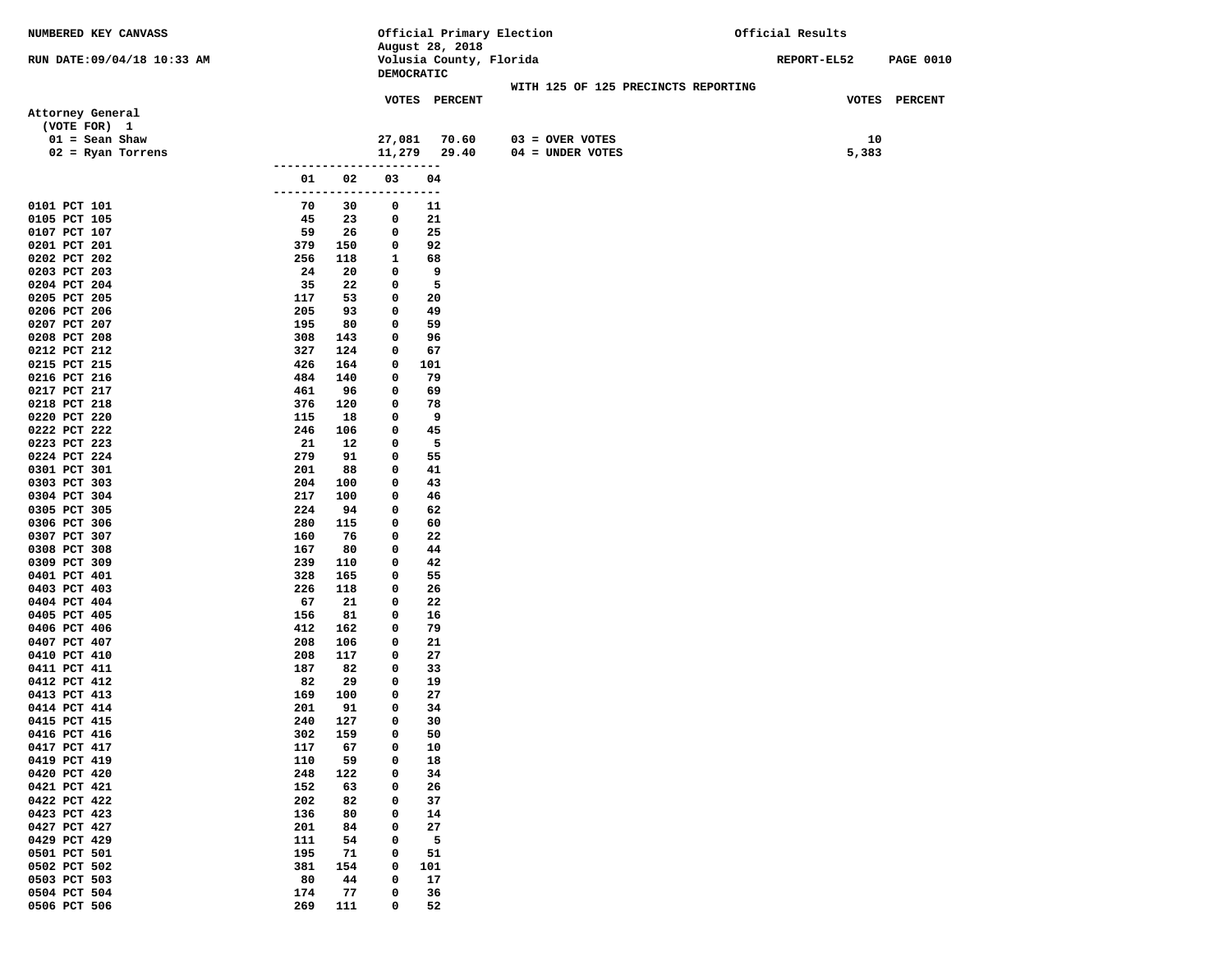| NUMBERED KEY CANVASS           |               |           |                             | Official Primary Election |                                     | Official Results |       |                  |
|--------------------------------|---------------|-----------|-----------------------------|---------------------------|-------------------------------------|------------------|-------|------------------|
|                                |               |           |                             | August 28, 2018           |                                     |                  |       |                  |
| RUN DATE: 09/04/18 10:33 AM    |               |           | DEMOCRATIC                  | Volusia County, Florida   |                                     | REPORT-EL52      |       | <b>PAGE 0011</b> |
|                                |               |           |                             |                           | WITH 125 OF 125 PRECINCTS REPORTING |                  |       |                  |
|                                |               |           |                             | VOTES PERCENT             |                                     |                  |       | VOTES PERCENT    |
| Attorney General               |               |           |                             |                           |                                     |                  |       |                  |
| (VOTE FOR) 1                   |               |           |                             |                           |                                     |                  |       |                  |
| $01 =$ Sean Shaw               |               |           | 27,081                      | 70.60                     | $03 =$ OVER VOTES                   |                  | 10    |                  |
| $02$ = Ryan Torrens            |               |           |                             | 11,279 29.40              | $04 = UNDER VOTES$                  |                  | 5,383 |                  |
| (CONTINUED FROM PREVIOUS PAGE) | 01            | 02        | ---------------------<br>03 | 04                        |                                     |                  |       |                  |
|                                | ------------- |           |                             | ---                       |                                     |                  |       |                  |
| 0508 PCT 508                   | 141           | 81        | 1                           | 32                        |                                     |                  |       |                  |
| 0509 PCT 509                   | 72            | 29        | 0                           | 15                        |                                     |                  |       |                  |
| 0510 PCT 510                   | 321           | 130       | 0                           | 67                        |                                     |                  |       |                  |
| 0511 PCT 511<br>0512 PCT 512   | 43<br>354     | 20<br>139 | 0<br>0                      | $\overline{7}$<br>84      |                                     |                  |       |                  |
| 0515 PCT 515                   | 266           | 102       | 0                           | 57                        |                                     |                  |       |                  |
| 0516 PCT 516                   | 214           | 83        | 1                           | 64                        |                                     |                  |       |                  |
| 0517 PCT 517                   | 187           | 76        | 0                           | 54                        |                                     |                  |       |                  |
| 0519 PCT 519                   | 131           | 68        | 0                           | 27                        |                                     |                  |       |                  |
| 0521 PCT 521                   | 299           | 158       | 2                           | 65                        |                                     |                  |       |                  |
| 0522 PCT 522                   | 309           | 132       | 0                           | 58                        |                                     |                  |       |                  |
| 0523 PCT 523                   | 178           | 77        | 0                           | 22                        |                                     |                  |       |                  |
| 0526 PCT 526                   | 138           | 64        | 0                           | 25                        |                                     |                  |       |                  |
| 0527 PCT 527                   | 138           | 70        | 0                           | 41                        |                                     |                  |       |                  |
| 0528 PCT 528<br>0529 PCT 529   | 155<br>153    | 77<br>60  | 0<br>0                      | 24<br>32                  |                                     |                  |       |                  |
| 0530 PCT 530                   | 185           | 73        | 0                           | 29                        |                                     |                  |       |                  |
| 0532 PCT 532                   | 193           | 97        | 0                           | 30                        |                                     |                  |       |                  |
| 0602 PCT 602                   | 338           | 134       | 0                           | 57                        |                                     |                  |       |                  |
| 0603 PCT 603                   | 560           | 163       | 0                           | 68                        |                                     |                  |       |                  |
| 0607 PCT 607                   | 362           | 149       | 0                           | 82                        |                                     |                  |       |                  |
| 0614 PCT 614                   | 469           | 159       | 0                           | 58                        |                                     |                  |       |                  |
| 0619 PCT 619                   | 291           | 83        | 0                           | 29                        |                                     |                  |       |                  |
| 0620 PCT 620                   | 146           | 41        | 0                           | 17                        |                                     |                  |       |                  |
| 0621 PCT 621                   | 260           | 66        | 0                           | 41                        |                                     |                  |       |                  |
| 0622 PCT 622<br>0623 PCT 623   | 56<br>162     | 23<br>94  | 0<br>0                      | 18<br>33                  |                                     |                  |       |                  |
| 0625 PCT 625                   | 140           | 56        | 0                           | 30                        |                                     |                  |       |                  |
| 0626 PCT 626                   | 124           | 62        | 0                           | 23                        |                                     |                  |       |                  |
| 0628 PCT 628                   | 544           | 121       | 1                           | 56                        |                                     |                  |       |                  |
| 0633 PCT 633                   | 373           | 131       | 0                           | 53                        |                                     |                  |       |                  |
| 0638 PCT 638                   | 167           | 110       | 1                           | 32                        |                                     |                  |       |                  |
| 0641 PCT 641                   | 352           | 144       | $\mathbf{o}$                | 50                        |                                     |                  |       |                  |
| 0701 PCT 701                   | 343           | 166       | 0                           | 58                        |                                     |                  |       |                  |
| 0703 PCT 703<br>0705 PCT 705   | 278           | 106       | 0                           | 44                        |                                     |                  |       |                  |
| 0706 PCT 706                   | 103<br>273    | 44<br>134 | 0<br>0                      | 29<br>78                  |                                     |                  |       |                  |
| 0709 PCT 709                   | 186           | 77        | 1                           | 29                        |                                     |                  |       |                  |
| 0711 PCT 711                   | 289           | 123       | 0                           | 43                        |                                     |                  |       |                  |
| 0712 PCT 712                   | 158           | 70        | 0                           | 34                        |                                     |                  |       |                  |
| 0714 PCT 714                   | 313           | 115       | 0                           | 50                        |                                     |                  |       |                  |
| 0716 PCT 716                   | 133           | 46        | 0                           | 40                        |                                     |                  |       |                  |
| 0717 PCT 717                   | 169           | 41        | 0                           | 31                        |                                     |                  |       |                  |
| 0718 PCT 718                   | 236           | 117       | 0                           | 62                        |                                     |                  |       |                  |
| 0719 PCT 719                   | 145           | 70        | 0                           | 33                        |                                     |                  |       |                  |
| 0720 PCT 720<br>0722 PCT 722   | 58<br>157     | 33<br>79  | 0<br>0                      | 16<br>24                  |                                     |                  |       |                  |
| 0725 PCT 725                   | 166           | 81        | 0                           | 39                        |                                     |                  |       |                  |
| 0726 PCT 726                   | 219           | 99        | 0                           | 67                        |                                     |                  |       |                  |
| 0728 PCT 728                   | 274           | 141       | 0                           | 82                        |                                     |                  |       |                  |
| 0729 PCT 729                   | 286           | 109       | 0                           | 55                        |                                     |                  |       |                  |
| 0732 PCT 732                   | 351           | 154       | 0                           | 71                        |                                     |                  |       |                  |
| 0733 PCT 733                   | 202           | 85        | 0                           | 46                        |                                     |                  |       |                  |
| 0803 PCT 803                   | 116           | 56        | 1                           | 41                        |                                     |                  |       |                  |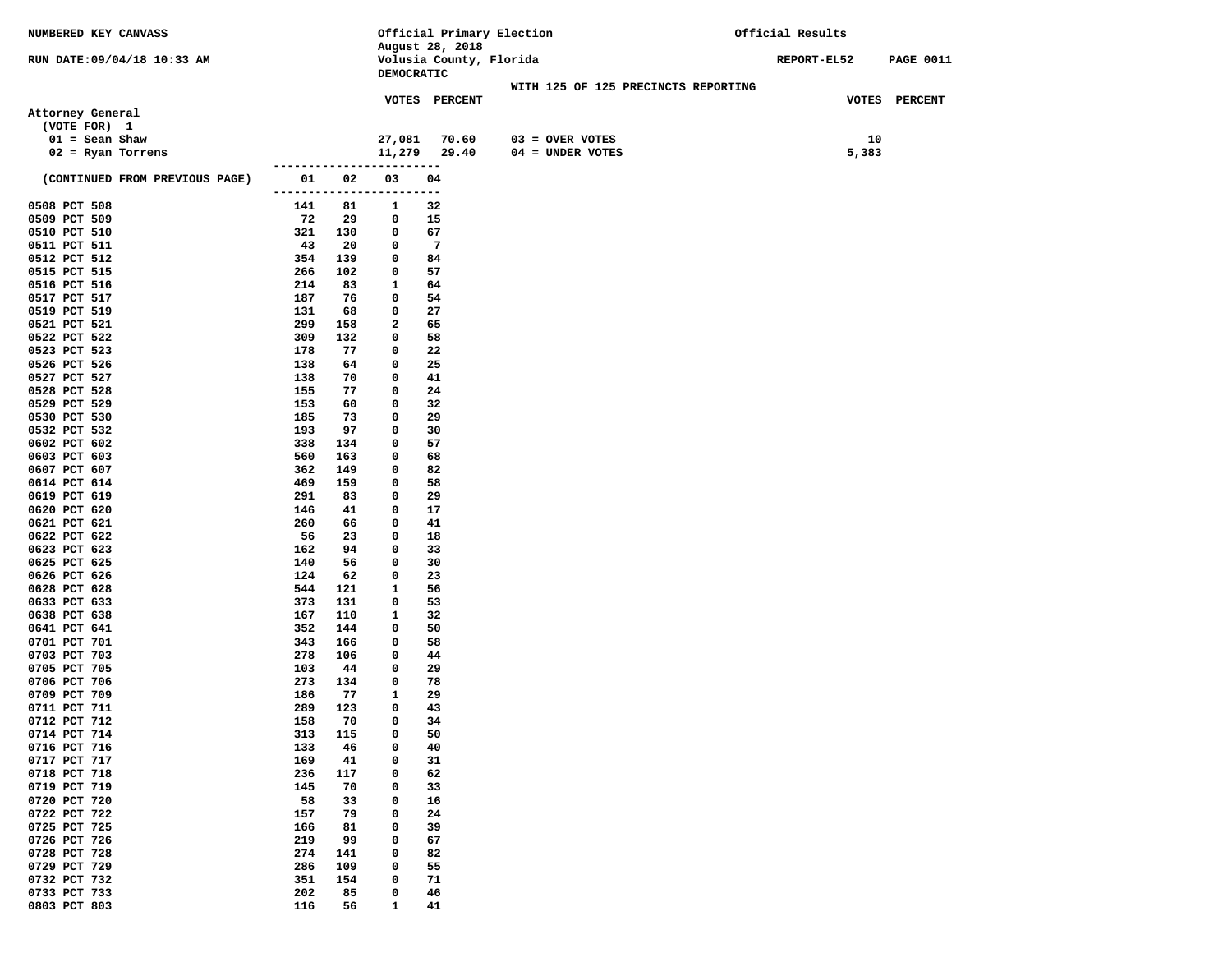| NUMBERED KEY CANVASS           |     |     |              | Official Primary Election<br>August 28, 2018 |                                     | Official Results                |  |  |
|--------------------------------|-----|-----|--------------|----------------------------------------------|-------------------------------------|---------------------------------|--|--|
| RUN DATE:09/04/18 10:33 AM     |     |     | DEMOCRATIC   | Volusia County, Florida                      |                                     | <b>PAGE 0012</b><br>REPORT-EL52 |  |  |
|                                |     |     |              |                                              | WITH 125 OF 125 PRECINCTS REPORTING |                                 |  |  |
|                                |     |     |              | VOTES PERCENT                                |                                     | VOTES PERCENT                   |  |  |
| Attorney General               |     |     |              |                                              |                                     |                                 |  |  |
| (VOTE FOR) 1                   |     |     |              |                                              |                                     |                                 |  |  |
| $01 =$ Sean Shaw               |     |     | 27,081       | 70.60                                        | $03 =$ OVER VOTES                   | 10                              |  |  |
| $02$ = Ryan Torrens            |     |     | 11,279       | 29.40                                        | $04 =$ UNDER VOTES                  | 5,383                           |  |  |
|                                |     |     |              |                                              |                                     |                                 |  |  |
| (CONTINUED FROM PREVIOUS PAGE) | 01  | 02  | 03           | 04                                           |                                     |                                 |  |  |
| 0804 PCT 804                   | 273 | 125 | 1            | 65                                           |                                     |                                 |  |  |
| 0805 PCT 805                   | 380 | 132 | 0            | 137                                          |                                     |                                 |  |  |
| 0807 PCT 807                   | 143 | 53  | $\mathbf{o}$ | 33                                           |                                     |                                 |  |  |
| 0808 PCT 808                   | 517 | 197 | $\mathbf{o}$ | 121                                          |                                     |                                 |  |  |
| 0809 PCT 809                   | 72  | 32  | 0            | 20                                           |                                     |                                 |  |  |
| 0810 PCT 810                   | 158 | 56  | 0            | 49                                           |                                     |                                 |  |  |
| 0812 PCT 812                   | 238 | 93  | 0            | 65                                           |                                     |                                 |  |  |
| 0813 PCT 813                   | 165 | 61  | 0            | 31                                           |                                     |                                 |  |  |
| 0814 PCT 814                   | 176 | 62  | 0            | 41                                           |                                     |                                 |  |  |
| 0816 PCT 816                   | 97  | 45  | 0            | 24                                           |                                     |                                 |  |  |
| 0901 PCT 901                   | 157 | 72  | 0            | 35                                           |                                     |                                 |  |  |
| 0902 PCT 902                   | 266 | 123 | 0            | 35                                           |                                     |                                 |  |  |
| 0903 PCT 903                   | 223 | 98  | 0            | 41                                           |                                     |                                 |  |  |
| 0904 PCT 904                   | 304 | 146 | 0            | 82                                           |                                     |                                 |  |  |
| 0907 PCT 907                   | 130 | 67  | 0            | 32                                           |                                     |                                 |  |  |
| 0909 PCT 909                   | 126 | 46  | 0            | 17                                           |                                     |                                 |  |  |
| 0910 PCT 910                   | 98  | 35  | 0            | 13                                           |                                     |                                 |  |  |
|                                |     |     |              |                                              |                                     |                                 |  |  |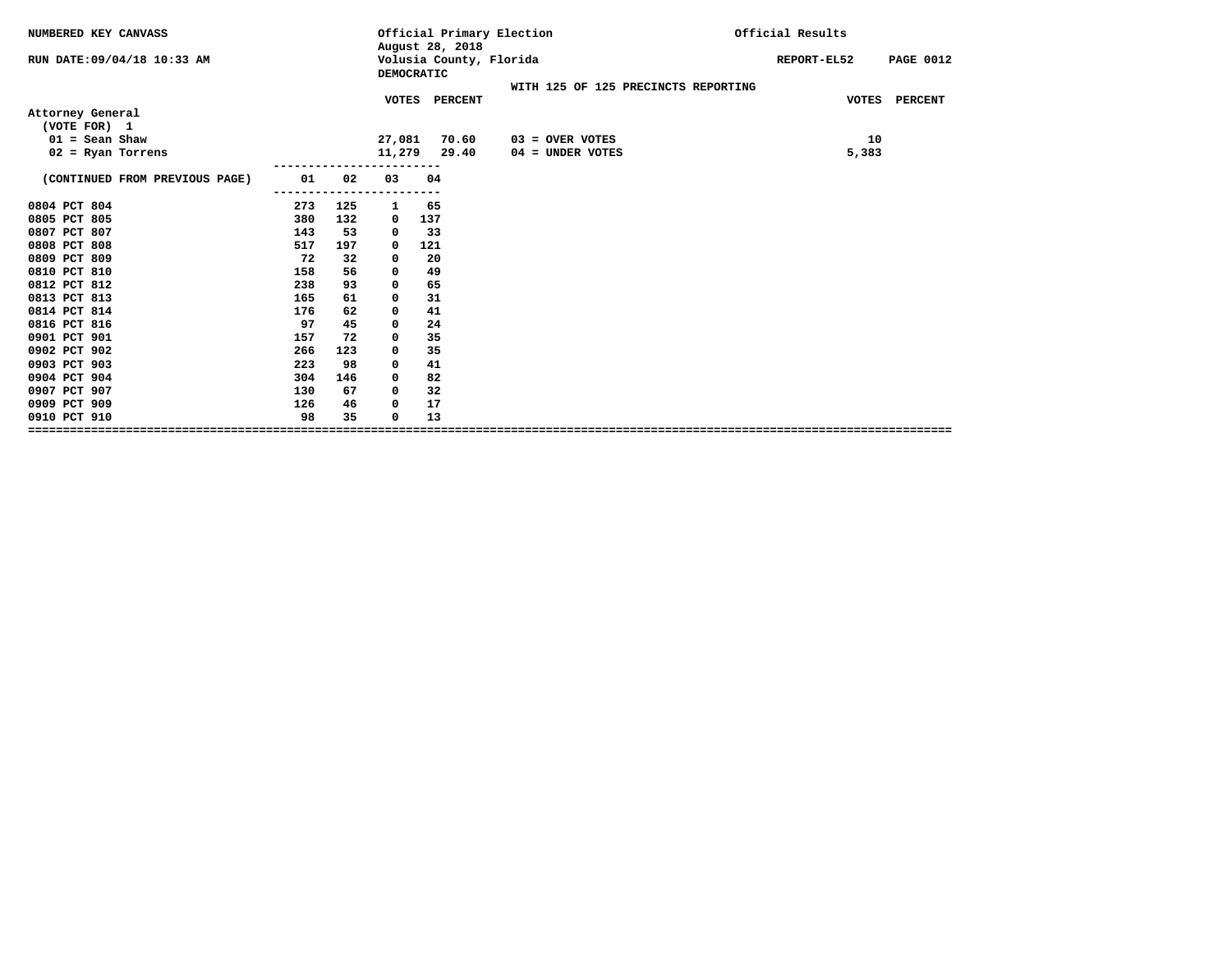| NUMBERED KEY CANVASS         |                |          |                                       |                 |          | Official Primary Election           | Official Results |       |                  |
|------------------------------|----------------|----------|---------------------------------------|-----------------|----------|-------------------------------------|------------------|-------|------------------|
|                              |                |          | August 28, 2018                       |                 |          |                                     |                  |       |                  |
| RUN DATE:09/04/18 10:33 AM   |                |          | Volusia County, Florida<br>DEMOCRATIC |                 |          |                                     | REPORT-EL52      |       | <b>PAGE 0013</b> |
|                              |                |          |                                       |                 |          | WITH 125 OF 125 PRECINCTS REPORTING |                  |       |                  |
|                              |                |          | VOTES PERCENT                         |                 |          |                                     |                  |       | VOTES PERCENT    |
| Commissioner of Agriculture  |                |          |                                       |                 |          |                                     |                  |       |                  |
| (VOTE FOR) 1                 |                |          |                                       |                 |          |                                     |                  |       |                  |
| 01 = Nicole "Nikki" Fried    |                |          | 21,326                                |                 | 55.15    |                                     |                  |       |                  |
| 02 = Jeffrey Duane Porter    |                |          | 6,490                                 |                 | 16.78    | $04 =$ OVER VOTES                   |                  | 7     |                  |
| 03 = Roy David Walker        |                |          | 10,850                                |                 | 28.06    | 05 = UNDER VOTES                    |                  | 5,080 |                  |
|                              |                |          |                                       |                 |          |                                     |                  |       |                  |
|                              | 01<br>-------- | 02       | 03<br>----------                      | 04<br>--------- | 05       |                                     |                  |       |                  |
| 0101 PCT 101                 | 44             | 21       | 37                                    | 0               | 9        |                                     |                  |       |                  |
| 0105 PCT 105                 | 31             | 17       | 25                                    | 0               | 16       |                                     |                  |       |                  |
| 0107 PCT 107                 | 43             | 10       | 37                                    | 0               | 20       |                                     |                  |       |                  |
| 0201 PCT 201                 | 273            | 69       | 197                                   | 0               | 82       |                                     |                  |       |                  |
| 0202 PCT 202                 | 213            | 69       | 102                                   | 0               | 59       |                                     |                  |       |                  |
| 0203 PCT 203                 | 22             | 8        | 16                                    | 0               | 7        |                                     |                  |       |                  |
| 0204 PCT 204                 | 34             | 6        | 17                                    | 0               | 5        |                                     |                  |       |                  |
| 0205 PCT 205                 | 83             | 25       | 65                                    | 0               | 17       |                                     |                  |       |                  |
| 0206 PCT 206                 | 153            | 44       | 105                                   | 0               | 45       |                                     |                  |       |                  |
| 0207 PCT 207<br>0208 PCT 208 | 139<br>257     | 51<br>69 | 95<br>135                             | 0<br>0          | 49<br>86 |                                     |                  |       |                  |
| 0212 PCT 212                 | 259            | 62       | 130                                   | 0               | 67       |                                     |                  |       |                  |
| 0215 PCT 215                 | 337            | 84       | 185                                   | 0               | 85       |                                     |                  |       |                  |
| 0216 PCT 216                 | 358            | 104      | 160                                   | 0               | 81       |                                     |                  |       |                  |
| 0217 PCT 217                 | 374            | 93       | 80                                    | 0               | 79       |                                     |                  |       |                  |
| 0218 PCT 218                 | 261            | 56       | 175                                   | 0               | 82       |                                     |                  |       |                  |
| 0220 PCT 220                 | 93             | 29       | 14                                    | 0               | 6        |                                     |                  |       |                  |
| 0222 PCT 222                 | 194            | 49       | 114                                   | 0               | 40       |                                     |                  |       |                  |
| 0223 PCT 223                 | 15             | 2        | 18                                    | 0               | 3        |                                     |                  |       |                  |
| 0224 PCT 224                 | 196            | 47       | 130                                   | 0               | 52       |                                     |                  |       |                  |
| 0301 PCT 301<br>0303 PCT 303 | 158<br>161     | 45<br>62 | 91<br>84                              | 0<br>0          | 36<br>40 |                                     |                  |       |                  |
| 0304 PCT 304                 | 182            | 41       | 103                                   | 0               | 37       |                                     |                  |       |                  |
| 0305 PCT 305                 | 179            | 52       | 92                                    | 0               | 57       |                                     |                  |       |                  |
| 0306 PCT 306                 | 244            | 62       | 98                                    | 0               | 51       |                                     |                  |       |                  |
| 0307 PCT 307                 | 137            | 35       | 65                                    | 0               | 21       |                                     |                  |       |                  |
| 0308 PCT 308                 | 153            | 35       | 69                                    | 0               | 34       |                                     |                  |       |                  |
| 0309 PCT 309                 | 179            | 62       | 111                                   | 0               | 39       |                                     |                  |       |                  |
| 0401 PCT 401                 | 264            | 87       | 145                                   | 0               | 52       |                                     |                  |       |                  |
| 0403 PCT 403                 | 202            | 57       | 81                                    | 0<br>0          | 30       |                                     |                  |       |                  |
| 0404 PCT 404<br>0405 PCT 405 | 47<br>132      | 10<br>50 | 35<br>52                              | 0               | 18<br>19 |                                     |                  |       |                  |
| 0406 PCT 406                 | 296            | 110      | 167                                   | 0               | 80       |                                     |                  |       |                  |
| 0407 PCT 407                 | 172            | 66       | 76                                    | 0               | 21       |                                     |                  |       |                  |
| 0410 PCT 410                 | 168            | 68       | 89                                    | 0               | 27       |                                     |                  |       |                  |
| 0411 PCT 411                 | 139            | 43       | 87                                    | 0               | 33       |                                     |                  |       |                  |
| 0412 PCT 412                 | 65             | 19       | 30                                    | 0               | 16       |                                     |                  |       |                  |
| 0413 PCT 413                 | 164            | 41       | 58                                    | 0               | 33       |                                     |                  |       |                  |
| 0414 PCT 414                 | 174            | 45       | 73                                    | 0               | 34       |                                     |                  |       |                  |
| 0415 PCT 415<br>0416 PCT 416 | 213            | 58       | 95                                    | 0               | 31       |                                     |                  |       |                  |
| 0417 PCT 417                 | 244<br>84      | 94<br>39 | 122<br>60                             | 0<br>0          | 51<br>11 |                                     |                  |       |                  |
| 0419 PCT 419                 | 86             | 45       | 38                                    | 0               | 18       |                                     |                  |       |                  |
| 0420 PCT 420                 | 206            | 61       | 103                                   | 0               | 34       |                                     |                  |       |                  |
| 0421 PCT 421                 | 120            | 38       | 62                                    | 0               | 21       |                                     |                  |       |                  |
| 0422 PCT 422                 | 148            | 51       | 88                                    | 0               | 34       |                                     |                  |       |                  |
| 0423 PCT 423                 | 132            | 35       | 49                                    | 0               | 14       |                                     |                  |       |                  |
| 0427 PCT 427                 | 146            | 62       | 75                                    | 0               | 29       |                                     |                  |       |                  |
| 0429 PCT 429                 | 95             | 26       | 42                                    | 0               | 7        |                                     |                  |       |                  |
| 0501 PCT 501                 | 167            | 37       | 71                                    | 0               | 42       |                                     |                  |       |                  |
| 0502 PCT 502<br>0503 PCT 503 | 326<br>73      | 67       | 167                                   | 0<br>0          | 76       |                                     |                  |       |                  |
| 0504 PCT 504                 | 136            | 18<br>41 | 34<br>79                              | 0               | 16<br>31 |                                     |                  |       |                  |
|                              |                |          |                                       |                 |          |                                     |                  |       |                  |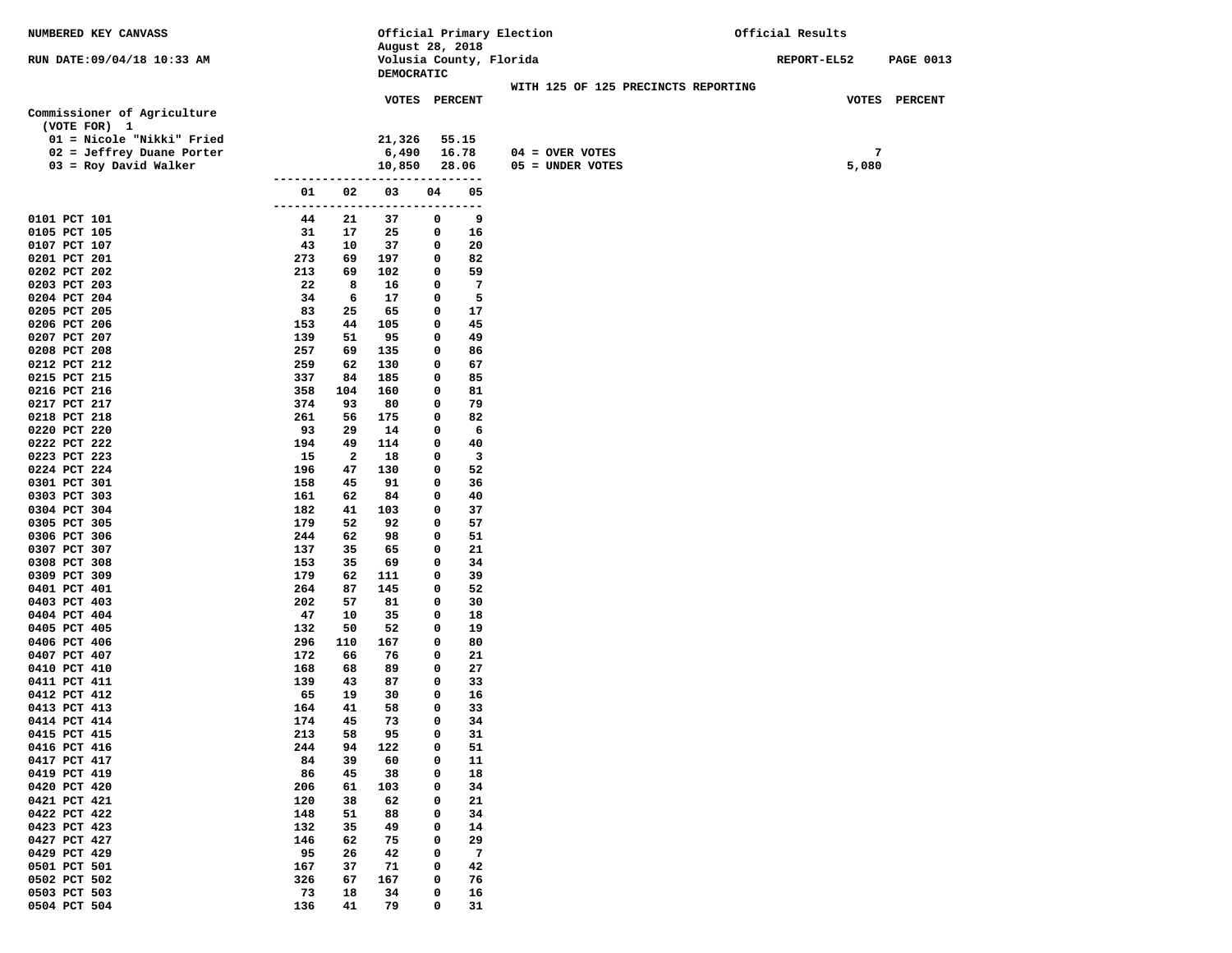| NUMBERED KEY CANVASS           |                     |           |                                            |              |           | Official Primary Election           | Official Results |                  |  |  |
|--------------------------------|---------------------|-----------|--------------------------------------------|--------------|-----------|-------------------------------------|------------------|------------------|--|--|
| RUN DATE:09/04/18 10:33 AM     |                     |           | August 28, 2018<br>Volusia County, Florida |              |           |                                     | REPORT-EL52      | <b>PAGE 0014</b> |  |  |
|                                |                     |           | DEMOCRATIC                                 |              |           |                                     |                  |                  |  |  |
|                                |                     |           |                                            |              |           | WITH 125 OF 125 PRECINCTS REPORTING |                  |                  |  |  |
| Commissioner of Agriculture    |                     |           | VOTES PERCENT                              |              |           |                                     |                  | VOTES PERCENT    |  |  |
| (VOTE FOR) 1                   |                     |           |                                            |              |           |                                     |                  |                  |  |  |
| 01 = Nicole "Nikki" Fried      |                     |           | 21,326                                     |              | 55.15     |                                     |                  |                  |  |  |
| 02 = Jeffrey Duane Porter      |                     |           | 6,490                                      |              | 16.78     | $04 = OVER VOTES$                   |                  | 7                |  |  |
| $03 = Roy David Walker$        |                     |           | 10,850                                     |              | 28.06     | 05 = UNDER VOTES                    | 5,080            |                  |  |  |
|                                |                     |           |                                            |              |           |                                     |                  |                  |  |  |
| (CONTINUED FROM PREVIOUS PAGE) | 01<br>------------- | 02        | 03<br>-----                                | 04           | 05<br>--- |                                     |                  |                  |  |  |
| 0506 PCT 506                   | 197                 | 63        | 124                                        | 0            | 48        |                                     |                  |                  |  |  |
| 0508 PCT 508                   | 139                 | 29        | 60                                         | 0            | 27        |                                     |                  |                  |  |  |
| 0509 PCT 509                   | 56                  | 13        | 31                                         | 0            | 16        |                                     |                  |                  |  |  |
| 0510 PCT 510<br>0511 PCT 511   | 246<br>31           | 56<br>13  | 146<br>22                                  | 0<br>0       | 70<br>4   |                                     |                  |                  |  |  |
| 0512 PCT 512                   | 308                 | 50        | 135                                        | 0            | 84        |                                     |                  |                  |  |  |
| 0515 PCT 515                   | 217                 | 68        | 92                                         | 0            | 48        |                                     |                  |                  |  |  |
| 0516 PCT 516                   | 165                 | 43        | 99                                         | 0            | 55        |                                     |                  |                  |  |  |
| 0517 PCT 517                   | 160                 | 39        | 77                                         | 0            | 41        |                                     |                  |                  |  |  |
| 0519 PCT 519                   | 100                 | 40        | 60                                         | 0            | 26        |                                     |                  |                  |  |  |
| 0521 PCT 521                   | 254                 | 82        | 126                                        | 1            | 61        |                                     |                  |                  |  |  |
| 0522 PCT 522                   | 238                 | 92        | 121<br>68                                  | 0<br>0       | 48        |                                     |                  |                  |  |  |
| 0523 PCT 523<br>0526 PCT 526   | 144<br>109          | 46<br>42  | 53                                         | 0            | 19<br>23  |                                     |                  |                  |  |  |
| 0527 PCT 527                   | 106                 | 39        | 67                                         | 0            | 37        |                                     |                  |                  |  |  |
| 0528 PCT 528                   | 121                 | 56        | 63                                         | 0            | 16        |                                     |                  |                  |  |  |
| 0529 PCT 529                   | 118                 | 39        | 57                                         | 0            | 31        |                                     |                  |                  |  |  |
| 0530 PCT 530                   | 141                 | 54        | 61                                         | 0            | 31        |                                     |                  |                  |  |  |
| 0532 PCT 532                   | 155                 | 38        | 89                                         | 0            | 38        |                                     |                  |                  |  |  |
| 0602 PCT 602<br>0603 PCT 603   | 272<br>408          | 83<br>193 | 116<br>127                                 | 0<br>0       | 58<br>63  |                                     |                  |                  |  |  |
| 0607 PCT 607                   | 276                 | 75        | 156                                        | 0            | 86        |                                     |                  |                  |  |  |
| 0614 PCT 614                   | 382                 | 143       | 105                                        | 0            | 56        |                                     |                  |                  |  |  |
| 0619 PCT 619                   | 206                 | 96        | 63                                         | 0            | 38        |                                     |                  |                  |  |  |
| 0620 PCT 620                   | 101                 | 51        | 31                                         | 0            | 21        |                                     |                  |                  |  |  |
| 0621 PCT 621                   | 179                 | 93        | 51                                         | 0            | 44        |                                     |                  |                  |  |  |
| 0622 PCT 622                   | 45                  | 10        | 25                                         | 0            | 17        |                                     |                  |                  |  |  |
| 0623 PCT 623<br>0625 PCT 625   | 125<br>96           | 57<br>27  | 73<br>74                                   | 0<br>0       | 34<br>29  |                                     |                  |                  |  |  |
| 0626 PCT 626                   | 112                 | 37        | 37                                         | 0            | 23        |                                     |                  |                  |  |  |
| 0628 PCT 628                   | 411                 | 145       | 114                                        | 0            | 52        |                                     |                  |                  |  |  |
| 0633 PCT 633                   | 286                 | 93        | 112                                        | 0            | 66        |                                     |                  |                  |  |  |
| 0638 PCT 638                   | 139                 | 64        | 75                                         | 1            | 31        |                                     |                  |                  |  |  |
| 0641 PCT 641                   | 278                 | 77        | 127                                        | 0            | 64        |                                     |                  |                  |  |  |
| 0701 PCT 701                   | 272                 | 103       | 133                                        | 1            | 58        |                                     |                  |                  |  |  |
| 0703 PCT 703<br>0705 PCT 705   | 206<br>73           | 79<br>20  | 96<br>56                                   | 1<br>0       | 46<br>27  |                                     |                  |                  |  |  |
| 0706 PCT 706                   | 244                 | 63        | 104                                        | 0            | 74        |                                     |                  |                  |  |  |
| 0709 PCT 709                   | 152                 | 37        | 75                                         | $\mathbf{1}$ | 28        |                                     |                  |                  |  |  |
| 0711 PCT 711                   | 207                 | 91        | 109                                        | 0            | 48        |                                     |                  |                  |  |  |
| 0712 PCT 712                   | 145                 | 21        | 67                                         | 0            | 29        |                                     |                  |                  |  |  |
| 0714 PCT 714                   | 220                 | 92        | 118                                        | 0            | 48        |                                     |                  |                  |  |  |
| 0716 PCT 716<br>0717 PCT 717   | 105<br>108          | 27<br>40  | 52<br>64                                   | 0<br>0       | 35<br>29  |                                     |                  |                  |  |  |
| 0718 PCT 718                   | 197                 | 47        | 113                                        | 0            | 58        |                                     |                  |                  |  |  |
| 0719 PCT 719                   | 123                 | 37        | 65                                         | 0            | 23        |                                     |                  |                  |  |  |
| 0720 PCT 720                   | 46                  | 13        | 34                                         | 0            | 14        |                                     |                  |                  |  |  |
| 0722 PCT 722                   | 133                 | 43        | 54                                         | 0            | 30        |                                     |                  |                  |  |  |
| 0725 PCT 725                   | 141                 | 40        | 68                                         | 0            | 37        |                                     |                  |                  |  |  |
| 0726 PCT 726                   | 179                 | 40        | 97                                         | 0            | 69        |                                     |                  |                  |  |  |
| 0728 PCT 728<br>0729 PCT 729   | 235<br>212          | 63<br>67  | 120<br>116                                 | 0<br>0       | 79<br>55  |                                     |                  |                  |  |  |
| 0732 PCT 732                   | 277                 | 72        | 149                                        | 0            | 78        |                                     |                  |                  |  |  |
|                                |                     |           |                                            |              |           |                                     |                  |                  |  |  |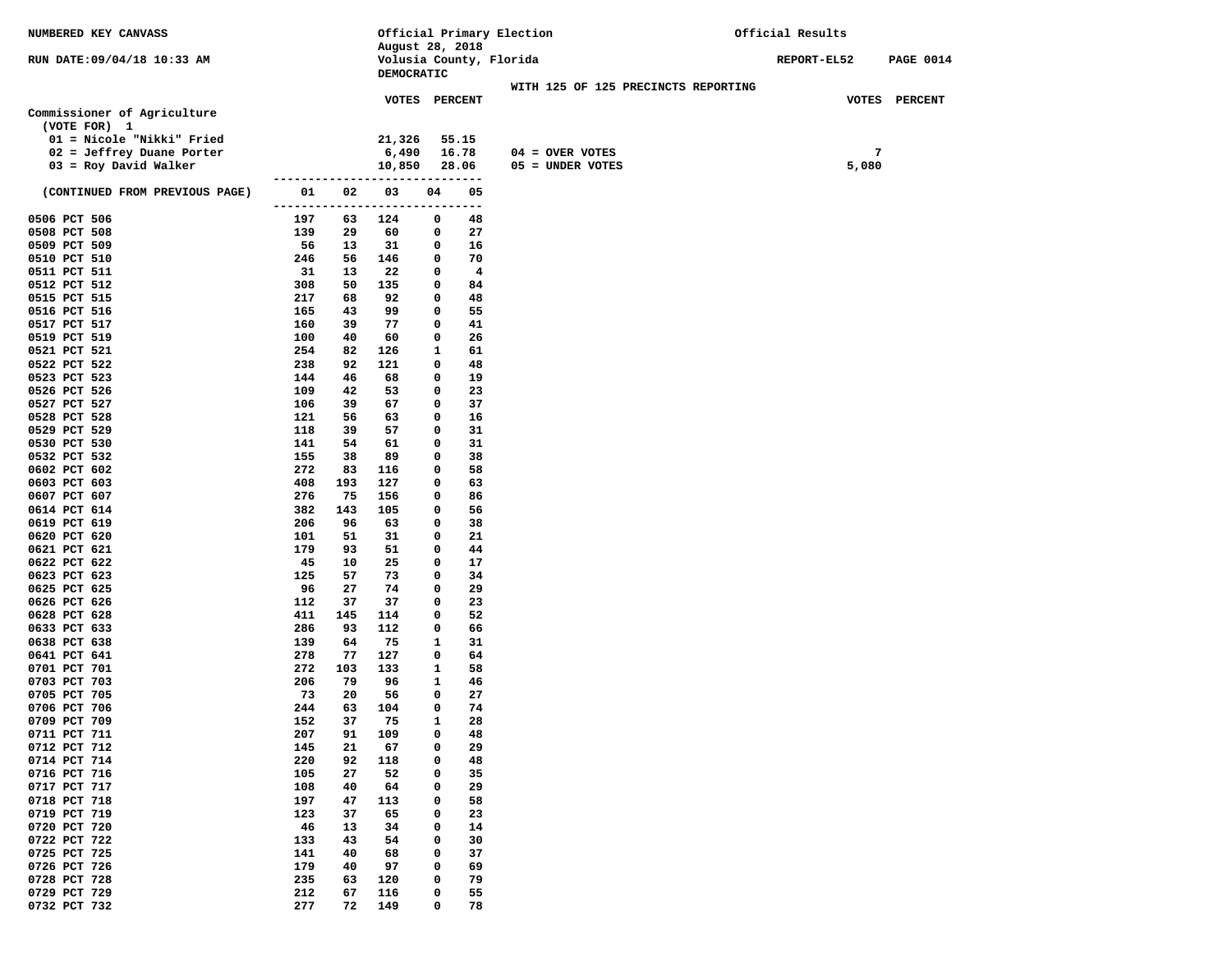| NUMBERED KEY CANVASS                      |     |    | August 28, 2018  |          |           | Official Primary Election           | Official Results                |
|-------------------------------------------|-----|----|------------------|----------|-----------|-------------------------------------|---------------------------------|
| RUN DATE: 09/04/18 10:33 AM               |     |    | DEMOCRATIC       |          |           | Volusia County, Florida             | REPORT-EL52<br><b>PAGE 0015</b> |
|                                           |     |    |                  |          |           | WITH 125 OF 125 PRECINCTS REPORTING |                                 |
|                                           |     |    | <b>VOTES</b>     |          | PERCENT   |                                     | VOTES PERCENT                   |
| Commissioner of Agriculture               |     |    |                  |          |           |                                     |                                 |
| (VOTE FOR) 1<br>01 = Nicole "Nikki" Fried |     |    | 21,326           |          | 55.15     |                                     |                                 |
| 02 = Jeffrey Duane Porter                 |     |    | 6,490            |          | 16.78     | $04 =$ OVER VOTES                   | 7                               |
| $03$ = Roy David Walker                   |     |    | 10,850           |          | 28.06     | 05 = UNDER VOTES                    | 5,080                           |
|                                           |     |    | ---------------- |          |           |                                     |                                 |
| (CONTINUED FROM PREVIOUS PAGE)            | 01  | 02 | 03               | 04       | 05        |                                     |                                 |
|                                           |     |    | .                |          | --------- |                                     |                                 |
| 0733 PCT 733                              | 148 | 62 | 76               | 0        | 47        |                                     |                                 |
| 0803 PCT 803                              | 95  | 23 | 63               | 0        | 33        |                                     |                                 |
| 0804 PCT 804                              | 218 | 63 | 125              | 0        | 58        |                                     |                                 |
| 0805 PCT 805                              | 272 | 47 | 199              | 0        | 131       |                                     |                                 |
| 0807 PCT 807                              | 111 | 29 | 62               | 0        | 27        |                                     |                                 |
| 0808 PCT 808                              | 369 | 97 | 258              | 0        | 111       |                                     |                                 |
| 0809 PCT 809                              | 70  | 9  | 25               | 0        | 20        |                                     |                                 |
| 0810 PCT 810                              | 122 | 33 | 73               | 0        | 35        |                                     |                                 |
| 0812 PCT 812                              | 184 | 29 | 121              | 0        | 62        |                                     |                                 |
| 0813 PCT 813                              | 115 | 25 | 88               | 0        | 29        |                                     |                                 |
| 0814 PCT 814                              | 136 | 26 | 75               | 0        | 42        |                                     |                                 |
| 0816 PCT 816                              | 77  | 22 | 49               | 0        | 18        |                                     |                                 |
| 0901 PCT 901                              | 114 | 34 | 84               | 0        | 32        |                                     |                                 |
| 0902 PCT 902                              | 234 | 46 | 114              | 0        | 30        |                                     |                                 |
| 0903 PCT 903                              | 165 | 60 | 103              | 0        | 34        |                                     |                                 |
| 0904 PCT 904                              | 271 | 67 | 125              | 2        | 67        |                                     |                                 |
| 0907 PCT 907                              | 96  | 43 | 64               | $\Omega$ | 26        |                                     |                                 |
| 0909 PCT 909                              | 98  | 34 | 41               | 0        | 16        |                                     |                                 |
| 0910 PCT 910                              | 64  | 23 | 50               | 0        | 9         |                                     |                                 |
|                                           |     |    |                  |          |           |                                     |                                 |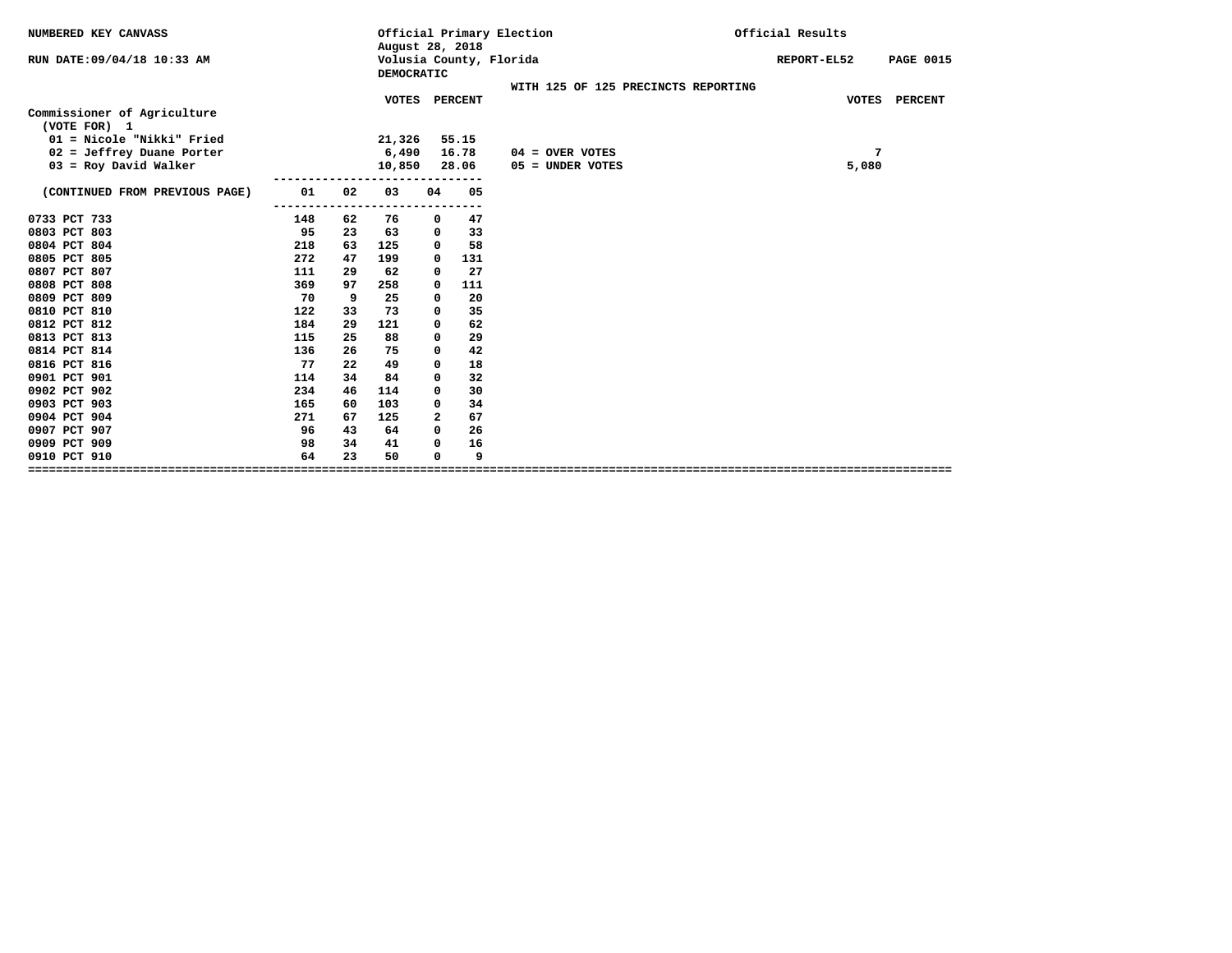| NUMBERED KEY CANVASS                             |                          |                         |                                | Official Primary Election<br>August 28, 2018 |                   |                                   |  | Official Results |                    |                  |
|--------------------------------------------------|--------------------------|-------------------------|--------------------------------|----------------------------------------------|-------------------|-----------------------------------|--|------------------|--------------------|------------------|
| RUN DATE: 09/04/18 10:33 AM                      |                          |                         | DEMOCRATIC                     | Volusia County, Florida                      |                   |                                   |  | REPORT-EL52      |                    | <b>PAGE 0016</b> |
|                                                  |                          |                         |                                |                                              |                   | WITH 44 OF 44 PRECINCTS REPORTING |  |                  |                    |                  |
| State Representative District 26<br>(VOTE FOR) 1 |                          |                         |                                | <b>VOTES PERCENT</b>                         |                   |                                   |  |                  |                    | VOTES PERCENT    |
| $01$ = Patrick Henry<br>02 = Percy L. Williamson |                          |                         | 8,946                          | 67.30<br>4,346 32.70                         | $03 =$ OVER VOTES | $04 =$ UNDER VOTES                |  |                  | $\mathbf 0$<br>864 |                  |
|                                                  |                          |                         | ------------------------       |                                              |                   |                                   |  |                  |                    |                  |
|                                                  | 01                       | 02                      | 03<br>------------------------ | 04                                           |                   |                                   |  |                  |                    |                  |
| 0204 PCT 204                                     | 34                       | 23                      | $\overline{\mathbf{0}}$        | 5                                            |                   |                                   |  |                  |                    |                  |
| 0205 PCT 205                                     | 125                      |                         | 51 0                           | 14                                           |                   |                                   |  |                  |                    |                  |
| 0206 PCT 206                                     | 236                      | 79                      | $\overline{\mathbf{0}}$        | 32                                           |                   |                                   |  |                  |                    |                  |
| 0207 PCT 207                                     | 212                      | 87                      | $\mathbf 0$                    | 35                                           |                   |                                   |  |                  |                    |                  |
| 0208 PCT 208                                     | 337                      | 152                     | $\mathbf 0$                    | 58                                           |                   |                                   |  |                  |                    |                  |
| 0212 PCT 212                                     | 348                      | 117                     | $\mathbf 0$                    | 53                                           |                   |                                   |  |                  |                    |                  |
| 0215 PCT 215                                     | 438                      | 171                     | $\mathbf 0$                    | 82                                           |                   |                                   |  |                  |                    |                  |
| 0216 PCT 216                                     | 503                      | 163                     | $\mathbf 0$                    | 37                                           |                   |                                   |  |                  |                    |                  |
| 0217 PCT 217                                     | 478                      | 116                     | $\mathbf 0$                    | 32                                           |                   |                                   |  |                  |                    |                  |
| 0218 PCT 218                                     | 376                      | 142                     | $\mathbf 0$                    | 56                                           |                   |                                   |  |                  |                    |                  |
| 0220 PCT 220                                     | 113                      | 27                      | $\mathbf 0$                    | $\overline{\mathbf{2}}$                      |                   |                                   |  |                  |                    |                  |
| 0222 PCT 222                                     | 51                       | 21                      | $\mathbf 0$                    | $\overline{7}$                               |                   |                                   |  |                  |                    |                  |
| 0223 PCT 223                                     | $\overline{\phantom{a}}$ | $\overline{\mathbf{0}}$ | $\mathbf 0$                    | $\overline{\mathbf{0}}$                      |                   |                                   |  |                  |                    |                  |
| 0224 PCT 224                                     | 265                      | 120                     | $\mathbf 0$                    | 40                                           |                   |                                   |  |                  |                    |                  |
| 0301 PCT 301                                     | 207                      | 88                      | $\mathbf 0$                    | 35                                           |                   |                                   |  |                  |                    |                  |
| 0303 PCT 303                                     | 99                       | 70                      | $\mathbf 0$                    | 16                                           |                   |                                   |  |                  |                    |                  |
| 0309 PCT 309                                     | 35                       | 26                      | $\mathbf{o}$                   | 8                                            |                   |                                   |  |                  |                    |                  |
| 0509 PCT 509                                     | $\overline{\mathbf{2}}$  | $\overline{\mathbf{3}}$ | $\mathbf 0$                    | $\overline{\phantom{a}}$                     |                   |                                   |  |                  |                    |                  |
| 0511 PCT 511                                     | 37                       | 31                      | 0                              | $\overline{\phantom{a}}$                     |                   |                                   |  |                  |                    |                  |
| 0512 PCT 512                                     | 41                       | 10                      | $\mathbf 0$                    | $\overline{\mathbf{3}}$                      |                   |                                   |  |                  |                    |                  |
| 0519 PCT 519                                     | 138                      | 72                      | $\mathbf 0$                    | 16                                           |                   |                                   |  |                  |                    |                  |
| 0522 PCT 522                                     | $\overline{\mathbf{0}}$  | $^{\circ}$              | $\mathbf 0$                    | $\overline{\mathbf{0}}$                      |                   |                                   |  |                  |                    |                  |
| 0523 PCT 523                                     | 168                      | 91                      | $\mathbf 0$                    | 18                                           |                   |                                   |  |                  |                    |                  |
| 0526 PCT 526                                     | 124                      | 84                      | $\mathbf 0$                    | 19                                           |                   |                                   |  |                  |                    |                  |
| 0527 PCT 527<br>0528 PCT 528                     | 154<br>178               | 77<br>70                | $\mathbf 0$                    | 18<br>8                                      |                   |                                   |  |                  |                    |                  |
|                                                  |                          | 85                      | $\mathbf 0$<br>$\mathbf 0$     |                                              |                   |                                   |  |                  |                    |                  |
| 0529 PCT 529<br>0530 PCT 530                     | 144<br>181               | 87                      | $\mathbf 0$                    | 16<br>19                                     |                   |                                   |  |                  |                    |                  |
| 0602 PCT 602                                     | 329                      | 175                     | $\mathbf 0$                    | 25                                           |                   |                                   |  |                  |                    |                  |
| 0603 PCT 603                                     | 469                      | 310                     | 0                              | 12                                           |                   |                                   |  |                  |                    |                  |
| 0614 PCT 614                                     | 431                      | 245                     | $\mathbf 0$                    | 10                                           |                   |                                   |  |                  |                    |                  |
| 0619 PCT 619                                     | 242                      | 159                     | $\mathbf 0$                    | $\overline{\phantom{a}}$                     |                   |                                   |  |                  |                    |                  |
| 0620 PCT 620                                     | 108                      | 86                      | $\mathbf 0$                    | 10                                           |                   |                                   |  |                  |                    |                  |
| 0621 PCT 621                                     |                          | 191 171                 | $\mathbf 0$                    | 5                                            |                   |                                   |  |                  |                    |                  |
| 0622 PCT 622                                     | 56                       | 28                      | $\mathbf 0$                    | 13                                           |                   |                                   |  |                  |                    |                  |
| 0626 PCT 626                                     | 131                      | 66                      | $\mathbf 0$                    | 12                                           |                   |                                   |  |                  |                    |                  |
| 0628 PCT 628                                     | 444 272                  |                         | $\mathbf 0$                    | - 6                                          |                   |                                   |  |                  |                    |                  |
| 0633 PCT 633                                     | 384 148                  |                         | $\mathbf 0$                    | 25                                           |                   |                                   |  |                  |                    |                  |
| 0638 PCT 638                                     | 201                      | 87                      | $\mathbf 0$                    | 22                                           |                   |                                   |  |                  |                    |                  |
| 0641 PCT 641                                     | 302                      | 145                     | $\mathbf 0$                    | 22                                           |                   |                                   |  |                  |                    |                  |
| 0701 PCT 701                                     | 331                      | 198                     | $\mathbf 0$                    | 38                                           |                   |                                   |  |                  |                    |                  |
| 0703 PCT 703                                     | 246                      | 157                     | 0                              | 25                                           |                   |                                   |  |                  |                    |                  |
| 0714 PCT 714                                     | $\overline{\mathbf{2}}$  | 1                       | 0                              | 0                                            |                   |                                   |  |                  |                    |                  |
| 0816 PCT 816                                     | 53                       | 35                      | 0                              | 5                                            |                   |                                   |  |                  |                    |                  |
|                                                  |                          |                         |                                |                                              |                   |                                   |  |                  |                    |                  |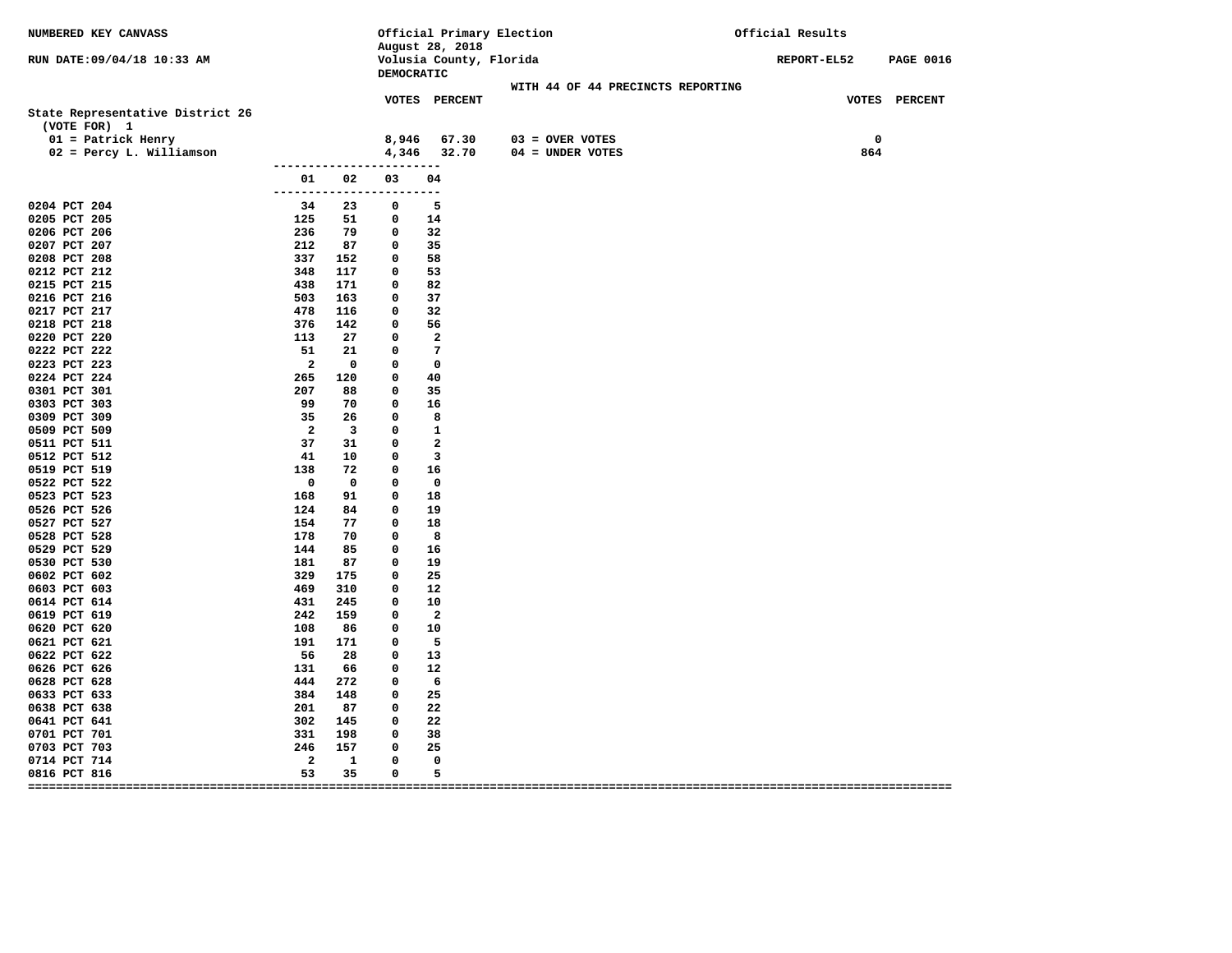| NUMBERED KEY CANVASS             |                     |             |                  | August 28, 2018         | Official Primary Election         | Official Results                |
|----------------------------------|---------------------|-------------|------------------|-------------------------|-----------------------------------|---------------------------------|
| RUN DATE:09/04/18 10:33 AM       |                     |             | DEMOCRATIC       | Volusia County, Florida |                                   | REPORT-EL52<br><b>PAGE 0017</b> |
|                                  |                     |             |                  |                         | WITH 39 OF 39 PRECINCTS REPORTING |                                 |
|                                  |                     |             |                  | VOTES PERCENT           |                                   | VOTES PERCENT                   |
| State Representative District 27 |                     |             |                  |                         |                                   |                                 |
| (VOTE FOR) 1                     |                     |             |                  |                         |                                   |                                 |
| 01 = Neil Henrichsen             |                     |             | 3,145            | 29.80                   | $03 =$ OVER VOTES                 | $\overline{\mathbf{2}}$         |
| $02 = Card$ Lawrence             |                     |             | 7,408            | 70.20                   | 04 = UNDER VOTES                  | 929                             |
|                                  |                     | 02          |                  |                         |                                   |                                 |
|                                  | 01<br>------------- |             | 03<br>---------- | 04                      |                                   |                                 |
| 0222 PCT 222                     | 72                  | 220         | 0                | 26                      |                                   |                                 |
| 0223 PCT 223                     | 13                  | 19          | 0                | $\overline{4}$          |                                   |                                 |
| 0303 PCT 303                     | 35                  | 115         | $^{\circ}$       | 12                      |                                   |                                 |
| 0304 PCT 304                     | 72                  | 266         | $\mathbf 0$      | 25                      |                                   |                                 |
| 0305 PCT 305                     | 75                  | 266         | 0                | 39                      |                                   |                                 |
| 0306 PCT 306                     | 98                  | 321         | 0                | 36                      |                                   |                                 |
| 0307 PCT 307                     | 60                  | 180         | 0                | 18                      |                                   |                                 |
| 0308 PCT 308                     | 70                  | 195         | 1                | 25                      |                                   |                                 |
| 0309 PCT 309                     | 67                  | 236         | 0                | 19                      |                                   |                                 |
| 0401 PCT 401                     | 138                 | 362         | 0                | 48                      |                                   |                                 |
| 0403 PCT 403                     | 103                 | 240         | $\mathbf 0$      | 27                      |                                   |                                 |
| 0404 PCT 404                     | 28                  | 65          | 0                | 17                      |                                   |                                 |
| 0405 PCT 405                     | 58                  | 176         | $\Omega$         | 19                      |                                   |                                 |
| 0406 PCT 406                     | 199                 | 386         | 0                | 68                      |                                   |                                 |
| 0407 PCT 407                     | 108                 | 208         | 0                | 19                      |                                   |                                 |
| 0410 PCT 410                     | 106                 | 217         | 0                | 29                      |                                   |                                 |
| 0411 PCT 411                     | 84                  | 188         | 0                | 30                      |                                   |                                 |
| 0412 PCT 412                     | 26                  | 91          | 0                | 13                      |                                   |                                 |
| 0413 PCT 413                     | 79<br>86            | 193         | 0                | 24<br>29                |                                   |                                 |
| 0414 PCT 414<br>0415 PCT 415     | 125                 | 211<br>249  | 0<br>$\mathbf 0$ | 23                      |                                   |                                 |
| 0416 PCT 416                     | 145                 | 313         | 0                | 53                      |                                   |                                 |
| 0417 PCT 417                     | 62                  | 125         | 0                | $\overline{7}$          |                                   |                                 |
| 0419 PCT 419                     | 37                  | 137         | 0                | 13                      |                                   |                                 |
| 0420 PCT 420                     | 129                 | 240         | 0                | 35                      |                                   |                                 |
| 0421 PCT 421                     | 60                  | 163         | 0                | 18                      |                                   |                                 |
| 0422 PCT 422                     | 89                  | 209         | 0                | 23                      |                                   |                                 |
| 0423 PCT 423                     | 68                  | 153         | 0                | 9                       |                                   |                                 |
| 0427 PCT 427                     | 81                  | 208         | 0                | 23                      |                                   |                                 |
| 0429 PCT 429                     | 56                  | 107         | $^{\circ}$       | $\overline{7}$          |                                   |                                 |
| 0812 PCT 812                     | $\Omega$            | $\mathbf 0$ | 0                | $\Omega$                |                                   |                                 |
| 0813 PCT 813                     | 95                  | 137         | 0                | 25                      |                                   |                                 |
| 0816 PCT 816                     | 6                   | 29          | 0                | 10                      |                                   |                                 |
| 0901 PCT 901                     | 82                  | 153         | 0                | 29                      |                                   |                                 |
| 0902 PCT 902                     | 117                 | 238         | 0                | 24                      |                                   |                                 |
| 0903 PCT 903                     | 121                 | 211         | 1                | 29                      |                                   |                                 |
| 0904 PCT 904                     | 168                 | 324         | $^{\circ}$       | 40                      |                                   |                                 |
| 0907 PCT 907                     | 77                  | 130         | $\mathbf 0$      | 22                      |                                   |                                 |
| 0909 PCT 909                     | 50                  | 127         | 0                | 12                      |                                   |                                 |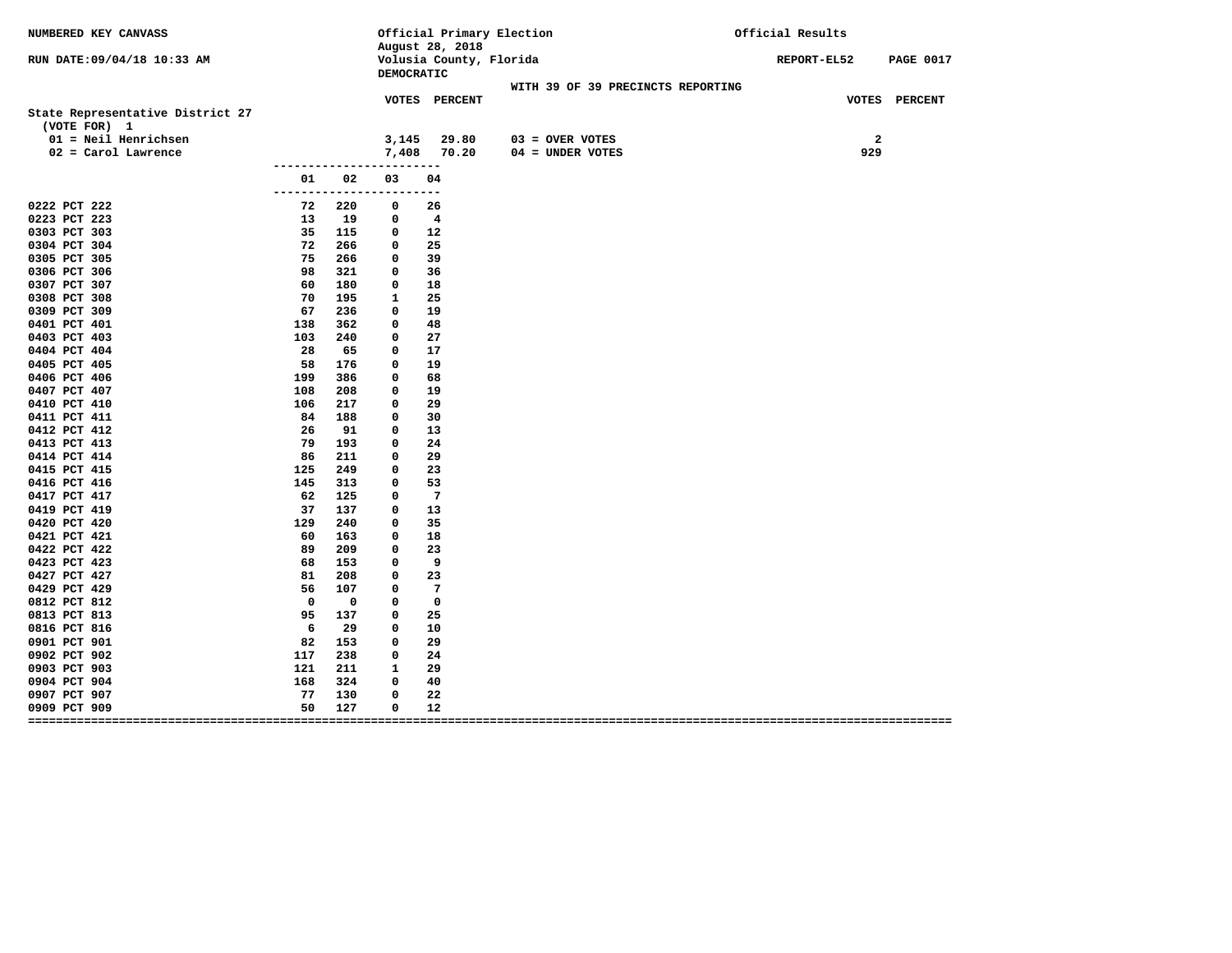| NUMBERED KEY CANVASS            |                     | Official Primary Election |                          |                                         |                                     | Official Results |     |                  |
|---------------------------------|---------------------|---------------------------|--------------------------|-----------------------------------------|-------------------------------------|------------------|-----|------------------|
|                                 |                     |                           | August 28, 2018          |                                         |                                     |                  |     |                  |
| RUN DATE: 09/04/18 10:33 AM     |                     |                           |                          | Volusia County, Florida<br>REPUBLICAN   |                                     | REPORT-EL52      |     | <b>PAGE 0018</b> |
|                                 |                     |                           |                          |                                         | WITH 125 OF 125 PRECINCTS REPORTING |                  |     |                  |
|                                 |                     |                           |                          | VOTES PERCENT                           |                                     |                  |     | VOTES PERCENT    |
| United States Senator           |                     |                           |                          |                                         |                                     |                  |     |                  |
| (VOTE FOR) 1                    |                     |                           |                          |                                         |                                     |                  |     |                  |
| 01 = Roque "Rocky" De La Fuente |                     |                           | 4,830                    | 9.14                                    | $03 =$ OVER VOTES                   |                  | 3   |                  |
| $02 =$ Rick Scott               |                     |                           |                          | 47,996 90.86                            | $04 = UNDER VOTES$                  |                  | 787 |                  |
|                                 |                     |                           | ------------------------ |                                         |                                     |                  |     |                  |
|                                 | 01<br>------------- | 02                        | 03                       | 04<br>$- -$                             |                                     |                  |     |                  |
| 0101 PCT 101                    | 9                   | 187                       | 0                        | 2                                       |                                     |                  |     |                  |
| 0105 PCT 105                    | 7                   | 132                       | 0                        | 2                                       |                                     |                  |     |                  |
| 0107 PCT 107                    | 22                  | 306                       | 1                        | 4                                       |                                     |                  |     |                  |
| 0201 PCT 201                    | 91                  | 919                       | 0                        | 23                                      |                                     |                  |     |                  |
| 0202 PCT 202                    | 48                  | 557                       | 0                        | 5                                       |                                     |                  |     |                  |
| 0203 PCT 203                    | 6                   | 107                       | 0                        | $\overline{\mathbf{2}}$                 |                                     |                  |     |                  |
| 0204 PCT 204                    | 13                  | 127                       | 0                        | 4                                       |                                     |                  |     |                  |
| 0205 PCT 205                    | 31<br>35            | 252<br>456                | 0<br>0                   | 5<br>12                                 |                                     |                  |     |                  |
| 0206 PCT 206<br>0207 PCT 207    | 41                  | 573                       | 0                        | $\overline{7}$                          |                                     |                  |     |                  |
| 0208 PCT 208                    | 83                  | 718                       | 0                        | 18                                      |                                     |                  |     |                  |
| 0212 PCT 212                    | 61                  | 469                       | 0                        | 12                                      |                                     |                  |     |                  |
| 0215 PCT 215                    | 83                  | 936                       | 0                        | 17                                      |                                     |                  |     |                  |
| 0216 PCT 216                    | 51                  | 542                       | 0                        | 7                                       |                                     |                  |     |                  |
| 0217 PCT 217                    | 30                  | 219                       | 0                        | 3                                       |                                     |                  |     |                  |
| 0218 PCT 218                    | 51                  | 454                       | 0                        | 11                                      |                                     |                  |     |                  |
| 0220 PCT 220                    | 1                   | $\overline{\mathbf{3}}$   | 0                        | 0                                       |                                     |                  |     |                  |
| 0222 PCT 222                    | 54                  | 360                       | 0                        | $\overline{\mathbf{2}}$                 |                                     |                  |     |                  |
| 0223 PCT 223<br>0224 PCT 224    | 3                   | 44                        | 0                        | 1                                       |                                     |                  |     |                  |
| 0301 PCT 301                    | 57<br>47            | 597<br>423                | 0<br>0                   | 14<br>5                                 |                                     |                  |     |                  |
| 0303 PCT 303                    | 54                  | 485                       | 0                        | 8                                       |                                     |                  |     |                  |
| 0304 PCT 304                    | 55                  | 561                       | 0                        | 8                                       |                                     |                  |     |                  |
| 0305 PCT 305                    | 75                  | 627                       | 0                        | 12                                      |                                     |                  |     |                  |
| 0306 PCT 306                    | 50                  | 845                       | 0                        | 13                                      |                                     |                  |     |                  |
| 0307 PCT 307                    | 56                  | 387                       | 0                        | 9                                       |                                     |                  |     |                  |
| 0308 PCT 308                    | 30                  | 327                       | 0                        | 4                                       |                                     |                  |     |                  |
| 0309 PCT 309                    | 44                  | 412                       | 0                        | 4                                       |                                     |                  |     |                  |
| 0401 PCT 401                    | 50                  | 521                       | 0                        | 9                                       |                                     |                  |     |                  |
| 0403 PCT 403<br>0404 PCT 404    | 40<br>18            | 256<br>286                | 0<br>0                   | $\mathbf{2}$<br>$\overline{\mathbf{4}}$ |                                     |                  |     |                  |
| 0405 PCT 405                    | 20                  | 199                       | 0                        | 5                                       |                                     |                  |     |                  |
| 0406 PCT 406                    | 55                  | 498                       | 0                        | 7                                       |                                     |                  |     |                  |
| 0407 PCT 407                    | 33                  | 247                       | 0                        | $\overline{\mathbf{4}}$                 |                                     |                  |     |                  |
| 0410 PCT 410                    | 30                  | 275                       | 0                        | 3                                       |                                     |                  |     |                  |
| 0411 PCT 411                    | 35                  | 275                       | 0                        | 8                                       |                                     |                  |     |                  |
| 0412 PCT 412                    | 20                  | 338                       | 0                        | 3                                       |                                     |                  |     |                  |
| 0413 PCT 413                    | 29                  | 243                       | 0                        | 5                                       |                                     |                  |     |                  |
| 0414 PCT 414                    | 37                  | 278                       | $\mathbf 0$<br>0         | 3<br>8                                  |                                     |                  |     |                  |
| 0415 PCT 415<br>0416 PCT 416    | 36<br>36            | 281<br>336                | 0                        | 4                                       |                                     |                  |     |                  |
| 0417 PCT 417                    | 21                  | 109                       | 0                        | 3                                       |                                     |                  |     |                  |
| 0419 PCT 419                    | 16                  | 121                       | 0                        | $\mathbf{1}$                            |                                     |                  |     |                  |
| 0420 PCT 420                    | 47                  | 382                       | 0                        | 9                                       |                                     |                  |     |                  |
| 0421 PCT 421                    | 28                  | 441                       | 0                        | $\overline{\mathbf{4}}$                 |                                     |                  |     |                  |
| 0422 PCT 422                    | 22                  | 223                       | 0                        | $\mathbf{2}$                            |                                     |                  |     |                  |
| 0423 PCT 423                    | 29                  | 249                       | 0                        | 6                                       |                                     |                  |     |                  |
| 0427 PCT 427                    | 23                  | 252                       | 0                        | $\overline{\mathbf{4}}$                 |                                     |                  |     |                  |
| 0429 PCT 429                    | 16                  | 152                       | 0                        | 3                                       |                                     |                  |     |                  |
| 0501 PCT 501                    | 37                  | 570                       | 0                        | $\mathbf{1}$                            |                                     |                  |     |                  |
| 0502 PCT 502<br>0503 PCT 503    | 79<br>15            | 791<br>253                | 0<br>0                   | 11<br>3                                 |                                     |                  |     |                  |
| 0504 PCT 504                    | 45                  | 338                       | 0                        | 5                                       |                                     |                  |     |                  |
| 0506 PCT 506                    | 42                  | 473                       | 0                        | 6                                       |                                     |                  |     |                  |
|                                 |                     |                           |                          |                                         |                                     |                  |     |                  |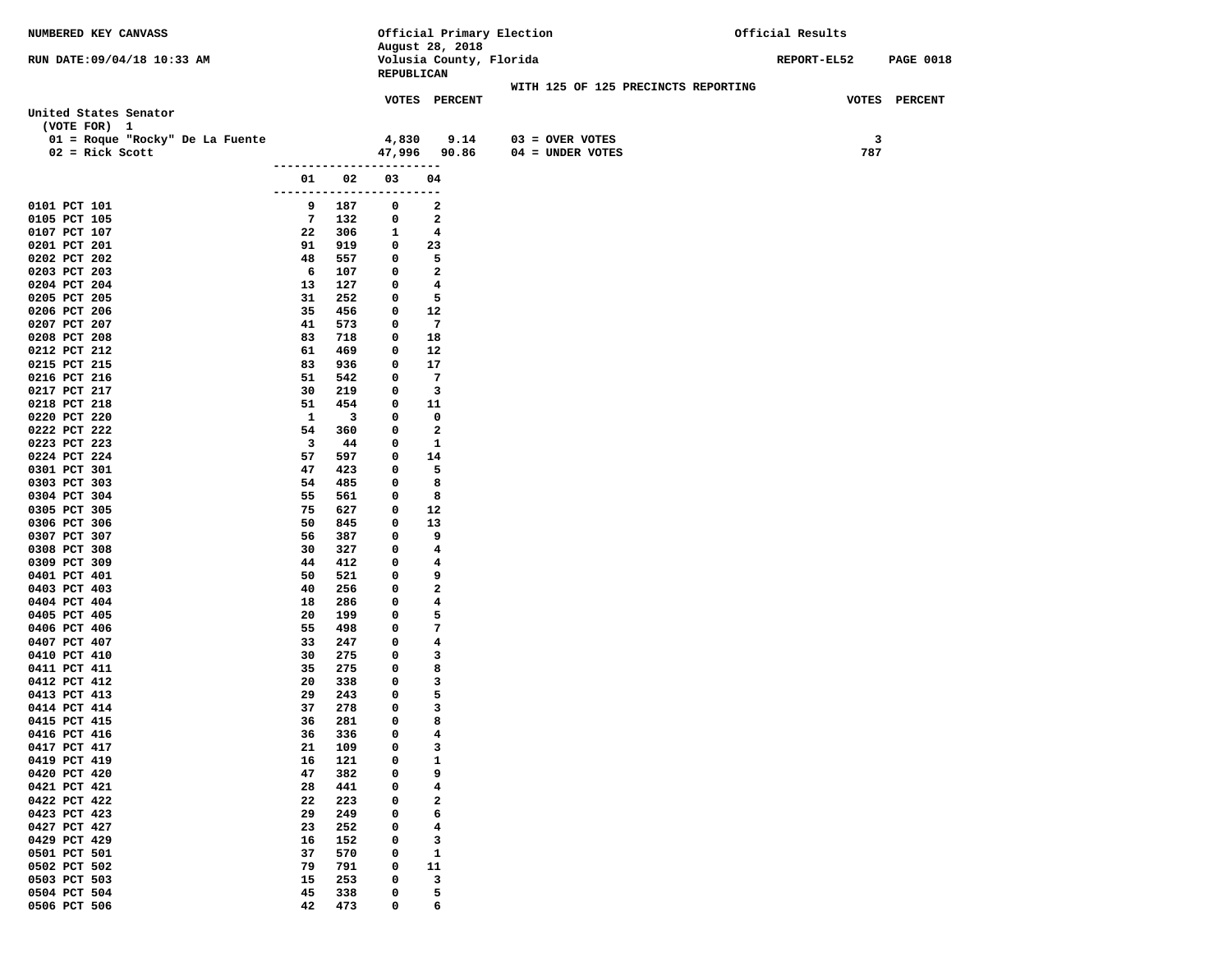| NUMBERED KEY CANVASS                  |                           |              |              | Official Primary Election                  |                                     | Official Results   |     |                  |  |  |  |
|---------------------------------------|---------------------------|--------------|--------------|--------------------------------------------|-------------------------------------|--------------------|-----|------------------|--|--|--|
| RUN DATE: 09/04/18 10:33 AM           |                           |              |              | August 28, 2018<br>Volusia County, Florida |                                     | <b>REPORT-EL52</b> |     | <b>PAGE 0019</b> |  |  |  |
|                                       |                           |              | REPUBLICAN   |                                            |                                     |                    |     |                  |  |  |  |
|                                       |                           |              |              |                                            | WITH 125 OF 125 PRECINCTS REPORTING |                    |     |                  |  |  |  |
|                                       |                           |              |              | VOTES PERCENT                              |                                     |                    |     | VOTES PERCENT    |  |  |  |
| United States Senator<br>(VOTE FOR) 1 |                           |              |              |                                            |                                     |                    |     |                  |  |  |  |
| 01 = Roque "Rocky" De La Fuente       |                           |              | 4,830        | 9.14                                       | $03 =$ OVER VOTES                   |                    | 3   |                  |  |  |  |
| $02 =$ Rick Scott                     |                           |              |              | 47,996 90.86                               | 04 = UNDER VOTES                    |                    | 787 |                  |  |  |  |
|                                       |                           |              |              |                                            |                                     |                    |     |                  |  |  |  |
| (CONTINUED FROM PREVIOUS PAGE)        | 01                        | 02           | 03           | 04                                         |                                     |                    |     |                  |  |  |  |
| 0508 PCT 508                          | -------------------<br>40 | 358          | 0            | ---<br>3                                   |                                     |                    |     |                  |  |  |  |
| 0509 PCT 509                          | 6                         | 208          | 0            | 6                                          |                                     |                    |     |                  |  |  |  |
| 0510 PCT 510                          | 77                        | 886          | 0            | 12                                         |                                     |                    |     |                  |  |  |  |
| 0511 PCT 511                          | $7\phantom{.0}$           | 162          | 0            | $\overline{\mathbf{3}}$                    |                                     |                    |     |                  |  |  |  |
| 0512 PCT 512                          | 77                        | 673          | 0            | 12                                         |                                     |                    |     |                  |  |  |  |
| 0515 PCT 515                          | 47                        | 302          | 0            | 4                                          |                                     |                    |     |                  |  |  |  |
| 0516 PCT 516                          | 64                        | 506          | 0            | 14                                         |                                     |                    |     |                  |  |  |  |
| 0517 PCT 517                          | 37                        | 337          | $\mathbf{o}$ | -7                                         |                                     |                    |     |                  |  |  |  |
| 0519 PCT 519                          | 12                        | 198          | 1            | $\mathbf{2}$                               |                                     |                    |     |                  |  |  |  |
| 0521 PCT 521<br>0522 PCT 522          | 62<br>50                  | 717<br>505   | 0<br>0       | 10<br>$\overline{7}$                       |                                     |                    |     |                  |  |  |  |
| 0523 PCT 523                          | 28                        | 216          | 0            | 3                                          |                                     |                    |     |                  |  |  |  |
| 0526 PCT 526                          | 23                        | 180          | 0            | 11                                         |                                     |                    |     |                  |  |  |  |
| 0527 PCT 527                          | 21                        | 214          | 0            | 4                                          |                                     |                    |     |                  |  |  |  |
| 0528 PCT 528                          | 23                        | 144          | 0            | 5                                          |                                     |                    |     |                  |  |  |  |
| 0529 PCT 529                          | 41                        | 181          | 0            | 6                                          |                                     |                    |     |                  |  |  |  |
| 0530 PCT 530                          | 21                        | 157          | 0            | 1                                          |                                     |                    |     |                  |  |  |  |
| 0532 PCT 532                          | 26                        | 722          | 0            | 6                                          |                                     |                    |     |                  |  |  |  |
| 0602 PCT 602                          | 47                        | 594          | 0            | 4                                          |                                     |                    |     |                  |  |  |  |
| 0603 PCT 603                          | 19                        | 157          | 0            | 2                                          |                                     |                    |     |                  |  |  |  |
| 0607 PCT 607<br>0614 PCT 614          | 73<br>17                  | 552<br>91    | 0<br>0       | 11<br>2                                    |                                     |                    |     |                  |  |  |  |
| 0619 PCT 619                          | 12                        | 37           | 0            | 0                                          |                                     |                    |     |                  |  |  |  |
| 0620 PCT 620                          | $\mathbf{2}$              | $\mathbf{1}$ | 0            | 1                                          |                                     |                    |     |                  |  |  |  |
| 0621 PCT 621                          | 9                         | 31           | 0            | 1                                          |                                     |                    |     |                  |  |  |  |
| 0622 PCT 622                          | 9                         | 46           | 0            | 0                                          |                                     |                    |     |                  |  |  |  |
| 0623 PCT 623                          | 35                        | 253          | 0            | 4                                          |                                     |                    |     |                  |  |  |  |
| 0625 PCT 625                          | 33                        | 286          | 0            | 2                                          |                                     |                    |     |                  |  |  |  |
| 0626 PCT 626<br>0628 PCT 628          | 12<br>12                  | 147<br>87    | 0<br>0       | 6<br>2                                     |                                     |                    |     |                  |  |  |  |
| 0633 PCT 633                          | 42                        | 242          | 0            | 5                                          |                                     |                    |     |                  |  |  |  |
| 0638 PCT 638                          | 33                        | 320          | 0            | 1                                          |                                     |                    |     |                  |  |  |  |
| 0641 PCT 641                          | 67                        | 638          | 0            | 7                                          |                                     |                    |     |                  |  |  |  |
| 0701 PCT 701                          | 49                        | 592          | 0            | 10                                         |                                     |                    |     |                  |  |  |  |
| 0703 PCT 703                          | 41                        | 435          | 0            | 8                                          |                                     |                    |     |                  |  |  |  |
| 0705 PCT 705                          | 21                        | 220          | 0            | 4                                          |                                     |                    |     |                  |  |  |  |
| 0706 PCT 706<br>0709 PCT 709          | 71<br>43                  | 951<br>349   | 0<br>0       | 4<br>7                                     |                                     |                    |     |                  |  |  |  |
| 0711 PCT 711                          | 64                        | 471          | 0            | 4                                          |                                     |                    |     |                  |  |  |  |
| 0712 PCT 712                          | 37                        | 214          | 0            | 4                                          |                                     |                    |     |                  |  |  |  |
| 0714 PCT 714                          | 55                        | 436          | 0            | 10                                         |                                     |                    |     |                  |  |  |  |
| 0716 PCT 716                          | 45                        | 657          | 0            | 7                                          |                                     |                    |     |                  |  |  |  |
| 0717 PCT 717                          | 24                        | 228          | 0            | $\mathbf{2}$                               |                                     |                    |     |                  |  |  |  |
| 0718 PCT 718                          | 52                        | 508          | 0            | 11                                         |                                     |                    |     |                  |  |  |  |
| 0719 PCT 719                          | 23                        | 274          | 0            | 5                                          |                                     |                    |     |                  |  |  |  |
| 0720 PCT 720<br>0722 PCT 722          | 13<br>34                  | 103<br>251   | 0<br>0       | 1<br>4                                     |                                     |                    |     |                  |  |  |  |
| 0725 PCT 725                          | 32                        | 382          | 0            | 8                                          |                                     |                    |     |                  |  |  |  |
| 0726 PCT 726                          | 55                        | 781          | 0            | 12                                         |                                     |                    |     |                  |  |  |  |
| 0728 PCT 728                          | 69                        | 642          | 0            | 15                                         |                                     |                    |     |                  |  |  |  |
| 0729 PCT 729                          | 51                        | 781          | 0            | 9                                          |                                     |                    |     |                  |  |  |  |
| 0732 PCT 732                          | 64                        | 790          | 0            | 15                                         |                                     |                    |     |                  |  |  |  |
| 0733 PCT 733                          | 50                        | 446          | 0            | 4                                          |                                     |                    |     |                  |  |  |  |
| 0803 PCT 803                          | 36                        | 442          | 0            | 7                                          |                                     |                    |     |                  |  |  |  |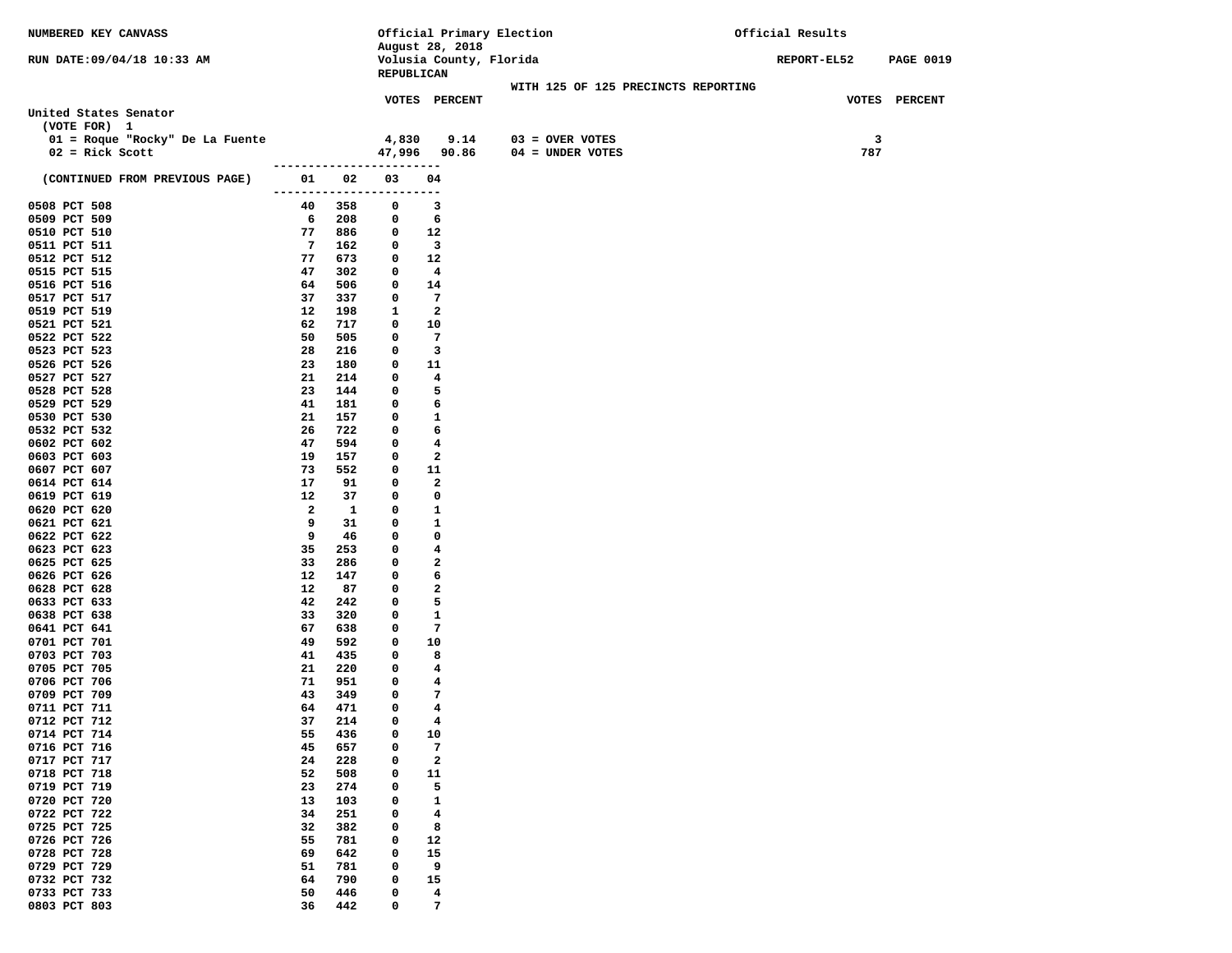| NUMBERED KEY CANVASS                                 |     |     |             | August 28, 2018         | Official Primary Election               | Official Results |             |                  |
|------------------------------------------------------|-----|-----|-------------|-------------------------|-----------------------------------------|------------------|-------------|------------------|
| RUN DATE:09/04/18 10:33 AM                           |     |     | REPUBLICAN  | Volusia County, Florida |                                         |                  | REPORT-EL52 | <b>PAGE 0020</b> |
|                                                      |     |     |             |                         | WITH 125 OF 125 PRECINCTS REPORTING     |                  |             |                  |
|                                                      |     |     |             | VOTES PERCENT           |                                         |                  |             | VOTES PERCENT    |
| United States Senator                                |     |     |             |                         |                                         |                  |             |                  |
| (VOTE FOR) 1                                         |     |     |             |                         |                                         |                  |             |                  |
| 01 = Roque "Rocky" De La Fuente<br>$02$ = Rick Scott |     |     | 4,830       | 9.14<br>47,996 90.86    | $03 =$ OVER VOTES<br>$04 =$ UNDER VOTES |                  | 3<br>787    |                  |
|                                                      |     |     |             |                         |                                         |                  |             |                  |
| (CONTINUED FROM PREVIOUS PAGE)                       | 01  | 02  | 03          | 04                      |                                         |                  |             |                  |
|                                                      |     |     |             |                         |                                         |                  |             |                  |
| 0804 PCT 804                                         | 70  | 640 | 0           | 17                      |                                         |                  |             |                  |
| 0805 PCT 805                                         | 107 | 959 | 0           | 24                      |                                         |                  |             |                  |
| 0807 PCT 807                                         | 24  | 242 | 0           | $\overline{\mathbf{3}}$ |                                         |                  |             |                  |
| 0808 PCT 808                                         | 97  | 988 | 0           | 19                      |                                         |                  |             |                  |
| 0809 PCT 809                                         | 15  | 91  | 0           | 6                       |                                         |                  |             |                  |
| 0810 PCT 810                                         | 40  | 237 | $\mathbf 0$ | 8                       |                                         |                  |             |                  |
| 0812 PCT 812                                         | 60  | 502 | 0           | 12                      |                                         |                  |             |                  |
| 0813 PCT 813                                         | 42  | 362 | 0           | 4                       |                                         |                  |             |                  |
| 0814 PCT 814                                         | 47  | 348 | $\mathbf 0$ | $\overline{\mathbf{2}}$ |                                         |                  |             |                  |
| 0816 PCT 816                                         | 17  | 366 | 0           | 6                       |                                         |                  |             |                  |
| 0901 PCT 901                                         | 37  | 283 | 0           | 3                       |                                         |                  |             |                  |
| 0902 PCT 902                                         | 50  | 504 | 0           | 8                       |                                         |                  |             |                  |
| 0903 PCT 903                                         | 50  | 450 | 0           | 3                       |                                         |                  |             |                  |
| 0904 PCT 904                                         | 46  | 707 | 1           | 10                      |                                         |                  |             |                  |
| 0907 PCT 907                                         | 27  | 397 | 0           | 5                       |                                         |                  |             |                  |
| 0909 PCT 909                                         | 21  | 245 | 0           | 3                       |                                         |                  |             |                  |
| 0910 PCT 910                                         | 20  | 162 | $\mathbf 0$ | $\overline{\mathbf{2}}$ |                                         |                  |             |                  |
|                                                      |     |     |             |                         |                                         |                  |             |                  |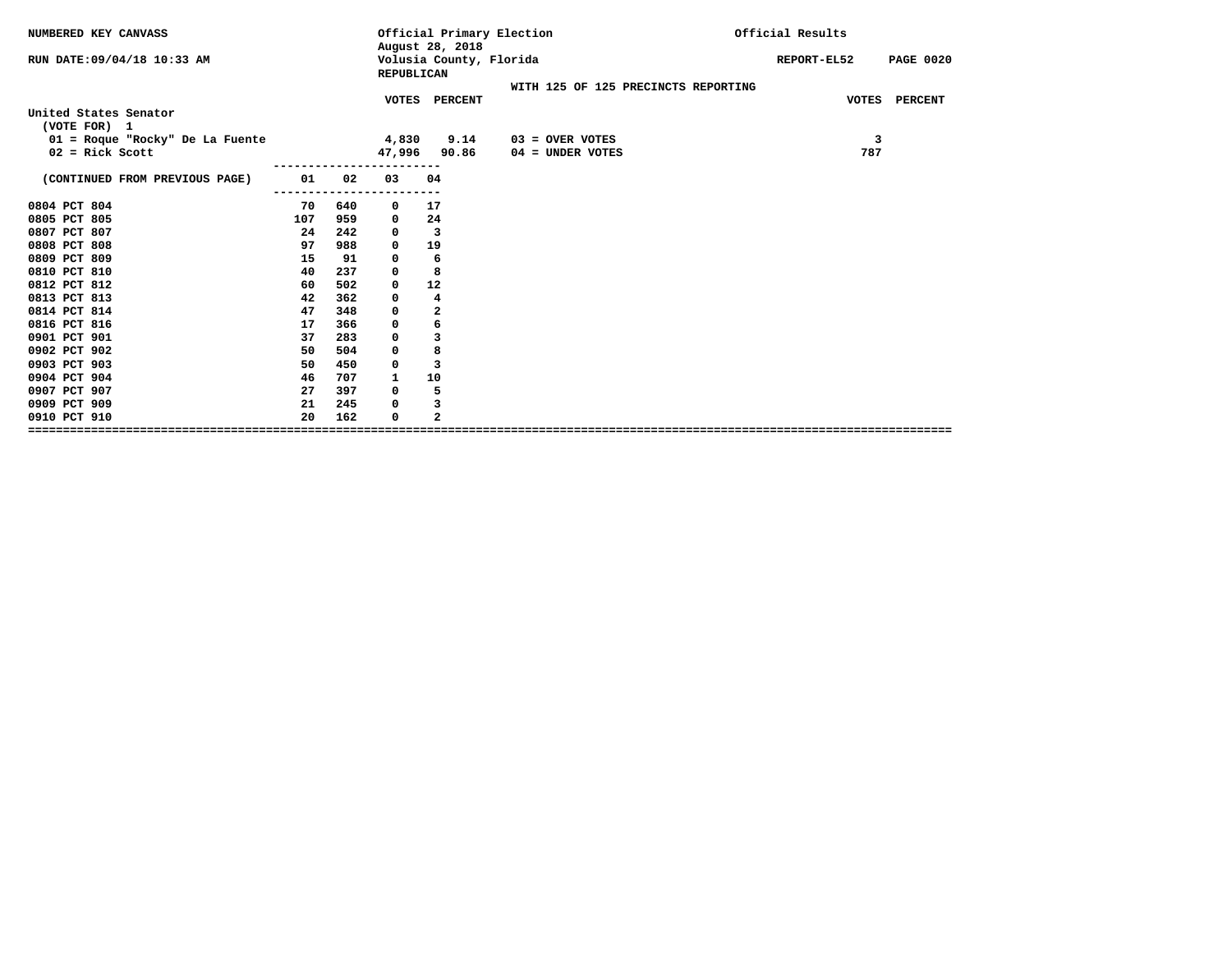| NUMBERED KEY CANVASS                     |                         |            |                                            |              |                | Official Primary Election             | Official Results |             |                  |
|------------------------------------------|-------------------------|------------|--------------------------------------------|--------------|----------------|---------------------------------------|------------------|-------------|------------------|
| RUN DATE: 09/04/18 10:33 AM              |                         |            | August 28, 2018<br>Volusia County, Florida |              |                |                                       | REPORT-EL52      |             | <b>PAGE 0021</b> |
|                                          |                         |            | REPUBLICAN                                 |              |                |                                       |                  |             |                  |
|                                          |                         |            |                                            |              |                | WITH 125 OF 125 PRECINCTS REPORTING   |                  |             |                  |
|                                          |                         |            | <b>VOTES PERCENT</b>                       |              |                |                                       |                  |             | VOTES PERCENT    |
| Representative in Congress Dist 6        |                         |            |                                            |              |                |                                       |                  |             |                  |
| (VOTE FOR) 1                             |                         |            |                                            |              |                |                                       |                  |             |                  |
| $01$ = Fred Costello                     |                         |            | 15,621                                     |              | 30.76          |                                       |                  |             |                  |
| $02$ = Michael Waltz<br>$03 =$ John Ward |                         |            | 21,277<br>13,883                           |              | 41.90<br>27.34 | $04 =$ OVER VOTES<br>05 = UNDER VOTES |                  | 33<br>2,802 |                  |
|                                          |                         |            |                                            |              |                |                                       |                  |             |                  |
|                                          | 01                      | 02         | 03                                         | 04           | 05             |                                       |                  |             |                  |
|                                          | --------                |            | ----------                                 |              | ---            |                                       |                  |             |                  |
| 0101 PCT 101                             | 56                      | 71         | 60                                         | 0            | 11             |                                       |                  |             |                  |
| 0105 PCT 105                             | 23                      | 53         | 49                                         | 1            | 15             |                                       |                  |             |                  |
| 0107 PCT 107<br>0201 PCT 201             | 90<br>248               | 113<br>432 | 108<br>297                                 | 1<br>0       | 21<br>56       |                                       |                  |             |                  |
| 0202 PCT 202                             | 130                     | 256        | 181                                        | 0            | 43             |                                       |                  |             |                  |
| 0203 PCT 203                             | 22                      | 41         | 43                                         | 0            | 9              |                                       |                  |             |                  |
| 0204 PCT 204                             | 39                      | 64         | 35                                         | 0            | 6              |                                       |                  |             |                  |
| 0205 PCT 205                             | 65                      | 116        | 88                                         | 0            | 19             |                                       |                  |             |                  |
| 0206 PCT 206                             | 134                     | 254        | 89                                         | 0            | 26             |                                       |                  |             |                  |
| 0207 PCT 207                             | 164                     | 251        | 166                                        | 0            | 40             |                                       |                  |             |                  |
| 0208 PCT 208<br>0212 PCT 212             | 186<br>122              | 321<br>269 | 267<br>115                                 | 0<br>0       | 45<br>36       |                                       |                  |             |                  |
| 0215 PCT 215                             | 223                     | 454        | 285                                        | 0            | 74             |                                       |                  |             |                  |
| 0216 PCT 216                             | 120                     | 278        | 169                                        | 1            | 32             |                                       |                  |             |                  |
| 0217 PCT 217                             | 84                      | 96         | 57                                         | 0            | 15             |                                       |                  |             |                  |
| 0218 PCT 218                             | 123                     | 237        | 124                                        | 1            | 31             |                                       |                  |             |                  |
| 0220 PCT 220                             | $\overline{\mathbf{2}}$ | 1          | 1                                          | 0            | $\mathbf 0$    |                                       |                  |             |                  |
| 0222 PCT 222                             | 92                      | 128        | 168                                        | 0            | 28             |                                       |                  |             |                  |
| 0223 PCT 223<br>0224 PCT 224             | 13<br>156               | 11<br>278  | 17<br>193                                  | 0<br>0       | 7<br>41        |                                       |                  |             |                  |
| 0301 PCT 301                             | 96                      | 208        | 139                                        | 0            | 32             |                                       |                  |             |                  |
| 0303 PCT 303                             | 102                     | 252        | 161                                        | 0            | 32             |                                       |                  |             |                  |
| 0304 PCT 304                             | 133                     | 280        | 164                                        | 1            | 46             |                                       |                  |             |                  |
| 0305 PCT 305                             | 141                     | 271        | 240                                        | 0            | 62             |                                       |                  |             |                  |
| 0306 PCT 306                             | 158                     | 371        | 307                                        | 2            | 70             |                                       |                  |             |                  |
| 0307 PCT 307                             | 96                      | 160        | 163                                        | 0            | 33             |                                       |                  |             |                  |
| 0308 PCT 308                             | 61<br>86                | 155        | 119                                        | 0<br>0       | 26<br>33       |                                       |                  |             |                  |
| 0309 PCT 309<br>0401 PCT 401             | 107                     | 207<br>276 | 134<br>168                                 | 0            | 29             |                                       |                  |             |                  |
| 0403 PCT 403                             | 82                      | 111        | 82                                         | 0            | 23             |                                       |                  |             |                  |
| 0404 PCT 404                             | 61                      | 111        | 116                                        | 0            | 20             |                                       |                  |             |                  |
| 0405 PCT 405                             | 59                      | 76         | 75                                         | 0            | 14             |                                       |                  |             |                  |
| 0406 PCT 406                             | 146                     | 235        | 148                                        | 2            | 29             |                                       |                  |             |                  |
| 0407 PCT 407                             | 69                      | 124        | 68                                         | 0            | 23             |                                       |                  |             |                  |
| 0410 PCT 410<br>0411 PCT 411             | 74<br>74                | 107<br>148 | 112<br>78                                  | 0<br>0       | 15<br>18       |                                       |                  |             |                  |
| 0412 PCT 412                             | 100                     | 116        | 124                                        | 0            | 21             |                                       |                  |             |                  |
| 0413 PCT 413                             | 57                      | 127        | 75                                         | 0            | 18             |                                       |                  |             |                  |
| 0414 PCT 414                             | 67                      | 150        | 90                                         | $\mathbf{1}$ | 10             |                                       |                  |             |                  |
| 0415 PCT 415                             | 69                      | 140        | 98                                         | 0            | 18             |                                       |                  |             |                  |
| 0416 PCT 416                             | 80                      | 149        | 125                                        | $\mathbf{2}$ | 20             |                                       |                  |             |                  |
| 0417 PCT 417                             | 33                      | 52         | 37                                         | 0            | 11             |                                       |                  |             |                  |
| 0419 PCT 419<br>0420 PCT 420             | 43<br>88                | 46<br>181  | 40<br>142                                  | 0<br>0       | 9<br>27        |                                       |                  |             |                  |
| 0421 PCT 421                             | 98                      | 183        | 162                                        | 1            | 29             |                                       |                  |             |                  |
| 0422 PCT 422                             | 86                      | 87         | 64                                         | 0            | 10             |                                       |                  |             |                  |
| 0423 PCT 423                             | 68                      | 121        | 83                                         | 0            | 12             |                                       |                  |             |                  |
| 0427 PCT 427                             | 48                      | 155        | 67                                         | 0            | 9              |                                       |                  |             |                  |
| 0429 PCT 429                             | 29                      | 82         | 49                                         | 0            | 11             |                                       |                  |             |                  |
| 0501 PCT 501                             | 225                     | 239        | 127                                        | 0            | 17             |                                       |                  |             |                  |
| 0502 PCT 502<br>0503 PCT 503             | 324<br>121              | 318<br>104 | 209<br>43                                  | 0<br>0       | 30<br>3        |                                       |                  |             |                  |
| 0504 PCT 504                             | 172                     | 121        | 73                                         | 0            | 22             |                                       |                  |             |                  |
|                                          |                         |            |                                            |              |                |                                       |                  |             |                  |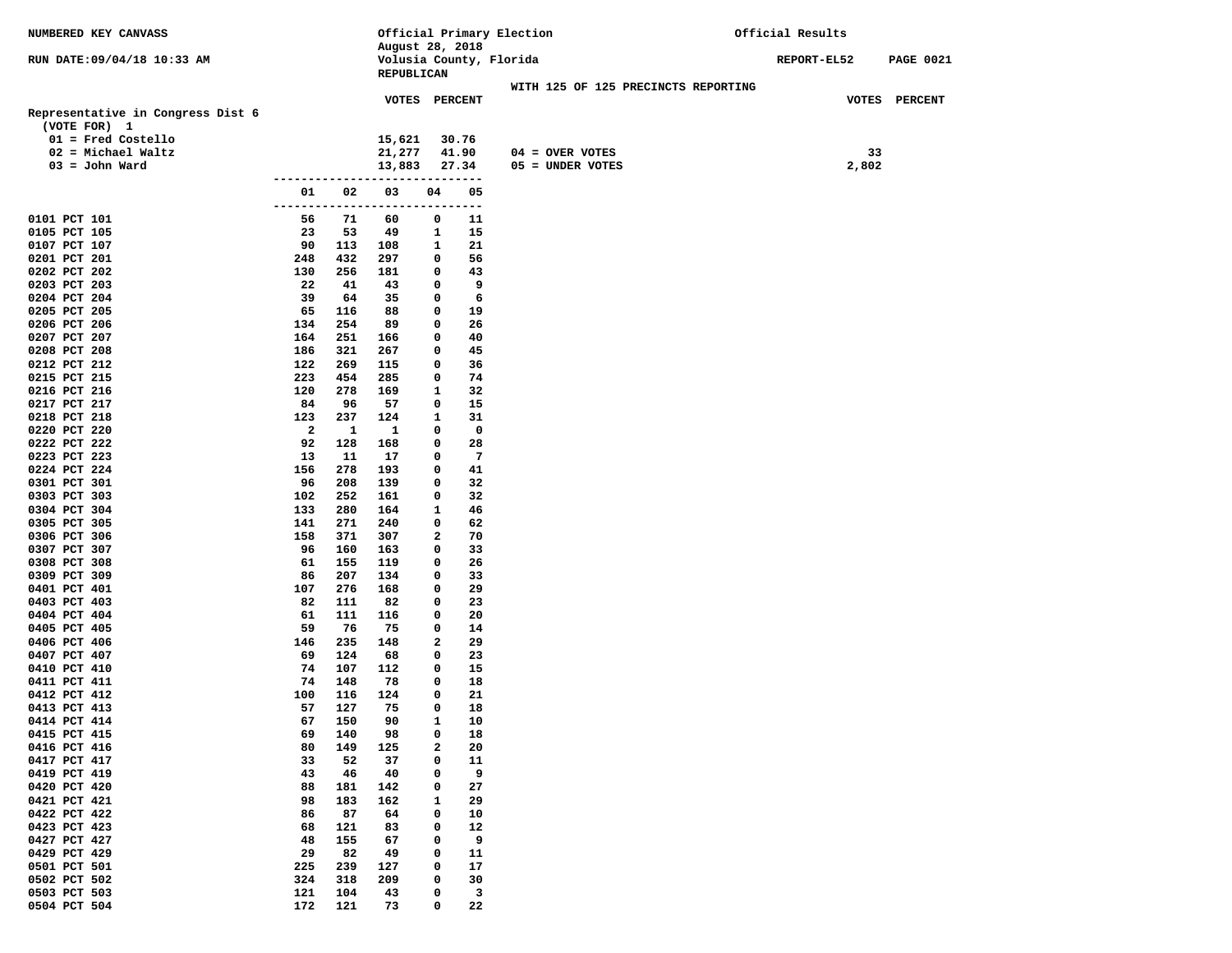| NUMBERED KEY CANVASS                     |                      |            | Official Primary Election                    |        |                    |                                         | Official Results   |             |                  |
|------------------------------------------|----------------------|------------|----------------------------------------------|--------|--------------------|-----------------------------------------|--------------------|-------------|------------------|
|                                          |                      |            | August 28, 2018                              |        |                    |                                         |                    |             |                  |
| RUN DATE: 09/04/18 10:33 AM              |                      |            | Volusia County, Florida<br><b>REPUBLICAN</b> |        |                    |                                         | <b>REPORT-EL52</b> |             | <b>PAGE 0022</b> |
|                                          |                      |            |                                              |        |                    | WITH 125 OF 125 PRECINCTS REPORTING     |                    |             |                  |
|                                          |                      |            | VOTES PERCENT                                |        |                    |                                         |                    |             | VOTES PERCENT    |
| Representative in Congress Dist 6        |                      |            |                                              |        |                    |                                         |                    |             |                  |
| (VOTE FOR) 1                             |                      |            |                                              |        |                    |                                         |                    |             |                  |
| $01$ = Fred Costello                     |                      |            | 15,621                                       |        | 30.76              |                                         |                    |             |                  |
| $02$ = Michael Waltz<br>$03 =$ John Ward |                      |            | 21,277<br>13,883                             |        | 41.90<br>27.34     | $04 =$ OVER VOTES<br>$05 = UNDER VOTES$ |                    | 33<br>2,802 |                  |
|                                          |                      |            |                                              |        | ------             |                                         |                    |             |                  |
| (CONTINUED FROM PREVIOUS PAGE)           | 01                   | 02         | 03                                           | 04     | 05                 |                                         |                    |             |                  |
|                                          | ------               |            |                                              |        | ---                |                                         |                    |             |                  |
| 0506 PCT 506                             | 234                  | 212        | 61                                           | 0      | 14                 |                                         |                    |             |                  |
| 0508 PCT 508<br>0509 PCT 509             | 169                  | 142<br>66  | 85<br>37                                     | 0<br>0 | 5                  |                                         |                    |             |                  |
| 0510 PCT 510                             | 106<br>479           | 305        | 158                                          | 0      | 11<br>33           |                                         |                    |             |                  |
| 0511 PCT 511                             | 56                   | 89         | 22                                           | 0      | 5                  |                                         |                    |             |                  |
| 0512 PCT 512                             | 367                  | 263        | 114                                          | 0      | 18                 |                                         |                    |             |                  |
| 0515 PCT 515                             | 148                  | 118        | 70                                           | 0      | 17                 |                                         |                    |             |                  |
| 0516 PCT 516                             | 242                  | 226        | 93                                           | 2      | 21                 |                                         |                    |             |                  |
| 0517 PCT 517                             | 173                  | 157        | 43                                           | 0      | 8                  |                                         |                    |             |                  |
| 0519 PCT 519<br>0521 PCT 521             | 80<br>367            | 80<br>274  | 51<br>125                                    | 0<br>2 | $\mathbf{2}$<br>21 |                                         |                    |             |                  |
| 0522 PCT 522                             | 242                  | 163        | 136                                          | 0      | 21                 |                                         |                    |             |                  |
| 0523 PCT 523                             | 92                   | 85         | 64                                           | 0      | 6                  |                                         |                    |             |                  |
| 0526 PCT 526                             | 94                   | 72         | 37                                           | 0      | 11                 |                                         |                    |             |                  |
| 0527 PCT 527                             | 77                   | 94         | 57                                           | 0      | 11                 |                                         |                    |             |                  |
| 0528 PCT 528                             | 64                   | 59         | 41                                           | 0      | 8                  |                                         |                    |             |                  |
| 0529 PCT 529                             | 65                   | 84         | 65                                           | 0      | 14<br>5            |                                         |                    |             |                  |
| 0530 PCT 530<br>0532 PCT 532             | 64<br>257            | 64<br>274  | 46<br>204                                    | 0<br>0 | 19                 |                                         |                    |             |                  |
| 0602 PCT 602                             | 235                  | 238        | 155                                          | 1      | 16                 |                                         |                    |             |                  |
| 0603 PCT 603                             | 63                   | 57         | 47                                           | 0      | 11                 |                                         |                    |             |                  |
| 0607 PCT 607                             | 196                  | 233        | 175                                          | 2      | 30                 |                                         |                    |             |                  |
| 0614 PCT 614                             | 37                   | 45         | 21                                           | 0      | 7                  |                                         |                    |             |                  |
| 0619 PCT 619                             | 23                   | 11         | 12                                           | 0      | 3                  |                                         |                    |             |                  |
| 0620 PCT 620<br>0621 PCT 621             | $\overline{a}$<br>12 | 0<br>7     | 2<br>20                                      | 0<br>0 | 0<br>2             |                                         |                    |             |                  |
| 0622 PCT 622                             | 23                   | 12         | 15                                           | 0      | 5                  |                                         |                    |             |                  |
| 0623 PCT 623                             | 95                   | 103        | 77                                           | 0      | 17                 |                                         |                    |             |                  |
| 0625 PCT 625                             | 116                  | 141        | 49                                           | 0      | 15                 |                                         |                    |             |                  |
| 0626 PCT 626                             | 65                   | 54         | 37                                           | 0      | 9                  |                                         |                    |             |                  |
| 0628 PCT 628                             | 25                   | 39         | 29                                           | 0      | 8                  |                                         |                    |             |                  |
| 0633 PCT 633                             | 78<br>75             | 109<br>156 | 84                                           | 0<br>0 | 18<br>22           |                                         |                    |             |                  |
| 0638 PCT 638<br>0641 PCT 641             | 262                  | 245        | 101<br>177                                   | 1      | 27                 |                                         |                    |             |                  |
| 0701 PCT 701                             | 186                  | 266        | 172                                          | 1      | 26                 |                                         |                    |             |                  |
| 0703 PCT 703                             | 130                  | 206        | 126                                          | 0      | 22                 |                                         |                    |             |                  |
| 0705 PCT 705                             | 81                   | 94         | 51                                           | 1      | 18                 |                                         |                    |             |                  |
| 0706 PCT 706                             | 308                  | 433        | 236                                          | 0      | 49                 |                                         |                    |             |                  |
| 0709 PCT 709                             | 115                  | 171        | 96                                           | 0      | 17                 |                                         |                    |             |                  |
| 0711 PCT 711<br>0712 PCT 712             | 175<br>84            | 198<br>88  | 139<br>70                                    | 0<br>0 | 27<br>13           |                                         |                    |             |                  |
| 0714 PCT 714                             | 144                  | 188        | 143                                          | 1      | 25                 |                                         |                    |             |                  |
| 0716 PCT 716                             | 268                  | 242        | 156                                          | 0      | 43                 |                                         |                    |             |                  |
| 0717 PCT 717                             | 83                   | 107        | 56                                           | 1      | 7                  |                                         |                    |             |                  |
| 0718 PCT 718                             | 182                  | 230        | 143                                          | 0      | 16                 |                                         |                    |             |                  |
| 0719 PCT 719                             | 76                   | 138        | 73                                           | 0      | 15                 |                                         |                    |             |                  |
| 0720 PCT 720<br>0722 PCT 722             | 35<br>68             | 44<br>138  | 32<br>68                                     | 0<br>0 | 6                  |                                         |                    |             |                  |
| 0725 PCT 725                             | 137                  | 186        | 82                                           | 0      | 15<br>17           |                                         |                    |             |                  |
| 0726 PCT 726                             | 236                  | 378        | 192                                          | 0      | 42                 |                                         |                    |             |                  |
| 0728 PCT 728                             | 215                  | 265        | 200                                          | 1      | 45                 |                                         |                    |             |                  |
| 0729 PCT 729                             | 273                  | 333        | 185                                          | 1      | 49                 |                                         |                    |             |                  |
| 0732 PCT 732                             | 282                  | 376        | 190                                          | 0      | 21                 |                                         |                    |             |                  |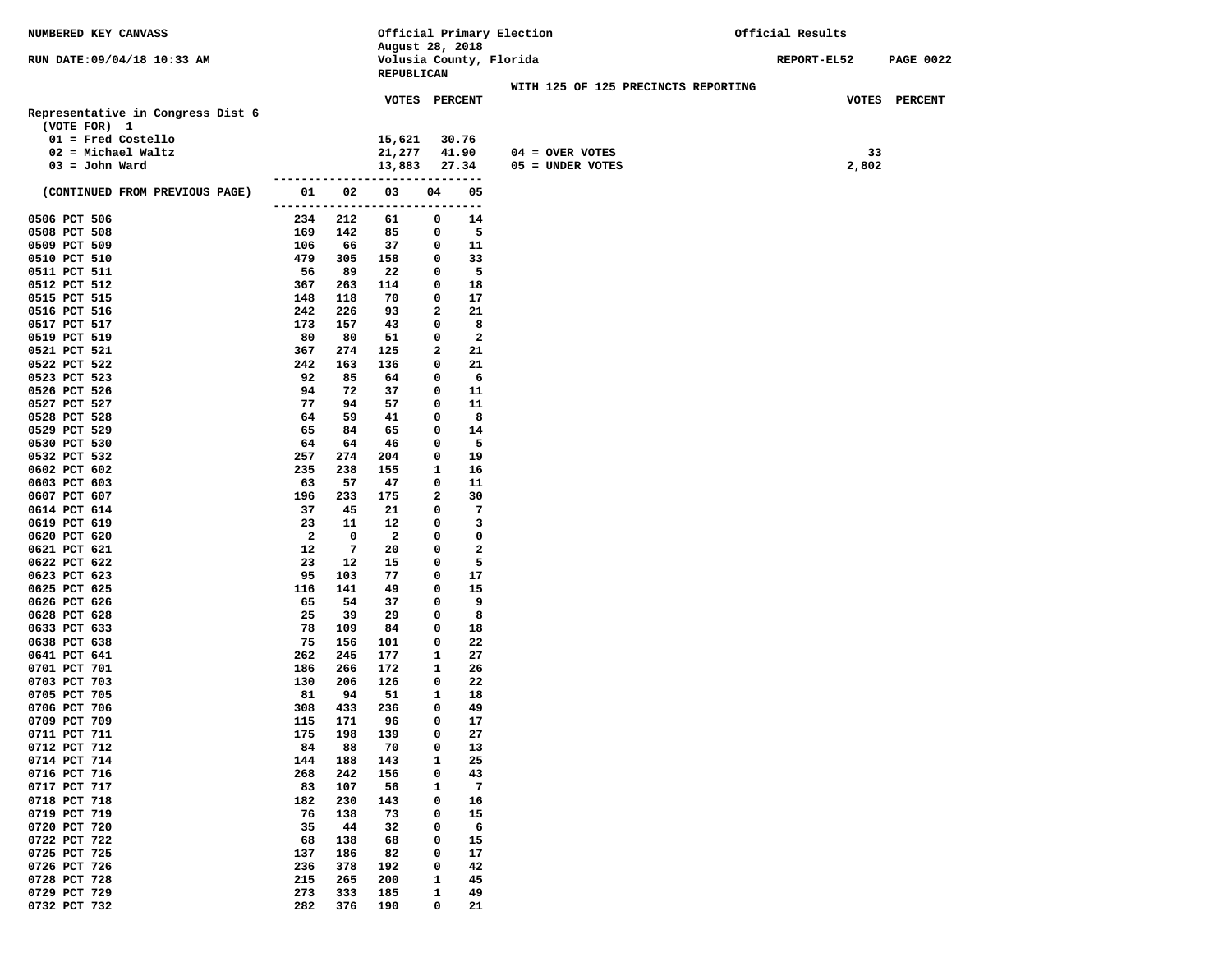| NUMBERED KEY CANVASS                              |     |              | August 28, 2018                   |              |           | Official Primary Election           | Official Results                |
|---------------------------------------------------|-----|--------------|-----------------------------------|--------------|-----------|-------------------------------------|---------------------------------|
| RUN DATE: 09/04/18 10:33 AM                       |     |              | REPUBLICAN                        |              |           | Volusia County, Florida             | REPORT-EL52<br><b>PAGE 0023</b> |
|                                                   |     |              |                                   |              |           | WITH 125 OF 125 PRECINCTS REPORTING |                                 |
| Representative in Congress Dist 6<br>(VOTE FOR) 1 |     |              | VOTES                             | PERCENT      |           |                                     | VOTES PERCENT                   |
| $01$ = Fred Costello                              |     |              | 15,621                            |              | 30.76     |                                     |                                 |
| $02$ = Michael Waltz                              |     |              | 21,277                            |              | 41.90     | $04 =$ OVER VOTES                   | 33                              |
| $03 =$ John Ward                                  |     |              | 13,883                            |              | 27.34     | 05 = UNDER VOTES                    | 2,802                           |
| (CONTINUED FROM PREVIOUS PAGE)                    | 01  | 02           | ---------------------------<br>03 | 04           | 05        |                                     |                                 |
| 0733 PCT 733                                      | 139 | -----<br>210 | 123                               | 0            | ---<br>28 |                                     |                                 |
| 0803 PCT 803                                      | 132 | 199          | 114                               | 0            | 40        |                                     |                                 |
| 0804 PCT 804                                      | 198 | 300          | 195                               | 1            | 33        |                                     |                                 |
| 0805 PCT 805                                      | 285 | 446          | 272                               | 0            | 87        |                                     |                                 |
| 0807 PCT 807                                      | 80  | 102          | 64                                | 0            | 23        |                                     |                                 |
| 0808 PCT 808                                      | 318 | 465          | 262                               | 0            | 59        |                                     |                                 |
| 0809 PCT 809                                      | 31  | 43           | 29                                | 0            | 9         |                                     |                                 |
| 0810 PCT 810                                      | 68  | 134          | 70                                | 0            | 13        |                                     |                                 |
| 0812 PCT 812                                      | 163 | 246          | 122                               | 0            | 43        |                                     |                                 |
| 0813 PCT 813                                      | 113 | 182          | 93                                | 0            | 20        |                                     |                                 |
| 0814 PCT 814                                      | 144 | 134          | 91                                | 0            | 28        |                                     |                                 |
| 0816 PCT 816                                      | 114 | 128          | 121                               | 0            | 26        |                                     |                                 |
| 0901 PCT 901                                      | 90  | 107          | 105                               | 1            | 20        |                                     |                                 |
| 0902 PCT 902                                      | 157 | 188          | 192                               | 1            | 24        |                                     |                                 |
| 0903 PCT 903                                      | 124 | 166          | 197                               | $\mathbf{1}$ | 15        |                                     |                                 |
| 0904 PCT 904                                      | 153 | 363          | 217                               | $\mathbf{2}$ | 29        |                                     |                                 |
| 0907 PCT 907                                      | 99  | 154          | 152                               | $\Omega$     | 24        |                                     |                                 |
| 0909 PCT 909                                      | 55  | 92           | 100                               | 0            | 22        |                                     |                                 |
| 0910 PCT 910                                      | 52  | 73           | 50                                | 0            | 9         |                                     |                                 |
|                                                   |     |              |                                   |              |           |                                     |                                 |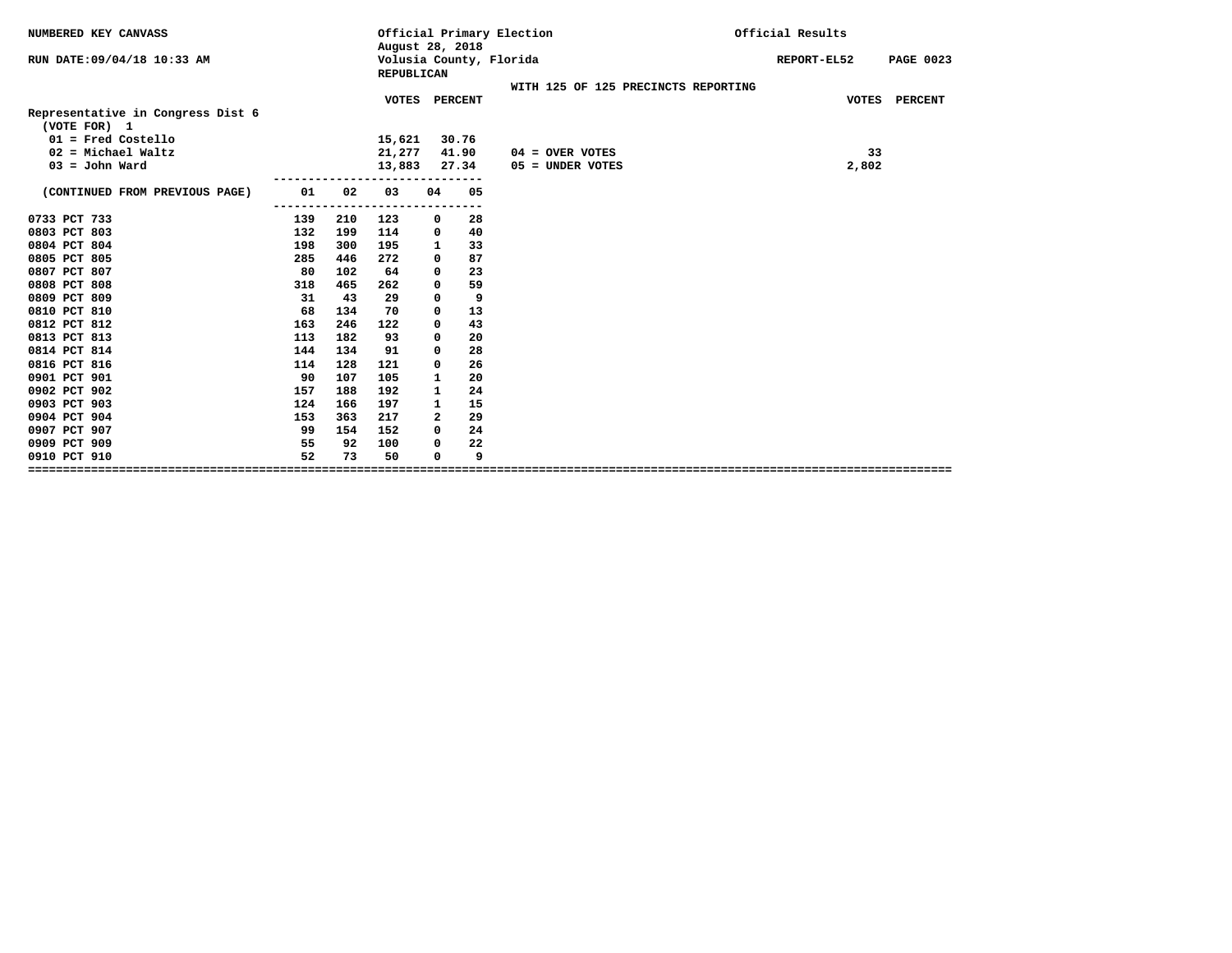| NUMBERED KEY CANVASS             |                   |            | Official Primary Election |                         |                         |              |                              |              |              | Official Results                    |             |                  |  |
|----------------------------------|-------------------|------------|---------------------------|-------------------------|-------------------------|--------------|------------------------------|--------------|--------------|-------------------------------------|-------------|------------------|--|
|                                  |                   |            | August 28, 2018           |                         |                         |              |                              |              |              |                                     |             |                  |  |
| RUN DATE:09/04/18 10:33 AM       |                   |            |                           |                         | Volusia County, Florida |              |                              |              |              |                                     | REPORT-EL52 | <b>PAGE 0024</b> |  |
|                                  |                   |            | REPUBLICAN                |                         |                         |              |                              |              |              | WITH 125 OF 125 PRECINCTS REPORTING |             |                  |  |
|                                  |                   |            |                           | VOTES PERCENT           |                         |              |                              |              |              |                                     |             | VOTES PERCENT    |  |
| Governor and Lieutenant Governor |                   |            |                           |                         |                         |              |                              |              |              |                                     |             |                  |  |
| (VOTE FOR) 1                     |                   |            |                           |                         |                         |              |                              |              |              |                                     |             |                  |  |
| $01 = Don$ Baldauf               |                   |            | 338                       |                         | .65                     |              | $06$ = Bruce Nathan          |              |              |                                     | 356         | .68              |  |
| $02$ = Ron DeSantis              |                   |            | 32,155                    |                         | 61.43                   |              | $07 = \text{Adam H. Putnam}$ |              |              |                                     | 17,419      | 33.28            |  |
| $03 =$ Timothy M. Devine         |                   |            | 469                       |                         | .90                     |              | $08 = Bob White$             |              |              |                                     | 842         | 1.61             |  |
| $04 = Bob$ Langford              |                   |            | 529                       |                         | 1.01                    |              | $09 =$ OVER VOTES            |              |              |                                     | 136         |                  |  |
| 05 = John Joseph Mercadante      |                   |            | 237                       |                         | .45                     |              | $10 = UNDER VOTES$           |              |              |                                     | 1,135       |                  |  |
|                                  | 01                | 02         | 03                        | 04                      | 05                      | 06           | 07                           | 08           | 09           | 10                                  |             |                  |  |
|                                  | ---------         | ----       | ------                    | ------                  |                         | ----------   | ----                         | ------       | ----         | ---                                 |             |                  |  |
| 0101 PCT 101                     | 1                 | 87         | 1                         | 0                       | 0                       | 0            | 109                          | 0            | 0            | 0                                   |             |                  |  |
| 0105 PCT 105                     | 2                 | 68         | 0                         | 2                       | 0                       | $\mathbf{2}$ | 63                           | 1            | 1            | 2                                   |             |                  |  |
| 0107 PCT 107<br>0201 PCT 201     | 4<br>3            | 154<br>579 | 2<br>12                   | 2<br>10                 | 1<br>5                  | 3<br>12      | 157<br>378                   | 5<br>8       | 2<br>5       | з<br>21                             |             |                  |  |
| 0202 PCT 202                     | 6                 | 331        | 0                         | 7                       | 1                       | $\mathbf{2}$ | 237                          | 7            | 0            | 19                                  |             |                  |  |
| 0203 PCT 203                     | 0                 | 50         | 0                         | 0                       | 2                       | 1            | 60                           | 0            | 0            | 2                                   |             |                  |  |
| 0204 PCT 204                     | $\mathbf{2}$      | 77         | 0                         | 2                       | 1                       | 1            | 57                           | 0            | 1            | з                                   |             |                  |  |
| 0205 PCT 205                     | 2                 | 159        | 3                         | 5                       | 0                       | 1            | 108                          | 6            | 3            | 1                                   |             |                  |  |
| 0206 PCT 206                     | 0                 | 305        | 1                         | 4                       | 0                       | 3            | 176                          | 4            | 0            | 10                                  |             |                  |  |
| 0207 PCT 207                     | 7                 | 338        | 5                         | 5                       | 1                       | 1            | 244                          | 8            | 0            | 12                                  |             |                  |  |
| 0208 PCT 208                     | 7                 | 428        | 8                         | 11                      | 9                       | 4            | 311                          | 19           | 3            | 19                                  |             |                  |  |
| 0212 PCT 212                     | 4                 | 322        | 5                         | 5                       | 1                       | 4            | 180                          | 9            | з            | 9                                   |             |                  |  |
| 0215 PCT 215                     | $\mathbf{2}$      | 641        | 9                         | 12                      | 5                       | 6            | 317                          | 14           | 0            | 30                                  |             |                  |  |
| 0216 PCT 216                     | 5                 | 352        | 7                         | 7                       | 4                       | 5            | 198                          | 9            | 0            | 13                                  |             |                  |  |
| 0217 PCT 217                     | 0                 | 148        | 2                         | 5                       | 1                       | 1            | 87                           | 4            | 0            | 4                                   |             |                  |  |
| 0218 PCT 218<br>0220 PCT 220     | 6<br>0            | 302<br>2   | 5<br>0                    | 5<br>0                  | 3<br>0                  | 3<br>0       | 172<br>2                     | 5<br>0       | 1<br>0       | 14<br>0                             |             |                  |  |
| 0222 PCT 222                     | 3                 | 204        | 5                         | 7                       | 3                       | 4            | 173                          | 13           | 1            | з                                   |             |                  |  |
| 0223 PCT 223                     | 0                 | 34         | 0                         | 0                       | 0                       | 0            | 12                           | 0            | 0            | $\overline{\mathbf{2}}$             |             |                  |  |
| 0224 PCT 224                     | 3                 | 358        | з                         | 6                       | 1                       | 1            | 266                          | 10           | 2            | 18                                  |             |                  |  |
| 0301 PCT 301                     | 7                 | 252        | 3                         | 6                       | 1                       | 6            | 187                          | 5            | 0            | 8                                   |             |                  |  |
| 0303 PCT 303                     | 3                 | 300        | 8                         | 13                      | 2                       | 6            | 189                          | 5            | 3            | 18                                  |             |                  |  |
| 0304 PCT 304                     | 6                 | 366        | 6                         | 6                       | 2                       | 4            | 210                          | 7            | 1            | 16                                  |             |                  |  |
| 0305 PCT 305                     | 6                 | 372        | 12                        | 7                       | 2                       | $\mathbf{2}$ | 280                          | 10           | 1            | 22                                  |             |                  |  |
| 0306 PCT 306                     | 5                 | 554        | 5                         | 9                       | 2                       | 5            | 290                          | 15           | $\mathbf{z}$ | 21                                  |             |                  |  |
| 0307 PCT 307                     | 9                 | 218        | 5                         | 10                      | 1                       | 6            | 180                          | 7            | 0            | 16                                  |             |                  |  |
| 0308 PCT 308                     | $\mathbf{1}$      | 192        | 1                         | 2                       | 0                       | 4            | 146                          | 8            | 0            | 7                                   |             |                  |  |
| 0309 PCT 309                     | $\mathbf{2}$<br>4 | 231<br>325 | 3<br>9                    | 8                       | $\mathbf{2}$<br>7       | 3<br>10      | 182<br>198                   | 19           | 1<br>2       | 9<br>9                              |             |                  |  |
| 0401 PCT 401<br>0403 PCT 403     | 2                 | 141        | 3                         | 6<br>5                  | 4                       | 3            | 121                          | 10<br>9      | 0            | 10                                  |             |                  |  |
| 0404 PCT 404                     | $\mathbf{2}$      | 157        | 3                         | 3                       | 0                       | $\mathbf{2}$ | 133                          | 5            | 1            | $\overline{\mathbf{2}}$             |             |                  |  |
| 0405 PCT 405                     | 2                 | 110        | 1                         | 1                       | 1                       | 3            | 97                           | 5            | 1            | з                                   |             |                  |  |
| 0406 PCT 406                     | 5                 | 315        | 9                         | 7                       | 4                       | 2            | 195                          | 15           | 0            | 8                                   |             |                  |  |
| 0407 PCT 407                     | 4                 | 147        | 1                         | 1                       | 3                       | 4            | 110                          | 5            | 1            | 8                                   |             |                  |  |
| 0410 PCT 410                     | 7                 | 178        | 5                         | 2                       | 1                       | 3            | 94                           | 9            | 0            | 9                                   |             |                  |  |
| 0411 PCT 411                     | 3                 | 174        | 7                         | 4                       | 0                       | 8            | 107                          | 7            | 1            | 7                                   |             |                  |  |
| 0412 PCT 412                     | $\mathbf{2}$      | 183        | $\mathbf{z}$              | $\overline{\mathbf{2}}$ | $\mathbf 0$             | 3            | 162                          | $\mathbf{2}$ | 0            | 5                                   |             |                  |  |
| 0413 PCT 413                     | 1                 | 143        | 5                         | 0                       | 1                       | 1            | 106                          | 10           | 0            | 10                                  |             |                  |  |
| 0414 PCT 414                     | 1                 | 181        | 3                         | 2                       | 5                       | $\mathbf{2}$ | 103                          | 8            | 3            | 10                                  |             |                  |  |
| 0415 PCT 415                     | 7                 | 180        | 5                         | 8                       | 7                       | 3            | 106                          | 3            | 2            | 4                                   |             |                  |  |
| 0416 PCT 416<br>0417 PCT 417     | 3<br>2            | 212<br>73  | 4<br>3                    | 8<br>2                  | 1<br>1                  | 3<br>2       | 122<br>43                    | 12<br>2      | 2<br>0       | 9<br>5                              |             |                  |  |
| 0419 PCT 419                     | 4                 | 77         | 1                         | 2                       | 0                       | 3            | 47                           | 0            | 1            | 3                                   |             |                  |  |
| 0420 PCT 420                     | 4                 | 244        | 2                         | 4                       | 4                       | 3            | 155                          | 8            | 0            | 14                                  |             |                  |  |
| 0421 PCT 421                     | 4                 | 269        | $\mathbf{2}$              | 5                       | 0                       | 5            | 172                          | 8            | 2            | 6                                   |             |                  |  |
| 0422 PCT 422                     | 1                 | 129        | 3                         | 4                       | 0                       | 3            | 95                           | 4            | 0            | 8                                   |             |                  |  |
| 0423 PCT 423                     | 5                 | 173        | 4                         | з                       | з                       | 3            | 80                           | 8            | 0            | 5                                   |             |                  |  |
| 0427 PCT 427                     | 3                 | 168        | 3                         | 4                       | 2                       | 2            | 77                           | 9            | 2            | 9                                   |             |                  |  |
| 0429 PCT 429                     | $\mathbf{2}$      | 100        | 1                         | 2                       | з                       | 1            | 58                           | $\mathbf{2}$ | 0            | 2                                   |             |                  |  |
| 0501 PCT 501                     | 0                 | 393        | 1                         | 1                       | 2                       | 8            | 183                          | 6            | 2            | 12                                  |             |                  |  |
| 0502 PCT 502                     | 4                 | 590        | 9                         | 8                       | 6                       | 12           | 222                          | 11           | 3            | 16                                  |             |                  |  |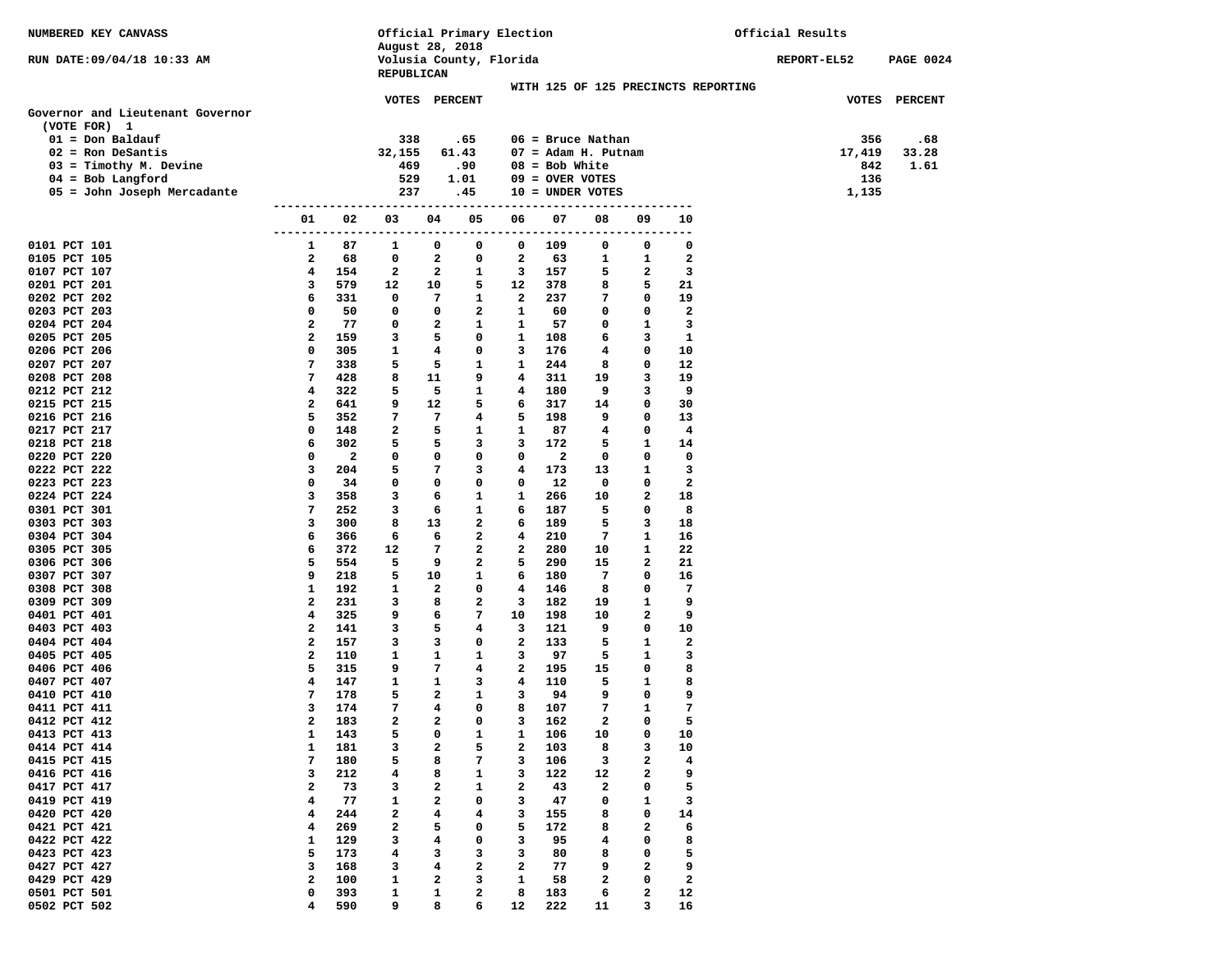| NUMBERED KEY CANVASS                               |              |             | August 28, 2018 |                         |              | Official Primary Election |                   |                              |              |                                     | Official Results   |                  |
|----------------------------------------------------|--------------|-------------|-----------------|-------------------------|--------------|---------------------------|-------------------|------------------------------|--------------|-------------------------------------|--------------------|------------------|
| RUN DATE:09/04/18 10:33 AM                         |              |             | REPUBLICAN      |                         |              | Volusia County, Florida   |                   |                              |              |                                     | <b>REPORT-EL52</b> | <b>PAGE 0025</b> |
|                                                    |              |             |                 |                         |              |                           |                   |                              |              | WITH 125 OF 125 PRECINCTS REPORTING |                    |                  |
| Governor and Lieutenant Governor                   |              |             |                 | VOTES PERCENT           |              |                           |                   |                              |              |                                     |                    | VOTES PERCENT    |
| (VOTE FOR) 1                                       |              |             |                 |                         |              |                           |                   |                              |              |                                     |                    |                  |
| $01 = Don$ Baldauf                                 |              |             | 338             |                         | .65          |                           |                   | $06$ = Bruce Nathan          |              |                                     | 356                | .68              |
| $02$ = Ron DeSantis                                |              |             | 32,155          |                         | 61.43        |                           |                   | $07 = \text{Adam H. Putnam}$ |              |                                     | 17,419             | 33.28            |
| $03 =$ Timothy M. Devine                           |              |             | 469             |                         | .90          |                           | $08 = Bob White$  |                              |              |                                     | 842                | 1.61             |
| $04 = Bob$ Langford<br>05 = John Joseph Mercadante |              |             | 529<br>237      |                         | 1.01<br>.45  |                           | $09 =$ OVER VOTES | $10 = UNDER VOTES$           |              |                                     | 136<br>1,135       |                  |
|                                                    |              |             |                 |                         |              |                           |                   |                              | ---------    |                                     |                    |                  |
| (CONTINUED FROM PREVIOUS PAGE)                     | 01           | 02          | 03<br>------    | 04                      | 05           | 06                        | 07                | 08                           | 09           | 10<br>---                           |                    |                  |
| 0503 PCT 503                                       | 3            | 181         | 1               | 0                       | 1            | 0                         | 79                | 2                            | 1            | 3                                   |                    |                  |
| 0504 PCT 504                                       | 4            | 237         | 2               | 1                       | 3            | 2                         | 120               | 4                            | 2            | 13                                  |                    |                  |
| 0506 PCT 506                                       | 2            | 325         | 7               | 2                       | 2            | 4                         | 156               | 9                            | 2            | 12                                  |                    |                  |
| 0508 PCT 508                                       | 0            | 257         | 3               | 1                       | 0            | 1                         | 121               | 10                           | 0            | 8                                   |                    |                  |
| 0509 PCT 509                                       | 0<br>8       | 127<br>652  | 1<br>0          | 3<br>5                  | 0<br>0       | 1<br>5                    | 82                | 1                            | 0<br>3       | 5<br>24                             |                    |                  |
| 0510 PCT 510<br>0511 PCT 511                       | 1            | 106         | 1               | 1                       | 1            | 0                         | 268<br>56         | 10<br>$\mathbf{2}$           | 0            | 4                                   |                    |                  |
| 0512 PCT 512                                       | 5            | 470         | 8               | 5                       | 3            | 6                         | 241               | 12                           | $\mathbf 0$  | 12                                  |                    |                  |
| 0515 PCT 515                                       | 0            | 186         | 7               | 6                       | 3            | 3                         | 132               | 9                            | 2            | 5                                   |                    |                  |
| 0516 PCT 516                                       | 0            | 363         | 4               | 6                       | 1            | 1                         | 179               | 12                           | 1            | 17                                  |                    |                  |
| 0517 PCT 517                                       | 1            | 250         | 1               | 3                       | 0            | 1                         | 113               | 4                            | 0            | 8                                   |                    |                  |
| 0519 PCT 519                                       | 0            | 146         | 0               | 2                       | $\mathbf{1}$ | 0                         | 54                | 7                            | 0            | з                                   |                    |                  |
| 0521 PCT 521                                       | 4            | 501         | 9               | 6                       | $\mathbf{1}$ | 3                         | 241               | 12                           | 4            | 8                                   |                    |                  |
| 0522 PCT 522                                       | 2            | 312         | 4               | 1                       | 2            | 3                         | 201               | 12                           | 4            | 21                                  |                    |                  |
| 0523 PCT 523                                       | 1            | 153         | 3               | $\overline{\mathbf{2}}$ | 1            | 0                         | 79                | 8                            | 0            | $\mathbf 0$                         |                    |                  |
| 0526 PCT 526                                       | $\mathbf{2}$ | 122         | $\overline{a}$  | 5                       | 4            | 1                         | 63                | 3                            | 1            | 11                                  |                    |                  |
| 0527 PCT 527                                       | 0            | 135         | 4               | 2                       | 1            | 1                         | 83                | 7                            | 1            | 5                                   |                    |                  |
| 0528 PCT 528                                       | 2            | 101         | 1               | $\mathbf{2}$            | 2            | 0                         | 61                | 2                            | 0            | 1                                   |                    |                  |
| 0529 PCT 529                                       | 1            | 124         | 4               | 5                       | 3            | 3                         | 71                | 9                            | 0            | 8                                   |                    |                  |
| 0530 PCT 530                                       | 1            | 109         | 1               | 1<br>5                  | 0<br>0       | 3<br>4                    | 57                | 3                            | 0<br>5       | 4<br>10                             |                    |                  |
| 0532 PCT 532<br>0602 PCT 602                       | 2<br>4       | 528<br>417  | 1<br>4          | 8                       | 4            | $\mathbf{2}$              | 195<br>190        | 4<br>10                      | 2            | 4                                   |                    |                  |
| 0603 PCT 603                                       | 3            | 110         | 1               | 2                       | 3            | 1                         | 51                | 5                            | 1            | 1                                   |                    |                  |
| 0607 PCT 607                                       | 5            | 421         | 4               | 7                       | $\mathbf{2}$ | 6                         | 167               | 13                           | 0            | 11                                  |                    |                  |
| 0614 PCT 614                                       | 1            | 64          | $\mathbf{2}$    | 4                       | $\mathbf{1}$ | 1                         | 34                | 1                            | 0            | $\mathbf{2}$                        |                    |                  |
| 0619 PCT 619                                       | 0            | 27          | 1               | 0                       | 0            | 1                         | 13                | 4                            | 0            | з                                   |                    |                  |
| 0620 PCT 620                                       | 1            | $\mathbf 0$ | 0               | 0                       | 0            | 1                         | $\mathbf{1}$      | 0                            | 0            | 1                                   |                    |                  |
| 0621 PCT 621                                       | 0            | 19          | $\mathbf{2}$    | 1                       | 0            | 1                         | 15                | 1                            | 0            | $\mathbf{2}$                        |                    |                  |
| 0622 PCT 622                                       | 0            | 30          | 1               | 0                       | $\mathbf{1}$ | 0                         | 18                | 4                            | 0            | 1                                   |                    |                  |
| 0623 PCT 623                                       | 3            | 173         | 6               | 4                       | 2            | 3                         | 83                | 8                            | 0            | 10                                  |                    |                  |
| 0625 PCT 625                                       | $\mathbf 0$  | 204         | 5               | $\overline{\mathbf{2}}$ | 0            | 4                         | 98                | 5                            | 0            | 3                                   |                    |                  |
| 0626 PCT 626<br>0628 PCT 628                       | 2<br>1       | 107         | 1<br>1          | 1<br>2                  | 1<br>4       | 2<br>2                    | 41<br>23          | 6                            | 0<br>0       | 4<br>8                              |                    |                  |
| 0633 PCT 633                                       | 4            | 58<br>156   | 3               | 0                       | $\mathbf{1}$ | 4                         | 111               | 2<br>2                       | $\mathbf{o}$ | 8                                   |                    |                  |
| 0638 PCT 638                                       | 4            | 223         | 5               | 3                       | $\mathbf{2}$ | 1                         | 100               | 8                            | 2            | 6                                   |                    |                  |
| 0641 PCT 641                                       | $\mathbf{2}$ | 454         | 8               | 7                       | 3            | $\mathbf{1}$              | 217               | 7                            | 3            | 10                                  |                    |                  |
| 0701 PCT 701                                       | $2^{\circ}$  | 401         | 6               | $\overline{4}$          | 1            | 4                         | 220               | $\overline{\mathbf{4}}$      | $\mathbf{1}$ | 8                                   |                    |                  |
| 0703 PCT 703                                       | 4            | 304         | 2               | 2                       | 1            | 1                         | 159               | 7                            | 1            | 3                                   |                    |                  |
| 0705 PCT 705                                       | 2            | 154         | 2               | 4                       | 1            | 0                         | 73                | 3                            | 1            | 5                                   |                    |                  |
| 0706 PCT 706                                       | 4            | 724         | 6               | 9                       | 3            | 5                         | 249               | 11                           | 2            | 13                                  |                    |                  |
| 0709 PCT 709                                       | 3            | 249         | 6               | 5                       | 1            | 1                         | 112               | 8                            | 1            | 13                                  |                    |                  |
| 0711 PCT 711                                       | 2            | 306         | 4               | 8                       | 5            | 2                         | 190               | 12                           | 1            | 9                                   |                    |                  |
| 0712 PCT 712                                       | 4            | 144         | 2               | 2                       | 3            | 1                         | 88                | 6                            | 0            | 5                                   |                    |                  |
| 0714 PCT 714                                       | 6            | 320         | 10              | 6                       | 3            | 6                         | 129               | 6                            | з            | 12                                  |                    |                  |
| 0716 PCT 716                                       | 5<br>2       | 504         | 3               | з                       | 2            | 2<br>0                    | 166               | 5<br>$\overline{\mathbf{2}}$ | 2<br>1       | 17<br>3                             |                    |                  |
| 0717 PCT 717<br>0718 PCT 718                       | 4            | 155<br>362  | 3<br>2          | 2<br>8                  | 1<br>4       | 2                         | 85<br>169         | 10                           | 1            | 9                                   |                    |                  |
| 0719 PCT 719                                       | 1            | 196         | 2               | 5                       | 0            | 5                         | 78                | 7                            | 0            | 8                                   |                    |                  |
| 0720 PCT 720                                       | 0            | 74          | 1               | 2                       | 0            | 2                         | 34                | 0                            | 0            | $\overline{\mathbf{4}}$             |                    |                  |
| 0722 PCT 722                                       | 2            | 188         | 3               | 8                       | 2            | 1                         | 78                | 4                            | 0            | 3                                   |                    |                  |
| 0725 PCT 725                                       | 0            | 251         | 8               | 1                       | 3            | 6                         | 135               | 4                            | 1            | 13                                  |                    |                  |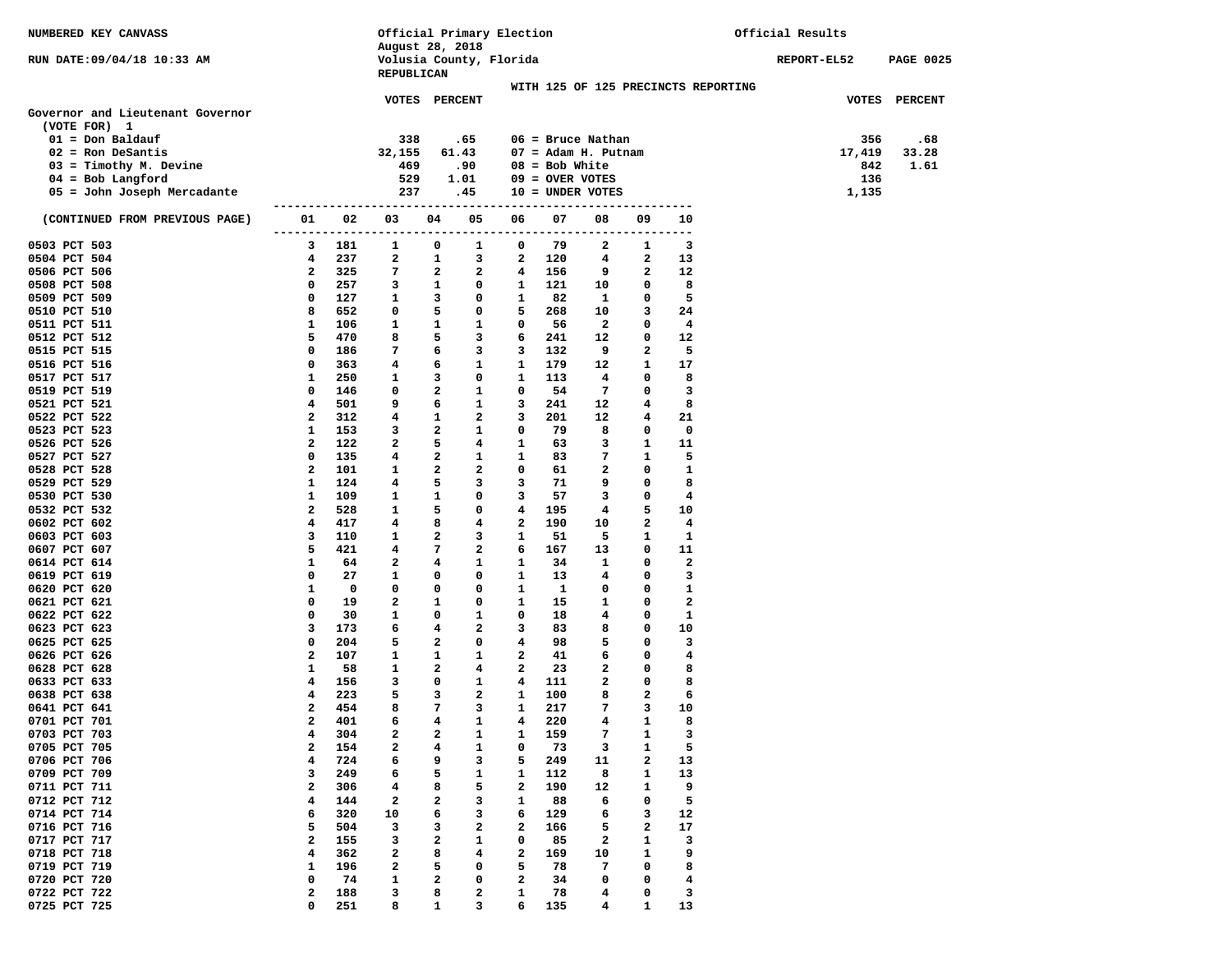| NUMBERED KEY CANVASS                             |                              |     | August 28, 2018         |                         | Official Primary Election |                         |                   |                              |                |                                     | Official Results |                  |
|--------------------------------------------------|------------------------------|-----|-------------------------|-------------------------|---------------------------|-------------------------|-------------------|------------------------------|----------------|-------------------------------------|------------------|------------------|
| RUN DATE:09/04/18 10:33 AM                       |                              |     | <b>REPUBLICAN</b>       |                         | Volusia County, Florida   |                         |                   |                              |                |                                     | REPORT-EL52      | <b>PAGE 0026</b> |
|                                                  |                              |     |                         |                         |                           |                         |                   |                              |                | WITH 125 OF 125 PRECINCTS REPORTING |                  |                  |
|                                                  |                              |     | <b>VOTES</b>            |                         | <b>PERCENT</b>            |                         |                   |                              |                |                                     | <b>VOTES</b>     | <b>PERCENT</b>   |
| Governor and Lieutenant Governor<br>(VOTE FOR) 1 |                              |     |                         |                         |                           |                         |                   |                              |                |                                     |                  |                  |
| $01 = Don$ Baldauf                               |                              |     | 338                     |                         | .65                       |                         |                   | $06$ = Bruce Nathan          |                |                                     | 356              | .68              |
| $02$ = Ron DeSantis                              |                              |     | 32,155                  |                         | 61.43                     |                         |                   | $07 = \text{Adam H. Putnam}$ |                |                                     | 17,419           | 33.28            |
| $03 =$ Timothy M. Devine                         |                              |     | 469                     |                         | .90                       |                         | $08 = Bob White$  |                              |                |                                     | 842              | 1.61             |
| $04 = Bob$ Langford                              |                              |     | 529                     |                         | 1.01                      |                         | $09 =$ OVER VOTES |                              |                |                                     | 136              |                  |
| 05 = John Joseph Mercadante                      |                              |     | 237                     |                         | .45                       |                         |                   | $10 =$ UNDER VOTES           |                |                                     | 1,135            |                  |
|                                                  |                              |     |                         |                         |                           |                         |                   |                              |                |                                     |                  |                  |
| (CONTINUED FROM PREVIOUS PAGE)                   | 01                           | 02  | 03                      | 04                      | 05                        | 06                      | 07                | 08                           | 09             | 10                                  |                  |                  |
| 0726 PCT 726                                     | . - - - - - - - - - - -<br>8 | 571 | $\mathbf{2}$            | 7                       | $\mathbf{2}$              | 3                       | 235               | 6                            | 1              | $- - -$<br>13                       |                  |                  |
| 0728 PCT 728                                     | 0                            | 437 | 8                       | 5                       | 6                         | 7                       | 228               | 11                           | 1              | 23                                  |                  |                  |
| 0729 PCT 729                                     | $\mathbf{2}$                 | 560 | 6                       | $\overline{\mathbf{4}}$ | 3                         | 3                       | 241               | 8                            | $\mathbf{2}$   | 12                                  |                  |                  |
| 0732 PCT 732                                     | $\mathbf{2}$                 | 550 | 3                       | 7                       | 3                         | 3                       | 274               | 7                            | 4              | 16                                  |                  |                  |
| 0733 PCT 733                                     | $\overline{4}$               | 321 | 4                       | $\overline{a}$          | $\mathbf{2}$              | 4                       | 141               | 11                           | $\mathbf 0$    | 11                                  |                  |                  |
| 0803 PCT 803                                     | 1                            | 308 | 4                       | 5                       | $\mathbf{1}$              | $\overline{\mathbf{2}}$ | 138               | 12                           | 0              | 14                                  |                  |                  |
| 0804 PCT 804                                     | 4                            | 435 | 6                       | 5                       | $\mathbf{1}$              | $\overline{4}$          | 245               | 9                            | $\mathbf{z}$   | 16                                  |                  |                  |
| 0805 PCT 805                                     | 4                            | 675 | 10                      | 14                      | 5                         | 3                       | 313               | 12                           | 5              | 49                                  |                  |                  |
| 0807 PCT 807                                     | 4                            | 154 | 3                       | $\mathbf{2}$            | $\overline{a}$            | $\mathbf{1}$            | 98                | 3                            | 0              | $\overline{2}$                      |                  |                  |
| 0808 PCT 808                                     | 8                            | 694 | 9                       | 7                       | $\overline{a}$            | $\overline{4}$          | 329               | 16                           | 7              | 28                                  |                  |                  |
| 0809 PCT 809                                     | $\overline{a}$               | 69  | $\overline{a}$          | $\mathbf{1}$            | $\mathbf{1}$              | $\Omega$                | 24                | 4                            | $\overline{a}$ | 7                                   |                  |                  |
| 0810 PCT 810                                     | 3                            | 182 | 5                       | $\mathbf{1}$            | 3                         | $\overline{a}$          | 73                | 5                            | 0              | 11                                  |                  |                  |
| 0812 PCT 812                                     | 1                            | 381 | 6                       | 7                       | $\overline{a}$            | 3                       | 152               | 6                            | $\mathbf{1}$   | 15                                  |                  |                  |
| 0813 PCT 813                                     | $\overline{a}$               | 263 | 0                       | 5                       | $\overline{a}$            | 3                       | 121               | 3                            | $\mathbf{1}$   | 8                                   |                  |                  |
| 0814 PCT 814                                     | 1                            | 220 | 5                       | 6                       | $\overline{a}$            | $\overline{a}$          | 147               | 8                            | $\mathbf 0$    | 6                                   |                  |                  |
| 0816 PCT 816                                     | $\mathbf{2}$                 | 200 | 0                       | 5                       | 0                         | 5                       | 165               | 4                            | 1              | 7                                   |                  |                  |
| 0901 PCT 901                                     | $\mathbf{1}$                 | 193 | 7                       | 8                       | $\overline{a}$            | 3                       | 94                | 7                            | $\mathbf{1}$   | 7                                   |                  |                  |
| 0902 PCT 902                                     | 3                            | 351 | 7                       | 6                       | $\mathbf{1}$              | $\overline{a}$          | 177               | 7                            | $\mathbf{1}$   | 7                                   |                  |                  |
| 0903 PCT 903                                     | 3                            | 289 | 1                       | 5                       | $\overline{\mathbf{4}}$   | 3                       | 182               | 10                           | $\mathbf{1}$   | 5                                   |                  |                  |
| 0904 PCT 904                                     | 4                            | 484 | 8                       | 9                       | $\mathbf{1}$              | 6                       | 222               | 15                           | 3              | 12                                  |                  |                  |
| 0907 PCT 907                                     | $\mathbf{1}$                 | 266 | 3                       | $\mathbf 0$             | $\overline{a}$            | 1                       | 144               | 8                            | $\mathbf 0$    | 4                                   |                  |                  |
| 0909 PCT 909                                     | 0                            | 175 | 3                       | 1                       | $\mathbf{z}$              | $\overline{a}$          | 78                | 3                            | 1              | 4                                   |                  |                  |
| 0910 PCT 910                                     | 0                            | 111 | $\overline{\mathbf{2}}$ | 3                       | 0                         | $\mathbf{1}$            | 62                | 4                            | 0              | $\mathbf{1}$                        |                  |                  |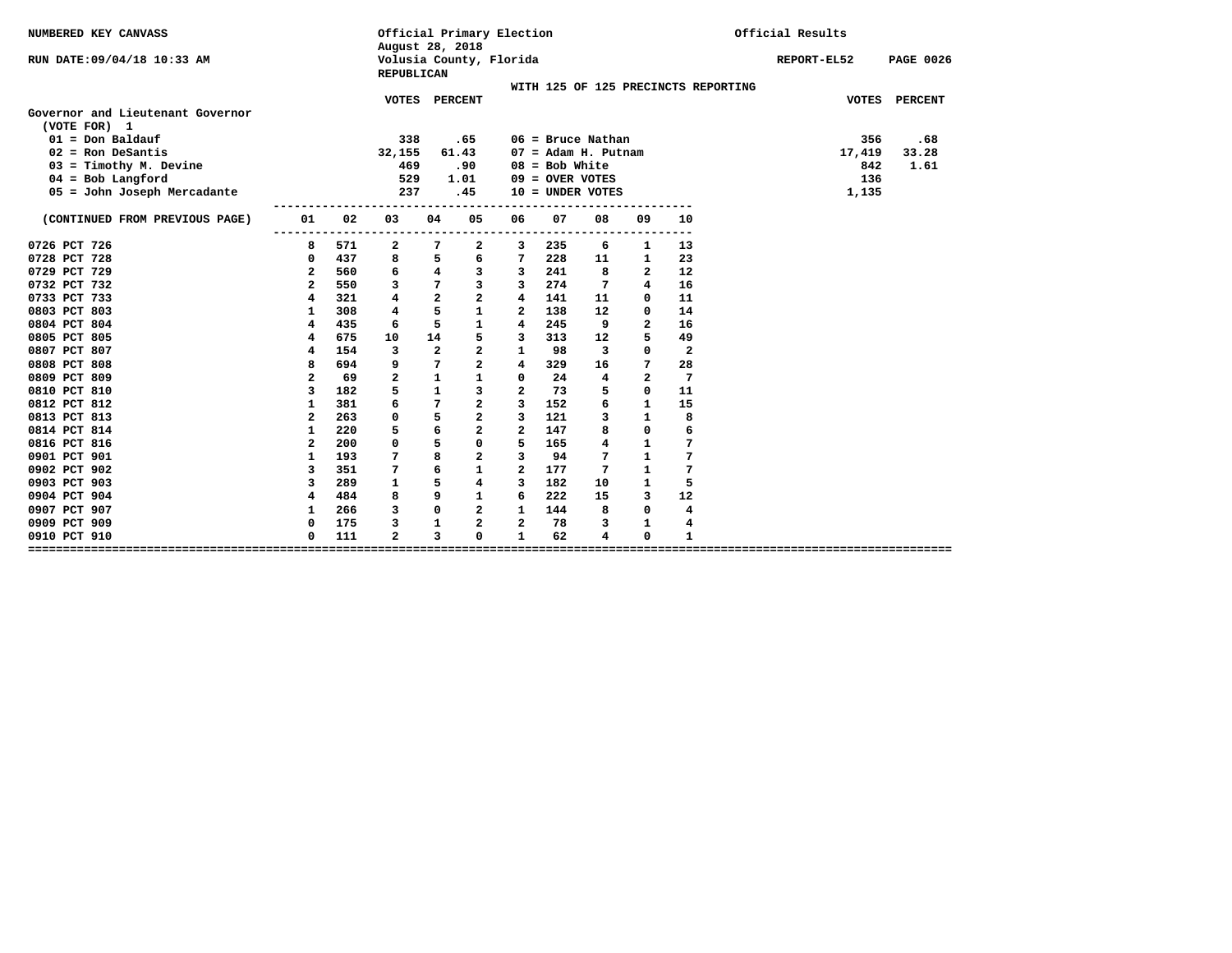| NUMBERED KEY CANVASS                      |                          |                 | Official Primary Election                  |                                         | Official Results |                  |
|-------------------------------------------|--------------------------|-----------------|--------------------------------------------|-----------------------------------------|------------------|------------------|
| RUN DATE: 09/04/18 10:33 AM               |                          |                 | August 28, 2018<br>Volusia County, Florida |                                         | REPORT-EL52      | <b>PAGE 0027</b> |
|                                           |                          |                 | REPUBLICAN                                 |                                         |                  |                  |
|                                           |                          |                 | VOTES PERCENT                              | WITH 125 OF 125 PRECINCTS REPORTING     |                  | VOTES PERCENT    |
| Attorney General                          |                          |                 |                                            |                                         |                  |                  |
| (VOTE FOR) 1                              |                          |                 |                                            |                                         |                  |                  |
| $01 =$ Ashley Moody<br>$02$ = Frank White |                          |                 | 28,205<br>56.28<br>21,909 43.72            | $03 =$ OVER VOTES<br>$04 = UNDER VOTES$ | 21<br>3,481      |                  |
|                                           | ---------------------    |                 |                                            |                                         |                  |                  |
|                                           | 02<br>01                 | 03              | 04                                         |                                         |                  |                  |
| 0101 PCT 101                              | -------------<br>105     | ----<br>84<br>0 | ---<br>9                                   |                                         |                  |                  |
| 0105 PCT 105                              | 84<br>45                 | 0               | 12                                         |                                         |                  |                  |
| 0107 PCT 107                              | 176<br>134               | 1               | 22                                         |                                         |                  |                  |
| 0201 PCT 201                              | 534<br>430               | 0               | 69                                         |                                         |                  |                  |
| 0202 PCT 202<br>0203 PCT 203              | 345<br>224<br>57<br>52   | 0<br>0          | 41<br>6                                    |                                         |                  |                  |
| 0204 PCT 204                              | 89<br>50                 | 0               | 5                                          |                                         |                  |                  |
| 0205 PCT 205                              | 143<br>125               | 0               | 20                                         |                                         |                  |                  |
| 0206 PCT 206                              | 274<br>191               | 0               | 38                                         |                                         |                  |                  |
| 0207 PCT 207                              | 350<br>235               | 0               | 36                                         |                                         |                  |                  |
| 0208 PCT 208<br>0212 PCT 212              | 410<br>354<br>280<br>223 | 0<br>1          | 55<br>38                                   |                                         |                  |                  |
| 0215 PCT 215                              | 534<br>399               | 0               | 103                                        |                                         |                  |                  |
| 0216 PCT 216                              | 324<br>243               | 0               | 33                                         |                                         |                  |                  |
| 0217 PCT 217                              | 137<br>101               | 0               | 14                                         |                                         |                  |                  |
| 0218 PCT 218                              | 291<br>183               | 0               | 42                                         |                                         |                  |                  |
| 0220 PCT 220<br>0222 PCT 222              | 3<br>227<br>167          | 1<br>0<br>0     | $\mathbf 0$<br>22                          |                                         |                  |                  |
| 0223 PCT 223                              | 28<br>18                 | 0               | $\mathbf{2}$                               |                                         |                  |                  |
| 0224 PCT 224                              | 341<br>266               | 0               | 61                                         |                                         |                  |                  |
| 0301 PCT 301                              | 256<br>191               | 0               | 28                                         |                                         |                  |                  |
| 0303 PCT 303                              | 265<br>236               | 0               | 46                                         |                                         |                  |                  |
| 0304 PCT 304<br>0305 PCT 305              | 347<br>238<br>416<br>245 | 0<br>0          | 39<br>53                                   |                                         |                  |                  |
| 0306 PCT 306                              | 475<br>373               | 0               | 60                                         |                                         |                  |                  |
| 0307 PCT 307                              | 253<br>163               | 0               | 36                                         |                                         |                  |                  |
| 0308 PCT 308                              | 193<br>144               | 0               | 24                                         |                                         |                  |                  |
| 0309 PCT 309                              | 210<br>228               | 0               | 22                                         |                                         |                  |                  |
| 0401 PCT 401<br>0403 PCT 403              | 277<br>270<br>161<br>118 | 0<br>0          | 33<br>19                                   |                                         |                  |                  |
| 0404 PCT 404                              | 191<br>109               | 0               | 8                                          |                                         |                  |                  |
| 0405 PCT 405                              | 127<br>82                | 0               | 15                                         |                                         |                  |                  |
| 0406 PCT 406                              | 298<br>232               | 0               | 30                                         |                                         |                  |                  |
| 0407 PCT 407                              | 142<br>126               | 0               | 16                                         |                                         |                  |                  |
| 0410 PCT 410<br>0411 PCT 411              | 152<br>136<br>177<br>123 | 0<br>0          | 20<br>18                                   |                                         |                  |                  |
| 0412 PCT 412                              | 212<br>131               | 0               | 18                                         |                                         |                  |                  |
| 0413 PCT 413                              | 137<br>123               | 2               | 15                                         |                                         |                  |                  |
| 0414 PCT 414                              | 164<br>143               | 0               | 11                                         |                                         |                  |                  |
| 0415 PCT 415                              | 159<br>152               | 0               | 14                                         |                                         |                  |                  |
| 0416 PCT 416<br>0417 PCT 417              | 200<br>155<br>67<br>61   | 0<br>0          | 21<br>5                                    |                                         |                  |                  |
| 0419 PCT 419                              | 77<br>53                 | 0               | 8                                          |                                         |                  |                  |
| 0420 PCT 420                              | 224<br>191               | 0               | 23                                         |                                         |                  |                  |
| 0421 PCT 421                              | 265<br>188               | 0               | 20                                         |                                         |                  |                  |
| 0422 PCT 422                              | 140<br>94                | 1               | 12                                         |                                         |                  |                  |
| 0423 PCT 423<br>0427 PCT 427              | 132<br>132<br>138<br>123 | 0<br>0          | 20<br>18                                   |                                         |                  |                  |
| 0429 PCT 429                              | 89<br>78                 | 0               | $\overline{\mathbf{4}}$                    |                                         |                  |                  |
| 0501 PCT 501                              | 319<br>259               | 0               | 30                                         |                                         |                  |                  |
| 0502 PCT 502                              | 438<br>383               | 0               | 60                                         |                                         |                  |                  |
| 0503 PCT 503                              | 150<br>104               | 1               | 16                                         |                                         |                  |                  |
| 0504 PCT 504                              | 177<br>179               | 0               | 32                                         |                                         |                  |                  |
| 0506 PCT 506                              | 310<br>183               | 0               | 28                                         |                                         |                  |                  |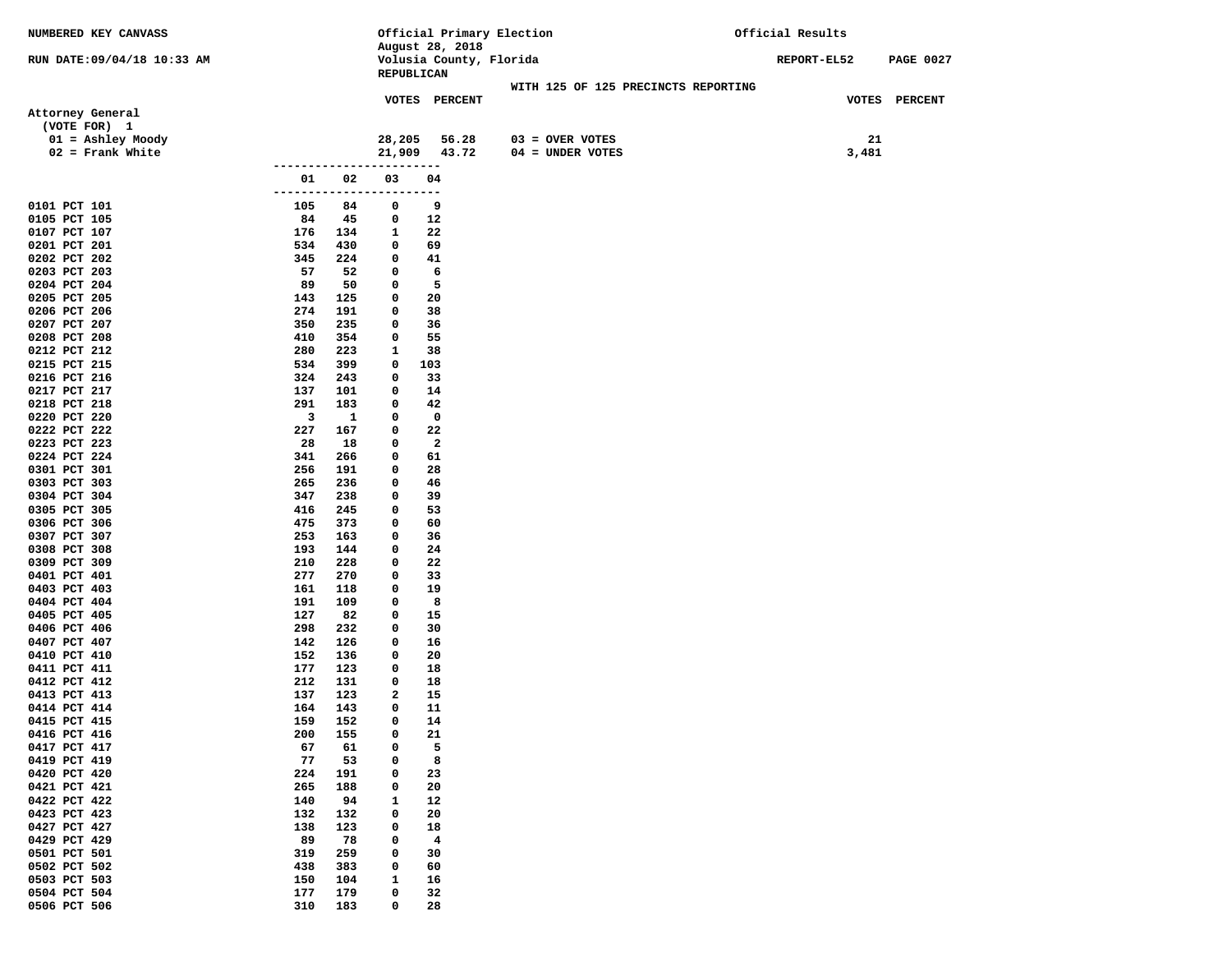| NUMBERED KEY CANVASS           |                              |        | Official Primary Election             |                                     | Official Results |                  |
|--------------------------------|------------------------------|--------|---------------------------------------|-------------------------------------|------------------|------------------|
|                                |                              |        | August 28, 2018                       |                                     |                  |                  |
| RUN DATE: 09/04/18 10:33 AM    |                              |        | Volusia County, Florida<br>REPUBLICAN |                                     | REPORT-EL52      | <b>PAGE 0028</b> |
|                                |                              |        |                                       | WITH 125 OF 125 PRECINCTS REPORTING |                  |                  |
|                                |                              |        | VOTES PERCENT                         |                                     |                  | VOTES PERCENT    |
| Attorney General               |                              |        |                                       |                                     |                  |                  |
| (VOTE FOR) 1                   |                              |        |                                       |                                     |                  |                  |
| $01 =$ Ashley Moody            |                              | 28,205 | 56.28                                 | $03 =$ OVER VOTES                   |                  | 21               |
| $02$ = Frank White             |                              | 21,909 | 43.72                                 | 04 = UNDER VOTES                    | 3,481            |                  |
|                                | -----------------------      |        |                                       |                                     |                  |                  |
| (CONTINUED FROM PREVIOUS PAGE) | 01<br>02                     | 03     | 04                                    |                                     |                  |                  |
|                                | -------------                | ----   | ---                                   |                                     |                  |                  |
| 0508 PCT 508                   | 220<br>158                   | 0      | 23                                    |                                     |                  |                  |
| 0509 PCT 509<br>0510 PCT 510   | 136<br>72<br>529<br>365      | 0      | 12<br>81                              |                                     |                  |                  |
| 0511 PCT 511                   | 96<br>69                     | 0<br>0 | -7                                    |                                     |                  |                  |
| 0512 PCT 512                   | 453<br>244                   | 0      | 65                                    |                                     |                  |                  |
| 0515 PCT 515                   | 199<br>135                   | 0      | 19                                    |                                     |                  |                  |
| 0516 PCT 516                   | 314<br>225                   | 0      | 45                                    |                                     |                  |                  |
| 0517 PCT 517                   | 194<br>161                   | 0      | 26                                    |                                     |                  |                  |
| 0519 PCT 519                   | 124<br>80                    | 0      | 9                                     |                                     |                  |                  |
| 0521 PCT 521                   | 376<br>367                   | 0      | 46                                    |                                     |                  |                  |
| 0522 PCT 522                   | 297<br>233                   | 0      | 32                                    |                                     |                  |                  |
| 0523 PCT 523                   | 127<br>111                   | 0      | 9                                     |                                     |                  |                  |
| 0526 PCT 526                   | 106<br>89                    | 0      | 19                                    |                                     |                  |                  |
| 0527 PCT 527                   | 109<br>108                   | 0      | 22                                    |                                     |                  |                  |
| 0528 PCT 528<br>0529 PCT 529   | 88<br>70<br>106<br>104       | 0<br>0 | 14<br>18                              |                                     |                  |                  |
| 0530 PCT 530                   | 103<br>67                    | 0      | 9                                     |                                     |                  |                  |
| 0532 PCT 532                   | 396<br>315                   | 0      | 43                                    |                                     |                  |                  |
| 0602 PCT 602                   | 337<br>286                   | 2      | 20                                    |                                     |                  |                  |
| 0603 PCT 603                   | 97<br>69                     | 0      | 12                                    |                                     |                  |                  |
| 0607 PCT 607                   | 326<br>264                   | 0      | 46                                    |                                     |                  |                  |
| 0614 PCT 614                   | 47<br>56                     | 0      | 7                                     |                                     |                  |                  |
| 0619 PCT 619                   | 24<br>23                     | 0      | 2                                     |                                     |                  |                  |
| 0620 PCT 620                   | $\overline{\mathbf{3}}$<br>1 | 0      | 0                                     |                                     |                  |                  |
| 0621 PCT 621                   | 17<br>22                     | 0      | $\mathbf{2}$                          |                                     |                  |                  |
| 0622 PCT 622                   | 26<br>24                     | 0      | 5                                     |                                     |                  |                  |
| 0623 PCT 623<br>0625 PCT 625   | 133<br>135<br>192<br>107     | 0<br>0 | 24<br>22                              |                                     |                  |                  |
| 0626 PCT 626                   | 102<br>48                    | 0      | 15                                    |                                     |                  |                  |
| 0628 PCT 628                   | 53<br>38                     | 0      | 10                                    |                                     |                  |                  |
| 0633 PCT 633                   | 147<br>126                   | 0      | 16                                    |                                     |                  |                  |
| 0638 PCT 638                   | 137<br>185                   | 1      | 31                                    |                                     |                  |                  |
| 0641 PCT 641                   | 360<br>307                   | 1      | 44                                    |                                     |                  |                  |
| 0701 PCT 701                   | 343<br>267                   | 0      | 41                                    |                                     |                  |                  |
| 0703 PCT 703                   | 249<br>201                   | 1      | 33                                    |                                     |                  |                  |
| 0705 PCT 705                   | 126<br>96                    | 0      | 23                                    |                                     |                  |                  |
| 0706 PCT 706                   | 537<br>419                   | 2      | 68                                    |                                     |                  |                  |
| 0709 PCT 709<br>0711 PCT 711   | 197<br>187<br>265<br>240     | 1<br>1 | 14<br>33                              |                                     |                  |                  |
| 0712 PCT 712                   | 126<br>110                   | 0      | 19                                    |                                     |                  |                  |
| 0714 PCT 714                   | 249<br>227                   | 0      | 25                                    |                                     |                  |                  |
| 0716 PCT 716                   | 389<br>263                   | 0      | 57                                    |                                     |                  |                  |
| 0717 PCT 717                   | 129<br>109                   | 1      | 15                                    |                                     |                  |                  |
| 0718 PCT 718                   | 283<br>256                   | 0      | 32                                    |                                     |                  |                  |
| 0719 PCT 719                   | 164<br>125                   | 1      | 12                                    |                                     |                  |                  |
| 0720 PCT 720                   | 55<br>57                     | 0      | 5                                     |                                     |                  |                  |
| 0722 PCT 722                   | 131<br>139                   | 0      | 19                                    |                                     |                  |                  |
| 0725 PCT 725                   | 227<br>174                   | 0      | 21                                    |                                     |                  |                  |
| 0726 PCT 726                   | 422<br>364                   | 0      | 62                                    |                                     |                  |                  |
| 0728 PCT 728                   | 379<br>281                   | 0      | 66                                    |                                     |                  |                  |
| 0729 PCT 729<br>0732 PCT 732   | 452<br>336<br>490<br>332     | 1<br>0 | 52<br>47                              |                                     |                  |                  |
| 0733 PCT 733                   | 244<br>216                   | 0      | 40                                    |                                     |                  |                  |
| 0803 PCT 803                   | 250<br>196                   | 0      | 39                                    |                                     |                  |                  |
|                                |                              |        |                                       |                                     |                  |                  |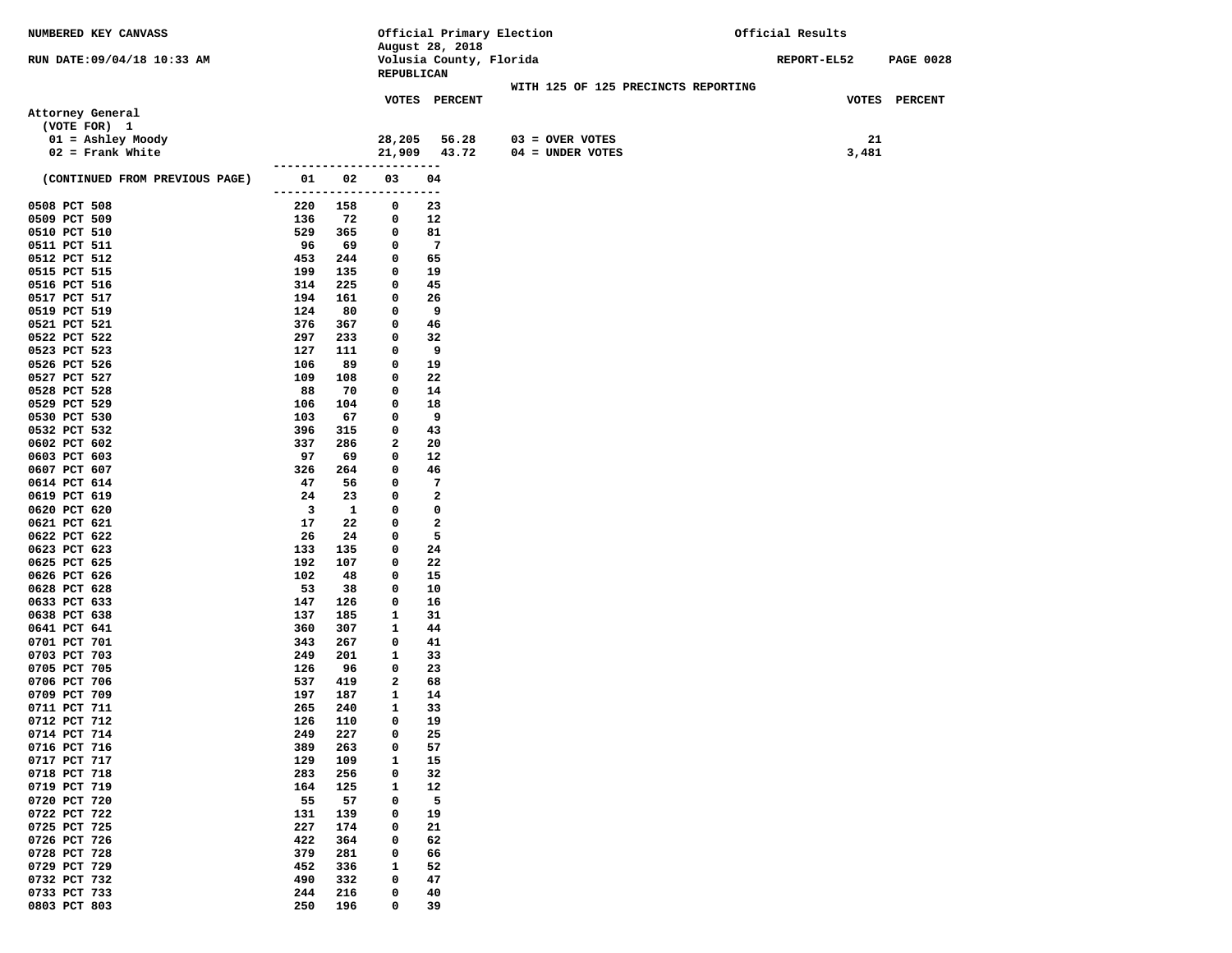| NUMBERED KEY CANVASS           |     |     |              | Official Primary Election<br>August 28, 2018 |                                     | Official Results |                         |
|--------------------------------|-----|-----|--------------|----------------------------------------------|-------------------------------------|------------------|-------------------------|
| RUN DATE:09/04/18 10:33 AM     |     |     | REPUBLICAN   | Volusia County, Florida                      |                                     | REPORT-EL52      | <b>PAGE 0029</b>        |
|                                |     |     |              |                                              | WITH 125 OF 125 PRECINCTS REPORTING |                  |                         |
|                                |     |     |              | VOTES PERCENT                                |                                     |                  | <b>VOTES</b><br>PERCENT |
| Attorney General               |     |     |              |                                              |                                     |                  |                         |
| (VOTE FOR) 1                   |     |     |              |                                              |                                     |                  |                         |
| $01 =$ Ashley Moody            |     |     | 28,205       | 56.28                                        | $03 =$ OVER VOTES                   |                  | 21                      |
| $02$ = Frank White             |     |     | 21,909       | 43.72                                        | 04 = UNDER VOTES                    |                  | 3,481                   |
| (CONTINUED FROM PREVIOUS PAGE) | 01  | 02  | 03           | 04                                           |                                     |                  |                         |
|                                |     |     |              |                                              |                                     |                  |                         |
| 0804 PCT 804                   | 415 | 272 | 0            | 40                                           |                                     |                  |                         |
| 0805 PCT 805                   | 586 | 386 | 1            | 117                                          |                                     |                  |                         |
| 0807 PCT 807                   | 134 | 113 | 1            | 21                                           |                                     |                  |                         |
| 0808 PCT 808                   | 593 | 436 | 0            | 75                                           |                                     |                  |                         |
| 0809 PCT 809                   | 52  | 55  | 0            | 5                                            |                                     |                  |                         |
| 0810 PCT 810                   | 153 | 103 | $\mathbf{1}$ | 28                                           |                                     |                  |                         |
| 0812 PCT 812                   | 296 | 225 | 0            | 53                                           |                                     |                  |                         |
| 0813 PCT 813                   | 204 | 176 | 0            | 28                                           |                                     |                  |                         |
| 0814 PCT 814                   | 237 | 141 | 0            | 19                                           |                                     |                  |                         |
| 0816 PCT 816                   | 213 | 148 | 0            | 28                                           |                                     |                  |                         |
| 0901 PCT 901                   | 163 | 141 | 0            | 19                                           |                                     |                  |                         |
| 0902 PCT 902                   | 270 | 267 | 0            | 25                                           |                                     |                  |                         |
| 0903 PCT 903                   | 249 | 236 | 0            | 18                                           |                                     |                  |                         |
| 0904 PCT 904                   | 404 | 330 | 0            | 30                                           |                                     |                  |                         |
| 0907 PCT 907                   | 235 | 172 | 0            | 22                                           |                                     |                  |                         |
| 0909 PCT 909                   | 147 | 105 | 0            | 17                                           |                                     |                  |                         |
| 0910 PCT 910                   | 103 | 73  | 0            | 8                                            |                                     |                  |                         |
|                                |     |     |              |                                              |                                     |                  |                         |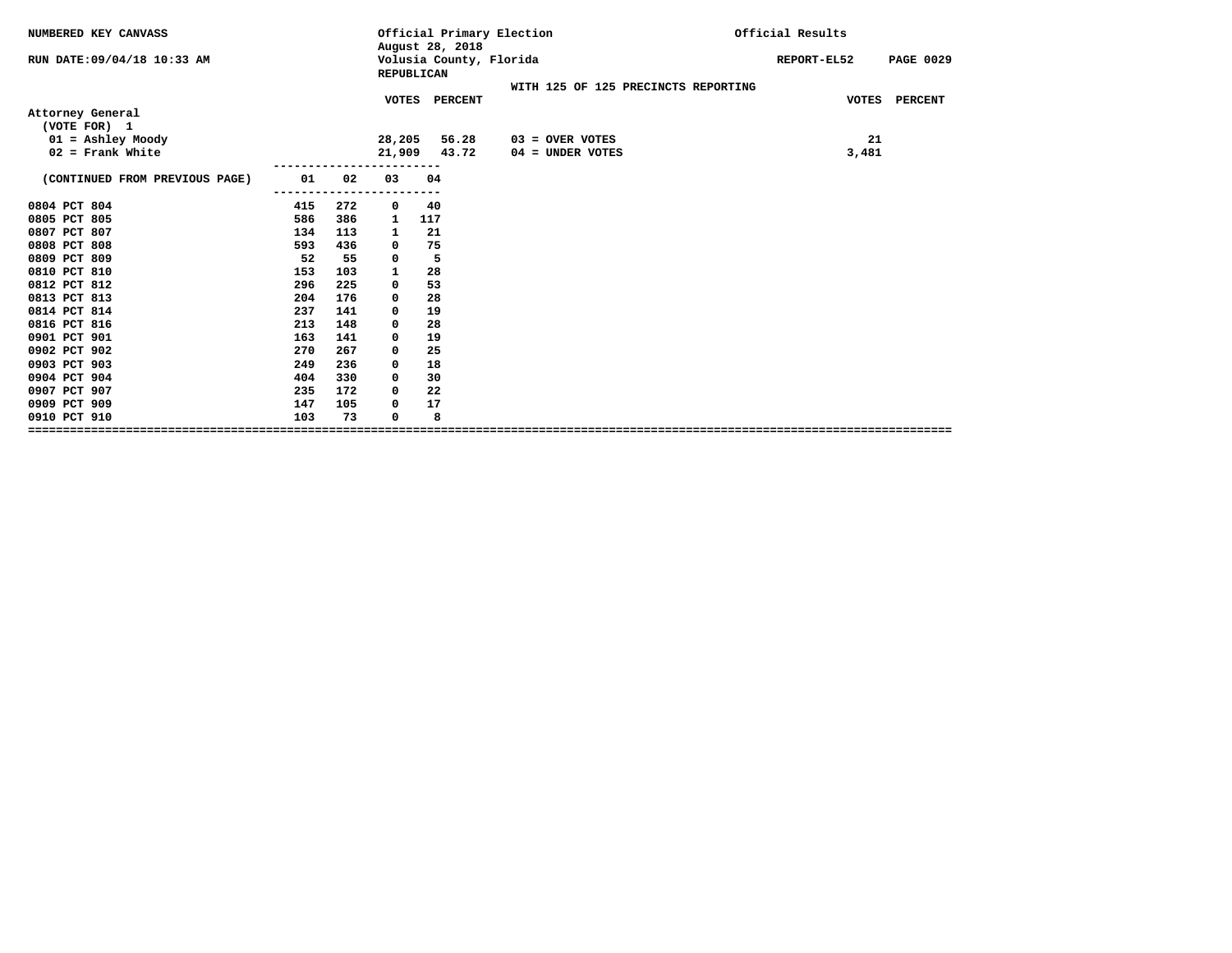| NUMBERED KEY CANVASS                 |                |                         |                          |                 |                | Official Primary Election |                                     | Official Results |       |                  |
|--------------------------------------|----------------|-------------------------|--------------------------|-----------------|----------------|---------------------------|-------------------------------------|------------------|-------|------------------|
| RUN DATE: 09/04/18 10:33 AM          |                |                         |                          | August 28, 2018 |                | Volusia County, Florida   |                                     | REPORT-EL52      |       | <b>PAGE 0030</b> |
|                                      |                |                         |                          | REPUBLICAN      |                |                           | WITH 125 OF 125 PRECINCTS REPORTING |                  |       |                  |
|                                      |                |                         |                          | VOTES PERCENT   |                |                           |                                     |                  |       | VOTES PERCENT    |
| Commissioner of Agriculture          |                |                         |                          |                 |                |                           |                                     |                  |       |                  |
| (VOTE FOR) 1<br>$01 = Matt$ Caldwell |                |                         | 17,188                   |                 | 35.92          |                           | $04$ = Baxter Troutman              |                  | 8,949 | 18.70            |
| $02$ = Denise Grimsley               |                |                         | 13,802                   |                 | 28.84          |                           | $05 =$ OVER VOTES                   |                  | 20    |                  |
| $03$ = Mike McCalister               |                |                         | 7,913                    |                 | 16.54          |                           | 06 = UNDER VOTES                    |                  | 5,744 |                  |
|                                      | ---------      |                         |                          |                 | -------------- |                           |                                     |                  |       |                  |
|                                      | 01<br>-------- | 02                      | 03<br>------------------ | 04              | 05             | 06<br>---------           |                                     |                  |       |                  |
| 0101 PCT 101                         | 59             | 41                      | 13                       | 79              | 0              | 6                         |                                     |                  |       |                  |
| 0105 PCT 105                         | 40             | 33                      | 14                       | 44              | $\mathbf{1}$   | 9                         |                                     |                  |       |                  |
| 0107 PCT 107<br>0201 PCT 201         | 123<br>320     | 62<br>270               | 40<br>137                | 88<br>202       | 1<br>0         | 19<br>104                 |                                     |                  |       |                  |
| 0202 PCT 202                         | 200            | 159                     | 92                       | 106             | 0              | 53                        |                                     |                  |       |                  |
| 0203 PCT 203                         | 48             | 29                      | 9                        | 18              | 0              | 11                        |                                     |                  |       |                  |
| 0204 PCT 204                         | 52             | 44                      | 17                       | 19              | 0              | 12                        |                                     |                  |       |                  |
| 0205 PCT 205                         | 99             | 64                      | 45                       | 54              | 0              | 26                        |                                     |                  |       |                  |
| 0206 PCT 206                         | 180            | 142                     | 51                       | 71              | 0              | 59                        |                                     |                  |       |                  |
| 0207 PCT 207<br>0208 PCT 208         | 190<br>300     | 150<br>212              | 76<br>107                | 143<br>124      | 0<br>0         | 62<br>76                  |                                     |                  |       |                  |
| 0212 PCT 212                         | 166            | 139                     | 68                       | 102             | 0              | 67                        |                                     |                  |       |                  |
| 0215 PCT 215                         | 280            | 304                     | 136                      | 172             | 0              | 144                       |                                     |                  |       |                  |
| 0216 PCT 216                         | 180            | 145                     | 94                       | 103             | 0              | 78                        |                                     |                  |       |                  |
| 0217 PCT 217                         | 61             | 94                      | 28                       | 51              | 0              | 18                        |                                     |                  |       |                  |
| 0218 PCT 218                         | 150            | 159                     | 73                       | 80              | 0              | 54                        |                                     |                  |       |                  |
| 0220 PCT 220                         | 0              | $\overline{\mathbf{2}}$ | 1                        | 1               | 0              | 0                         |                                     |                  |       |                  |
| 0222 PCT 222<br>0223 PCT 223         | 154<br>19      | 101<br>12               | 42<br>5                  | 93<br>7         | 1<br>0         | 25<br>5                   |                                     |                  |       |                  |
| 0224 PCT 224                         | 209            | 176                     | 80                       | 134             | 0              | 69                        |                                     |                  |       |                  |
| 0301 PCT 301                         | 182            | 110                     | 60                       | 79              | 0              | 44                        |                                     |                  |       |                  |
| 0303 PCT 303                         | 174            | 127                     | 63                       | 117             | 1              | 65                        |                                     |                  |       |                  |
| 0304 PCT 304                         | 242            | 156                     | 66                       | 96              | 0              | 64                        |                                     |                  |       |                  |
| 0305 PCT 305                         | 201            | 197                     | 90                       | 125             | 0              | 101                       |                                     |                  |       |                  |
| 0306 PCT 306<br>0307 PCT 307         | 303<br>156     | 223<br>109              | 107<br>57                | 163<br>81       | 0<br>0         | 112<br>49                 |                                     |                  |       |                  |
| 0308 PCT 308                         | 134            | 71                      | 54                       | 65              | 0              | 37                        |                                     |                  |       |                  |
| 0309 PCT 309                         | 173            | 99                      | 50                       | 90              | 1              | 47                        |                                     |                  |       |                  |
| 0401 PCT 401                         | 199            | 163                     | 89                       | 82              | 0              | 47                        |                                     |                  |       |                  |
| 0403 PCT 403                         | 104            | 79                      | 35                       | 46              | 0              | 34                        |                                     |                  |       |                  |
| 0404 PCT 404                         | 113            | 82                      | 42                       | 50              | 0              | 21                        |                                     |                  |       |                  |
| 0405 PCT 405<br>0406 PCT 406         | 82<br>206      | 53<br>165               | 25<br>75                 | 48<br>71        | 0<br>0         | 16<br>43                  |                                     |                  |       |                  |
| 0407 PCT 407                         | 88             | 71                      | 33                       | 59              | 0              | 33                        |                                     |                  |       |                  |
| 0410 PCT 410                         | 112            | 72                      | 47                       | 50              | 0              | 27                        |                                     |                  |       |                  |
| 0411 PCT 411                         | 107            | 104                     | 44                       | 38              | 1              | 24                        |                                     |                  |       |                  |
| 0412 PCT 412                         | 144            | 80                      | 51                       | 60              | 0              | 26                        |                                     |                  |       |                  |
| 0413 PCT 413                         | 98             | 83                      | 35                       | 39              | 0              | 22                        |                                     |                  |       |                  |
| 0414 PCT 414                         | 113            | 98                      | 48                       | 34              | $\mathbf{1}$   | 24                        |                                     |                  |       |                  |
| 0415 PCT 415<br>0416 PCT 416         | 109<br>142     | 84<br>102               | 41<br>55                 | 56<br>53        | 0<br>0         | 35<br>24                  |                                     |                  |       |                  |
| 0417 PCT 417                         | 46             | 36                      | 21                       | 22              | 0              | 8                         |                                     |                  |       |                  |
| 0419 PCT 419                         | 50             | 43                      | 19                       | 10              | 0              | 16                        |                                     |                  |       |                  |
| 0420 PCT 420                         | 163            | 104                     | 53                       | 80              | 0              | 38                        |                                     |                  |       |                  |
| 0421 PCT 421                         | 205            | 106                     | 51                       | 68              | 0              | 43                        |                                     |                  |       |                  |
| 0422 PCT 422                         | 90             | 68                      | 36                       | 35              | 0              | 18                        |                                     |                  |       |                  |
| 0423 PCT 423<br>0427 PCT 427         | 122<br>89      | 62<br>69                | 32<br>49                 | 35<br>49        | 0<br>1         | 33<br>22                  |                                     |                  |       |                  |
| 0429 PCT 429                         | 68             | 43                      | 22                       | 30              | 0              | 8                         |                                     |                  |       |                  |
| 0501 PCT 501                         | 186            | 173                     | 91                       | 90              | 0              | 68                        |                                     |                  |       |                  |
| 0502 PCT 502                         | 269            | 245                     | 136                      | 145             | 0              | 86                        |                                     |                  |       |                  |
| 0503 PCT 503                         | 99             | 70                      | 37                       | 41              | 0              | 24                        |                                     |                  |       |                  |
| 0504 PCT 504                         | 112            | 104                     | 73                       | 58              | 0              | 41                        |                                     |                  |       |                  |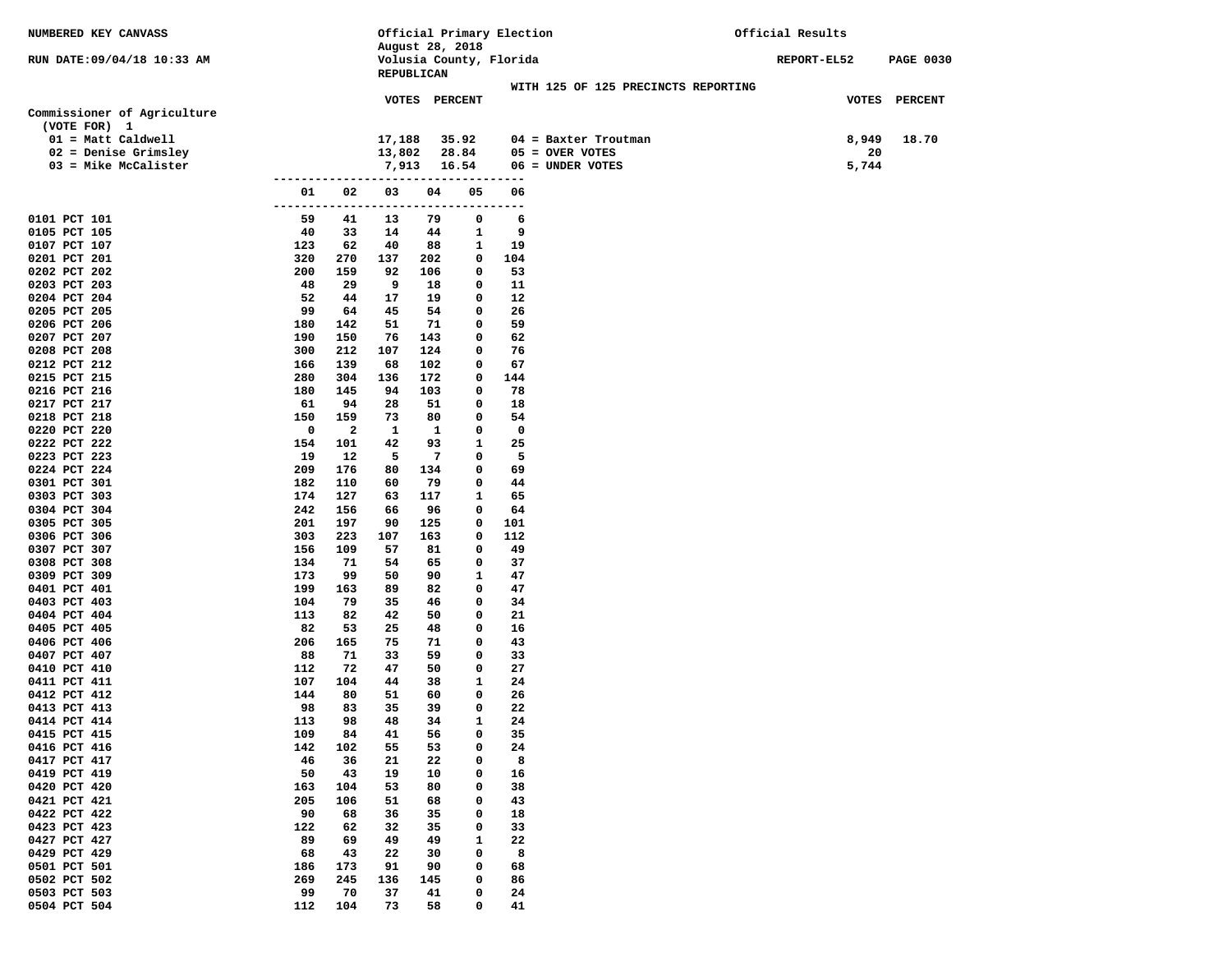| NUMBERED KEY CANVASS           |                             |                         |           |                 |                  | Official Primary Election |                                     | Official Results   |                  |
|--------------------------------|-----------------------------|-------------------------|-----------|-----------------|------------------|---------------------------|-------------------------------------|--------------------|------------------|
|                                |                             |                         |           | August 28, 2018 |                  |                           |                                     |                    |                  |
| RUN DATE: 09/04/18 10:33 AM    |                             |                         |           | REPUBLICAN      |                  | Volusia County, Florida   |                                     | <b>REPORT-EL52</b> | <b>PAGE 0031</b> |
|                                |                             |                         |           |                 |                  |                           | WITH 125 OF 125 PRECINCTS REPORTING |                    |                  |
|                                |                             |                         |           | VOTES PERCENT   |                  |                           |                                     |                    | VOTES PERCENT    |
| Commissioner of Agriculture    |                             |                         |           |                 |                  |                           |                                     |                    |                  |
| (VOTE FOR) 1                   |                             |                         |           |                 |                  |                           |                                     |                    |                  |
| $01 = Matt$ Caldwell           |                             |                         | 17,188    |                 | 35.92            |                           | 04 = Baxter Troutman                | 8,949              | 18.70            |
| 02 = Denise Grimsley           |                             |                         | 13,802    |                 | 28.84            |                           | $05 =$ OVER VOTES                   | 20                 |                  |
| 03 = Mike McCalister           |                             |                         | 7,913     |                 | 16.54            |                           | 06 = UNDER VOTES                    | 5,744              |                  |
| (CONTINUED FROM PREVIOUS PAGE) | 01                          | 02                      | 03        | 04              | 05               | 06                        |                                     |                    |                  |
|                                | --------------------------- |                         |           |                 |                  | ---------                 |                                     |                    |                  |
| 0506 PCT 506                   | 146                         | 159                     | 87        | 75              | 0                | 54                        |                                     |                    |                  |
| 0508 PCT 508                   | 124                         | 109                     | 73        | 60              | 0                | 35                        |                                     |                    |                  |
| 0509 PCT 509                   | 75                          | 49                      | 34        | 38              | 0                | 24                        |                                     |                    |                  |
| 0510 PCT 510                   | 314                         | 266                     | 126       | 135             | 0                | 134                       |                                     |                    |                  |
| 0511 PCT 511                   | 68                          | 35                      | 29        | 20              | 0                | 20                        |                                     |                    |                  |
| 0512 PCT 512                   | 205<br>102                  | 234<br>82               | 110       | 112             | 1<br>0           | 100<br>44                 |                                     |                    |                  |
| 0515 PCT 515<br>0516 PCT 516   | 163                         | 145                     | 65<br>80  | 60<br>100       | 0                | 96                        |                                     |                    |                  |
| 0517 PCT 517                   | 100                         | 104                     | 64        | 61              | 0                | 52                        |                                     |                    |                  |
| 0519 PCT 519                   | 65                          | 67                      | 37        | 29              | 0                | 15                        |                                     |                    |                  |
| 0521 PCT 521                   | 231                         | 188                     | 129       | 167             | 1                | 73                        |                                     |                    |                  |
| 0522 PCT 522                   | 204                         | 129                     | 101       | 76              | 0                | 52                        |                                     |                    |                  |
| 0523 PCT 523                   | 91                          | 57                      | 54        | 31              | 0                | 14                        |                                     |                    |                  |
| 0526 PCT 526                   | 65                          | 50                      | 38        | 35              | 0                | 26                        |                                     |                    |                  |
| 0527 PCT 527                   | 75                          | 40                      | 42        | 50              | 0                | 32                        |                                     |                    |                  |
| 0528 PCT 528                   | 52                          | 38                      | 32        | 34              | 1                | 15                        |                                     |                    |                  |
| 0529 PCT 529                   | 69                          | 57                      | 33        | 46              | 0                | 23                        |                                     |                    |                  |
| 0530 PCT 530<br>0532 PCT 532   | 61<br>262                   | 46<br>213               | 27<br>92  | 26<br>102       | 0<br>0           | 19<br>85                  |                                     |                    |                  |
| 0602 PCT 602                   | 231                         | 170                     | 96        | 100             | 0                | 48                        |                                     |                    |                  |
| 0603 PCT 603                   | 60                          | 41                      | 38        | 23              | 0                | 16                        |                                     |                    |                  |
| 0607 PCT 607                   | 180                         | 192                     | 95        | 89              | 0                | 80                        |                                     |                    |                  |
| 0614 PCT 614                   | 39                          | 30                      | 19        | 15              | 0                | 7                         |                                     |                    |                  |
| 0619 PCT 619                   | 14                          | 12                      | 12        | 6               | 0                | 5                         |                                     |                    |                  |
| 0620 PCT 620                   | $\mathbf{1}$                | $\overline{\mathbf{2}}$ | 0         | $\mathbf{1}$    | 0                | 0                         |                                     |                    |                  |
| 0621 PCT 621                   | 11                          | 7                       | 15        | 6               | 0                | 2                         |                                     |                    |                  |
| 0622 PCT 622                   | 15                          | 12                      | 13        | 9               | 0                | 6                         |                                     |                    |                  |
| 0623 PCT 623                   | 84                          | 79                      | 48        | 43              | 0                | 38                        |                                     |                    |                  |
| 0625 PCT 625<br>0626 PCT 626   | 79<br>35                    | 99<br>39                | 59<br>25  | 46<br>37        | 0<br>0           | 38<br>29                  |                                     |                    |                  |
| 0628 PCT 628                   | 34                          | 17                      | 20        | 19              | 0                | 11                        |                                     |                    |                  |
| 0633 PCT 633                   | 82                          | 74                      | 48        | 54              | 0                | 31                        |                                     |                    |                  |
| 0638 PCT 638                   | 96                          | 91                      | 47        | 72              | 0                | 48                        |                                     |                    |                  |
| 0641 PCT 641                   | 211                         | 195                     | 109       | 118             | 1                | 78                        |                                     |                    |                  |
| 0701 PCT 701                   | 229                         | 151                     | 105       | 96              | 0                | 70                        |                                     |                    |                  |
| 0703 PCT 703                   | 165                         | 135                     | 69        | 74              | 0                | 41                        |                                     |                    |                  |
| 0705 PCT 705                   | 79                          | 58                      | 36        | 37              | 0                | 35                        |                                     |                    |                  |
| 0706 PCT 706                   | 295                         | 253                     | 182       | 159             | 1                | 136                       |                                     |                    |                  |
| 0709 PCT 709<br>0711 PCT 711   | 130                         | 102<br>141              | 67        | 74<br>95        | $\mathbf 0$<br>0 | 26<br>63                  |                                     |                    |                  |
| 0712 PCT 712                   | 154<br>81                   | 73                      | 86<br>23  | 54              | 0                | 24                        |                                     |                    |                  |
| 0714 PCT 714                   | 170                         | 117                     | 79        | 93              | 0                | 42                        |                                     |                    |                  |
| 0716 PCT 716                   | 216                         | 142                     | 181       | 85              | 0                | 85                        |                                     |                    |                  |
| 0717 PCT 717                   | 88                          | 62                      | 36        | 42              | 1                | 25                        |                                     |                    |                  |
| 0718 PCT 718                   | 158                         | 168                     | 92        | 102             | 0                | 51                        |                                     |                    |                  |
| 0719 PCT 719                   | 87                          | 87                      | 43        | 55              | 0                | 30                        |                                     |                    |                  |
| 0720 PCT 720                   | 35                          | 27                      | 16        | 23              | 0                | 16                        |                                     |                    |                  |
| 0722 PCT 722                   | 93                          | 66                      | 43        | 53              | 0                | 34                        |                                     |                    |                  |
| 0725 PCT 725                   | 132                         | 114                     | 47        | 81              | 0                | 48                        |                                     |                    |                  |
| 0726 PCT 726<br>0728 PCT 728   | 251<br>253                  | 227<br>165              | 118<br>98 | 124<br>118      | 0<br>1           | 128<br>91                 |                                     |                    |                  |
| 0729 PCT 729                   | 264                         | 208                     | 126       | 148             | 0                | 95                        |                                     |                    |                  |
| 0732 PCT 732                   | 261                         | 243                     | 131       | 147             | 0                | 87                        |                                     |                    |                  |
|                                |                             |                         |           |                 |                  |                           |                                     |                    |                  |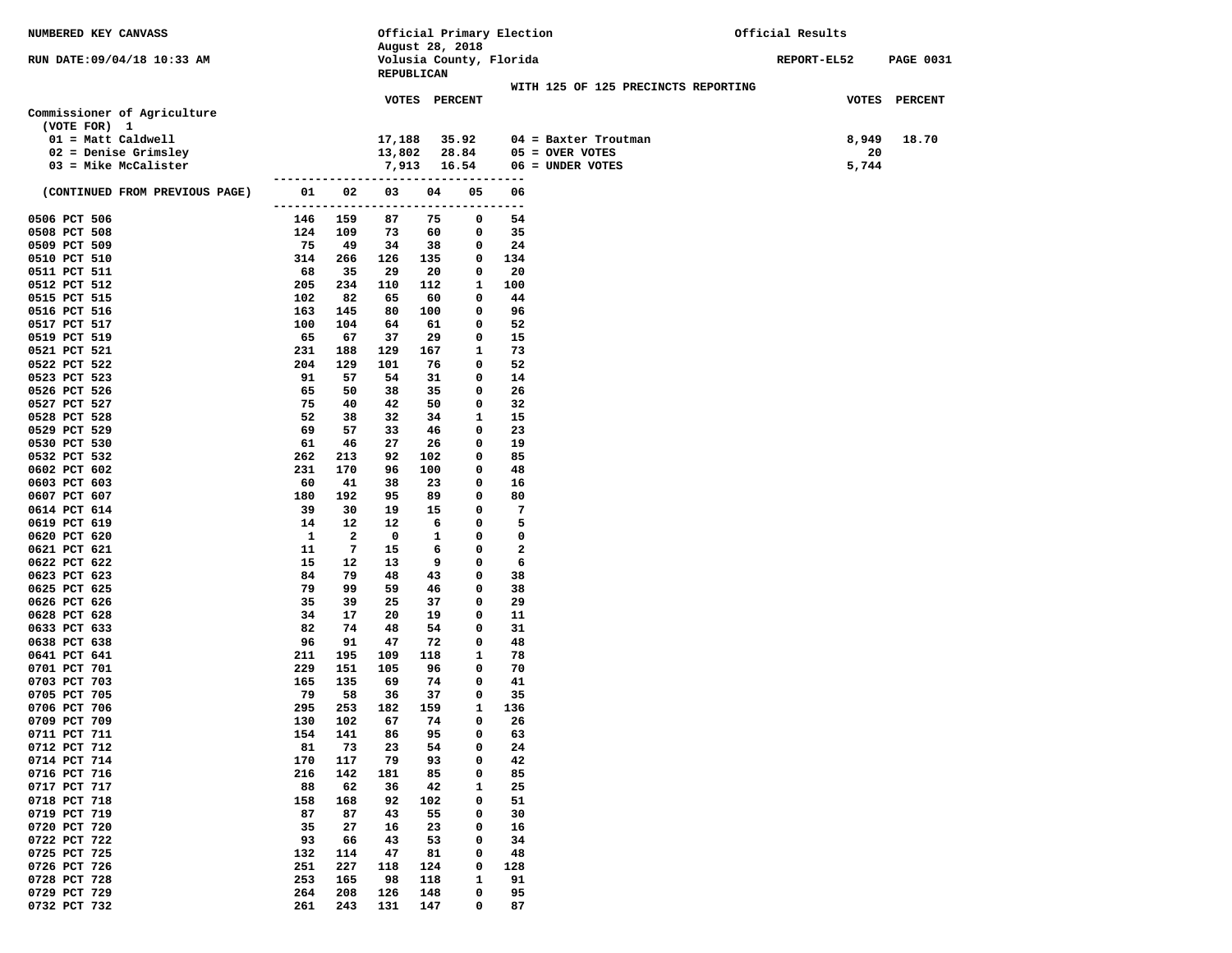| NUMBERED KEY CANVASS           |     |     |              | August 28, 2018   | Official Primary Election |     |                                     | Official Results                |
|--------------------------------|-----|-----|--------------|-------------------|---------------------------|-----|-------------------------------------|---------------------------------|
| RUN DATE: 09/04/18 10:33 AM    |     |     |              | <b>REPUBLICAN</b> | Volusia County, Florida   |     |                                     | REPORT-EL52<br><b>PAGE 0032</b> |
|                                |     |     |              |                   |                           |     | WITH 125 OF 125 PRECINCTS REPORTING |                                 |
|                                |     |     | <b>VOTES</b> |                   | <b>PERCENT</b>            |     |                                     | <b>VOTES</b><br><b>PERCENT</b>  |
| Commissioner of Agriculture    |     |     |              |                   |                           |     |                                     |                                 |
| (VOTE FOR) 1                   |     |     |              |                   |                           |     |                                     |                                 |
| $01 = Matt$ Caldwell           |     |     | 17,188       |                   | 35.92                     |     | $04$ = Baxter Troutman              | 18.70<br>8,949                  |
| $02$ = Denise Grimsley         |     |     | 13,802       |                   | 28.84                     |     | $05 =$ OVER VOTES                   | 20                              |
| $03$ = Mike McCalister         |     |     | 7,913        |                   | 16.54                     |     | $06 = UNDER VOTES$                  | 5,744                           |
|                                |     |     |              |                   | ----------------          |     |                                     |                                 |
| (CONTINUED FROM PREVIOUS PAGE) | 01  | 02  | 03           | 04                | 05                        | 06  |                                     |                                 |
|                                |     |     |              |                   |                           | --- |                                     |                                 |
| 0733 PCT 733                   | 177 | 113 | 43           | 106               | 0                         | 61  |                                     |                                 |
| 0803 PCT 803                   | 145 | 126 | 71           | 85                | 0                         | 58  |                                     |                                 |
| 0804 PCT 804                   | 222 | 206 | 120          | 110               | $\mathbf{1}$              | 68  |                                     |                                 |
| 0805 PCT 805                   | 290 | 292 | 151          | 168               | $\mathbf{1}$              | 188 |                                     |                                 |
| 0807 PCT 807                   | 68  | 65  | 59           | 43                | 0                         | 34  |                                     |                                 |
| 0808 PCT 808                   | 333 | 274 | 193          | 170               | 1                         | 133 |                                     |                                 |
| 0809 PCT 809                   | 24  | 25  | 27           | 19                | 0                         | 17  |                                     |                                 |
| 0810 PCT 810                   | 70  | 68  | 63           | 52                | 0                         | 32  |                                     |                                 |
| 0812 PCT 812                   | 140 | 157 | 81           | 98                | 0                         | 98  |                                     |                                 |
| 0813 PCT 813                   | 113 | 126 | 65           | 60                | 0                         | 44  |                                     |                                 |
| 0814 PCT 814                   | 125 | 89  | 84           | 68                | 0                         | 31  |                                     |                                 |
| 0816 PCT 816                   | 160 | 82  | 42           | 72                | 0                         | 33  |                                     |                                 |
| 0901 PCT 901                   | 107 | 86  | 57           | 45                | 0                         | 28  |                                     |                                 |
| 0902 PCT 902                   | 201 | 114 | 102          | 93                | 0                         | 52  |                                     |                                 |
| 0903 PCT 903                   | 167 | 129 | 86           | 77                | $\mathbf{1}$              | 43  |                                     |                                 |
| 0904 PCT 904                   | 254 | 189 | 143          | 121               | $\mathbf{1}$              | 56  |                                     |                                 |
| 0907 PCT 907                   | 156 | 99  | 56           | 72                | 0                         | 46  |                                     |                                 |
| 0909 PCT 909                   | 87  | 59  | 42           | 48                | 0                         | 33  |                                     |                                 |
| 0910 PCT 910                   | 53  | 47  | 38           | 31                | 0                         | 15  |                                     |                                 |
|                                |     |     |              |                   |                           |     |                                     |                                 |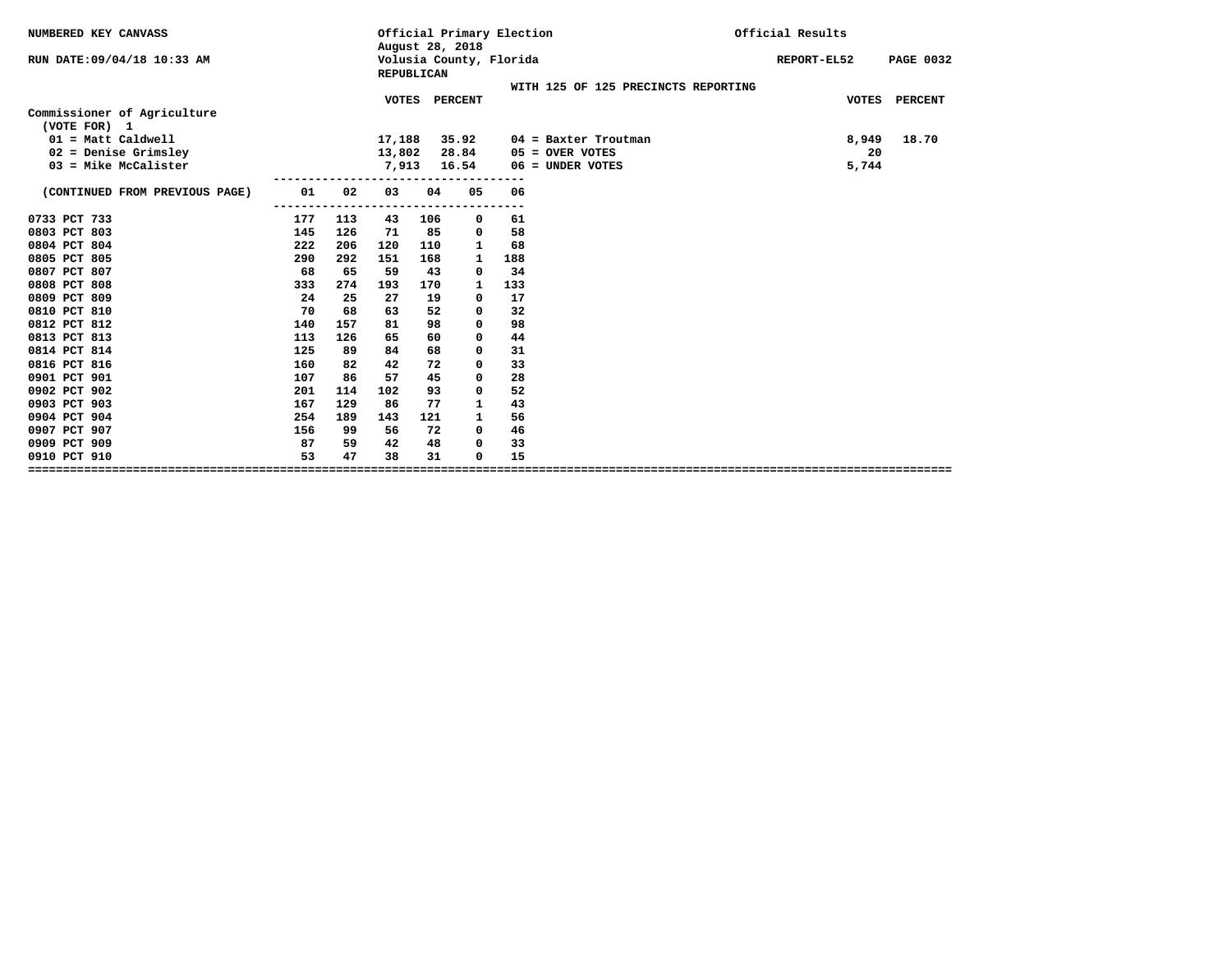| NUMBERED KEY CANVASS                              |                                 |                          |                          | August 28, 2018            | Official Primary Election |                                       | Official Results      |                  |
|---------------------------------------------------|---------------------------------|--------------------------|--------------------------|----------------------------|---------------------------|---------------------------------------|-----------------------|------------------|
| RUN DATE: 09/04/18 10:33 AM                       |                                 |                          | REPUBLICAN               |                            | Volusia County, Florida   |                                       | <b>REPORT-EL52</b>    | <b>PAGE 0033</b> |
|                                                   |                                 |                          |                          |                            |                           | WITH 44 OF 44 PRECINCTS REPORTING     |                       |                  |
| State Representative District 26<br>(VOTE FOR) 1  |                                 |                          |                          | <b>VOTES PERCENT</b>       |                           |                                       |                       | VOTES PERCENT    |
| 01 = Michael Cantu<br>$02$ = Elizabeth Fetterhoff |                                 |                          |                          | 5,665 49.65<br>5,746 50.35 |                           | $03 =$ OVER VOTES<br>04 = UNDER VOTES | $\mathbf{2}$<br>1,163 |                  |
|                                                   | ------------------------        |                          |                          |                            |                           |                                       |                       |                  |
|                                                   | 01                              | 02                       | 03                       | 04                         |                           |                                       |                       |                  |
| 0204 PCT 204                                      | -------------------------<br>59 | 72                       | $\mathbf{1}$             | 12                         |                           |                                       |                       |                  |
| 0205 PCT 205                                      | 115 143                         |                          | $\mathbf 0$              | 30                         |                           |                                       |                       |                  |
| 0206 PCT 206                                      | 200 257                         |                          | $\overline{\mathbf{0}}$  | 46                         |                           |                                       |                       |                  |
| 0207 PCT 207                                      |                                 |                          | $\mathbf 0$              | 61                         |                           |                                       |                       |                  |
| 0208 PCT 208                                      | 239 321<br>370 381              |                          | $\mathbf 0$              | 68                         |                           |                                       |                       |                  |
| 0212 PCT 212                                      | 231                             | 262                      | $\mathbf 0$              | - 49                       |                           |                                       |                       |                  |
| 0215 PCT 215                                      | 413                             | 503                      |                          | $0\quad 120$               |                           |                                       |                       |                  |
| 0216 PCT 216                                      | 249                             | 282                      | $\mathbf 0$              | 69                         |                           |                                       |                       |                  |
| 0217 PCT 217                                      | 122                             | 109                      | $\mathbf 0$              | -21                        |                           |                                       |                       |                  |
| 0218 PCT 218                                      | 208                             | 258                      | $\mathbf 0$              | 50                         |                           |                                       |                       |                  |
| 0220 PCT 220                                      | $\overline{\mathbf{3}}$         | $\mathbf{1}$             | $\mathbf 0$              | $\mathbf 0$                |                           |                                       |                       |                  |
| 0222 PCT 222                                      | 19                              | 17                       | $\overline{\phantom{0}}$ | $\overline{7}$             |                           |                                       |                       |                  |
| 0223 PCT 223                                      | $\overline{\phantom{0}}$        | $\overline{\phantom{0}}$ | 0                        | $\overline{\phantom{0}}$   |                           |                                       |                       |                  |
| 0224 PCT 224                                      | 248                             | 343                      | $\mathbf 0$              | 77                         |                           |                                       |                       |                  |
| 0301 PCT 301                                      | 199                             | 232                      | $\mathbf 0$              | 44                         |                           |                                       |                       |                  |
| 0303 PCT 303                                      | 83                              | 111                      | $\mathbf 0$              | 31                         |                           |                                       |                       |                  |
| 0309 PCT 309                                      | 44                              | 44                       | $\mathbf 0$              | 14                         |                           |                                       |                       |                  |
| 0509 PCT 509                                      |                                 | 9 4                      | $\overline{\phantom{0}}$ | $\overline{\phantom{0}}$   |                           |                                       |                       |                  |
| 0511 PCT 511                                      | 78                              | 75                       | $\mathbf 0$              | 19                         |                           |                                       |                       |                  |
| 0512 PCT 512                                      | 15                              | 16                       | $\mathbf 0$              | $\overline{\phantom{a}}$   |                           |                                       |                       |                  |
| 0519 PCT 519                                      | 94                              | 101                      | $\mathbf 0$              | 18                         |                           |                                       |                       |                  |
| 0522 PCT 522                                      | $\overline{\phantom{0}}$        | $\overline{\mathbf{0}}$  | $\mathbf 0$              | $\mathbf{1}$               |                           |                                       |                       |                  |
| 0523 PCT 523                                      | 113                             | 119                      | $\mathbf 0$              | 15                         |                           |                                       |                       |                  |
| 0526 PCT 526                                      | 101                             | 95                       | $\mathbf 0$              | 18                         |                           |                                       |                       |                  |
| 0527 PCT 527                                      | 116                             | 100                      | $\mathbf 0$              | 23                         |                           |                                       |                       |                  |
| 0528 PCT 528                                      | 96                              | 65                       | $\mathbf 0$              | 11                         |                           |                                       |                       |                  |
| 0529 PCT 529                                      | 106                             | 98                       | 0                        | 24                         |                           |                                       |                       |                  |
| 0530 PCT 530                                      | 100                             | 69                       | $\mathbf 0$              | 10                         |                           |                                       |                       |                  |
| 0602 PCT 602                                      |                                 | 327 267                  | $\mathbf{1}$             | 50                         |                           |                                       |                       |                  |
| 0603 PCT 603                                      | 94                              | 69 69                    | $\mathbf 0$              | 15                         |                           |                                       |                       |                  |
| 0614 PCT 614                                      | 41 64                           |                          | $\overline{\phantom{0}}$ | $\overline{\phantom{0}}$   |                           |                                       |                       |                  |
| 0619 PCT 619                                      | 22                              |                          | 22 0                     | $\overline{\phantom{0}}$   |                           |                                       |                       |                  |
| 0620 PCT 620                                      |                                 | $1 \quad 3$              | $\mathbf 0$              | $\overline{\phantom{0}}$   |                           |                                       |                       |                  |
| 0621 PCT 621                                      | 16                              | 23                       | $\mathbf 0$              | $\overline{\phantom{a}}$   |                           |                                       |                       |                  |
| 0622 PCT 622                                      | 34                              | 17                       | $\mathbf 0$              | $\overline{4}$             |                           |                                       |                       |                  |
| 0626 PCT 626                                      | 75                              | 72                       | $\mathbf 0$              | 18                         |                           |                                       |                       |                  |
| 0628 PCT 628                                      | 57                              | 34                       | $\mathbf 0$              | 10                         |                           |                                       |                       |                  |
| 0633 PCT 633                                      | 139                             | 122                      | $\mathbf 0$              | 28                         |                           |                                       |                       |                  |
| 0638 PCT 638                                      | 149                             | 170                      | 0                        | 35                         |                           |                                       |                       |                  |
| 0641 PCT 641                                      | 436                             | 225                      | $\mathbf 0$              | 39                         |                           |                                       |                       |                  |
| 0701 PCT 701                                      | 311                             | 276                      | $\mathbf 0$              | 64                         |                           |                                       |                       |                  |
| 0703 PCT 703                                      | 228                             | 219                      | $\mathbf 0$              | 37                         |                           |                                       |                       |                  |
| 0714 PCT 714                                      | -1                              | $\overline{a}$           | 0                        | 0                          |                           |                                       |                       |                  |
| 0816 PCT 816                                      | 104                             | 83                       | $\mathbf 0$              | 11                         |                           |                                       |                       |                  |
|                                                   |                                 |                          |                          |                            |                           |                                       |                       |                  |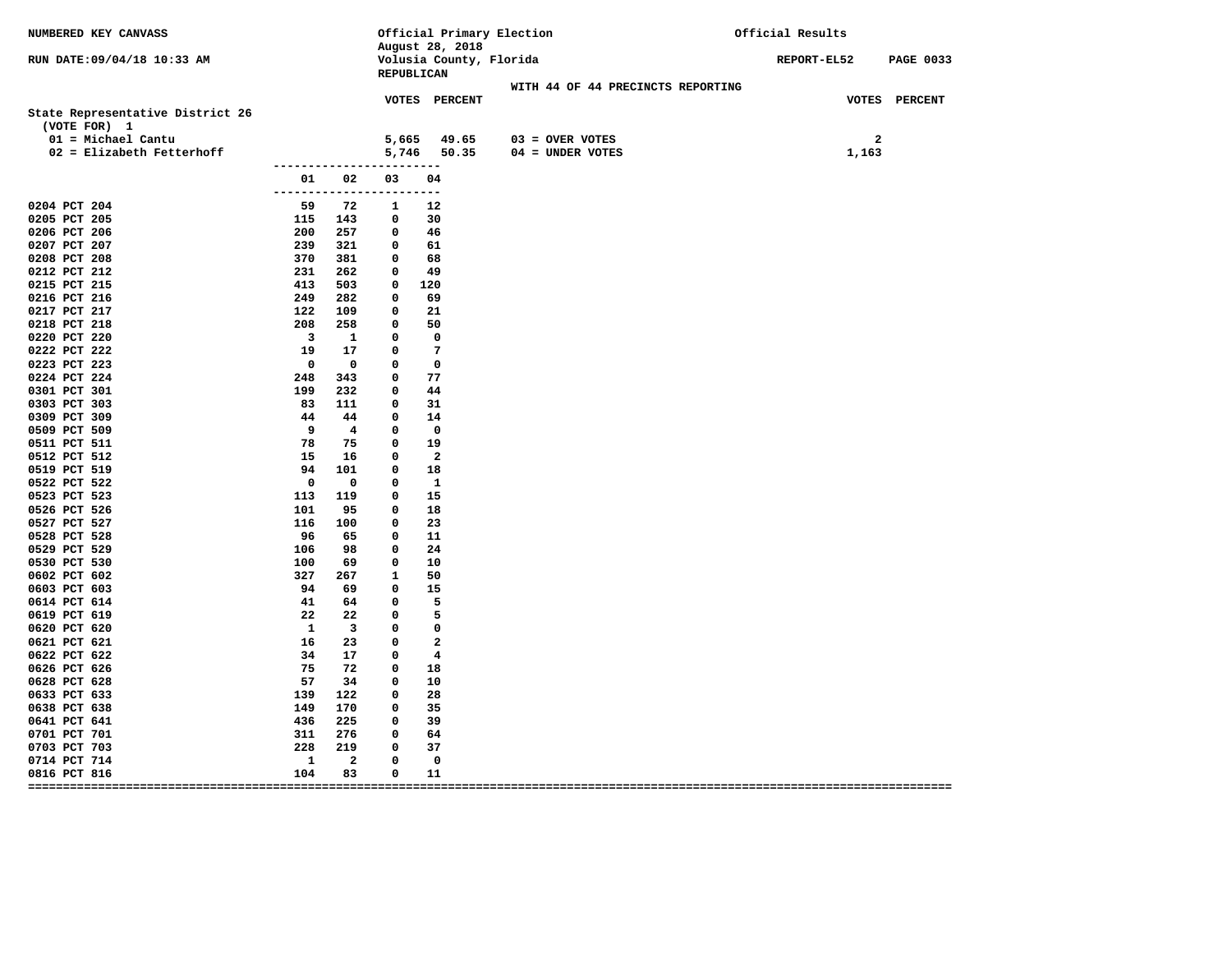| NUMBERED KEY CANVASS                               |               |            |                                 |              |            | Official Primary Election           | Official Results |                  |
|----------------------------------------------------|---------------|------------|---------------------------------|--------------|------------|-------------------------------------|------------------|------------------|
|                                                    |               |            | August 28, 2018                 |              |            |                                     |                  |                  |
| RUN DATE: 09/04/18 10:33 AM                        |               |            |                                 |              |            | Volusia County, Florida             | REPORT-EL52      | <b>PAGE 0034</b> |
|                                                    |               |            | VOTES PERCENT                   |              |            | WITH 125 OF 125 PRECINCTS REPORTING |                  | VOTES PERCENT    |
| Circuit Judge 7th Judicial, Grp 15<br>(VOTE FOR) 1 |               |            |                                 |              |            |                                     |                  |                  |
| $01 =$ Linda L. Gaustad                            |               |            | 31,265                          |              | 31.72      |                                     |                  |                  |
| $02 =$ Sebrina L. Slack                            |               |            | 33,245                          |              | 33.73      | $04 =$ OVER VOTES                   | 35               |                  |
| $03 =$ Ryan Will                                   |               |            | 34,044                          |              | 34.54      | 05 = UNDER VOTES                    | 13,281           |                  |
|                                                    |               |            | ------------------------------- |              |            |                                     |                  |                  |
|                                                    | 01            | 02         | 03                              | 04           | 05         |                                     |                  |                  |
| 0101 PCT 101                                       | -------<br>81 | 125        | ----------------<br>92          | 0            | ----<br>41 |                                     |                  |                  |
| 0105 PCT 105                                       | 50            | 75         | 75                              | 0            | 52         |                                     |                  |                  |
| 0107 PCT 107                                       | 91            | 174        | 147                             | 0            | 87         |                                     |                  |                  |
| 0201 PCT 201                                       | 474           | 658        | 513                             | 0            | 223        |                                     |                  |                  |
| 0202 PCT 202                                       | 333           | 448        | 289                             | 0            | 146        |                                     |                  |                  |
| 0203 PCT 203                                       | 32            | 98         | 40                              | 0            | 21         |                                     |                  |                  |
| 0204 PCT 204                                       | 51            | 105        | 62                              | 0            | 19         |                                     |                  |                  |
| 0205 PCT 205                                       | 155           | 187        | 134                             | 0            | 67         |                                     |                  |                  |
| 0206 PCT 206                                       | 255           | 312        | 262                             | 0            | 117        |                                     |                  |                  |
| 0207 PCT 207<br>0208 PCT 208                       | 259<br>471    | 352<br>461 | 315<br>408                      | 0<br>0       | 133<br>194 |                                     |                  |                  |
| 0212 PCT 212                                       | 390           | 418        | 253                             | 0            | 158        |                                     |                  |                  |
| 0215 PCT 215                                       | 574           | 624        | 451                             | 0            | 296        |                                     |                  |                  |
| 0216 PCT 216                                       | 530           | 494        | 294                             | 0            | 179        |                                     |                  |                  |
| 0217 PCT 217                                       | 337           | 388        | 150                             | 0            | 95         |                                     |                  |                  |
| 0218 PCT 218                                       | 432           | 395        | 283                             | 0            | 158        |                                     |                  |                  |
| 0220 PCT 220                                       | 58            | 77         | 11                              | 0            | - 9        |                                     |                  |                  |
| 0222 PCT 222                                       | 315           | 275        | 233                             | 0            | 103        |                                     |                  |                  |
| 0223 PCT 223<br>0224 PCT 224                       | 24<br>357     | 36<br>347  | 22<br>367                       | 0<br>0       | 15<br>148  |                                     |                  |                  |
| 0301 PCT 301                                       | 315           | 255        | 234                             | 0            | 116        |                                     |                  |                  |
| 0303 PCT 303                                       | 364           | 261        | 252                             | 0            | 143        |                                     |                  |                  |
| 0304 PCT 304                                       | 407           | 318        | 269                             | 0            | 154        |                                     |                  |                  |
| 0305 PCT 305                                       | 422           | 369        | 296                             | 1            | 209        |                                     |                  |                  |
| 0306 PCT 306                                       | 531           | 386        | 416                             | 0            | 265        |                                     |                  |                  |
| 0307 PCT 307                                       | 273           | 237        | 235                             | 0            | 91         |                                     |                  |                  |
| 0308 PCT 308<br>0309 PCT 309                       | 245<br>369    | 193<br>254 | 214<br>254                      | 0<br>0       | 87<br>115  |                                     |                  |                  |
| 0401 PCT 401                                       | 513           | 349        | 318                             | 0            | 126        |                                     |                  |                  |
| 0403 PCT 403                                       | 302           | 244        | 188                             | 0            | 65         |                                     |                  |                  |
| 0404 PCT 404                                       | 106           | 110        | 152                             | 0            | 89         |                                     |                  |                  |
| 0405 PCT 405                                       | 217           | 165        | 134                             | 0            | 58         |                                     |                  |                  |
| 0406 PCT 406                                       | 523           | 410        | 353                             | 0            | 162        |                                     |                  |                  |
| 0407 PCT 407<br>0410 PCT 410                       | 294<br>323    | 190<br>191 | 171<br>184                      | 0<br>0       | 77<br>83   |                                     |                  |                  |
| 0411 PCT 411                                       | 299           | 193        | 175                             | 0            | 79         |                                     |                  |                  |
| 0412 PCT 412                                       | 141           | 170        | 184                             | 0            | 55         |                                     |                  |                  |
| 0413 PCT 413                                       | 232           | 177        | 189                             | 0            | 75         |                                     |                  |                  |
| 0414 PCT 414                                       | 307           | 199        | 177                             | 0            | 66         |                                     |                  |                  |
| 0415 PCT 415                                       | 324           | 235        | 193                             | $\mathbf{1}$ | 81         |                                     |                  |                  |
| 0416 PCT 416                                       | 406           | 298        | 243                             | 0            | 118        |                                     |                  |                  |
| 0417 PCT 417<br>0419 PCT 419                       | 181<br>151    | 94<br>128  | 93<br>75                        | 0<br>0       | 28<br>33   |                                     |                  |                  |
| 0420 PCT 420                                       | 338           | 271        | 270                             | 0            | 89         |                                     |                  |                  |
| 0421 PCT 421                                       | 230           | 236        | 229                             | 0            | 98         |                                     |                  |                  |
| 0422 PCT 422                                       | 261           | 215        | 148                             | 0            | 61         |                                     |                  |                  |
| 0423 PCT 423                                       | 229           | 167        | 151                             | 0            | 57         |                                     |                  |                  |
| 0427 PCT 427                                       | 259           | 191        | 172                             | 0            | 74         |                                     |                  |                  |
| 0429 PCT 429                                       | 162           | 102        | 97                              | 0            | 21         |                                     |                  |                  |
| 0501 PCT 501<br>0502 PCT 502                       | 212<br>380    | 325<br>512 | 381                             | 0<br>1       | 133<br>223 |                                     |                  |                  |
| 0503 PCT 503                                       | 82            | 143        | 611<br>194                      | 0            | 46         |                                     |                  |                  |
| 0504 PCT 504                                       | 183           | 231        | 244                             | 1            | 84         |                                     |                  |                  |
| 0506 PCT 506                                       | 193           | 278        | 499                             | $\mathbf{1}$ | 103        |                                     |                  |                  |
|                                                    |               |            |                                 |              |            |                                     |                  |                  |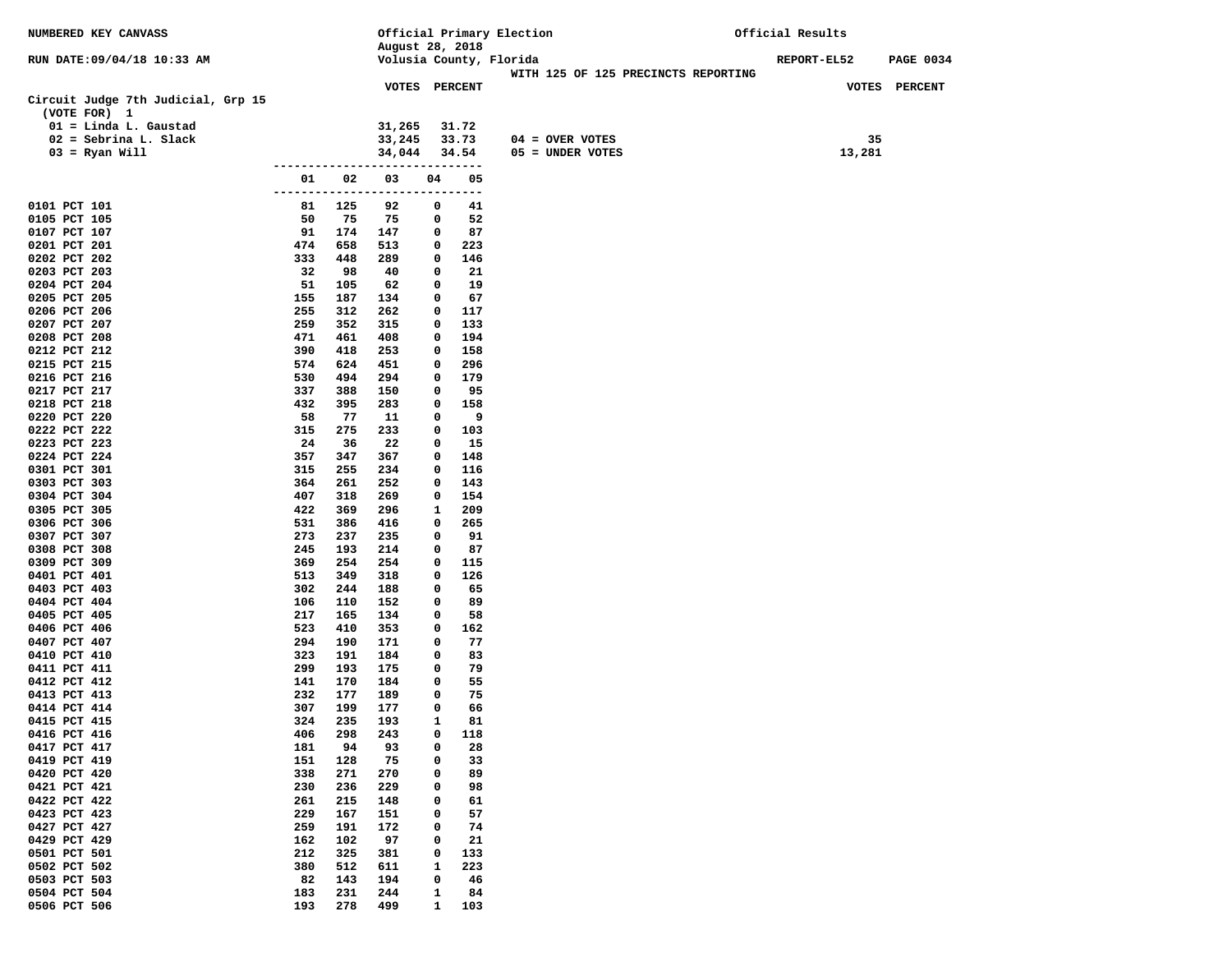| NUMBERED KEY CANVASS                               |                      |            |                                 |                   |             | Official Primary Election           | Official Results |                  |
|----------------------------------------------------|----------------------|------------|---------------------------------|-------------------|-------------|-------------------------------------|------------------|------------------|
|                                                    |                      |            | August 28, 2018                 |                   |             |                                     |                  |                  |
| RUN DATE: 09/04/18 10:33 AM                        |                      |            |                                 |                   |             | Volusia County, Florida             | REPORT-EL52      | <b>PAGE 0035</b> |
|                                                    |                      |            |                                 |                   |             | WITH 125 OF 125 PRECINCTS REPORTING |                  |                  |
| Circuit Judge 7th Judicial, Grp 15<br>(VOTE FOR) 1 |                      |            | VOTES PERCENT                   |                   |             |                                     |                  | VOTES PERCENT    |
| 01 = Linda L. Gaustad                              |                      |            | 31,265                          |                   | 31.72       |                                     |                  |                  |
| $02 =$ Sebrina L. Slack                            |                      |            | 33,245                          |                   | 33.73       | $04 =$ OVER VOTES                   | 35               |                  |
| $03 = Ryan Will$                                   |                      |            | 34,044                          |                   | 34.54       | 05 = UNDER VOTES                    | 13,281           |                  |
|                                                    |                      |            | ------------------------------- |                   |             |                                     |                  |                  |
| (CONTINUED FROM PREVIOUS PAGE)                     | 01<br>-------------- | 02         | 03                              | 04<br>-----       | 05<br>$---$ |                                     |                  |                  |
| 0508 PCT 508                                       | 184                  | 184        | 294                             | 1                 | 78          |                                     |                  |                  |
| 0509 PCT 509                                       | 75                   | 104        | 152                             | 0                 | 38          |                                     |                  |                  |
| 0510 PCT 510                                       | 318                  | 456        | 698                             | 0                 | 189         |                                     |                  |                  |
| 0511 PCT 511                                       | 47                   | 90         | 108                             | 0                 | 23          |                                     |                  |                  |
| 0512 PCT 512                                       | 276                  | 458        | 632                             | 2                 | 128         |                                     |                  |                  |
| 0515 PCT 515                                       | 220<br>153           | 228<br>305 | 331<br>476                      | $\mathbf{1}$<br>2 | 101<br>100  |                                     |                  |                  |
| 0516 PCT 516<br>0517 PCT 517                       | 180                  | 254        | 267                             | 0                 | 90          |                                     |                  |                  |
| 0519 PCT 519                                       | 92                   | 181        | 166                             | 0                 | 45          |                                     |                  |                  |
| 0521 PCT 521                                       | 399                  | 400        | 577                             | 2                 | 147         |                                     |                  |                  |
| 0522 PCT 522                                       | 264                  | 368        | 461                             | 0                 | 114         |                                     |                  |                  |
| 0523 PCT 523                                       | 167                  | 173        | 214                             | 0                 | 51          |                                     |                  |                  |
| 0526 PCT 526                                       | 129                  | 171        | 161                             | 0                 | 55          |                                     |                  |                  |
| 0527 PCT 527                                       | 158                  | 166        | 205                             | 0                 | 77          |                                     |                  |                  |
| 0528 PCT 528                                       | 146                  | 157        | 174                             | 1                 | 40          |                                     |                  |                  |
| 0529 PCT 529                                       | 146                  | 162        | 202                             | 0                 | 67          |                                     |                  |                  |
| 0530 PCT 530                                       | 140                  | 174        | 159                             | 0                 | 48          |                                     |                  |                  |
| 0532 PCT 532                                       | 288                  | 347        | 437                             | 1                 | 144         |                                     |                  |                  |
| 0602 PCT 602                                       | 306                  | 382        | 544                             | 0                 | 126         |                                     |                  |                  |
| 0603 PCT 603                                       | 295                  | 342        | 340                             | 1                 | 87          |                                     |                  |                  |
| 0607 PCT 607<br>0614 PCT 614                       | 329<br>301           | 402<br>314 | 482<br>193                      | 1<br>0            | 178<br>64   |                                     |                  |                  |
| 0619 PCT 619                                       | 145                  | 191        | 119                             | 0                 | 47          |                                     |                  |                  |
| 0620 PCT 620                                       | 65                   | 88         | 66                              | 0                 | 21          |                                     |                  |                  |
| 0621 PCT 621                                       | 107                  | 174        | 111                             | 0                 | 40          |                                     |                  |                  |
| 0622 PCT 622                                       | 43                   | 54         | 62                              | 0                 | 21          |                                     |                  |                  |
| 0623 PCT 623                                       | 165                  | 197        | 242                             | 0                 | 77          |                                     |                  |                  |
| 0625 PCT 625                                       | 113                  | 220        | 236                             | 1                 | 61          |                                     |                  |                  |
| 0626 PCT 626                                       | 97                   | 140        | 137                             | 0                 | 58          |                                     |                  |                  |
| 0628 PCT 628                                       | 259                  | 339        | 238                             | 0                 | 63          |                                     |                  |                  |
| 0633 PCT 633                                       | 281                  | 316        | 270                             | 0                 | 105         |                                     |                  |                  |
| 0638 PCT 638                                       | 219                  | 188        | 242                             | 0                 | 101         |                                     |                  |                  |
| 0641 PCT 641<br>0701 PCT 701                       | 337<br>312           | 412<br>412 | 535<br>531                      | 0<br>1            | 144<br>129  |                                     |                  |                  |
| 0703 PCT 703                                       | 254                  | 293        | 399                             | 0                 | 113         |                                     |                  |                  |
| 0705 PCT 705                                       | 107                  | 109        | 202                             | 2                 | 64          |                                     |                  |                  |
| 0706 PCT 706                                       | 389                  | 505        | 582                             | 1                 | 239         |                                     |                  |                  |
| 0709 PCT 709                                       | 235                  | 236        | 278                             | 3                 | 58          |                                     |                  |                  |
| 0711 PCT 711                                       | 332                  | 283        | 418                             | 0                 | 115         |                                     |                  |                  |
| 0712 PCT 712                                       | 178                  | 179        | 177                             | 0                 | 74          |                                     |                  |                  |
| 0714 PCT 714                                       | 310                  | 356        | 371                             | 0                 | 117         |                                     |                  |                  |
| 0716 PCT 716                                       | 209                  | 422        | 279                             | 0                 | 133         |                                     |                  |                  |
| 0717 PCT 717                                       | 143                  | 172        | 207                             | 0                 | 57          |                                     |                  |                  |
| 0718 PCT 718                                       | 329                  | 326        | 374                             | 1                 | 132         |                                     |                  |                  |
| 0719 PCT 719                                       | 172                  | 176        | 209                             | 0                 | 70          |                                     |                  |                  |
| 0720 PCT 720<br>0722 PCT 722                       | 74                   | 69         | 89                              | 0                 | 32<br>55    |                                     |                  |                  |
| 0725 PCT 725                                       | 214<br>200           | 190<br>265 | 214                             | 0<br>0            |             |                                     |                  |                  |
| 0726 PCT 726                                       | 237                  | 387        | 279<br>591                      | 0                 | 103<br>222  |                                     |                  |                  |
| 0728 PCT 728                                       | 354                  | 398        | 481                             | 0                 | 180         |                                     |                  |                  |
| 0729 PCT 729                                       | 376                  | 446        | 477                             | 1                 | 184         |                                     |                  |                  |
| 0732 PCT 732                                       | 428                  | 474        | 547                             | 0                 | 198         |                                     |                  |                  |
| 0733 PCT 733                                       | 218                  | 279        | 319                             | 1                 | 117         |                                     |                  |                  |
| 0803 PCT 803                                       | 223                  | 204        | 264                             | 0                 | 139         |                                     |                  |                  |
|                                                    |                      |            |                                 |                   |             |                                     |                  |                  |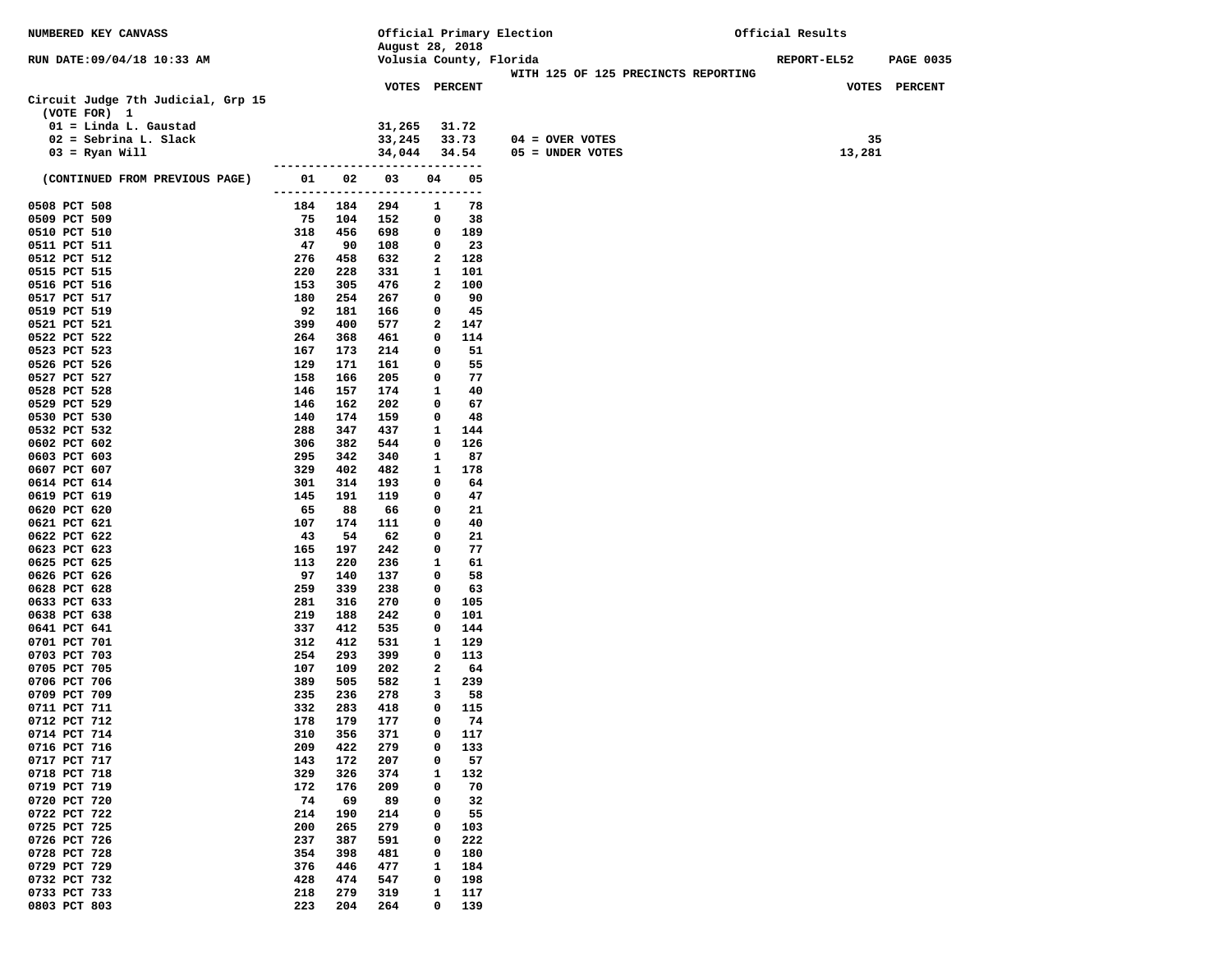| August 28, 2018<br>Volusia County, Florida<br>RUN DATE: 09/04/18 10:33 AM<br>REPORT-EL52<br><b>PAGE 0036</b><br>WITH 125 OF 125 PRECINCTS REPORTING<br>VOTES PERCENT<br>VOTES PERCENT<br>Circuit Judge 7th Judicial, Grp 15<br>(VOTE FOR) 1<br>$01 =$ Linda L. Gaustad<br>31,265<br>31.72<br>$02 =$ Sebrina L. Slack<br>33,245<br>35<br>33.73<br>$04 =$ OVER VOTES<br>$03$ = Ryan Will<br>34,044<br>34.54<br>13,281<br>05 = UNDER VOTES<br>(CONTINUED FROM PREVIOUS PAGE)<br>01<br>02<br>03<br>05<br>04<br>213<br>0804 PCT 804<br>382<br>412<br>424<br>0<br>0805 PCT 805<br>622<br>416<br>490<br>516<br>0<br>0807 PCT 807<br>71<br>144<br>160<br>185<br>0<br>0808 PCT 808<br>644<br>321<br>651<br>684<br>1<br>0809 PCT 809<br>88<br>38<br>70<br>83<br>0<br>0810 PCT 810<br>198<br>183<br>163<br>101<br>$^{\circ}$<br>0812 PCT 812<br>213<br>311<br>367<br>275<br>0<br>0813 PCT 813<br>123<br>206<br>218<br>201<br>$\Omega$<br>0814 PCT 814<br>96<br>210<br>235<br>212<br>0 |
|----------------------------------------------------------------------------------------------------------------------------------------------------------------------------------------------------------------------------------------------------------------------------------------------------------------------------------------------------------------------------------------------------------------------------------------------------------------------------------------------------------------------------------------------------------------------------------------------------------------------------------------------------------------------------------------------------------------------------------------------------------------------------------------------------------------------------------------------------------------------------------------------------------------------------------------------------------------------------|
|                                                                                                                                                                                                                                                                                                                                                                                                                                                                                                                                                                                                                                                                                                                                                                                                                                                                                                                                                                            |
|                                                                                                                                                                                                                                                                                                                                                                                                                                                                                                                                                                                                                                                                                                                                                                                                                                                                                                                                                                            |
|                                                                                                                                                                                                                                                                                                                                                                                                                                                                                                                                                                                                                                                                                                                                                                                                                                                                                                                                                                            |
|                                                                                                                                                                                                                                                                                                                                                                                                                                                                                                                                                                                                                                                                                                                                                                                                                                                                                                                                                                            |
|                                                                                                                                                                                                                                                                                                                                                                                                                                                                                                                                                                                                                                                                                                                                                                                                                                                                                                                                                                            |
|                                                                                                                                                                                                                                                                                                                                                                                                                                                                                                                                                                                                                                                                                                                                                                                                                                                                                                                                                                            |
|                                                                                                                                                                                                                                                                                                                                                                                                                                                                                                                                                                                                                                                                                                                                                                                                                                                                                                                                                                            |
|                                                                                                                                                                                                                                                                                                                                                                                                                                                                                                                                                                                                                                                                                                                                                                                                                                                                                                                                                                            |
|                                                                                                                                                                                                                                                                                                                                                                                                                                                                                                                                                                                                                                                                                                                                                                                                                                                                                                                                                                            |
|                                                                                                                                                                                                                                                                                                                                                                                                                                                                                                                                                                                                                                                                                                                                                                                                                                                                                                                                                                            |
|                                                                                                                                                                                                                                                                                                                                                                                                                                                                                                                                                                                                                                                                                                                                                                                                                                                                                                                                                                            |
|                                                                                                                                                                                                                                                                                                                                                                                                                                                                                                                                                                                                                                                                                                                                                                                                                                                                                                                                                                            |
|                                                                                                                                                                                                                                                                                                                                                                                                                                                                                                                                                                                                                                                                                                                                                                                                                                                                                                                                                                            |
|                                                                                                                                                                                                                                                                                                                                                                                                                                                                                                                                                                                                                                                                                                                                                                                                                                                                                                                                                                            |
|                                                                                                                                                                                                                                                                                                                                                                                                                                                                                                                                                                                                                                                                                                                                                                                                                                                                                                                                                                            |
|                                                                                                                                                                                                                                                                                                                                                                                                                                                                                                                                                                                                                                                                                                                                                                                                                                                                                                                                                                            |
| 0816 PCT 816<br>53<br>118<br>185<br>275<br>0                                                                                                                                                                                                                                                                                                                                                                                                                                                                                                                                                                                                                                                                                                                                                                                                                                                                                                                               |
| 0901 PCT 901<br>92<br>200<br>174<br>203<br>$^{\circ}$                                                                                                                                                                                                                                                                                                                                                                                                                                                                                                                                                                                                                                                                                                                                                                                                                                                                                                                      |
| 0902 PCT 902<br>312<br>370<br>122<br>320<br>0                                                                                                                                                                                                                                                                                                                                                                                                                                                                                                                                                                                                                                                                                                                                                                                                                                                                                                                              |
| 0903 PCT 903<br>294<br>106<br>268<br>325<br>1                                                                                                                                                                                                                                                                                                                                                                                                                                                                                                                                                                                                                                                                                                                                                                                                                                                                                                                              |
| 0904 PCT 904<br>207<br>451<br>415<br>419<br>3                                                                                                                                                                                                                                                                                                                                                                                                                                                                                                                                                                                                                                                                                                                                                                                                                                                                                                                              |
| 97<br>0907 PCT 907<br>$\overline{a}$<br>176<br>226<br>248                                                                                                                                                                                                                                                                                                                                                                                                                                                                                                                                                                                                                                                                                                                                                                                                                                                                                                                  |
| 0909 PCT 909<br>85<br>152<br>160<br>126<br>0                                                                                                                                                                                                                                                                                                                                                                                                                                                                                                                                                                                                                                                                                                                                                                                                                                                                                                                               |
| 118<br>43<br>0910 PCT 910<br>105<br>120<br>0                                                                                                                                                                                                                                                                                                                                                                                                                                                                                                                                                                                                                                                                                                                                                                                                                                                                                                                               |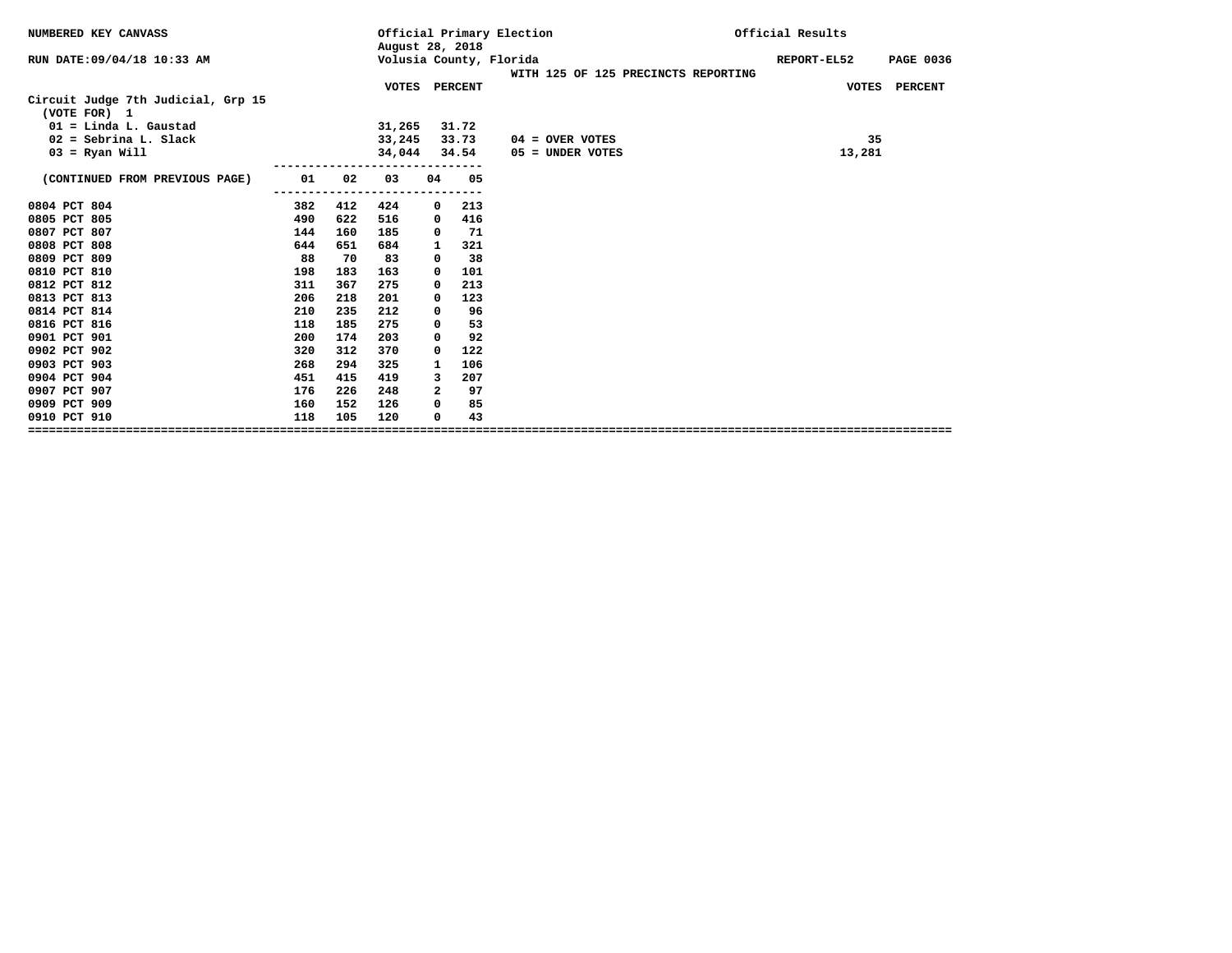| NUMBERED KEY CANVASS                             |                          |            |                   | Official Primary Election |                                     | Official Results |                  |  |  |
|--------------------------------------------------|--------------------------|------------|-------------------|---------------------------|-------------------------------------|------------------|------------------|--|--|
|                                                  |                          |            |                   | August 28, 2018           |                                     |                  |                  |  |  |
| RUN DATE:09/04/18 10:33 AM                       |                          |            |                   | Volusia County, Florida   | WITH 125 OF 125 PRECINCTS REPORTING | REPORT-EL52      | <b>PAGE 0037</b> |  |  |
|                                                  |                          |            |                   | VOTES PERCENT             |                                     |                  | VOTES PERCENT    |  |  |
| County Judge 7th Judicial, Grp 5<br>(VOTE FOR) 1 |                          |            |                   |                           |                                     |                  |                  |  |  |
| $01 =$ Steve Burk                                |                          |            | 37,508            | 38.22                     | $03 =$ OVER VOTES                   | 23               |                  |  |  |
| $02 =$ Dawn "Pam" Fields                         |                          |            | 60,639            | 61.78                     | $04 = UNDER VOTES$                  | 13,700           |                  |  |  |
|                                                  | --------------           |            |                   | ---                       |                                     |                  |                  |  |  |
|                                                  | 01 1                     | 02         | 03                | 04                        |                                     |                  |                  |  |  |
| 0101 PCT 101                                     | ------------------------ |            | 0                 |                           |                                     |                  |                  |  |  |
| 0105 PCT 105                                     | 147<br>93                | 149<br>112 | 0                 | 43<br>47                  |                                     |                  |                  |  |  |
| 0107 PCT 107                                     | 188                      | 223        | 0                 | 88                        |                                     |                  |                  |  |  |
| 0201 PCT 201                                     | 756                      | 869        | $\mathbf 0$       | 243                       |                                     |                  |                  |  |  |
| 0202 PCT 202                                     | 487                      | 571        | $\mathbf 0$       | 158                       |                                     |                  |                  |  |  |
| 0203 PCT 203                                     | 65                       | 95         | 0                 | 31                        |                                     |                  |                  |  |  |
| 0204 PCT 204                                     | 101                      | 111        | 1                 | 24                        |                                     |                  |                  |  |  |
| 0205 PCT 205                                     | 243                      | 241        | $\mathbf 0$       | 59                        |                                     |                  |                  |  |  |
| 0206 PCT 206<br>0207 PCT 207                     | 390<br>427               | 440<br>493 | 0<br>$\mathbf 0$  | 116<br>139                |                                     |                  |                  |  |  |
| 0208 PCT 208                                     | 563                      | 767        | $\mathbf 0$       | 204                       |                                     |                  |                  |  |  |
| 0212 PCT 212                                     | 489                      | 577        | $\mathbf{1}$      | 152                       |                                     |                  |                  |  |  |
| 0215 PCT 215                                     |                          | 634 1026   | $\mathbf 0$       | 285                       |                                     |                  |                  |  |  |
| 0216 PCT 216                                     | 542                      | 796        | 1                 | 158                       |                                     |                  |                  |  |  |
| 0217 PCT 217                                     | 296                      | 601        | 0                 | 73                        |                                     |                  |                  |  |  |
| 0218 PCT 218                                     | 472                      | 634        | 0                 | 162                       |                                     |                  |                  |  |  |
| 0220 PCT 220<br>0222 PCT 222                     | 25<br>360                | 125<br>467 | 0<br>$\mathbf{0}$ | 5<br>99                   |                                     |                  |                  |  |  |
| 0223 PCT 223                                     | 37                       | 47         | 0                 | 13                        |                                     |                  |                  |  |  |
| 0224 PCT 224                                     | 483                      | 585        | 0                 | 151                       |                                     |                  |                  |  |  |
| 0301 PCT 301                                     | 342                      | 458        | 0                 | 120                       |                                     |                  |                  |  |  |
| 0303 PCT 303                                     | 362                      | 503        | 1                 | 154                       |                                     |                  |                  |  |  |
| 0304 PCT 304                                     | 400                      | 579        | 0                 | 169                       |                                     |                  |                  |  |  |
| 0305 PCT 305                                     | 414                      | 650        | 0                 | 233                       |                                     |                  |                  |  |  |
| 0306 PCT 306                                     | 536<br>294               | 791<br>444 | 0<br>0            | 271<br>98                 |                                     |                  |                  |  |  |
| 0307 PCT 307<br>0308 PCT 308                     | 272                      | 377        | 0                 | 90                        |                                     |                  |                  |  |  |
| 0309 PCT 309                                     | 359                      | 518        | 0                 | 115                       |                                     |                  |                  |  |  |
| 0401 PCT 401                                     | 484                      | 669        | 0                 | 153                       |                                     |                  |                  |  |  |
| 0403 PCT 403                                     | 302                      | 434        | $^{\circ}$        | 63                        |                                     |                  |                  |  |  |
| 0404 PCT 404                                     | 163                      | 205        | 0                 | 89                        |                                     |                  |                  |  |  |
| 0405 PCT 405                                     | 206                      | 314        | 0                 | 54                        |                                     |                  |                  |  |  |
| 0406 PCT 406<br>0407 PCT 407                     | 519<br>267               | 765<br>388 | 0<br>0            | 164<br>77                 |                                     |                  |                  |  |  |
| 0410 PCT 410                                     | 275                      | 412        | 0                 | 94                        |                                     |                  |                  |  |  |
| 0411 PCT 411                                     | 266                      | 395        | $\mathbf 0$       | 85                        |                                     |                  |                  |  |  |
| 0412 PCT 412                                     | 218                      | 264        | $\mathbf 0$       | 68                        |                                     |                  |                  |  |  |
| 0413 PCT 413                                     | 223                      | 374        | 0                 | 76                        |                                     |                  |                  |  |  |
| 0414 PCT 414                                     | 277                      | 396        | 0                 | 76                        |                                     |                  |                  |  |  |
| 0415 PCT 415                                     | 315                      | 432        | 0                 | 87                        |                                     |                  |                  |  |  |
| 0416 PCT 416<br>0417 PCT 417                     | 371<br>168               | 558<br>195 | 0<br>0            | 136<br>33                 |                                     |                  |                  |  |  |
| 0419 PCT 419                                     | 141                      | 207        | 0                 | 39                        |                                     |                  |                  |  |  |
| 0420 PCT 420                                     | 348                      | 518        | $\mathbf{2}$      | 100                       |                                     |                  |                  |  |  |
| 0421 PCT 421                                     | 294                      | 402        | 0                 | 97                        |                                     |                  |                  |  |  |
| 0422 PCT 422                                     | 254                      | 362        | 1                 | 68                        |                                     |                  |                  |  |  |
| 0423 PCT 423                                     | 225                      | 319        | $\mathbf 0$       | 60                        |                                     |                  |                  |  |  |
| 0427 PCT 427                                     | 278                      | 339        | 0                 | 79                        |                                     |                  |                  |  |  |
| 0429 PCT 429                                     | 157                      | 198        | 0<br>$\mathbf{1}$ | 27                        |                                     |                  |                  |  |  |
| 0501 PCT 501<br>0502 PCT 502                     | 373<br>533               | 532<br>957 | 0                 | 145<br>237                |                                     |                  |                  |  |  |
| 0503 PCT 503                                     | 131                      | 287        | 0                 | 47                        |                                     |                  |                  |  |  |
| 0504 PCT 504                                     | 214                      | 435        | 0                 | 94                        |                                     |                  |                  |  |  |
| 0506 PCT 506                                     | 330                      | 624        | 0                 | 120                       |                                     |                  |                  |  |  |
| 0508 PCT 508                                     | 258                      | 394        | 0                 | 89                        |                                     |                  |                  |  |  |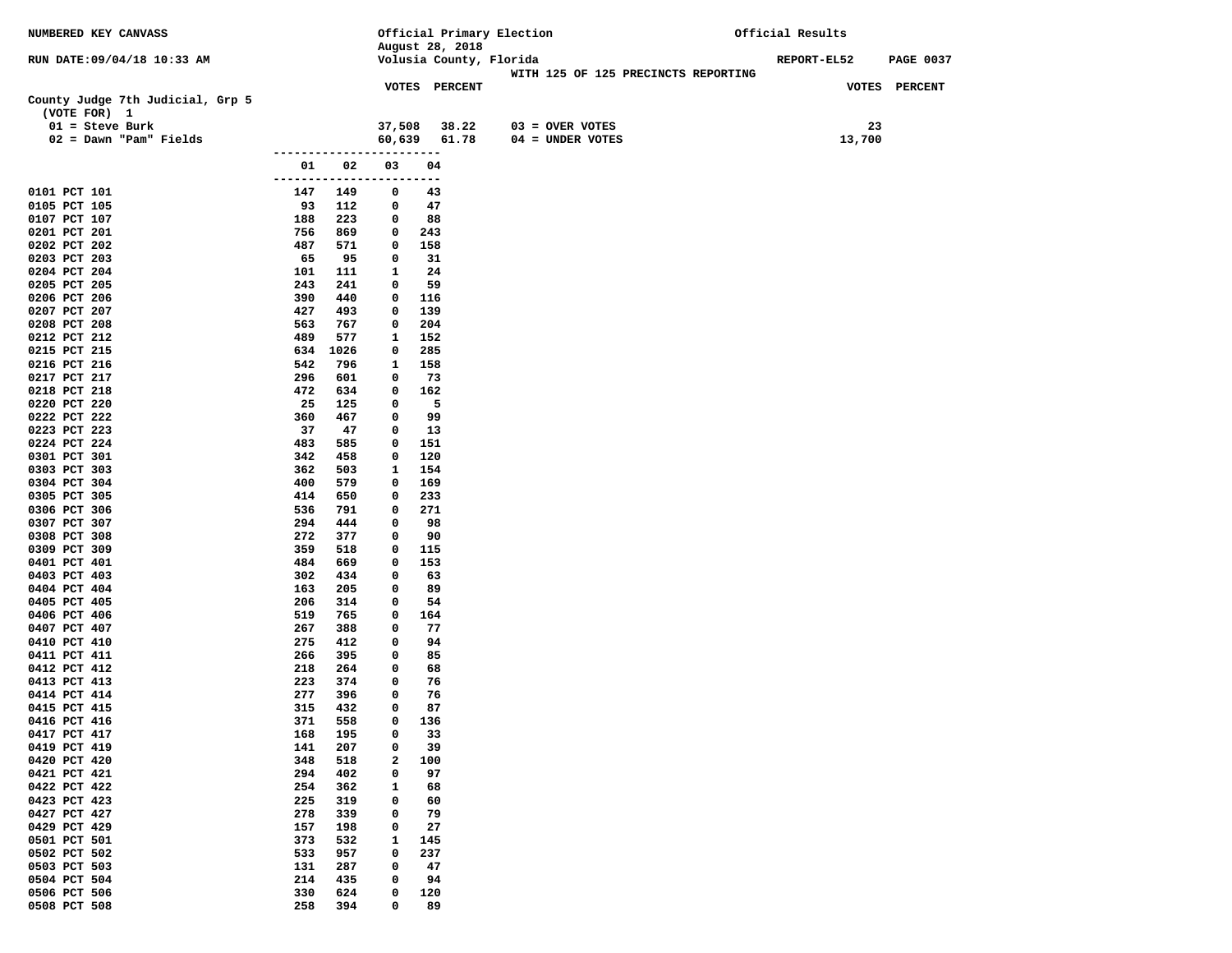| NUMBERED KEY CANVASS             |                          |            |                   | Official Primary Election |                                     | Official Results                |
|----------------------------------|--------------------------|------------|-------------------|---------------------------|-------------------------------------|---------------------------------|
|                                  |                          |            |                   | August 28, 2018           |                                     |                                 |
| RUN DATE:09/04/18 10:33 AM       |                          |            |                   | Volusia County, Florida   |                                     | REPORT-EL52<br><b>PAGE 0038</b> |
|                                  |                          |            |                   |                           | WITH 125 OF 125 PRECINCTS REPORTING |                                 |
|                                  |                          |            |                   | <b>VOTES PERCENT</b>      |                                     | VOTES PERCENT                   |
| County Judge 7th Judicial, Grp 5 |                          |            |                   |                           |                                     |                                 |
| (VOTE FOR) 1                     |                          |            |                   |                           |                                     |                                 |
| $01 =$ Steve Burk                |                          |            | 37,508            | 38.22                     | $03 =$ OVER VOTES                   | 23                              |
| $02 =$ Dawn "Pam" Fields         | -------------------      |            |                   | 60,639 61.78              | 04 = UNDER VOTES                    | 13,700                          |
|                                  | 01 1                     | 02         | 03                | 04                        |                                     |                                 |
| (CONTINUED FROM PREVIOUS PAGE)   | ------------------------ |            |                   |                           |                                     |                                 |
| 0509 PCT 509                     | 117                      | 206        | $\mathbf 0$       | 46                        |                                     |                                 |
| 0510 PCT 510                     | 539                      | 904        | $^{\circ}$        | 218                       |                                     |                                 |
| 0511 PCT 511                     | 95                       | 146        | $^{\circ}$        | 27                        |                                     |                                 |
| 0512 PCT 512                     | 412                      | 907        | 0                 | 177                       |                                     |                                 |
| 0515 PCT 515                     | 288                      | 495        | 0                 | 98                        |                                     |                                 |
| 0516 PCT 516                     | 290                      | 607        | 0                 | 139                       |                                     |                                 |
| 0517 PCT 517                     | 256                      | 437        | $\mathbf 0$       | 98                        |                                     |                                 |
| 0519 PCT 519                     | 134                      | 306        | $\mathbf 0$       | 44                        |                                     |                                 |
| 0521 PCT 521                     | 511                      | 850        | 0                 | 164                       |                                     |                                 |
| 0522 PCT 522                     | 357                      | 719        | 0                 | 131                       |                                     |                                 |
| 0523 PCT 523                     | 208                      | 344        | 0                 | 53                        |                                     |                                 |
| 0526 PCT 526                     | 157                      | 300        | 0                 | 59                        |                                     |                                 |
| 0527 PCT 527                     | 222                      | 309        | $\mathbf 0$       | 75                        |                                     |                                 |
| 0528 PCT 528                     | 191                      | 284        | $\mathbf 0$       | 43                        |                                     |                                 |
| 0529 PCT 529                     | 178                      | 327        | 3                 | 69                        |                                     |                                 |
| 0530 PCT 530                     | 140                      | 340        | 0                 | 41                        |                                     |                                 |
| 0532 PCT 532                     | 406                      | 660        | 0                 | 151                       |                                     |                                 |
| 0602 PCT 602                     | 468                      | 753        | 0                 | 137                       |                                     |                                 |
| 0603 PCT 603                     | 205<br>462               | 805        | 1<br>0            | 54                        |                                     |                                 |
| 0607 PCT 607<br>0614 PCT 614     | 176                      | 755<br>658 | 0                 | 175<br>38                 |                                     |                                 |
| 0619 PCT 619                     | 86                       | 397        | 0                 | 19                        |                                     |                                 |
| 0620 PCT 620                     | 59                       | 165        | 0                 | 16                        |                                     |                                 |
| 0621 PCT 621                     | 72                       | 346        | 0                 | 14                        |                                     |                                 |
| 0622 PCT 622                     | 54                       | 104        | $\mathbf 0$       | 22                        |                                     |                                 |
| 0623 PCT 623                     | 215                      | 380        | $\mathbf 0$       | 86                        |                                     |                                 |
| 0625 PCT 625                     | 181                      | 390        | 0                 | 60                        |                                     |                                 |
| 0626 PCT 626                     | 115                      | 258        | 0                 | 59                        |                                     |                                 |
| 0628 PCT 628                     | 170                      | 694        | 0                 | 35                        |                                     |                                 |
| 0633 PCT 633                     | 275                      | 606        | 1                 | 90                        |                                     |                                 |
| 0638 PCT 638                     | 266                      | 380        | $\mathbf 0$       | 104                       |                                     |                                 |
| 0641 PCT 641                     | 496                      | 783        | 0                 | 149                       |                                     |                                 |
| 0701 PCT 701                     | 423                      | 809        | $\mathbf{1}$      | 152                       |                                     |                                 |
| 0703 PCT 703                     | 313                      | 637        | 0                 | 109                       |                                     |                                 |
| 0705 PCT 705                     | 151                      | 267        | 0                 | 66                        |                                     |                                 |
| 0706 PCT 706<br>0709 PCT 709     | 607<br>270               | 860<br>470 | $\mathbf{1}$<br>1 | 248<br>69                 |                                     |                                 |
| 0711 PCT 711                     | 388                      | 640        | $^{\circ}$        | 120                       |                                     |                                 |
| 0712 PCT 712                     | 200                      | 339        | 0                 | 69                        |                                     |                                 |
| 0714 PCT 714                     | 356                      | 683        | 0                 | 115                       |                                     |                                 |
| 0716 PCT 716                     | 321                      | 586        | $\mathbf{0}$      | 136                       |                                     |                                 |
| 0717 PCT 717                     | 186                      | 334        | 0                 | 59                        |                                     |                                 |
| 0718 PCT 718                     | 365                      | 655        | 1                 | 141                       |                                     |                                 |
| 0719 PCT 719                     | 217                      | 339        | 0                 | 71                        |                                     |                                 |
| 0720 PCT 720                     | 104                      | 126        | 0                 | 34                        |                                     |                                 |
| 0722 PCT 722                     | 238                      | 370        | 0                 | 65                        |                                     |                                 |
| 0725 PCT 725                     | 277                      | 456        | 0                 | 114                       |                                     |                                 |
| 0726 PCT 726                     | 440                      | 759        | $\mathbf{1}$      | 237                       |                                     |                                 |
| 0728 PCT 728                     | 477                      | 746        | 0                 | 190                       |                                     |                                 |
| 0729 PCT 729                     | 488                      | 808        | 0                 | 188                       |                                     |                                 |
| 0732 PCT 732                     | 571                      | 859        | $\mathbf{2}$      | 215                       |                                     |                                 |
| 0733 PCT 733                     | 295                      | 513        | 0                 | 126                       |                                     |                                 |
| 0803 PCT 803                     | 308                      | 373        | 0                 | 149                       |                                     |                                 |
| 0804 PCT 804                     | 483                      | 734        | 0                 | 214                       |                                     |                                 |
| 0805 PCT 805                     |                          | 555 1075   | 0                 | 414                       |                                     |                                 |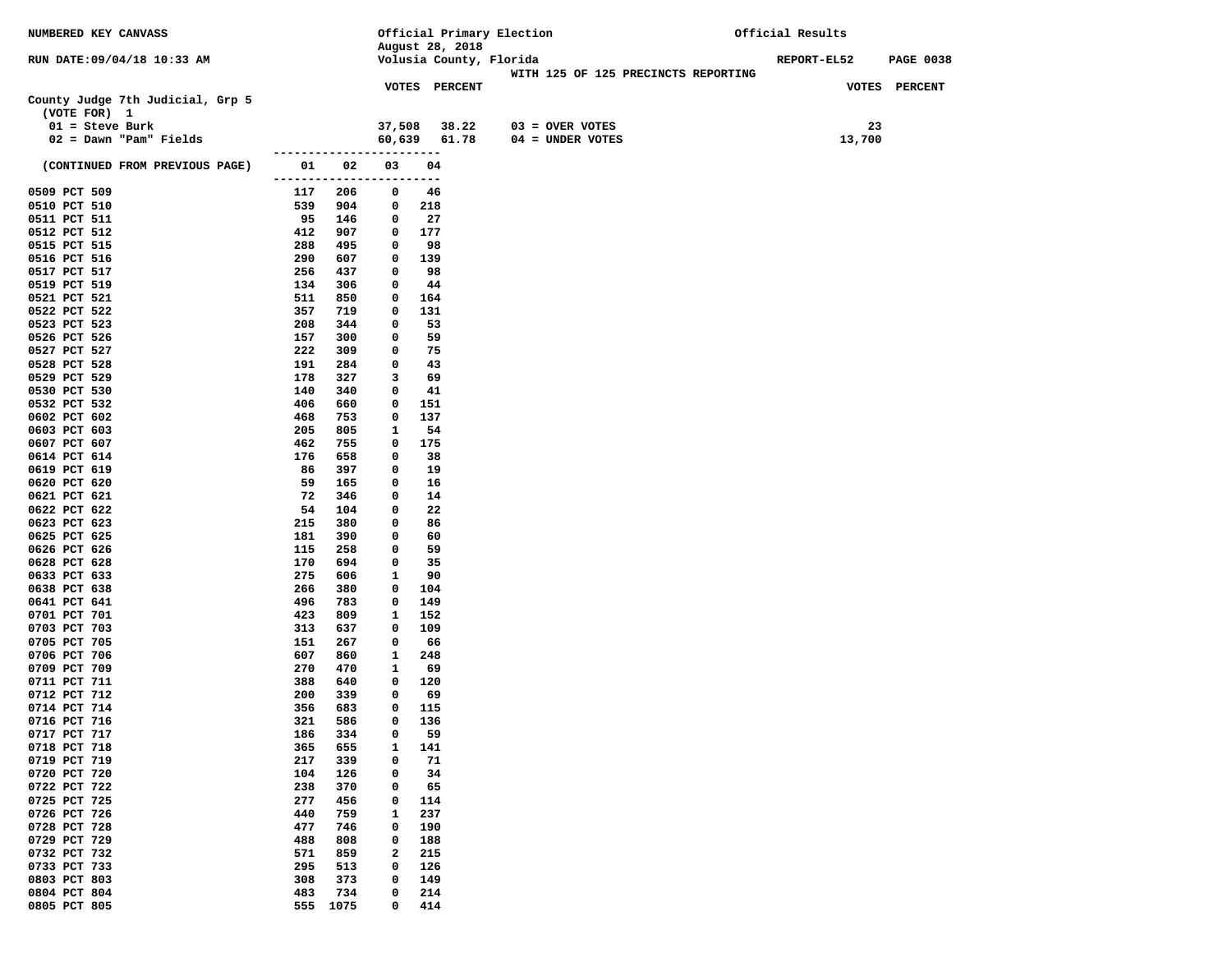|                                                                                                              | <b>PAGE 0039</b> |
|--------------------------------------------------------------------------------------------------------------|------------------|
| Volusia County, Florida<br>RUN DATE: 09/04/18 10:33 AM<br>REPORT-EL52<br>WITH 125 OF 125 PRECINCTS REPORTING |                  |
| VOTES PERCENT                                                                                                | VOTES PERCENT    |
| County Judge 7th Judicial, Grp 5<br>(VOTE FOR) 1                                                             |                  |
| $01 =$ Steve Burk<br>38.22<br>37,508<br>$03 =$ OVER VOTES<br>23                                              |                  |
| 60,639<br>$02 =$ Dawn "Pam" Fields<br>61.78<br>13,700<br>$04 =$ UNDER VOTES                                  |                  |
| 01<br>02<br>(CONTINUED FROM PREVIOUS PAGE)<br>03<br>04                                                       |                  |
| 0807 PCT 807<br>173<br>315<br>72<br>0                                                                        |                  |
| 0808 PCT 808<br>1280<br>698<br>322<br>1                                                                      |                  |
| 0809 PCT 809<br>33<br>93<br>153<br>$^{\circ}$                                                                |                  |
| 342<br>0810 PCT 810<br>203<br>100<br>0                                                                       |                  |
| 0812 PCT 812<br>611<br>345<br>210<br>0                                                                       |                  |
| 0813 PCT 813<br>235<br>393<br>120<br>0                                                                       |                  |
| 0814 PCT 814<br>253<br>405<br>95<br>0                                                                        |                  |
| 0816 PCT 816<br>345<br>72<br>214<br>0                                                                        |                  |
| 83<br>0901 PCT 901<br>238<br>348<br>0                                                                        |                  |
| 0902 PCT 902<br>605<br>393<br>126<br>0                                                                       |                  |
| 0903 PCT 903<br>364<br>526<br>104<br>0                                                                       |                  |
| 0904 PCT 904<br>796<br>198<br>499<br>2                                                                       |                  |
| 0907 PCT 907<br>273<br>372<br>104<br>0                                                                       |                  |
| 0909 PCT 909<br>180<br>267<br>76<br>0                                                                        |                  |
| 0910 PCT 910<br>146<br>204<br>36<br>0                                                                        |                  |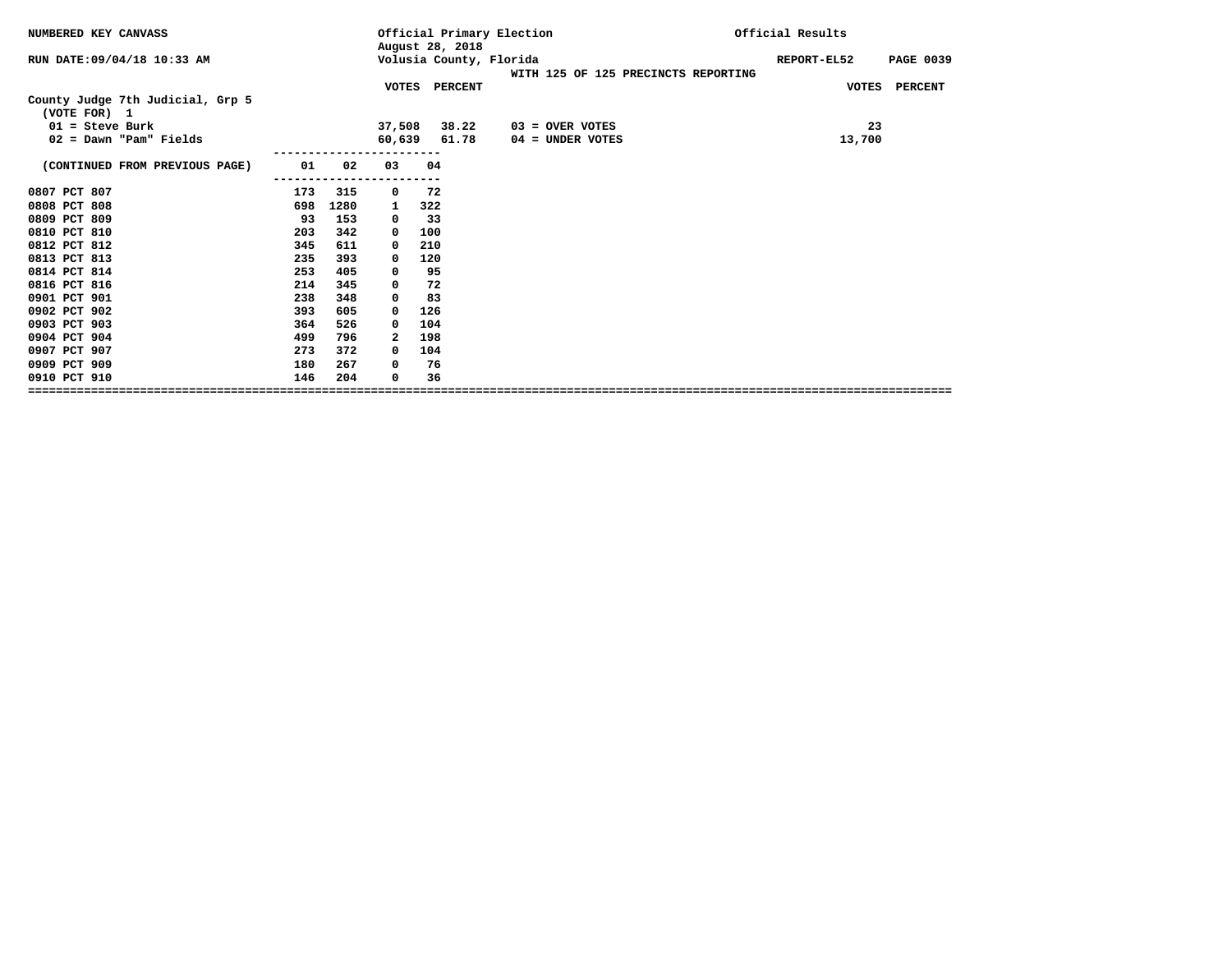| NUMBERED KEY CANVASS                    |                                |                              |                      | Official Primary Election                                      | Official Results                       |  |
|-----------------------------------------|--------------------------------|------------------------------|----------------------|----------------------------------------------------------------|----------------------------------------|--|
|                                         |                                |                              | August 28, 2018      |                                                                |                                        |  |
| RUN DATE:09/04/18 10:33 AM              |                                |                              |                      | Volusia County, Florida<br>WITH 125 OF 125 PRECINCTS REPORTING | <b>REPORT-EL52</b><br><b>PAGE 0040</b> |  |
|                                         |                                |                              | VOTES PERCENT        |                                                                | VOTES PERCENT                          |  |
| County Council at Large<br>(VOTE FOR) 1 |                                |                              |                      |                                                                |                                        |  |
| $01 = L$ . Ronald Durham                |                                | 34,730                       | 33.20                |                                                                |                                        |  |
| $02 = Ben F. Johnson$                   |                                | 69,258                       | 66.21                | $04 = OVER VOTES$                                              | 34                                     |  |
| $03 = WRITE-IN$                         |                                | 616                          | .59                  | 05 = UNDER VOTES                                               | 7,232                                  |  |
|                                         | ------------------------------ |                              |                      |                                                                |                                        |  |
|                                         | 02<br>01<br>--------           | 03<br>-----------            | 04<br>$---$<br>----- | 05                                                             |                                        |  |
| 0101 PCT 101                            | 262<br>59                      | 0                            | 0                    | 18                                                             |                                        |  |
| 0105 PCT 105                            | 174<br>64                      | 0                            | 0                    | 14                                                             |                                        |  |
| 0107 PCT 107                            | 90<br>372                      | 0                            | 0                    | 37                                                             |                                        |  |
| 0201 PCT 201                            | 415 1380                       | 8                            | 0                    | 65                                                             |                                        |  |
| 0202 PCT 202                            | 811<br>327                     | 9                            | 0                    | 69                                                             |                                        |  |
| 0203 PCT 203<br>0204 PCT 204            | 165<br>21<br>63<br>161         | $\mathbf{1}$<br>$\mathbf{2}$ | 0<br>0               | $\overline{\mathbf{4}}$<br>11                                  |                                        |  |
| 0205 PCT 205                            | 152<br>367                     | $\mathbf{2}$                 | 0                    | 22                                                             |                                        |  |
| 0206 PCT 206                            | 229<br>675                     | 13                           | 1                    | 28                                                             |                                        |  |
| 0207 PCT 207                            | 224<br>809                     | $\overline{\mathbf{3}}$      | 0                    | 23                                                             |                                        |  |
| 0208 PCT 208                            | 372 1096                       | 10                           | 0                    | 56                                                             |                                        |  |
| 0212 PCT 212                            | 377<br>770                     | 10                           | 2                    | 60                                                             |                                        |  |
| 0215 PCT 215                            | 1251<br>518                    | 9                            | 0<br>167             |                                                                |                                        |  |
| 0216 PCT 216                            | 544<br>847                     | 12                           | 1                    | 93                                                             |                                        |  |
| 0217 PCT 217                            | 532<br>396                     | 0                            | 0                    | 42                                                             |                                        |  |
| 0218 PCT 218                            | 731<br>443                     | 5                            | 0                    | 89                                                             |                                        |  |
| 0220 PCT 220                            | 125<br>27                      | 0                            | 0                    | $\overline{\mathbf{3}}$                                        |                                        |  |
| 0222 PCT 222<br>0223 PCT 223            | 297<br>587<br>25<br>69         | 2<br>0                       | 0<br>0               | 40<br>$\overline{\mathbf{3}}$                                  |                                        |  |
| 0224 PCT 224                            | 288<br>872                     | 12                           | 0                    | 47                                                             |                                        |  |
| 0301 PCT 301                            | 219<br>646                     | $4\phantom{1}$               | 0                    | 51                                                             |                                        |  |
| 0303 PCT 303                            | 279<br>645                     | 4                            | 0                    | 92                                                             |                                        |  |
| 0304 PCT 304                            | 305<br>741                     | 5                            | 0                    | 97                                                             |                                        |  |
| 0305 PCT 305                            | 314<br>858                     | 3                            | 0<br>122             |                                                                |                                        |  |
| 0306 PCT 306                            | 381 1043                       | 3                            | 0<br>171             |                                                                |                                        |  |
| 0307 PCT 307                            | 220<br>566                     | 0                            | 0                    | 50                                                             |                                        |  |
| 0308 PCT 308                            | 193<br>503                     | 2                            | 0                    | 41                                                             |                                        |  |
| 0309 PCT 309<br>0401 PCT 401            | 302<br>603<br>404<br>814       | 3<br>8                       | 0<br>0               | 84<br>80                                                       |                                        |  |
| 0403 PCT 403                            | 298<br>449                     | 6                            | 0                    | 46                                                             |                                        |  |
| 0404 PCT 404                            | 73<br>344                      | 3                            | 0                    | 37                                                             |                                        |  |
| 0405 PCT 405                            | 191<br>333                     | $\mathbf{1}$                 | 1                    | 48                                                             |                                        |  |
| 0406 PCT 406                            | 518<br>830                     | 3                            | 0                    | 97                                                             |                                        |  |
| 0407 PCT 407                            | 263<br>417                     | 3                            | $\mathbf{2}$         | 47                                                             |                                        |  |
| 0410 PCT 410                            | 255<br>473                     | 3                            | 0                    | 50                                                             |                                        |  |
| 0411 PCT 411                            | 221<br>474                     | 3                            | 0                    | 48                                                             |                                        |  |
| 0412 PCT 412                            | 412<br>116                     | 3                            | 0                    | 19                                                             |                                        |  |
| 0413 PCT 413                            | 214<br>419                     | 3<br>2                       | 0<br>0               | 37                                                             |                                        |  |
| 0414 PCT 414<br>0415 PCT 415            | 258<br>451<br>291<br>480       | 4                            | $\mathbf{1}$         | 38<br>58                                                       |                                        |  |
| 0416 PCT 416                            | 374<br>605                     | 5                            | 0                    | 81                                                             |                                        |  |
| 0417 PCT 417                            | 137<br>240                     | 1                            | 0                    | 18                                                             |                                        |  |
| 0419 PCT 419                            | 118<br>239                     | 2                            | 0                    | 28                                                             |                                        |  |
| 0420 PCT 420                            | 312<br>589                     | 4                            | 0                    | 63                                                             |                                        |  |
| 0421 PCT 421                            | 205<br>545                     | 1                            | 0                    | 42                                                             |                                        |  |
| 0422 PCT 422                            | 246<br>403                     | 1                            | 0                    | 35                                                             |                                        |  |
| 0423 PCT 423                            | 182<br>380                     | з                            | 0                    | 39                                                             |                                        |  |
| 0427 PCT 427                            | 200<br>446                     | 4                            | 0                    | 46                                                             |                                        |  |
| 0429 PCT 429                            | 117<br>244                     | $\mathbf{2}$                 | 0                    | 19                                                             |                                        |  |
| 0501 PCT 501<br>0502 PCT 502            | 272<br>694                     | 5                            | 1<br>0               | 79                                                             |                                        |  |
| 0503 PCT 503                            | 514<br>1069<br>123<br>314      | 10<br>5                      | 134<br>0             | 23                                                             |                                        |  |
| 0504 PCT 504                            | 236<br>450                     | 5                            | 0                    | 52                                                             |                                        |  |
| 0506 PCT 506                            | 305<br>693                     | 8                            | 0                    | 68                                                             |                                        |  |
|                                         |                                |                              |                      |                                                                |                                        |  |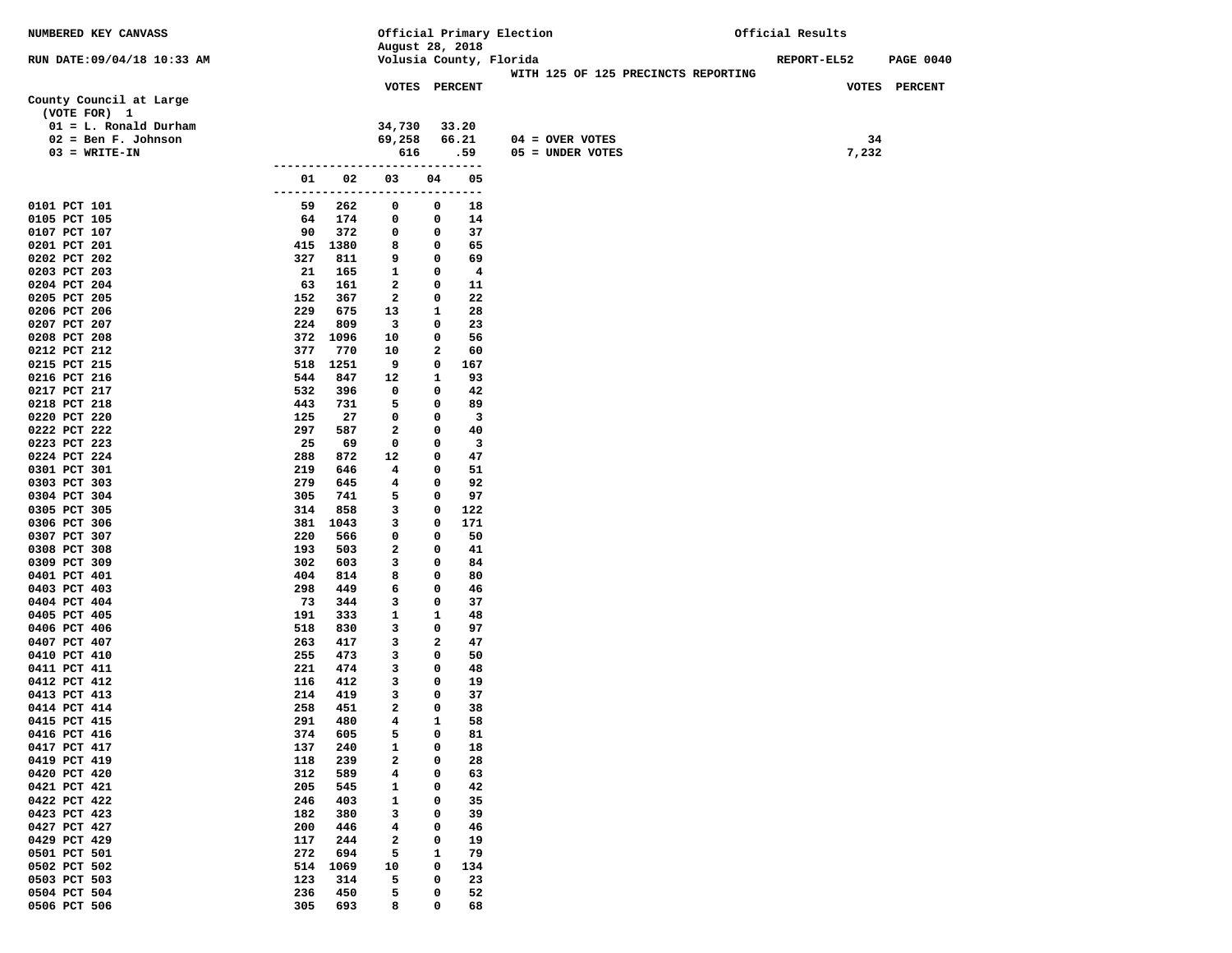| NUMBERED KEY CANVASS           |                      |            | Official Primary Election      |                   |          | Official Results |  |                   |  |                                     |             |       |                  |  |
|--------------------------------|----------------------|------------|--------------------------------|-------------------|----------|------------------|--|-------------------|--|-------------------------------------|-------------|-------|------------------|--|
|                                |                      |            | August 28, 2018                |                   |          |                  |  |                   |  |                                     |             |       |                  |  |
| RUN DATE: 09/04/18 10:33 AM    |                      |            | Volusia County, Florida        |                   |          |                  |  |                   |  |                                     | REPORT-EL52 |       | <b>PAGE 0041</b> |  |
|                                |                      |            |                                |                   |          |                  |  |                   |  | WITH 125 OF 125 PRECINCTS REPORTING |             |       |                  |  |
| County Council at Large        |                      |            | VOTES PERCENT                  |                   |          |                  |  |                   |  |                                     |             |       | VOTES PERCENT    |  |
| (VOTE FOR) 1                   |                      |            |                                |                   |          |                  |  |                   |  |                                     |             |       |                  |  |
| $01 = L$ . Ronald Durham       |                      |            | 34,730                         |                   | 33.20    |                  |  |                   |  |                                     |             |       |                  |  |
| $02 = \text{Ben } F.$ Johnson  |                      |            | 69,258                         |                   | 66.21    |                  |  | $04 =$ OVER VOTES |  |                                     |             | 34    |                  |  |
| $03 = WRITE-IN$                |                      |            | 616                            |                   | .59      |                  |  | 05 = UNDER VOTES  |  |                                     |             | 7,232 |                  |  |
|                                |                      |            | ------------------------------ |                   |          |                  |  |                   |  |                                     |             |       |                  |  |
| (CONTINUED FROM PREVIOUS PAGE) | 01                   | 02         | 03                             | 04                | 05       |                  |  |                   |  |                                     |             |       |                  |  |
|                                | -------------------- |            |                                | ----              | $---$    |                  |  |                   |  |                                     |             |       |                  |  |
| 0508 PCT 508                   | 218                  | 475        | 4                              | 0                 | 44       |                  |  |                   |  |                                     |             |       |                  |  |
| 0509 PCT 509                   | 96                   | 256        | $\mathbf{2}$                   | 0                 | 15       |                  |  |                   |  |                                     |             |       |                  |  |
| 0510 PCT 510                   |                      | 456 1061   | 12                             | 0                 | 132      |                  |  |                   |  |                                     |             |       |                  |  |
| 0511 PCT 511                   | 75                   | 178        | 0                              | 1                 | 14       |                  |  |                   |  |                                     |             |       |                  |  |
| 0512 PCT 512                   | 449                  | 957        | 6                              | 0                 | 84       |                  |  |                   |  |                                     |             |       |                  |  |
| 0515 PCT 515                   | 302                  | 518        | 10                             | 0                 | 51       |                  |  |                   |  |                                     |             |       |                  |  |
| 0516 PCT 516                   | 293                  | 666        | 9                              | 0                 | 68       |                  |  |                   |  |                                     |             |       |                  |  |
| 0517 PCT 517                   | 250                  | 481        | 8                              | 0                 | 52       |                  |  |                   |  |                                     |             |       |                  |  |
| 0519 PCT 519                   | 168                  | 285        | 5                              | 1                 | 25       |                  |  |                   |  |                                     |             |       |                  |  |
| 0521 PCT 521                   | 436                  | 989        | 11                             | 0                 | 89       |                  |  |                   |  |                                     |             |       |                  |  |
| 0522 PCT 522                   | 350                  | 795        | 5                              | 0                 | 57       |                  |  |                   |  |                                     |             |       |                  |  |
| 0523 PCT 523                   | 180                  | 386        | 8                              | 0                 | 31       |                  |  |                   |  |                                     |             |       |                  |  |
| 0526 PCT 526                   | 154                  | 324        | 1                              | $\mathbf{2}$<br>0 | 35<br>41 |                  |  |                   |  |                                     |             |       |                  |  |
| 0527 PCT 527<br>0528 PCT 528   | 175<br>208           | 387<br>286 | 3<br>4                         | 1                 | 19       |                  |  |                   |  |                                     |             |       |                  |  |
| 0529 PCT 529                   | 209                  | 313        | 5                              | 1                 | 49       |                  |  |                   |  |                                     |             |       |                  |  |
| 0530 PCT 530                   | 215                  | 280        | 4                              | 0                 | 22       |                  |  |                   |  |                                     |             |       |                  |  |
| 0532 PCT 532                   | 305                  | 805        | 5                              | 0                 | 102      |                  |  |                   |  |                                     |             |       |                  |  |
| 0602 PCT 602                   | 481                  | 795        | 4                              | 0                 | 78       |                  |  |                   |  |                                     |             |       |                  |  |
| 0603 PCT 603                   | 667                  | 353        | 8                              | 0                 | 37       |                  |  |                   |  |                                     |             |       |                  |  |
| 0607 PCT 607                   | 527                  | 712        | 42                             | 0                 | 111      |                  |  |                   |  |                                     |             |       |                  |  |
| 0614 PCT 614                   | 536                  | 295        | 3                              | 2                 | 36       |                  |  |                   |  |                                     |             |       |                  |  |
| 0619 PCT 619                   | 315                  | 161        | 7                              | 0                 | 19       |                  |  |                   |  |                                     |             |       |                  |  |
| 0620 PCT 620                   | 141                  | 82         | 1                              | 0                 | 16       |                  |  |                   |  |                                     |             |       |                  |  |
| 0621 PCT 621                   | 291                  | 129        | 2                              | 0                 | 10       |                  |  |                   |  |                                     |             |       |                  |  |
| 0622 PCT 622                   | 59                   | 106        | 4                              | 0                 | 11       |                  |  |                   |  |                                     |             |       |                  |  |
| 0623 PCT 623                   | 257                  | 368        | 7                              | 1                 | 48       |                  |  |                   |  |                                     |             |       |                  |  |
| 0625 PCT 625                   | 179                  | 407        | 7                              | 1                 | 37       |                  |  |                   |  |                                     |             |       |                  |  |
| 0626 PCT 626                   | 162                  | 236        | 3                              | 0                 | 31       |                  |  |                   |  |                                     |             |       |                  |  |
| 0628 PCT 628                   | 606<br>459           | 267<br>443 | 2<br>5                         | $\mathbf{2}$<br>0 | 22<br>65 |                  |  |                   |  |                                     |             |       |                  |  |
| 0633 PCT 633<br>0638 PCT 638   | 199                  | 494        | 5                              | 1                 | 51       |                  |  |                   |  |                                     |             |       |                  |  |
| 0641 PCT 641                   | 470                  | 879        | 9                              | 1                 | 69       |                  |  |                   |  |                                     |             |       |                  |  |
| 0701 PCT 701                   | 425                  | 899        | $\mathbf{1}$                   | 1                 | 59       |                  |  |                   |  |                                     |             |       |                  |  |
| 0703 PCT 703                   | 348                  | 644        | 3                              | 1                 | 63       |                  |  |                   |  |                                     |             |       |                  |  |
| 0705 PCT 705                   | 113                  | 324        | $4\phantom{1}$                 | 0                 | 43       |                  |  |                   |  |                                     |             |       |                  |  |
| 0706 PCT 706                   | 452                  | 1096       | 13                             | 0                 | 155      |                  |  |                   |  |                                     |             |       |                  |  |
| 0709 PCT 709                   | 270                  | 491        | 11                             | 0                 | 38       |                  |  |                   |  |                                     |             |       |                  |  |
| 0711 PCT 711                   | 370                  | 715        | 6                              | 0                 | 57       |                  |  |                   |  |                                     |             |       |                  |  |
| 0712 PCT 712                   | 201                  | 364        | $\overline{a}$                 | 0                 | 41       |                  |  |                   |  |                                     |             |       |                  |  |
| 0714 PCT 714                   | 407                  | 687        | 7                              | 0                 | 53       |                  |  |                   |  |                                     |             |       |                  |  |
| 0716 PCT 716                   | 205                  | 759        | 9                              | 0                 | 70       |                  |  |                   |  |                                     |             |       |                  |  |
| 0717 PCT 717                   | 178                  | 373        | 1                              | 1                 | 26       |                  |  |                   |  |                                     |             |       |                  |  |
| 0718 PCT 718                   | 322                  | 759        | 8                              | 0                 | 73       |                  |  |                   |  |                                     |             |       |                  |  |
| 0719 PCT 719                   | 177                  | 404        | 5                              | 0                 | 41       |                  |  |                   |  |                                     |             |       |                  |  |
| 0720 PCT 720                   | 87                   | 160        | 1                              | 0                 | 16       |                  |  |                   |  |                                     |             |       |                  |  |
| 0722 PCT 722                   | 209                  | 423        | 5                              | 0                 | 36       |                  |  |                   |  |                                     |             |       |                  |  |
| 0725 PCT 725                   | 265                  | 534        | 3                              | 0                 | 45       |                  |  |                   |  |                                     |             |       |                  |  |
| 0726 PCT 726<br>0728 PCT 728   | 353                  | 936<br>908 | 10                             | $\mathbf{1}$      | 137      |                  |  |                   |  |                                     |             |       |                  |  |
| 0729 PCT 729                   | 415<br>435           | 948        | 8<br>5                         | 0<br>0            | 82<br>96 |                  |  |                   |  |                                     |             |       |                  |  |
| 0732 PCT 732                   | 540                  | 987        | 7                              | $\mathbf{2}$      | 111      |                  |  |                   |  |                                     |             |       |                  |  |
| 0733 PCT 733                   | 273                  | 596        | 4                              | 1                 | 60       |                  |  |                   |  |                                     |             |       |                  |  |
| 0803 PCT 803                   | 248                  | 488        | 7                              | 0                 | 87       |                  |  |                   |  |                                     |             |       |                  |  |
|                                |                      |            |                                |                   |          |                  |  |                   |  |                                     |             |       |                  |  |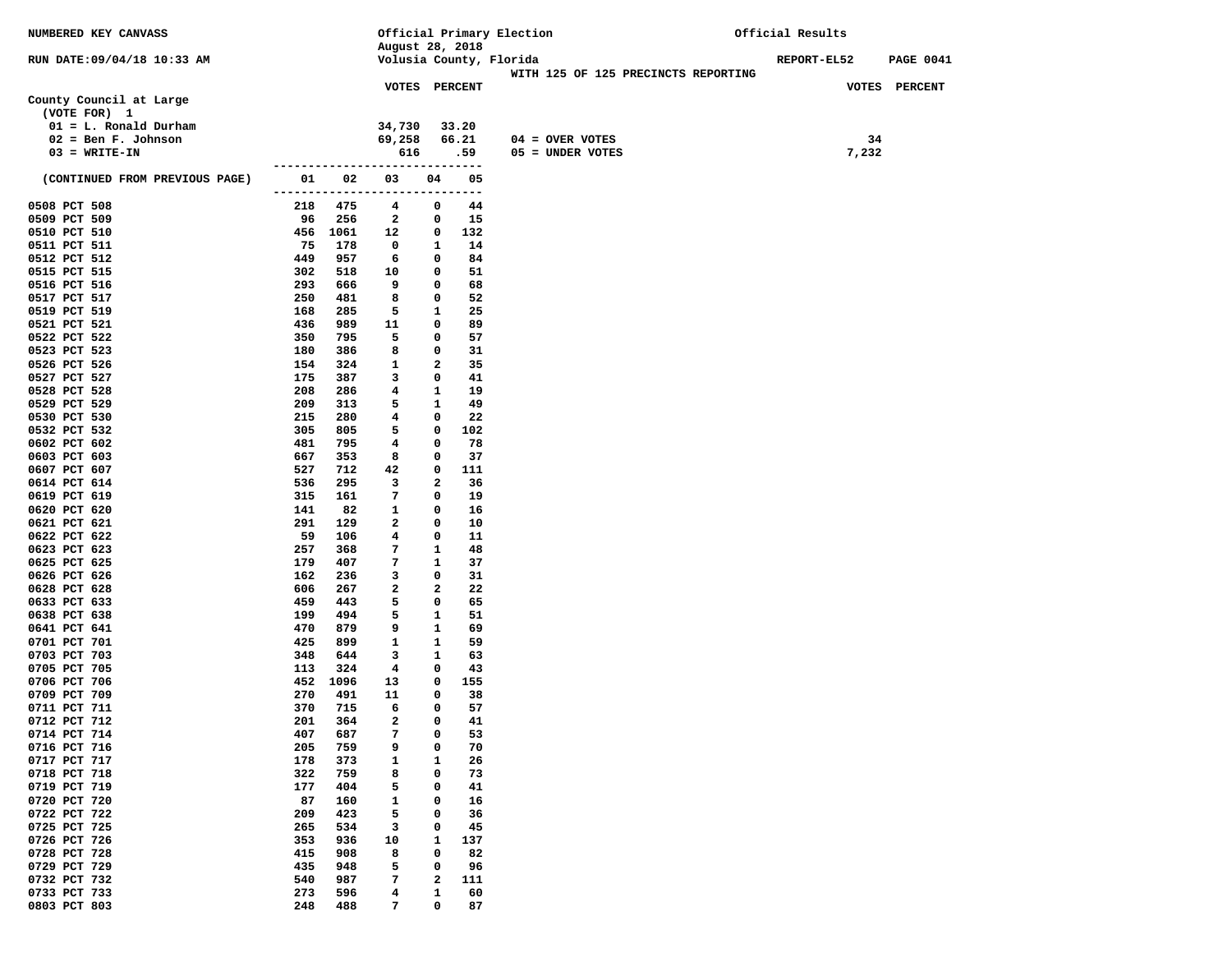| NUMBERED KEY CANVASS                    |     |      | August 28, 2018 |              |       | Official Primary Election |                                     | Official Results                |
|-----------------------------------------|-----|------|-----------------|--------------|-------|---------------------------|-------------------------------------|---------------------------------|
| RUN DATE: 09/04/18 10:33 AM             |     |      |                 |              |       | Volusia County, Florida   | WITH 125 OF 125 PRECINCTS REPORTING | REPORT-EL52<br><b>PAGE 0042</b> |
|                                         |     |      | VOTES PERCENT   |              |       |                           |                                     | VOTES PERCENT                   |
| County Council at Large<br>(VOTE FOR) 1 |     |      |                 |              |       |                           |                                     |                                 |
| $01 = L$ . Ronald Durham                |     |      | 34,730          |              | 33.20 |                           |                                     |                                 |
| $02 = \text{Ben } F.$ Johnson           |     |      | 69,258          |              | 66.21 | $04 =$ OVER VOTES         |                                     | 34                              |
| $03 = WRITE-IN$                         |     |      | 616             |              | .59   | $05 =$ UNDER VOTES        |                                     | 7,232                           |
|                                         |     |      |                 |              |       |                           |                                     |                                 |
| (CONTINUED FROM PREVIOUS PAGE)          | 01  | 02   | 03              | 04           | 05    |                           |                                     |                                 |
|                                         |     |      |                 |              |       |                           |                                     |                                 |
| 0804 PCT 804<br>0805 PCT 805            | 400 | 930  | 1               | 0            | 100   |                           |                                     |                                 |
|                                         | 560 | 1215 | 11              | 0            | 258   |                           |                                     |                                 |
| 0807 PCT 807                            | 168 | 358  | 1               | 0            | 33    |                           |                                     |                                 |
| 0808 PCT 808                            | 725 | 1357 | 9               | 0            | 210   |                           |                                     |                                 |
| 0809 PCT 809                            | 99  | 164  | 1               | 0            | 15    |                           |                                     |                                 |
| 0810 PCT 810                            | 208 | 389  | 0               | 1            | 47    |                           |                                     |                                 |
| 0812 PCT 812                            | 379 | 642  | 3               | 0            | 142   |                           |                                     |                                 |
| 0813 PCT 813                            | 220 | 447  | 4               | 0            | 77    |                           |                                     |                                 |
| 0814 PCT 814                            | 207 | 497  | 2               | 1            | 46    |                           |                                     |                                 |
| 0816 PCT 816                            | 149 | 451  | 6               | 0            | 25    |                           |                                     |                                 |
| 0901 PCT 901                            | 190 | 428  | 6               | 0            | 45    |                           |                                     |                                 |
| 0902 PCT 902                            | 353 | 697  | 4               | $\mathbf{1}$ | 69    |                           |                                     |                                 |
| 0903 PCT 903                            | 282 | 651  | 4               | 0            | 57    |                           |                                     |                                 |
| 0904 PCT 904                            | 383 | 990  | 5               | 0            | 117   |                           |                                     |                                 |
| 0907 PCT 907                            | 171 | 535  | 5               | 0            | 38    |                           |                                     |                                 |
| 0909 PCT 909                            | 123 | 357  | 2               | 1            | 40    |                           |                                     |                                 |
| 0910 PCT 910                            | 111 | 252  | $\mathbf{1}$    | 0            | 22    |                           |                                     |                                 |
|                                         |     |      |                 |              |       |                           |                                     |                                 |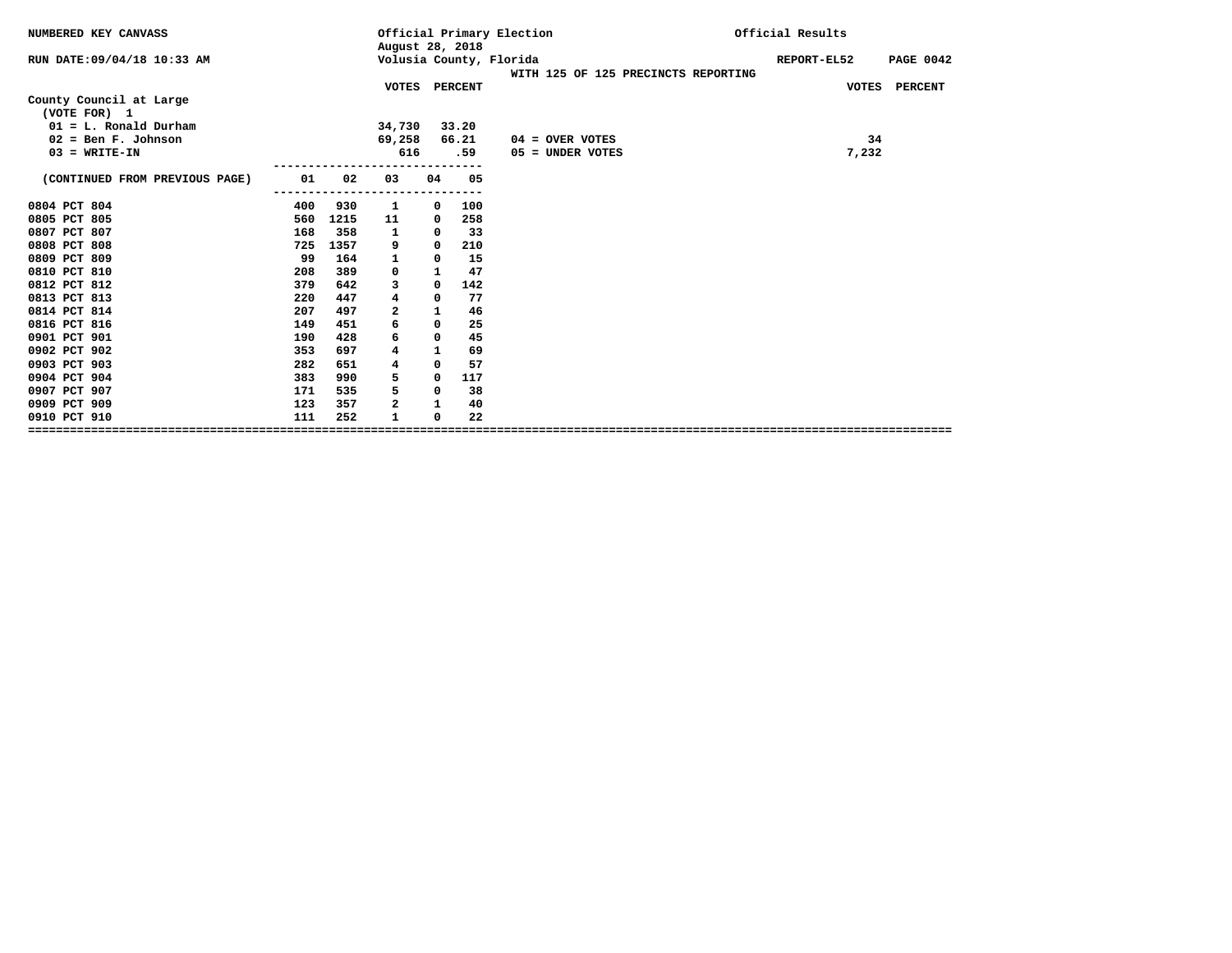| NUMBERED KEY CANVASS             |                         |              |       | August 28, 2018         | Official Primary Election |              |                                   | Official Results                |
|----------------------------------|-------------------------|--------------|-------|-------------------------|---------------------------|--------------|-----------------------------------|---------------------------------|
| RUN DATE:09/04/18 10:33 AM       |                         |              |       |                         | Volusia County, Florida   |              | WITH 24 OF 24 PRECINCTS REPORTING | REPORT-EL52<br><b>PAGE 0043</b> |
|                                  |                         |              |       | VOTES PERCENT           |                           |              |                                   | <b>PERCENT</b><br><b>VOTES</b>  |
| County Council Member District 1 |                         |              |       |                         |                           |              |                                   |                                 |
| (VOTE FOR) 1                     |                         |              |       |                         |                           |              |                                   |                                 |
| $01 = Jeff Brower$               |                         |              | 6,171 |                         | 28.75                     |              | $04$ = Pat Patterson              | 29.82<br>6,401                  |
| $02$ = Barbara Girtman           |                         |              | 6,784 |                         | 31.61                     |              | $05 =$ OVER VOTES                 | 5                               |
| $03 =$ Eddie Molina              |                         |              | 2,108 |                         | 9.82                      |              | 06 = UNDER VOTES                  | 1,914                           |
|                                  | 01                      | 02           | 03    | 04                      | 05                        | 06           |                                   |                                 |
|                                  | -----                   |              |       |                         |                           | ---          |                                   |                                 |
| 0101 PCT 101                     | 123                     | 45           | 16    | 128                     | 0                         | 27           |                                   |                                 |
| 0105 PCT 105                     | 72                      | 29           | 12    | 111                     | 1                         | 27           |                                   |                                 |
| 0107 PCT 107                     | 209                     | 63           | 33    | 141                     | 0                         | 53           |                                   |                                 |
| 0201 PCT 201                     | 557                     | 434          | 149   | 605                     | 0                         | 123          |                                   |                                 |
| 0202 PCT 202                     | 373                     | 302          | 72    | 371                     | $\mathbf{1}$              | 97           |                                   |                                 |
| 0204 PCT 204                     | $\overline{\mathbf{2}}$ | $\mathbf{1}$ | 0     | $\overline{\mathbf{4}}$ | 0                         | $\mathbf{1}$ |                                   |                                 |
| 0206 PCT 206                     | 262                     | 220          | 95    | 316                     | 0                         | 53           |                                   |                                 |
| 0207 PCT 207                     | 291                     | 218          | 115   | 364                     | 0                         | 71           |                                   |                                 |
| 0208 PCT 208                     | 420                     | 432          | 123   | 451                     | 0                         | 108          |                                   |                                 |
| 0212 PCT 212                     | 281                     | 432          | 101   | 319                     | 0                         | 86           |                                   |                                 |
| 0215 PCT 215                     | 468                     | 613          | 229   | 436                     | $\mathbf{2}$              | 197          |                                   |                                 |
| 0216 PCT 216                     | 363                     | 592          | 143   | 287                     | 0                         | 112          |                                   |                                 |
| 0217 PCT 217                     | 152                     | 565          | 47    | 159                     | $\mathbf{1}$              | 46           |                                   |                                 |
| 0218 PCT 218                     | 286                     | 461          | 132   | 296                     | 0                         | 93           |                                   |                                 |
| 0220 PCT 220                     | $_{\rm 8}$              | 125          | 8     | 12                      | 0                         | $\mathbf{2}$ |                                   |                                 |
| 0222 PCT 222                     | 249                     | 298          | 43    | 222                     | 0                         | 63           |                                   |                                 |
| 0223 PCT 223                     | 17                      | 23           | 11    | 35                      | 0                         | 11           |                                   |                                 |
| 0224 PCT 224                     | 335                     | 329          | 134   | 343                     | 0                         | 78           |                                   |                                 |
| 0301 PCT 301                     | 300                     | 223          | 74    | 247                     | 0                         | 76           |                                   |                                 |
| 0303 PCT 303                     | 231                     | 272          | 106   | 304                     | $^{\circ}$                | 107          |                                   |                                 |
| 0304 PCT 304                     | 354                     | 252          | 137   | 282                     | 0                         | 123          |                                   |                                 |
| 0306 PCT 306                     | 407                     | 350          | 143   | 492                     | 0                         | 206          |                                   |                                 |
| 0308 PCT 308                     | 207                     | 171          | 68    | 229                     | 0                         | 64           |                                   |                                 |
| 0309 PCT 309                     | 204                     | 334          | 117   | 247                     | 0                         | 90           |                                   |                                 |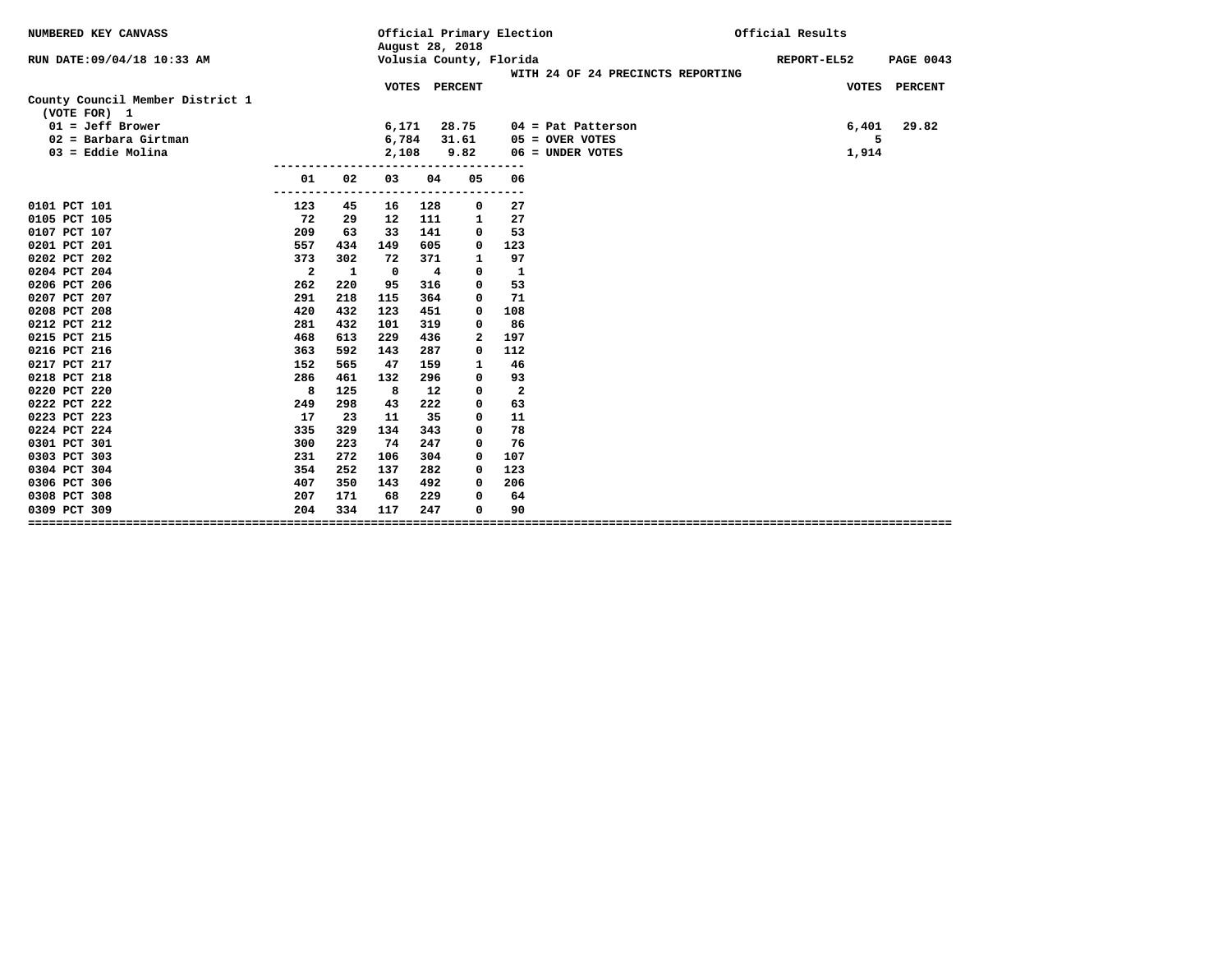| NUMBERED KEY CANVASS                             |                |            | August 28, 2018         |              |            | Official Primary Election                                    | Official Results |                  |  |
|--------------------------------------------------|----------------|------------|-------------------------|--------------|------------|--------------------------------------------------------------|------------------|------------------|--|
| RUN DATE:09/04/18 10:33 AM                       |                |            |                         |              |            | Volusia County, Florida<br>WITH 23 OF 23 PRECINCTS REPORTING | REPORT-EL52      | <b>PAGE 0044</b> |  |
| County Council Member District 5<br>(VOTE FOR) 1 |                |            | VOTES PERCENT           |              |            |                                                              | VOTES PERCENT    |                  |  |
| $01 = Dan Hunt$                                  |                |            | 6,738                   |              | 42.59      |                                                              |                  |                  |  |
| $02$ = Fred Lowry                                |                |            | 9,022                   |              | 57.03      | $04 =$ OVER VOTES                                            | 3                |                  |  |
| $03 = WRITE-IN$                                  |                |            | 60                      |              | .38        | 05 = UNDER VOTES                                             | 1,289            |                  |  |
|                                                  | 01             | 02         | 03                      | 04           | 05         |                                                              |                  |                  |  |
| 0305 PCT 305                                     | -------<br>612 | 523        | з                       | 1            | ---<br>158 |                                                              |                  |                  |  |
| 0307 PCT 307                                     | 392            | 372        | 2                       | $\mathbf 0$  | 70         |                                                              |                  |                  |  |
| 0401 PCT 401                                     | 482            | 707        | 9                       | $\mathbf 0$  | 108        |                                                              |                  |                  |  |
| 0403 PCT 403                                     | 312            | 428        | 3                       | $\mathbf 0$  | 56         |                                                              |                  |                  |  |
| 0404 PCT 404                                     | 86             | 151        | $\mathbf{1}$            | $\mathbf 0$  | 15         |                                                              |                  |                  |  |
| 0405 PCT 405                                     | 175            | 267        | $\mathbf{1}$            | $\mathbf 0$  | 37         |                                                              |                  |                  |  |
| 0406 PCT 406                                     | 590            | 750        | $\mathbf{2}$            | $\mathbf 0$  | 106        |                                                              |                  |                  |  |
| 0407 PCT 407                                     | 289            | 376        | $\overline{\mathbf{4}}$ | $\mathbf 0$  | 63         |                                                              |                  |                  |  |
| 0410 PCT 410                                     | 281            | 446        | 3                       | $\mathbf{1}$ | 50         |                                                              |                  |                  |  |
| 0411 PCT 411                                     | 304            | 390        | 7                       | $\mathbf{1}$ | 44         |                                                              |                  |                  |  |
| 0412 PCT 412                                     | 58             | 123        | $\mathbf{1}$            | $\mathbf{0}$ | 20         |                                                              |                  |                  |  |
| 0413 PCT 413                                     | 256            | 364        | 5                       | 0            | 48         |                                                              |                  |                  |  |
| 0414 PCT 414                                     | 301            | 404        | 5                       | $\mathbf 0$  | 39         |                                                              |                  |                  |  |
| 0415 PCT 415                                     | 354            | 417        | 3                       | $\mathbf{0}$ | 60         |                                                              |                  |                  |  |
| 0416 PCT 416                                     | 393            | 591        | $\Omega$                | $\mathbf 0$  | 81         |                                                              |                  |                  |  |
| 0417 PCT 417                                     | 159            | 220        | 0                       | $\mathbf{0}$ | 17         |                                                              |                  |                  |  |
| 0419 PCT 419                                     | 140            | 212        | $\overline{a}$          | $\mathbf 0$  | 33         |                                                              |                  |                  |  |
| 0420 PCT 420                                     | 377            | 513        | $\overline{a}$          | $\Omega$     | 76         |                                                              |                  |                  |  |
| 0421 PCT 421                                     | 259            | 479        | $\mathbf{1}$            | $\mathbf{0}$ | 54         |                                                              |                  |                  |  |
| 0422 PCT 422                                     | 266            | 378        | 1                       | $\Omega$     | 40         |                                                              |                  |                  |  |
| 0423 PCT 423                                     | 242            | 310        | $\mathbf{1}$            | $\mathbf{0}$ | 51         |                                                              |                  |                  |  |
| 0427 PCT 427                                     | 253            | 395<br>206 | 3                       | $\mathbf 0$  | 45         |                                                              |                  |                  |  |
| 0429 PCT 429                                     | 157            |            | $\mathbf{1}$            | 0            | 18         |                                                              |                  |                  |  |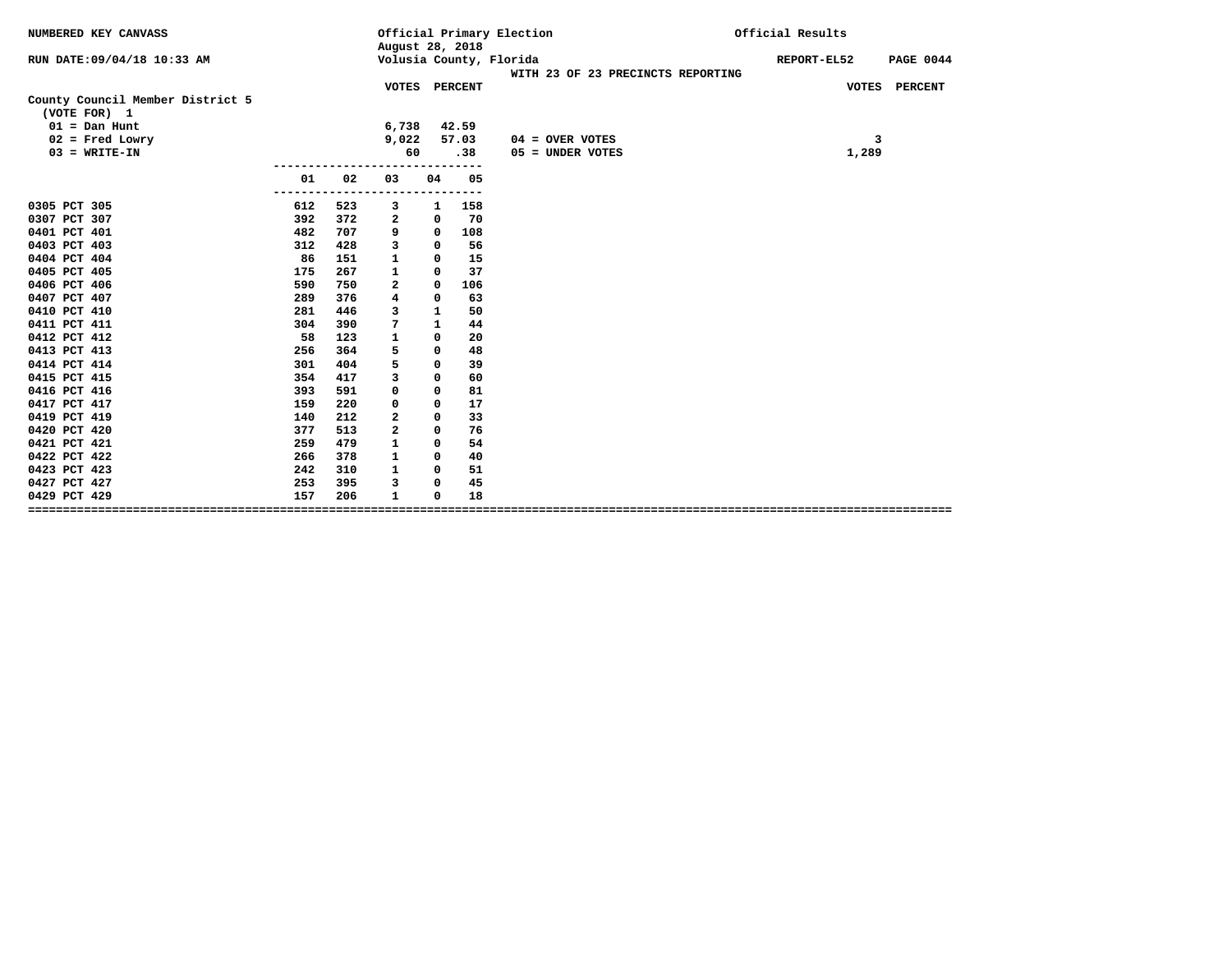| NUMBERED KEY CANVASS                           |                |     | August 28, 2018 |              |              | Official Primary Election                                    | Official Results                |  |  |  |
|------------------------------------------------|----------------|-----|-----------------|--------------|--------------|--------------------------------------------------------------|---------------------------------|--|--|--|
| RUN DATE: 09/04/18 10:33 AM                    |                |     |                 |              |              | Volusia County, Florida<br>WITH 24 OF 24 PRECINCTS REPORTING | REPORT-EL52<br><b>PAGE 0045</b> |  |  |  |
|                                                |                |     | VOTES PERCENT   |              |              |                                                              | VOTES PERCENT                   |  |  |  |
| School Board Member District 1<br>(VOTE FOR) 1 |                |     |                 |              |              |                                                              |                                 |  |  |  |
| $01 = A1$ Bouie                                |                |     | 7,852           |              | 36.77        |                                                              |                                 |  |  |  |
| $02 =$ Jamie Michele Haynes                    |                |     | 7,558           |              | 35.39        | $04 =$ OVER VOTES                                            | 1                               |  |  |  |
| $03$ = Leslie LaRue                            |                |     | 5,947           |              | 27.85        | 05 = UNDER VOTES                                             | 2,795                           |  |  |  |
|                                                | 01             | 02  | 03              | 04           | 05           |                                                              |                                 |  |  |  |
| 0101 PCT 101                                   | 107            | 119 | 70              | 0            | 43           |                                                              |                                 |  |  |  |
| 0105 PCT 105                                   | 73             | 83  | 51              | 0            | 45           |                                                              |                                 |  |  |  |
| 0107 PCT 107                                   | 111            | 188 | 106             | 0            | 94           |                                                              |                                 |  |  |  |
| 0201 PCT 201                                   | 633            | 609 | 443             | 0            | 183          |                                                              |                                 |  |  |  |
| 0204 PCT 204                                   | $\overline{4}$ | 3   | $\mathbf{o}$    | 0            | $\mathbf{1}$ |                                                              |                                 |  |  |  |
| 0206 PCT 206                                   | 311            | 297 | 243             | 0            | 95           |                                                              |                                 |  |  |  |
| 0207 PCT 207                                   | 370            | 337 | 241             | 0            | 111          |                                                              |                                 |  |  |  |
| 0208 PCT 208                                   | 509            | 494 | 363             | 0            | 168          |                                                              |                                 |  |  |  |
| 0212 PCT 212                                   | 421            | 328 | 343             | 0            | 127          |                                                              |                                 |  |  |  |
| 0215 PCT 215                                   | 668            | 534 | 492             | 0            | 251          |                                                              |                                 |  |  |  |
| 0216 PCT 216                                   | 588            | 427 | 345             | 0            | 137          |                                                              |                                 |  |  |  |
| 0217 PCT 217                                   | 573            | 186 | 158             | 0            | 53           |                                                              |                                 |  |  |  |
| 0218 PCT 218                                   | 449            | 341 | 346             | 0            | 132          |                                                              |                                 |  |  |  |
| 0220 PCT 220                                   | 132            | 15  | 8               | 0            | 0            |                                                              |                                 |  |  |  |
| 0222 PCT 222                                   | 313            | 231 | 202             | 0            | 79           |                                                              |                                 |  |  |  |
| 0224 PCT 224                                   | 446            | 352 | 301             | 0            | 120          |                                                              |                                 |  |  |  |
| 0301 PCT 301                                   | 260            | 307 | 251             | 0            | 102          |                                                              |                                 |  |  |  |
| 0303 PCT 303                                   | 289            | 324 | 270             | 0            | 137          |                                                              |                                 |  |  |  |
| 0304 PCT 304                                   | 275            | 432 | 297             | 0            | 144          |                                                              |                                 |  |  |  |
| 0305 PCT 305                                   | 248            | 504 | 335             | 0            | 210          |                                                              |                                 |  |  |  |
| 0306 PCT 306                                   | 376            | 549 | 408             | 0            | 265          |                                                              |                                 |  |  |  |
| 0307 PCT 307                                   | 208            | 303 | 225             | 0            | 100          |                                                              |                                 |  |  |  |
| 0308 PCT 308                                   | 186            | 276 | 185             | 0            | 92           |                                                              |                                 |  |  |  |
| 0309 PCT 309                                   | 302            | 319 | 264             | $\mathbf{1}$ | 106          |                                                              |                                 |  |  |  |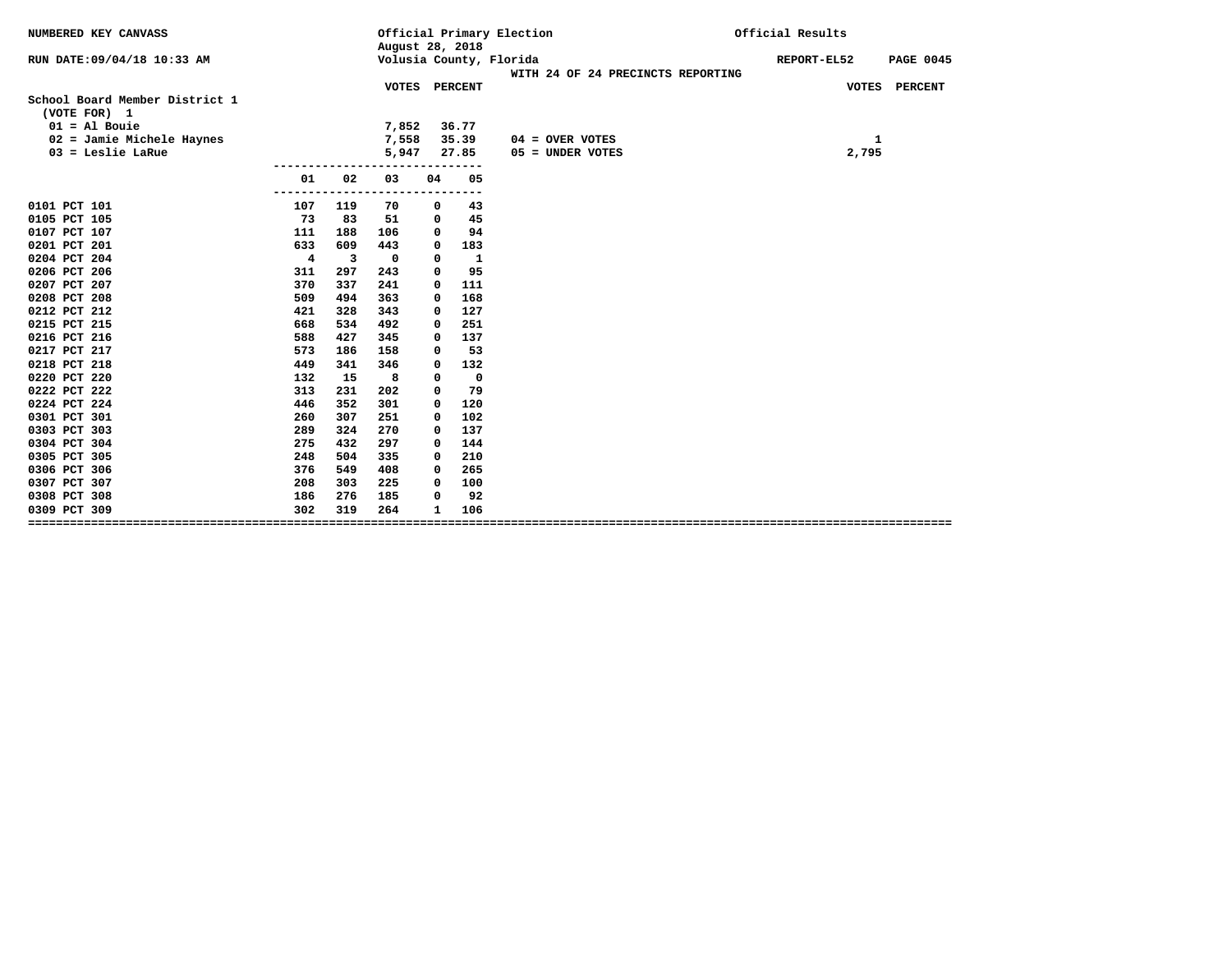| NUMBERED KEY CANVASS                           |            |                   |              | August 28, 2018 |              | Official Primary Election |                                   | Official Results                |
|------------------------------------------------|------------|-------------------|--------------|-----------------|--------------|---------------------------|-----------------------------------|---------------------------------|
| RUN DATE:09/04/18 10:33 AM                     |            |                   |              |                 |              | Volusia County, Florida   | WITH 28 OF 28 PRECINCTS REPORTING | REPORT-EL52<br><b>PAGE 0046</b> |
|                                                |            |                   |              | VOTES PERCENT   |              |                           |                                   | VOTES PERCENT                   |
| School Board Member District 3<br>(VOTE FOR) 1 |            |                   |              |                 |              |                           |                                   |                                 |
| $01 =$ Linda L. Cuthbert                       |            |                   | 12,752       |                 | 52.13        |                           | $04 =$ Stan Schmidt               | 3,539<br>14.47                  |
| $02$ = Kerry Lyons                             |            |                   | 2,180        |                 | 8.91         |                           | $05 =$ OVER VOTES                 | 13                              |
| $03 =$ John Nelson                             |            |                   | 5,993        |                 | 24.50        |                           | 06 = UNDER VOTES                  | 2,681                           |
|                                                | 01         | 02                | 03           | 04              | 05           | 06                        |                                   |                                 |
|                                                |            | ----------------- |              |                 |              | ---------<br>$\Omega$     |                                   |                                 |
| 0602 PCT 602<br>0716 PCT 716                   | 0          | $\mathbf 0$       | $\mathbf{o}$ | 0               | 0            |                           |                                   |                                 |
| 0718 PCT 718                                   | 323<br>501 | 62<br>102         | 377<br>199   | 147<br>254      | 0            | 134<br>106                |                                   |                                 |
| 0719 PCT 719                                   | 288        | 58                | 128          | 89              | 0<br>0       | 64                        |                                   |                                 |
| 0722 PCT 722                                   | 330        | 68                | 134          | 91              | 0            | 50                        |                                   |                                 |
| 0725 PCT 725                                   | 353        | 75                | 163          | 174             | 0            | 82                        |                                   |                                 |
| 0728 PCT 728                                   | 602        | 130               | 264          | 275             | $\Omega$     | 142                       |                                   |                                 |
| 0729 PCT 729                                   | 624        | 136               | 341          | 242             | 0            | 141                       |                                   |                                 |
| 0732 PCT 732                                   | 724        | 172               | 373          | 196             | 3            | 179                       |                                   |                                 |
| 0733 PCT 733                                   | 353        | 93                | 163          | 233             | 0            | 92                        |                                   |                                 |
| 0803 PCT 803                                   | 405        | 66                | 185          | 83              | 0            | 91                        |                                   |                                 |
| 0804 PCT 804                                   | 721        | 112               | 293          | 170             | 1            | 134                       |                                   |                                 |
| 0805 PCT 805                                   | 952        | 106               | 476          | 211             | 0            | 299                       |                                   |                                 |
| 0807 PCT 807                                   | 322        | 33                | 96           | 67              | $\Omega$     | 42                        |                                   |                                 |
| 0808 PCT 808                                   | 1174       | 156               | 511          | 252             | 2            | 206                       |                                   |                                 |
| 0809 PCT 809                                   | 137        | 14                | 70           | 30              | 1            | 27                        |                                   |                                 |
| 0810 PCT 810                                   | 347        | 37                | 140          | 64              | 0            | 57                        |                                   |                                 |
| 0812 PCT 812                                   | 566        | 96                | 245          | 107             | 2            | 150                       |                                   |                                 |
| 0813 PCT 813                                   | 343        | 59                | 163          | 89              | 0            | 94                        |                                   |                                 |
| 0814 PCT 814                                   | 361        | 69                | 196          | 66              | 0            | 61                        |                                   |                                 |
| 0816 PCT 816                                   | 292        | 62                | 142          | 86              | 0            | 49                        |                                   |                                 |
| 0901 PCT 901                                   | 374        | 60                | 121          | 69              | 0            | 45                        |                                   |                                 |
| 0902 PCT 902                                   | 577        | 83                | 260          | 120             | 0            | 84                        |                                   |                                 |
| 0903 PCT 903                                   | 518        | 76                | 224          | 106             | $\mathbf{2}$ | 68                        |                                   |                                 |
| 0904 PCT 904                                   | 756        | 106               | 322          | 162             | $\mathbf{2}$ | 147                       |                                   |                                 |
| 0907 PCT 907                                   | 342        | 70                | 193          | 78              | 0            | 66                        |                                   |                                 |
| 0909 PCT 909                                   | 249        | 49                | 137          | 39              | 0            | 49                        |                                   |                                 |
| 0910 PCT 910                                   | 218        | 30                | 77           | 39              | 0            | 22                        |                                   |                                 |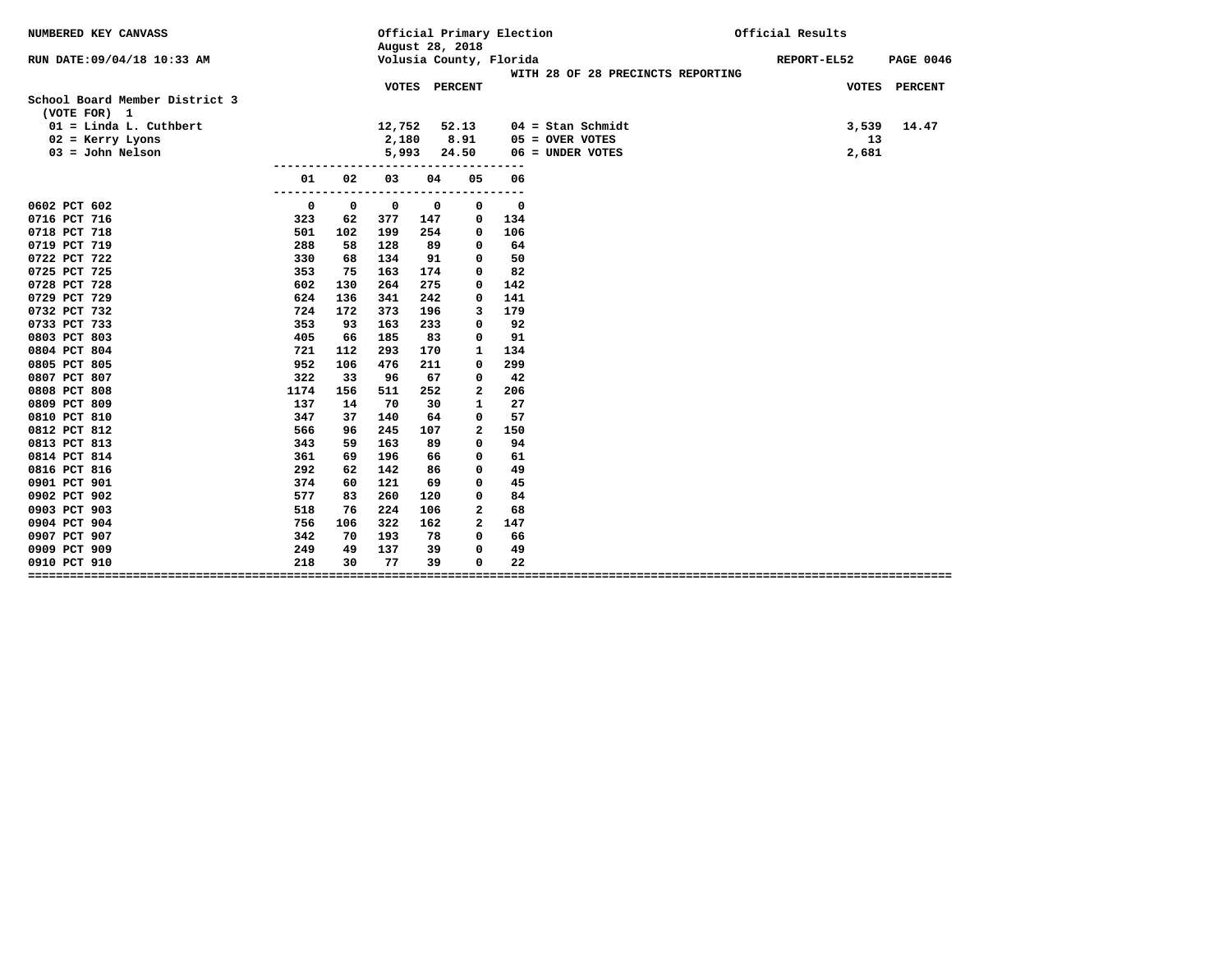| Volusia County, Florida<br>RUN DATE:09/04/18 10:33 AM<br>REPORT-EL52<br><b>PAGE 0047</b><br>WITH 26 OF 26 PRECINCTS REPORTING<br>VOTES PERCENT<br>VOTES PERCENT<br>School Board Member District 5<br>(VOTE FOR) 1<br>$01 = Ruben$ Colon<br>4,871<br>32.24<br>7,414<br>49.07<br>$02 = Melody$ Johnson<br>$04 =$ OVER VOTES<br>8<br>2,824<br>$03 = Robert Mann$<br>18.69<br>1,249<br>05 = UNDER VOTES<br>01<br>02<br>03<br>04<br>05<br>--<br>0205 PCT 205<br>68<br>70<br>303<br>102<br>0<br>0215 PCT 215<br>$\mathbf 0$<br>$\mathbf 0$<br>0<br>$\mathbf 0$<br>0<br>0222 PCT 222<br>8<br>21<br>53<br>19<br>0<br>15<br>8<br>0223 PCT 223<br>18<br>56<br>0<br>0401 PCT 401<br>443<br>573<br>203<br>2<br>85<br>46<br>0403 PCT 403<br>247<br>361<br>143<br>$\mathbf{2}$<br>249<br>0404 PCT 404<br>60<br>71<br>77<br>$\mathbf 0$<br>46<br>0405 PCT 405<br>251<br>98<br>179<br>0<br>0406 PCT 406<br>455<br>609<br>97<br>287<br>0<br>0407 PCT 407<br>256<br>282<br>137<br>55<br>$\mathbf{2}$<br>0410 PCT 410<br>253<br>351<br>122<br>55<br>0<br>0411 PCT 411<br>214<br>135<br>53<br>344<br>0<br>0412 PCT 412<br>76<br>56<br>325<br>93<br>0<br>44<br>0413 PCT 413<br>201<br>306<br>122<br>0<br>142<br>56<br>0414 PCT 414<br>235<br>315<br>1<br>0415 PCT 415<br>146<br>58<br>285<br>345<br>0<br>0416 PCT 416<br>402<br>445<br>146<br>72<br>0<br>0417 PCT 417<br>149<br>162<br>25<br>60<br>0<br>0419 PCT 419<br>122<br>164<br>77<br>24<br>0<br>0420 PCT 420<br>291<br>445<br>158<br>1<br>73<br>0421 PCT 421<br>384<br>90<br>194<br>125<br>0<br>43<br>0422 PCT 422<br>211<br>313<br>118<br>0<br>0423 PCT 423<br>161<br>303<br>93<br>$\mathbf 0$<br>47<br>0427 PCT 427<br>204<br>50<br>317<br>125<br>0<br>17<br>0429 PCT 429<br>129<br>158<br>78<br>0<br>$\mathbf 0$<br>$\mathbf 0$<br>0<br>$\mathbf 0$<br>0602 PCT 602<br>0 | NUMBERED KEY CANVASS |  | August 28, 2018 |  | Official Primary Election | Official Results |  |  |  |
|---------------------------------------------------------------------------------------------------------------------------------------------------------------------------------------------------------------------------------------------------------------------------------------------------------------------------------------------------------------------------------------------------------------------------------------------------------------------------------------------------------------------------------------------------------------------------------------------------------------------------------------------------------------------------------------------------------------------------------------------------------------------------------------------------------------------------------------------------------------------------------------------------------------------------------------------------------------------------------------------------------------------------------------------------------------------------------------------------------------------------------------------------------------------------------------------------------------------------------------------------------------------------------------------------------------------------------------------------------------------------------------------------------------------------------------------------------------------------------------------------------------------------------------------------------------------------------------------------------------------------------------------------------------------------------------------------------------------------------------------------------------------------------------------------------------|----------------------|--|-----------------|--|---------------------------|------------------|--|--|--|
|                                                                                                                                                                                                                                                                                                                                                                                                                                                                                                                                                                                                                                                                                                                                                                                                                                                                                                                                                                                                                                                                                                                                                                                                                                                                                                                                                                                                                                                                                                                                                                                                                                                                                                                                                                                                               |                      |  |                 |  |                           |                  |  |  |  |
|                                                                                                                                                                                                                                                                                                                                                                                                                                                                                                                                                                                                                                                                                                                                                                                                                                                                                                                                                                                                                                                                                                                                                                                                                                                                                                                                                                                                                                                                                                                                                                                                                                                                                                                                                                                                               |                      |  |                 |  |                           |                  |  |  |  |
|                                                                                                                                                                                                                                                                                                                                                                                                                                                                                                                                                                                                                                                                                                                                                                                                                                                                                                                                                                                                                                                                                                                                                                                                                                                                                                                                                                                                                                                                                                                                                                                                                                                                                                                                                                                                               |                      |  |                 |  |                           |                  |  |  |  |
|                                                                                                                                                                                                                                                                                                                                                                                                                                                                                                                                                                                                                                                                                                                                                                                                                                                                                                                                                                                                                                                                                                                                                                                                                                                                                                                                                                                                                                                                                                                                                                                                                                                                                                                                                                                                               |                      |  |                 |  |                           |                  |  |  |  |
|                                                                                                                                                                                                                                                                                                                                                                                                                                                                                                                                                                                                                                                                                                                                                                                                                                                                                                                                                                                                                                                                                                                                                                                                                                                                                                                                                                                                                                                                                                                                                                                                                                                                                                                                                                                                               |                      |  |                 |  |                           |                  |  |  |  |
|                                                                                                                                                                                                                                                                                                                                                                                                                                                                                                                                                                                                                                                                                                                                                                                                                                                                                                                                                                                                                                                                                                                                                                                                                                                                                                                                                                                                                                                                                                                                                                                                                                                                                                                                                                                                               |                      |  |                 |  |                           |                  |  |  |  |
|                                                                                                                                                                                                                                                                                                                                                                                                                                                                                                                                                                                                                                                                                                                                                                                                                                                                                                                                                                                                                                                                                                                                                                                                                                                                                                                                                                                                                                                                                                                                                                                                                                                                                                                                                                                                               |                      |  |                 |  |                           |                  |  |  |  |
|                                                                                                                                                                                                                                                                                                                                                                                                                                                                                                                                                                                                                                                                                                                                                                                                                                                                                                                                                                                                                                                                                                                                                                                                                                                                                                                                                                                                                                                                                                                                                                                                                                                                                                                                                                                                               |                      |  |                 |  |                           |                  |  |  |  |
|                                                                                                                                                                                                                                                                                                                                                                                                                                                                                                                                                                                                                                                                                                                                                                                                                                                                                                                                                                                                                                                                                                                                                                                                                                                                                                                                                                                                                                                                                                                                                                                                                                                                                                                                                                                                               |                      |  |                 |  |                           |                  |  |  |  |
|                                                                                                                                                                                                                                                                                                                                                                                                                                                                                                                                                                                                                                                                                                                                                                                                                                                                                                                                                                                                                                                                                                                                                                                                                                                                                                                                                                                                                                                                                                                                                                                                                                                                                                                                                                                                               |                      |  |                 |  |                           |                  |  |  |  |
|                                                                                                                                                                                                                                                                                                                                                                                                                                                                                                                                                                                                                                                                                                                                                                                                                                                                                                                                                                                                                                                                                                                                                                                                                                                                                                                                                                                                                                                                                                                                                                                                                                                                                                                                                                                                               |                      |  |                 |  |                           |                  |  |  |  |
|                                                                                                                                                                                                                                                                                                                                                                                                                                                                                                                                                                                                                                                                                                                                                                                                                                                                                                                                                                                                                                                                                                                                                                                                                                                                                                                                                                                                                                                                                                                                                                                                                                                                                                                                                                                                               |                      |  |                 |  |                           |                  |  |  |  |
|                                                                                                                                                                                                                                                                                                                                                                                                                                                                                                                                                                                                                                                                                                                                                                                                                                                                                                                                                                                                                                                                                                                                                                                                                                                                                                                                                                                                                                                                                                                                                                                                                                                                                                                                                                                                               |                      |  |                 |  |                           |                  |  |  |  |
|                                                                                                                                                                                                                                                                                                                                                                                                                                                                                                                                                                                                                                                                                                                                                                                                                                                                                                                                                                                                                                                                                                                                                                                                                                                                                                                                                                                                                                                                                                                                                                                                                                                                                                                                                                                                               |                      |  |                 |  |                           |                  |  |  |  |
|                                                                                                                                                                                                                                                                                                                                                                                                                                                                                                                                                                                                                                                                                                                                                                                                                                                                                                                                                                                                                                                                                                                                                                                                                                                                                                                                                                                                                                                                                                                                                                                                                                                                                                                                                                                                               |                      |  |                 |  |                           |                  |  |  |  |
|                                                                                                                                                                                                                                                                                                                                                                                                                                                                                                                                                                                                                                                                                                                                                                                                                                                                                                                                                                                                                                                                                                                                                                                                                                                                                                                                                                                                                                                                                                                                                                                                                                                                                                                                                                                                               |                      |  |                 |  |                           |                  |  |  |  |
|                                                                                                                                                                                                                                                                                                                                                                                                                                                                                                                                                                                                                                                                                                                                                                                                                                                                                                                                                                                                                                                                                                                                                                                                                                                                                                                                                                                                                                                                                                                                                                                                                                                                                                                                                                                                               |                      |  |                 |  |                           |                  |  |  |  |
|                                                                                                                                                                                                                                                                                                                                                                                                                                                                                                                                                                                                                                                                                                                                                                                                                                                                                                                                                                                                                                                                                                                                                                                                                                                                                                                                                                                                                                                                                                                                                                                                                                                                                                                                                                                                               |                      |  |                 |  |                           |                  |  |  |  |
|                                                                                                                                                                                                                                                                                                                                                                                                                                                                                                                                                                                                                                                                                                                                                                                                                                                                                                                                                                                                                                                                                                                                                                                                                                                                                                                                                                                                                                                                                                                                                                                                                                                                                                                                                                                                               |                      |  |                 |  |                           |                  |  |  |  |
|                                                                                                                                                                                                                                                                                                                                                                                                                                                                                                                                                                                                                                                                                                                                                                                                                                                                                                                                                                                                                                                                                                                                                                                                                                                                                                                                                                                                                                                                                                                                                                                                                                                                                                                                                                                                               |                      |  |                 |  |                           |                  |  |  |  |
|                                                                                                                                                                                                                                                                                                                                                                                                                                                                                                                                                                                                                                                                                                                                                                                                                                                                                                                                                                                                                                                                                                                                                                                                                                                                                                                                                                                                                                                                                                                                                                                                                                                                                                                                                                                                               |                      |  |                 |  |                           |                  |  |  |  |
|                                                                                                                                                                                                                                                                                                                                                                                                                                                                                                                                                                                                                                                                                                                                                                                                                                                                                                                                                                                                                                                                                                                                                                                                                                                                                                                                                                                                                                                                                                                                                                                                                                                                                                                                                                                                               |                      |  |                 |  |                           |                  |  |  |  |
|                                                                                                                                                                                                                                                                                                                                                                                                                                                                                                                                                                                                                                                                                                                                                                                                                                                                                                                                                                                                                                                                                                                                                                                                                                                                                                                                                                                                                                                                                                                                                                                                                                                                                                                                                                                                               |                      |  |                 |  |                           |                  |  |  |  |
|                                                                                                                                                                                                                                                                                                                                                                                                                                                                                                                                                                                                                                                                                                                                                                                                                                                                                                                                                                                                                                                                                                                                                                                                                                                                                                                                                                                                                                                                                                                                                                                                                                                                                                                                                                                                               |                      |  |                 |  |                           |                  |  |  |  |
|                                                                                                                                                                                                                                                                                                                                                                                                                                                                                                                                                                                                                                                                                                                                                                                                                                                                                                                                                                                                                                                                                                                                                                                                                                                                                                                                                                                                                                                                                                                                                                                                                                                                                                                                                                                                               |                      |  |                 |  |                           |                  |  |  |  |
|                                                                                                                                                                                                                                                                                                                                                                                                                                                                                                                                                                                                                                                                                                                                                                                                                                                                                                                                                                                                                                                                                                                                                                                                                                                                                                                                                                                                                                                                                                                                                                                                                                                                                                                                                                                                               |                      |  |                 |  |                           |                  |  |  |  |
|                                                                                                                                                                                                                                                                                                                                                                                                                                                                                                                                                                                                                                                                                                                                                                                                                                                                                                                                                                                                                                                                                                                                                                                                                                                                                                                                                                                                                                                                                                                                                                                                                                                                                                                                                                                                               |                      |  |                 |  |                           |                  |  |  |  |
|                                                                                                                                                                                                                                                                                                                                                                                                                                                                                                                                                                                                                                                                                                                                                                                                                                                                                                                                                                                                                                                                                                                                                                                                                                                                                                                                                                                                                                                                                                                                                                                                                                                                                                                                                                                                               |                      |  |                 |  |                           |                  |  |  |  |
|                                                                                                                                                                                                                                                                                                                                                                                                                                                                                                                                                                                                                                                                                                                                                                                                                                                                                                                                                                                                                                                                                                                                                                                                                                                                                                                                                                                                                                                                                                                                                                                                                                                                                                                                                                                                               |                      |  |                 |  |                           |                  |  |  |  |
|                                                                                                                                                                                                                                                                                                                                                                                                                                                                                                                                                                                                                                                                                                                                                                                                                                                                                                                                                                                                                                                                                                                                                                                                                                                                                                                                                                                                                                                                                                                                                                                                                                                                                                                                                                                                               |                      |  |                 |  |                           |                  |  |  |  |
|                                                                                                                                                                                                                                                                                                                                                                                                                                                                                                                                                                                                                                                                                                                                                                                                                                                                                                                                                                                                                                                                                                                                                                                                                                                                                                                                                                                                                                                                                                                                                                                                                                                                                                                                                                                                               |                      |  |                 |  |                           |                  |  |  |  |
|                                                                                                                                                                                                                                                                                                                                                                                                                                                                                                                                                                                                                                                                                                                                                                                                                                                                                                                                                                                                                                                                                                                                                                                                                                                                                                                                                                                                                                                                                                                                                                                                                                                                                                                                                                                                               |                      |  |                 |  |                           |                  |  |  |  |
|                                                                                                                                                                                                                                                                                                                                                                                                                                                                                                                                                                                                                                                                                                                                                                                                                                                                                                                                                                                                                                                                                                                                                                                                                                                                                                                                                                                                                                                                                                                                                                                                                                                                                                                                                                                                               |                      |  |                 |  |                           |                  |  |  |  |
|                                                                                                                                                                                                                                                                                                                                                                                                                                                                                                                                                                                                                                                                                                                                                                                                                                                                                                                                                                                                                                                                                                                                                                                                                                                                                                                                                                                                                                                                                                                                                                                                                                                                                                                                                                                                               |                      |  |                 |  |                           |                  |  |  |  |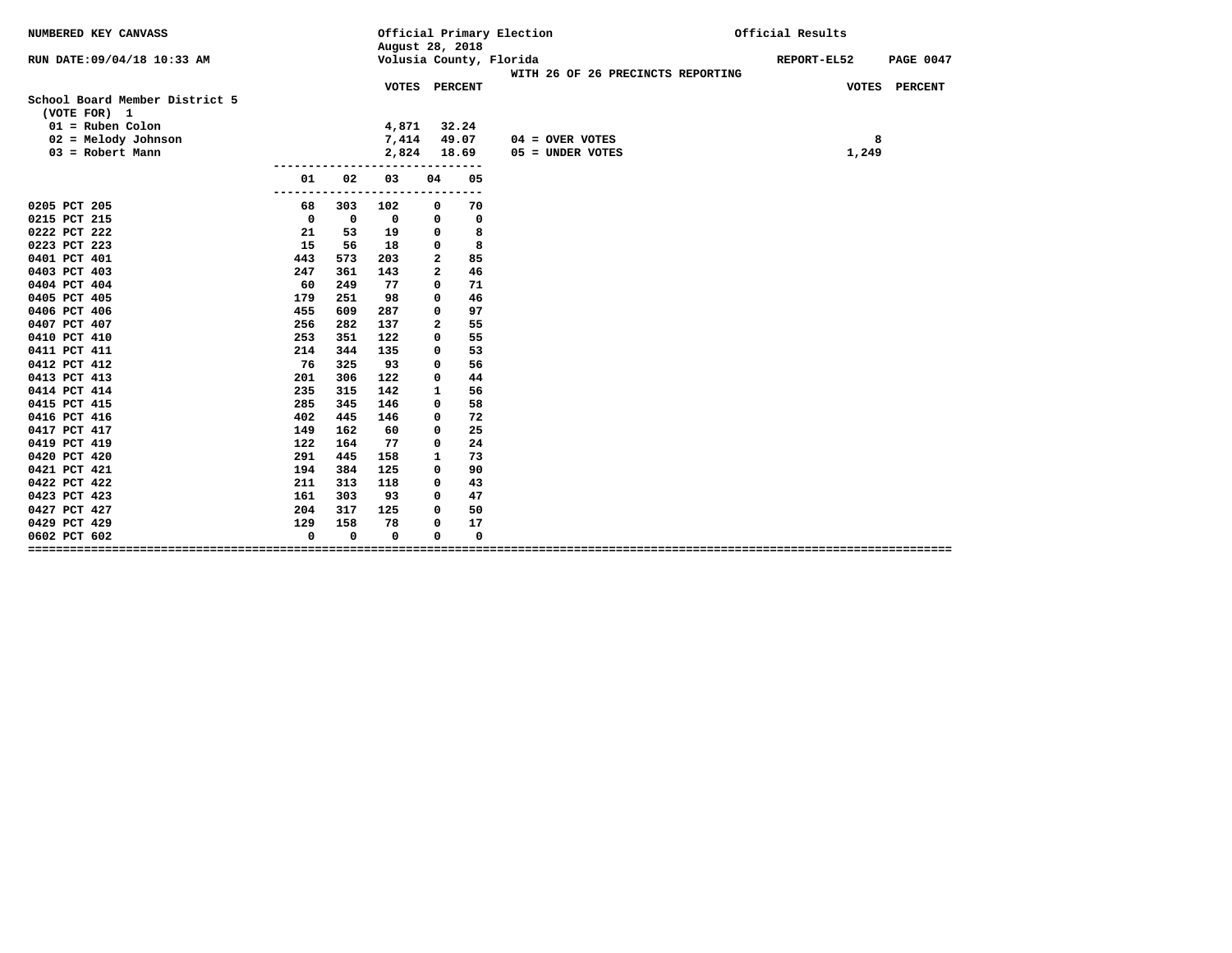| NUMBERED KEY CANVASS                  |            |            |                             |              |             | Official Primary Election                                    | Official Results |       |                  |
|---------------------------------------|------------|------------|-----------------------------|--------------|-------------|--------------------------------------------------------------|------------------|-------|------------------|
|                                       |            |            | August 28, 2018             |              |             |                                                              |                  |       |                  |
| RUN DATE: 09/04/18 10:33 AM           |            |            |                             |              |             | Volusia County, Florida<br>WITH 51 OF 51 PRECINCTS REPORTING | REPORT-EL52      |       | <b>PAGE 0048</b> |
|                                       |            |            | VOTES PERCENT               |              |             |                                                              |                  |       | VOTES PERCENT    |
| W Volusia Hospital Auth Grp A, Seat 1 |            |            |                             |              |             |                                                              |                  |       |                  |
| (VOTE FOR) 1                          |            |            |                             |              |             |                                                              |                  |       |                  |
| $01 = John M. Hill$                   |            |            | 16,738                      |              | 45.36       |                                                              |                  |       |                  |
| $02$ = Raymond Long                   |            |            | 8,196                       |              | 22.21       | $04 =$ OVER VOTES                                            |                  | 9     |                  |
| 03 = Voloria Manning                  |            |            | 11,964                      |              | 32.42       | 05 = UNDER VOTES                                             |                  | 5,346 |                  |
|                                       |            |            | ---------------             |              |             |                                                              |                  |       |                  |
|                                       | 01         | 02         | 03<br>--------------------- | 04           | 05          |                                                              |                  |       |                  |
| 0101 PCT 101                          | 146        | 77         | 62                          | -------<br>0 | $---$<br>54 |                                                              |                  |       |                  |
| 0105 PCT 105                          | 120        | 43         | 43                          | 0            | 46          |                                                              |                  |       |                  |
| 0107 PCT 107                          | 220        | 106        | 79                          | 0            | 94          |                                                              |                  |       |                  |
| 0201 PCT 201                          | 828        | 428        | 404                         | 0            | 208         |                                                              |                  |       |                  |
| 0202 PCT 202                          | 479        | 265        | 326                         | 0            | 146         |                                                              |                  |       |                  |
| 0203 PCT 203                          | 80         | 42         | 25                          | 0            | 44          |                                                              |                  |       |                  |
| 0204 PCT 204                          | 112        | 55         | 45                          | 1            | 24          |                                                              |                  |       |                  |
| 0205 PCT 205                          | 208        | 111        | 154                         | 0            | 70          |                                                              |                  |       |                  |
| 0206 PCT 206                          | 411        | 181        | 249                         | 0            | 105         |                                                              |                  |       |                  |
| 0207 PCT 207                          | 491        | 229        | 228                         | 0            | 111         |                                                              |                  |       |                  |
| 0208 PCT 208<br>0212 PCT 212          | 671<br>430 | 286<br>249 | 386<br>392                  | 1<br>0       | 190<br>148  |                                                              |                  |       |                  |
| 0215 PCT 215                          | 865        | 323        | 481                         | 0            | 276         |                                                              |                  |       |                  |
| 0216 PCT 216                          | 547        | 232        | 560                         | 1            | 157         |                                                              |                  |       |                  |
| 0217 PCT 217                          | 260        | 103        | 535                         | 1            | 71          |                                                              |                  |       |                  |
| 0218 PCT 218                          | 492        | 218        | 411                         | 0            | 147         |                                                              |                  |       |                  |
| 0220 PCT 220                          | 17         | 12         | 123                         | 0            | 3           |                                                              |                  |       |                  |
| 0222 PCT 222                          | 340        | 213        | 273                         | 1            | 99          |                                                              |                  |       |                  |
| 0223 PCT 223                          | 40         | 18         | 27                          | 0            | 12          |                                                              |                  |       |                  |
| 0224 PCT 224                          | 555        | 250        | 294                         | 0            | 120         |                                                              |                  |       |                  |
| 0301 PCT 301                          | 382        | 189        | 231                         | 0            | 118         |                                                              |                  |       |                  |
| 0303 PCT 303<br>0304 PCT 304          | 466<br>478 | 180<br>227 | 225<br>264                  | 0<br>0       | 149<br>179  |                                                              |                  |       |                  |
| 0305 PCT 305                          | 529        | 261        | 271                         | 0            | 236         |                                                              |                  |       |                  |
| 0306 PCT 306                          | 700        | 268        | 341                         | 0            | 289         |                                                              |                  |       |                  |
| 0307 PCT 307                          | 337        | 188        | 193                         | 0            | 118         |                                                              |                  |       |                  |
| 0308 PCT 308                          | 315        | 145        | 182                         | 0            | 97          |                                                              |                  |       |                  |
| 0309 PCT 309                          | 379        | 185        | 314                         | 0            | 114         |                                                              |                  |       |                  |
| 0401 PCT 401                          | 506        | 246        | 403                         | 0            | 151         |                                                              |                  |       |                  |
| 0403 PCT 403                          | 297        | 168        | 258                         | 1            | 75          |                                                              |                  |       |                  |
| 0404 PCT 404                          | 158<br>213 | 97         | 94                          | 1            | 107<br>62   |                                                              |                  |       |                  |
| 0405 PCT 405<br>0406 PCT 406          | 536        | 120<br>249 | 178<br>486                  | 1<br>0       | 177         |                                                              |                  |       |                  |
| 0407 PCT 407                          | 248        | 148        | 255                         | 0            | 81          |                                                              |                  |       |                  |
| 0410 PCT 410                          | 304        | 145        | 238                         | 0            | 94          |                                                              |                  |       |                  |
| 0411 PCT 411                          | 282        | 149        | 230                         | 0            | 85          |                                                              |                  |       |                  |
| 0412 PCT 412                          | 230        | 120        | 90                          | 0            | 82          |                                                              |                  |       |                  |
| 0413 PCT 413                          | 233        | 142        | 211                         | 0            | 87          |                                                              |                  |       |                  |
| 0414 PCT 414                          | 283        | 138        | 249                         | 0            | 79          |                                                              |                  |       |                  |
| 0415 PCT 415                          | 277        | 176        | 285                         | 1            | 95          |                                                              |                  |       |                  |
| 0416 PCT 416                          | 380        | 194        | 351                         | 0            | 140         |                                                              |                  |       |                  |
| 0417 PCT 417<br>0419 PCT 419          | 138<br>128 | 89<br>76   | 131<br>133                  | 0<br>0       | 38<br>50    |                                                              |                  |       |                  |
| 0420 PCT 420                          | 375        | 203        | 268                         | 0            | 122         |                                                              |                  |       |                  |
| 0421 PCT 421                          | 323        | 173        | 187                         | 0            | 110         |                                                              |                  |       |                  |
| 0422 PCT 422                          | 262        | 116        | 236                         | 0            | 71          |                                                              |                  |       |                  |
| 0423 PCT 423                          | 236        | 102        | 193                         | 0            | 73          |                                                              |                  |       |                  |
| 0427 PCT 427                          | 247        | 161        | 200                         | 0            | 88          |                                                              |                  |       |                  |
| 0429 PCT 429                          | 133        | 74         | 144                         | <sup>0</sup> | 31          |                                                              |                  |       |                  |
| 0511 PCT 511                          | 51         | 26         | 26                          | 0            | 23          |                                                              |                  |       |                  |
| 0602 PCT 602                          | 0          | 0          | 0                           | 0            | 0           |                                                              |                  |       |                  |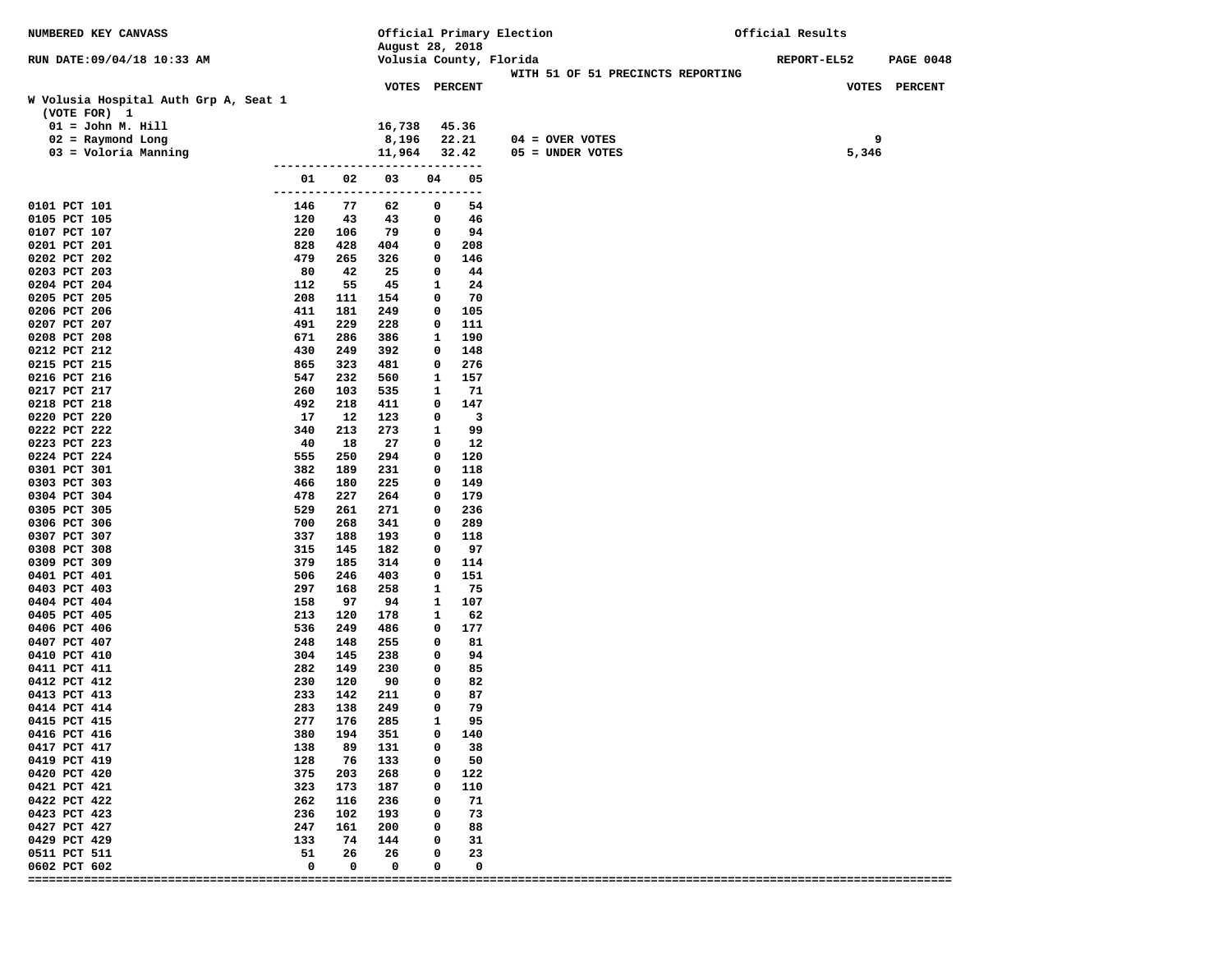| NUMBERED KEY CANVASS                  |                     |            | Official Primary Election |              |            |                         | Official Results                  |             |       |                  |
|---------------------------------------|---------------------|------------|---------------------------|--------------|------------|-------------------------|-----------------------------------|-------------|-------|------------------|
|                                       |                     |            | August 28, 2018           |              |            |                         |                                   |             |       |                  |
| RUN DATE: 09/04/18 10:33 AM           |                     |            |                           |              |            | Volusia County, Florida | WITH 51 OF 51 PRECINCTS REPORTING | REPORT-EL52 |       | <b>PAGE 0049</b> |
|                                       |                     |            | VOTES PERCENT             |              |            |                         |                                   |             |       | VOTES PERCENT    |
| W Volusia Hospital Auth Grp B, Seat 2 |                     |            |                           |              |            |                         |                                   |             |       |                  |
| (VOTE FOR) 1                          |                     |            |                           |              |            |                         |                                   |             |       |                  |
| $01 = Michael Ray$                    |                     |            | 10,108                    |              | 27.94      |                         |                                   |             |       |                  |
| $02$ = Kathie D. Shepard              |                     |            | 16,272                    |              | 44.98      | 04 = OVER VOTES         |                                   |             | 12    |                  |
| $03 = Brian Soukup$                   |                     |            | 9,794                     |              | 27.07      | 05 = UNDER VOTES        |                                   |             | 6,067 |                  |
|                                       |                     |            | -----                     |              | ---------- |                         |                                   |             |       |                  |
|                                       | 01<br>------------- | 02         | 03<br>$---$               | 04<br>------ | 05<br>---  |                         |                                   |             |       |                  |
| 0101 PCT 101                          | 104                 | 114        | 54                        | 0            | 67         |                         |                                   |             |       |                  |
| 0105 PCT 105                          | 70                  | 79         | 46                        | 0            | 57         |                         |                                   |             |       |                  |
| 0107 PCT 107                          | 128                 | 155        | 117                       | 0            | 99         |                         |                                   |             |       |                  |
| 0201 PCT 201                          | 458                 | 665        | 472                       | 0            | 273        |                         |                                   |             |       |                  |
| 0202 PCT 202                          | 321                 | 474        | 233                       | 1            | 187        |                         |                                   |             |       |                  |
| 0203 PCT 203                          | 38                  | 48         | 49                        | 0            | 56         |                         |                                   |             |       |                  |
| 0204 PCT 204                          | 53                  | 97         | 56                        | 1            | 30         |                         |                                   |             |       |                  |
| 0205 PCT 205<br>0206 PCT 206          | 153<br>199          | 203<br>353 | 104<br>253                | 0<br>0       | 83<br>141  |                         |                                   |             |       |                  |
| 0207 PCT 207                          | 288                 | 363        | 233                       | 0            | 175        |                         |                                   |             |       |                  |
| 0208 PCT 208                          | 430                 | 578        | 288                       | 0            | 238        |                         |                                   |             |       |                  |
| 0212 PCT 212                          | 267                 | 541        | 220                       | 0            | 191        |                         |                                   |             |       |                  |
| 0215 PCT 215                          | 478                 | 690        | 416                       | 2            | 359        |                         |                                   |             |       |                  |
| 0216 PCT 216                          | 372                 | 650        | 269                       | 0            | 206        |                         |                                   |             |       |                  |
| 0217 PCT 217                          | 180                 | 556        | 136                       | 1            | 97         |                         |                                   |             |       |                  |
| 0218 PCT 218                          | 291                 | 551        | 236                       | 0            | 190        |                         |                                   |             |       |                  |
| 0220 PCT 220                          | 34                  | 98         | 13                        | 0            | 10         |                         |                                   |             |       |                  |
| 0222 PCT 222<br>0223 PCT 223          | 210<br>28           | 396<br>35  | 201<br>18                 | 0<br>0       | 119<br>16  |                         |                                   |             |       |                  |
| 0224 PCT 224                          | 327                 | 412        | 299                       | 1            | 180        |                         |                                   |             |       |                  |
| 0301 PCT 301                          | 247                 | 321        | 217                       | 0            | 135        |                         |                                   |             |       |                  |
| 0303 PCT 303                          | 275                 | 355        | 213                       | 0            | 177        |                         |                                   |             |       |                  |
| 0304 PCT 304                          | 276                 | 391        | 293                       | 0            | 188        |                         |                                   |             |       |                  |
| 0305 PCT 305                          | 343                 | 409        | 282                       | 0            | 263        |                         |                                   |             |       |                  |
| 0306 PCT 306                          | 390                 | 528        | 372                       | 1            | 307        |                         |                                   |             |       |                  |
| 0307 PCT 307                          | 218                 | 285        | 208                       | 0            | 125        |                         |                                   |             |       |                  |
| 0308 PCT 308                          | 177                 | 278        | 178                       | 1            | 105        |                         |                                   |             |       |                  |
| 0309 PCT 309<br>0401 PCT 401          | 241<br>270          | 434<br>535 | 188<br>344                | 0<br>0       | 129<br>157 |                         |                                   |             |       |                  |
| 0403 PCT 403                          | 176                 | 307        | 249                       | 0            | 67         |                         |                                   |             |       |                  |
| 0404 PCT 404                          | 125                 | 147        | 81                        | 0            | 104        |                         |                                   |             |       |                  |
| 0405 PCT 405                          | 138                 | 230        | 141                       | 1            | 64         |                         |                                   |             |       |                  |
| 0406 PCT 406                          | 321                 | 550        | 408                       | 0            | 169        |                         |                                   |             |       |                  |
| 0407 PCT 407                          | 156                 | 339        | 154                       | 0            | 83         |                         |                                   |             |       |                  |
| 0410 PCT 410                          | 159                 | 292        | 246                       | 0            | 84         |                         |                                   |             |       |                  |
| 0411 PCT 411                          | 155                 | 305        | 204                       | 0            | 82         |                         |                                   |             |       |                  |
| 0412 PCT 412<br>0413 PCT 413          | 133<br>163          | 171<br>259 | 135<br>164                | 0<br>0       | 83<br>87   |                         |                                   |             |       |                  |
| 0414 PCT 414                          | 138                 | 283        | 248                       | 0            | 80         |                         |                                   |             |       |                  |
| 0415 PCT 415                          | 184                 | 350        | 215                       | 1            | 84         |                         |                                   |             |       |                  |
| 0416 PCT 416                          | 209                 | 458        | 254                       | 0            | 144        |                         |                                   |             |       |                  |
| 0417 PCT 417                          | 93                  | 176        | 90                        | 0            | 37         |                         |                                   |             |       |                  |
| 0419 PCT 419                          | 88                  | 160        | 86                        | 1            | 52         |                         |                                   |             |       |                  |
| 0420 PCT 420                          | 231                 | 374        | 261                       | 0            | 102        |                         |                                   |             |       |                  |
| 0421 PCT 421                          | 185                 | 278        | 221                       | 1            | 108        |                         |                                   |             |       |                  |
| 0422 PCT 422                          | 162                 | 264        | 183                       | 0            | 76         |                         |                                   |             |       |                  |
| 0423 PCT 423<br>0427 PCT 427          | 135<br>157          | 235<br>285 | 159<br>180                | 0<br>0       | 75<br>74   |                         |                                   |             |       |                  |
| 0429 PCT 429                          | 97                  | 176        | 81                        | 0            | 28         |                         |                                   |             |       |                  |
| 0511 PCT 511                          | 37                  | 39         | 26                        | 0            | 24         |                         |                                   |             |       |                  |
| 0602 PCT 602                          | 0                   | 0          | 0                         | 0            | 0          |                         |                                   |             |       |                  |
|                                       |                     |            |                           |              |            |                         |                                   |             |       |                  |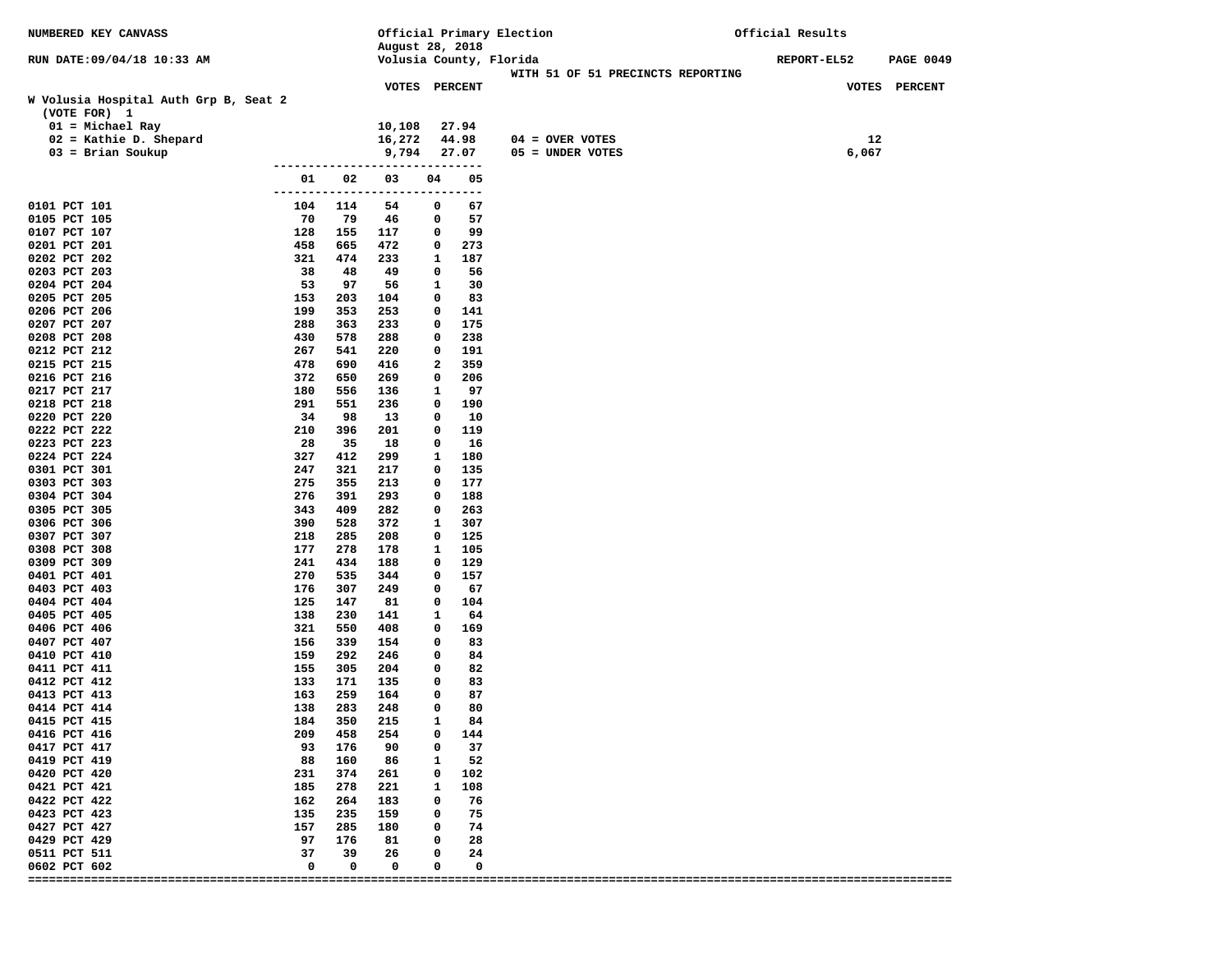| NUMBERED KEY CANVASS             |     |     |       |     | August 28, 2018 | Official Primary Election |                   |                                 | Official Results |                  |
|----------------------------------|-----|-----|-------|-----|-----------------|---------------------------|-------------------|---------------------------------|------------------|------------------|
| RUN DATE: 09/04/18 10:33 AM      |     |     |       |     |                 | Volusia County, Florida   |                   |                                 | REPORT-EL52      | <b>PAGE 0050</b> |
|                                  |     |     |       |     |                 |                           |                   | WITH 3 OF 3 PRECINCTS REPORTING |                  |                  |
|                                  |     |     | VOTES |     | PERCENT         |                           |                   |                                 | VOTES            | <b>PERCENT</b>   |
| The City of Daytona Beach Zone 1 |     |     |       |     |                 |                           |                   |                                 |                  |                  |
| (VOTE FOR) 1                     |     |     |       |     |                 |                           |                   |                                 |                  |                  |
| $01 =$ Danny Fuqua               |     |     | 405   |     | 21.72           |                           |                   |                                 |                  |                  |
| $02$ = Anne Ruby                 |     |     | 388   |     | 20.80           |                           |                   | 05 = Frederick Zieglar          | 133              | 7.13             |
| $03$ = Ruth Trager               |     |     | 659   |     | 35.34           |                           | $06 =$ OVER VOTES |                                 |                  |                  |
| $04$ = Vern Weatherholtz         |     |     | 280   |     | 15.01           |                           | 07 = UNDER VOTES  |                                 | 77               |                  |
|                                  | 01  | 02  | 03    | 04  | 05              | 06                        | 07                |                                 |                  |                  |
|                                  |     |     |       |     |                 |                           |                   |                                 |                  |                  |
| 0625 PCT 625                     | 42  | 171 | 201   | 141 | 57              | $\mathbf 0$               | 19                |                                 |                  |                  |
| 0633 PCT 633                     | 311 | 160 | 315   | 102 | 47              | $\mathbf{1}$              | 36                |                                 |                  |                  |
| 0638 PCT 638                     | 52  | 57  | 143   | 37  | 29              | $^{\circ}$                | 22                |                                 |                  |                  |
|                                  |     |     |       |     |                 |                           |                   |                                 |                  |                  |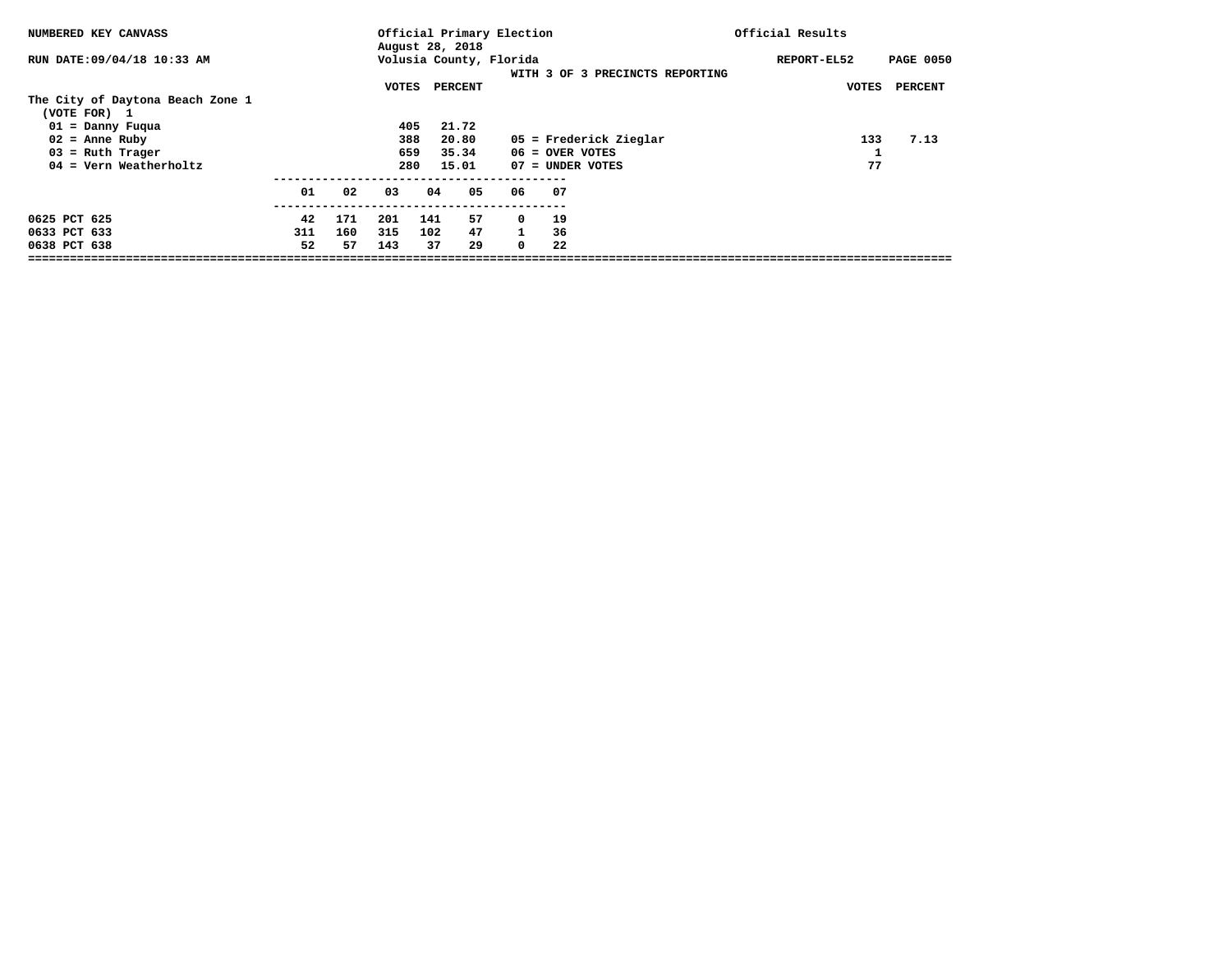|    |     |    |    |                                   |                                                               |                                                                               |                                   | Official Results                                                  |                                          |
|----|-----|----|----|-----------------------------------|---------------------------------------------------------------|-------------------------------------------------------------------------------|-----------------------------------|-------------------------------------------------------------------|------------------------------------------|
|    |     |    |    |                                   |                                                               |                                                                               |                                   | REPORT-EL52                                                       | <b>PAGE 0051</b>                         |
|    |     |    |    |                                   |                                                               |                                                                               |                                   |                                                                   |                                          |
|    |     |    |    |                                   |                                                               |                                                                               |                                   |                                                                   | PERCENT                                  |
|    |     |    |    |                                   |                                                               |                                                                               |                                   |                                                                   |                                          |
|    |     |    |    |                                   |                                                               |                                                                               |                                   |                                                                   |                                          |
|    |     |    |    |                                   |                                                               |                                                                               |                                   | 503                                                               | 34.86                                    |
|    |     |    |    |                                   |                                                               |                                                                               |                                   | 0                                                                 |                                          |
|    |     |    |    |                                   |                                                               |                                                                               |                                   | 90                                                                |                                          |
| 01 | 02  | 03 | 04 | 05                                |                                                               |                                                                               |                                   |                                                                   |                                          |
| 45 | 64  | 89 | 24 | 6                                 |                                                               | 12                                                                            |                                   |                                                                   |                                          |
| 15 | 34  | 28 | 38 | 52                                |                                                               | 13                                                                            |                                   |                                                                   |                                          |
| 38 | 127 | 95 | 63 | 324                               |                                                               | 34                                                                            |                                   |                                                                   |                                          |
| 46 | 130 | 68 | 36 | 121                               |                                                               | 31                                                                            |                                   |                                                                   |                                          |
|    |     |    |    | VOTES<br>144<br>355<br>280<br>161 | August 28, 2018<br>PERCENT<br>9.98<br>24.60<br>19.40<br>11.16 | Volusia County, Florida<br>06<br>$^{\circ}$<br>$\mathbf 0$<br>$^{\circ}$<br>0 | Official Primary Election<br>- 07 | $05 = \text{Amy Pyle}$<br>$06 =$ OVER VOTES<br>$07 =$ UNDER VOTES | WITH 4 OF 4 PRECINCTS REPORTING<br>VOTES |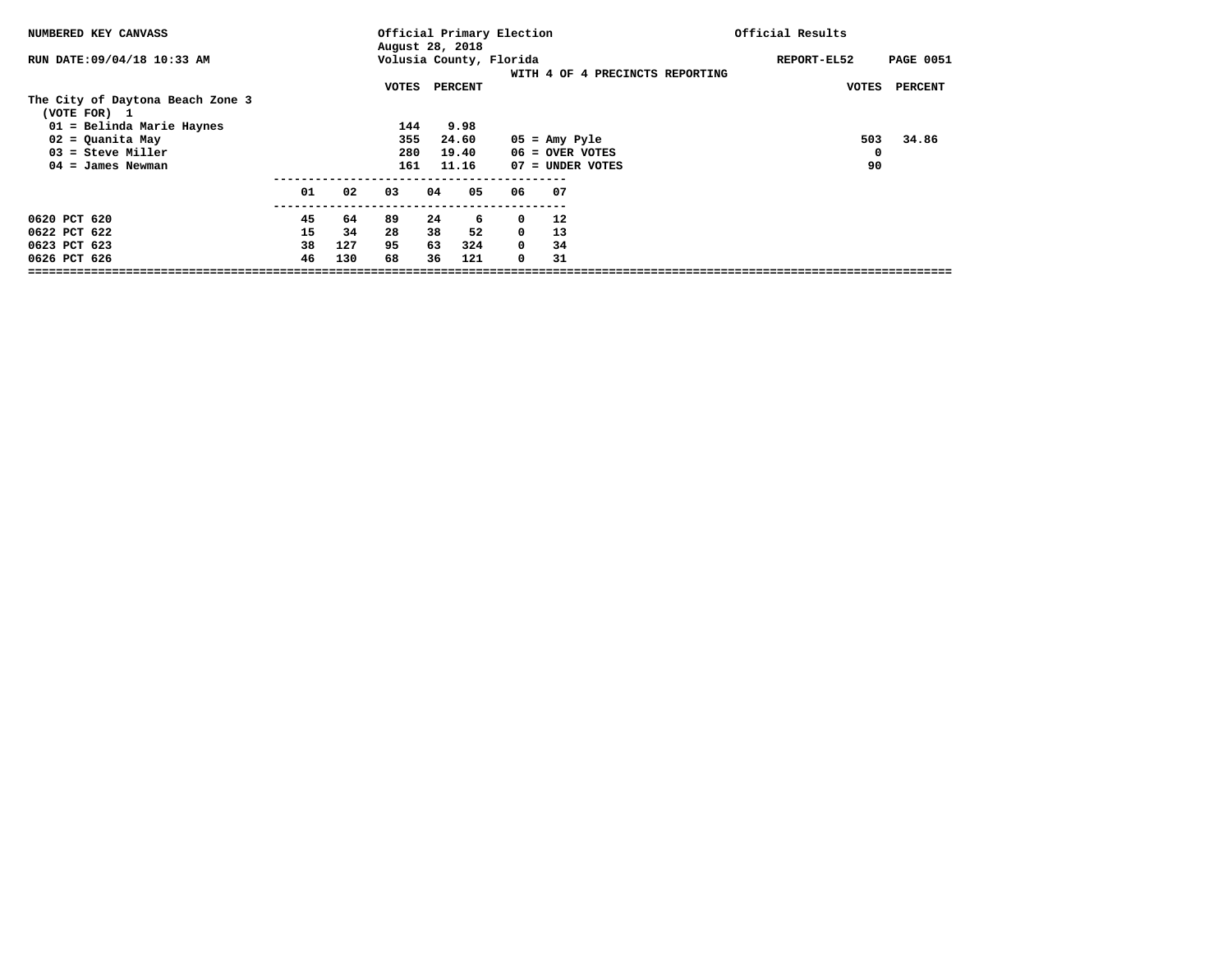| NUMBERED KEY CANVASS                  |     |     | August 28, 2018 |              |         | Official Primary Election                                  | Official Results |                  |
|---------------------------------------|-----|-----|-----------------|--------------|---------|------------------------------------------------------------|------------------|------------------|
| RUN DATE:09/04/18 10:33 AM            |     |     |                 |              |         | Volusia County, Florida<br>WITH 4 OF 4 PRECINCTS REPORTING | REPORT-EL52      | <b>PAGE 0052</b> |
|                                       |     |     | VOTES           |              | PERCENT |                                                            | VOTES            | <b>PERCENT</b>   |
| City of DeBary Seat 3<br>(VOTE FOR) 1 |     |     |                 |              |         |                                                            |                  |                  |
| $01$ = Bret George Douglas            |     |     | 1,164           |              | 26.32   |                                                            |                  |                  |
| $02$ = Howard Gates                   |     |     | 1,234           |              | 27.90   | $04 =$ OVER VOTES                                          | 0                |                  |
| 03 = Patricia Stevenson               |     |     | 2,025           |              | 45.78   | 05 = UNDER VOTES                                           | 456              |                  |
|                                       | 01  | 02  | 03              | 04           | 05      |                                                            |                  |                  |
|                                       |     |     |                 |              |         |                                                            |                  |                  |
| 0304 PCT 304                          | 281 | 246 | 500             | $\mathbf{o}$ | 121     |                                                            |                  |                  |
| 0305 PCT 305                          | 316 | 334 | 531             | $\Omega$     | 116     |                                                            |                  |                  |
| 0306 PCT 306                          | 342 | 426 | 652             | $^{\circ}$   | 178     |                                                            |                  |                  |
| 0307 PCT 307                          | 225 | 228 | 342             | 0            | 41      |                                                            |                  |                  |
|                                       |     |     |                 |              |         |                                                            |                  |                  |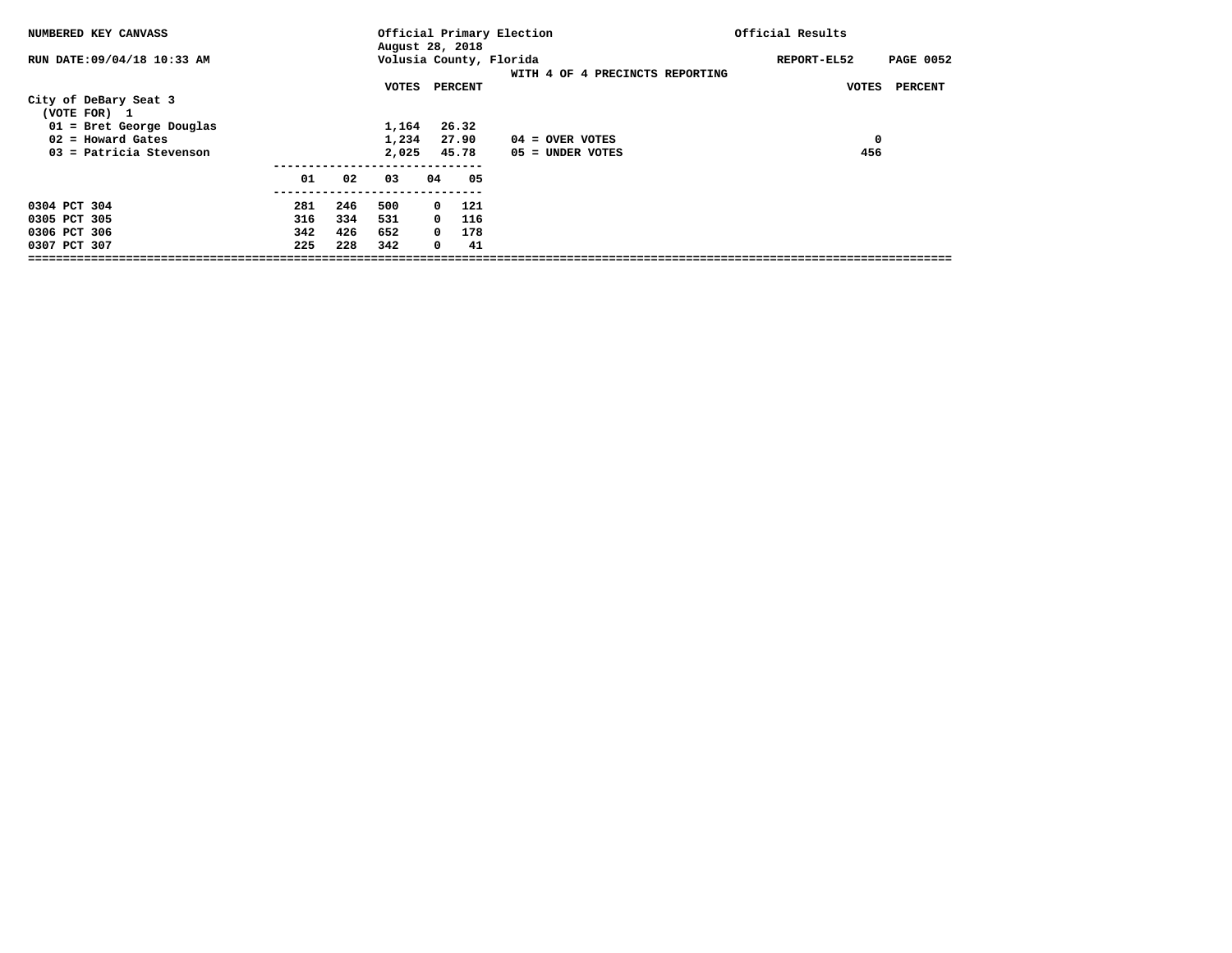| NUMBERED KEY CANVASS                  |     |     | August 28, 2018 |            |         | Official Primary Election                                  | Official Results |                  |
|---------------------------------------|-----|-----|-----------------|------------|---------|------------------------------------------------------------|------------------|------------------|
| RUN DATE: 09/04/18 10:33 AM           |     |     |                 |            |         | Volusia County, Florida<br>WITH 4 OF 4 PRECINCTS REPORTING | REPORT-EL52      | <b>PAGE 0053</b> |
|                                       |     |     | VOTES           |            | PERCENT |                                                            | VOTES            | <b>PERCENT</b>   |
| City of DeBary Seat 4<br>(VOTE FOR) 1 |     |     |                 |            |         |                                                            |                  |                  |
| $01$ = Phyllis Butlien                |     |     | 1,432           |            | 32.68   |                                                            |                  |                  |
| 02 = Eugene G. Kowalski               |     |     | 1,689           |            | 38.54   | $04 =$ OVER VOTES                                          | 0                |                  |
| $03 = William Sell$                   |     |     | 1,261           |            | 28.78   | $05 =$ UNDER VOTES                                         | 497              |                  |
|                                       |     |     |                 |            |         |                                                            |                  |                  |
|                                       | 01  | 02  | 03              | 04         | 05      |                                                            |                  |                  |
| 0304 PCT 304                          | 379 | 372 | 272             | $^{\circ}$ | 125     |                                                            |                  |                  |
| 0305 PCT 305                          | 386 | 437 | 350             | $^{\circ}$ | 124     |                                                            |                  |                  |
| 0306 PCT 306                          | 433 | 568 | 404             | $^{\circ}$ | 193     |                                                            |                  |                  |
| 0307 PCT 307                          | 234 | 312 | 235             | 0          | 55      |                                                            |                  |                  |
|                                       |     |     |                 |            |         |                                                            |                  |                  |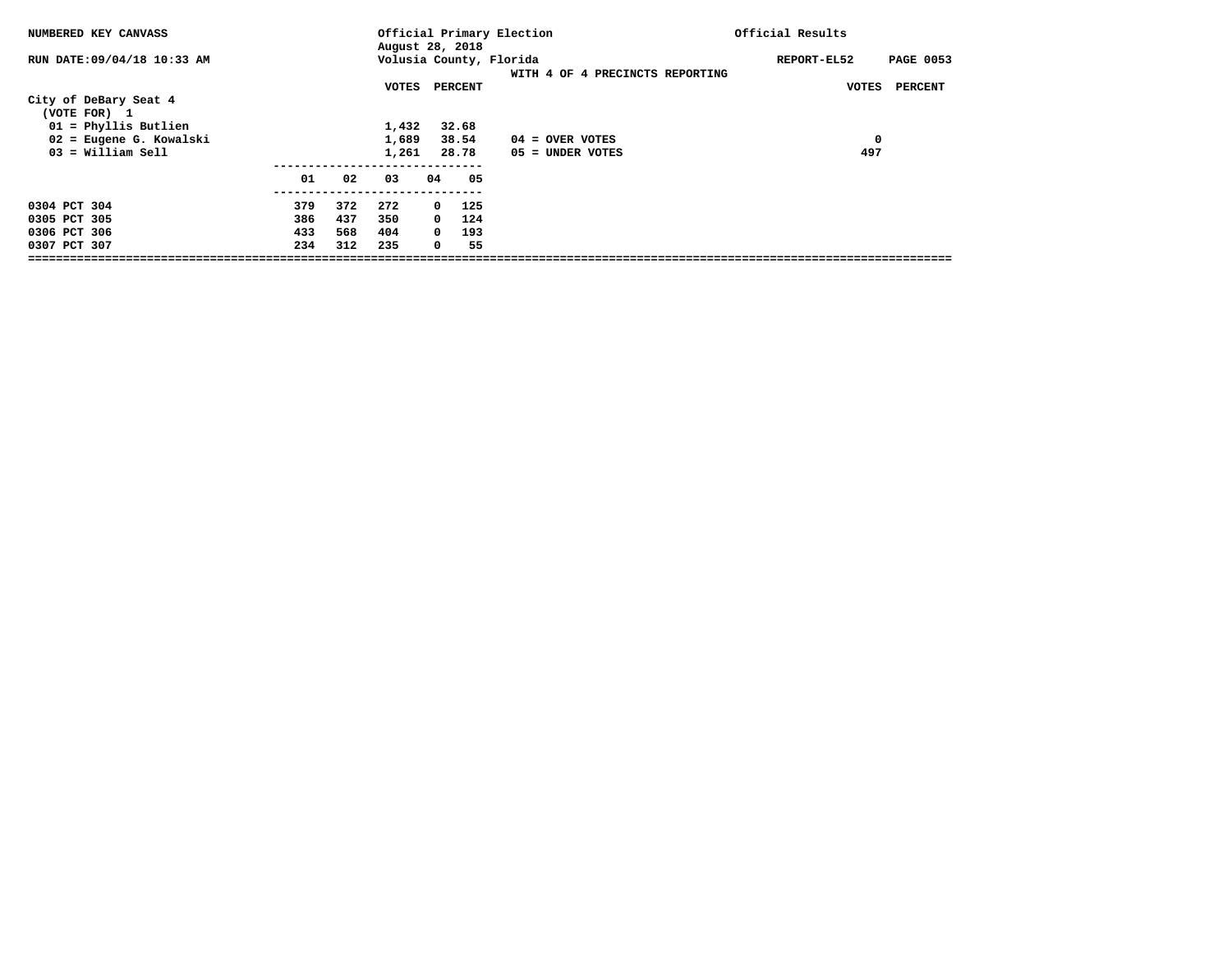| NUMBERED KEY CANVASS                  |     |     | August 28, 2018 |              |         | Official Primary Election                                  | Official Results |                  |
|---------------------------------------|-----|-----|-----------------|--------------|---------|------------------------------------------------------------|------------------|------------------|
| RUN DATE:09/04/18 10:33 AM            |     |     |                 |              |         | Volusia County, Florida<br>WITH 5 OF 5 PRECINCTS REPORTING | REPORT-EL52      | <b>PAGE 0054</b> |
|                                       |     |     | VOTES           |              | PERCENT |                                                            | VOTES            | <b>PERCENT</b>   |
| City of DeLand Seat 5<br>(VOTE FOR) 1 |     |     |                 |              |         |                                                            |                  |                  |
| $01$ = Markesha James                 |     |     | 2,079           |              | 33.97   |                                                            |                  |                  |
| $02$ = Phil Martin                    |     |     | 1,569           |              | 25.64   | $04 =$ OVER VOTES                                          | 1                |                  |
| $03$ = Kevin Reid                     |     |     | 2,472           |              | 40.39   | 05 = UNDER VOTES                                           | 778              |                  |
|                                       | 01  | 02  | 03              | 04           | 05      |                                                            |                  |                  |
| 0212 PCT 212                          | 300 | 271 | 517             | $^{\circ}$   | 131     |                                                            |                  |                  |
| 0215 PCT 215                          | 414 | 480 | 771             | $\mathbf{1}$ | 279     |                                                            |                  |                  |
| 0216 PCT 216                          | 513 | 363 | 460             | $\mathbf 0$  | 161     |                                                            |                  |                  |
| 0217 PCT 217                          | 501 | 178 | 225             | 0            | 66      |                                                            |                  |                  |
| 0218 PCT 218                          | 351 | 277 | 499             | 0            | 141     |                                                            |                  |                  |
|                                       |     |     |                 |              |         |                                                            |                  |                  |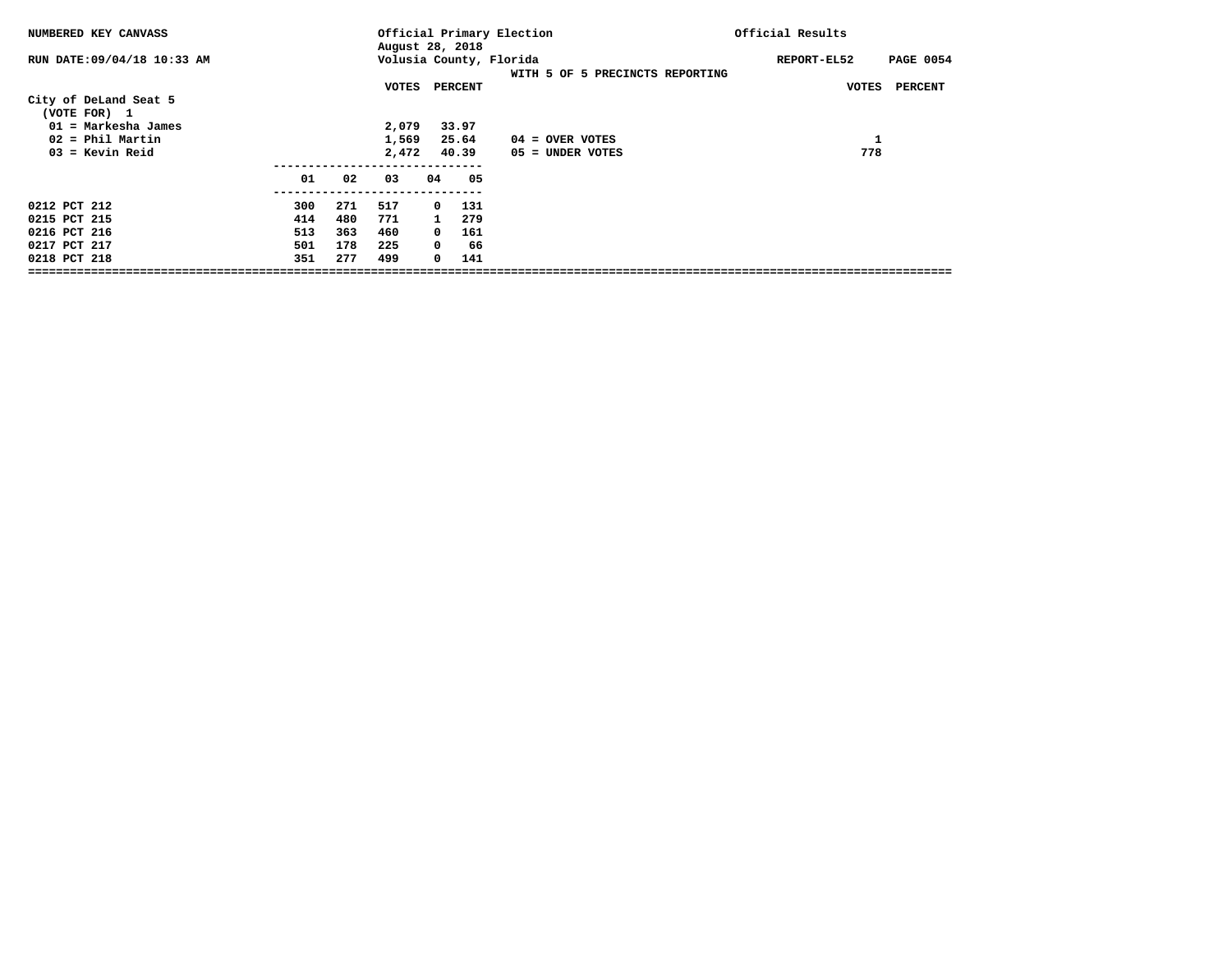|     |                                         |                                 |                         |                                                        |                                                                                                    | Official Results                                                                                                                   |
|-----|-----------------------------------------|---------------------------------|-------------------------|--------------------------------------------------------|----------------------------------------------------------------------------------------------------|------------------------------------------------------------------------------------------------------------------------------------|
|     |                                         |                                 |                         |                                                        |                                                                                                    | REPORT-EL52<br><b>PAGE 0055</b>                                                                                                    |
|     |                                         |                                 |                         |                                                        |                                                                                                    | VOTES PERCENT                                                                                                                      |
|     |                                         |                                 |                         |                                                        |                                                                                                    |                                                                                                                                    |
|     |                                         |                                 |                         |                                                        |                                                                                                    |                                                                                                                                    |
|     |                                         |                                 |                         |                                                        |                                                                                                    | 1                                                                                                                                  |
|     |                                         |                                 |                         |                                                        |                                                                                                    | 465                                                                                                                                |
|     |                                         |                                 |                         |                                                        |                                                                                                    |                                                                                                                                    |
| 01  | 02                                      | 03                              | 04                      | 05                                                     |                                                                                                    |                                                                                                                                    |
|     |                                         |                                 |                         |                                                        |                                                                                                    |                                                                                                                                    |
|     |                                         |                                 |                         |                                                        |                                                                                                    |                                                                                                                                    |
|     |                                         |                                 |                         |                                                        |                                                                                                    |                                                                                                                                    |
|     |                                         |                                 |                         |                                                        |                                                                                                    |                                                                                                                                    |
| 241 | 361                                     | 100                             | 0                       | 30                                                     |                                                                                                    |                                                                                                                                    |
| 288 | 385                                     | 83                              | 0                       | 25                                                     |                                                                                                    |                                                                                                                                    |
| 255 | 347                                     | 110                             | 0                       | 34                                                     |                                                                                                    |                                                                                                                                    |
| 228 | 328                                     | 96                              | 0                       | 21                                                     |                                                                                                    |                                                                                                                                    |
| 263 | 356                                     | 104                             | 0                       | 26                                                     |                                                                                                    |                                                                                                                                    |
| 295 | 384                                     | 126                             | 0                       | 29                                                     |                                                                                                    |                                                                                                                                    |
| 445 | 476                                     | 114                             | 0                       | 30                                                     |                                                                                                    |                                                                                                                                    |
| 119 | 214                                     | 56                              | 0                       | 7                                                      |                                                                                                    |                                                                                                                                    |
| 141 | 178                                     | 53                              | $\Omega$                | 15                                                     |                                                                                                    |                                                                                                                                    |
| 340 | 454                                     | 139                             | 0                       | 35                                                     |                                                                                                    |                                                                                                                                    |
| 244 | 319                                     | 94                              | 0                       |                                                        |                                                                                                    |                                                                                                                                    |
| 181 | 307                                     | 89                              | 0                       | 27                                                     |                                                                                                    |                                                                                                                                    |
| 229 | 313                                     | 130                             | $\Omega$                | 24                                                     |                                                                                                    |                                                                                                                                    |
|     |                                         | 41                              | $\Omega$                | 8                                                      |                                                                                                    |                                                                                                                                    |
|     | ----<br>412<br>292<br>189<br>526<br>155 | 647<br>350<br>217<br>672<br>178 | 214<br>131<br>53<br>203 | 4,843<br>6,486<br>1,936<br>0<br>0<br>0<br>$\mathbf{1}$ | August 28, 2018<br>VOTES PERCENT<br>36.51<br>48.90<br>14.59<br>$- -$<br>33<br>26<br>21<br>46<br>28 | Official Primary Election<br>Volusia County, Florida<br>WITH 18 OF 18 PRECINCTS REPORTING<br>$04 =$ OVER VOTES<br>05 = UNDER VOTES |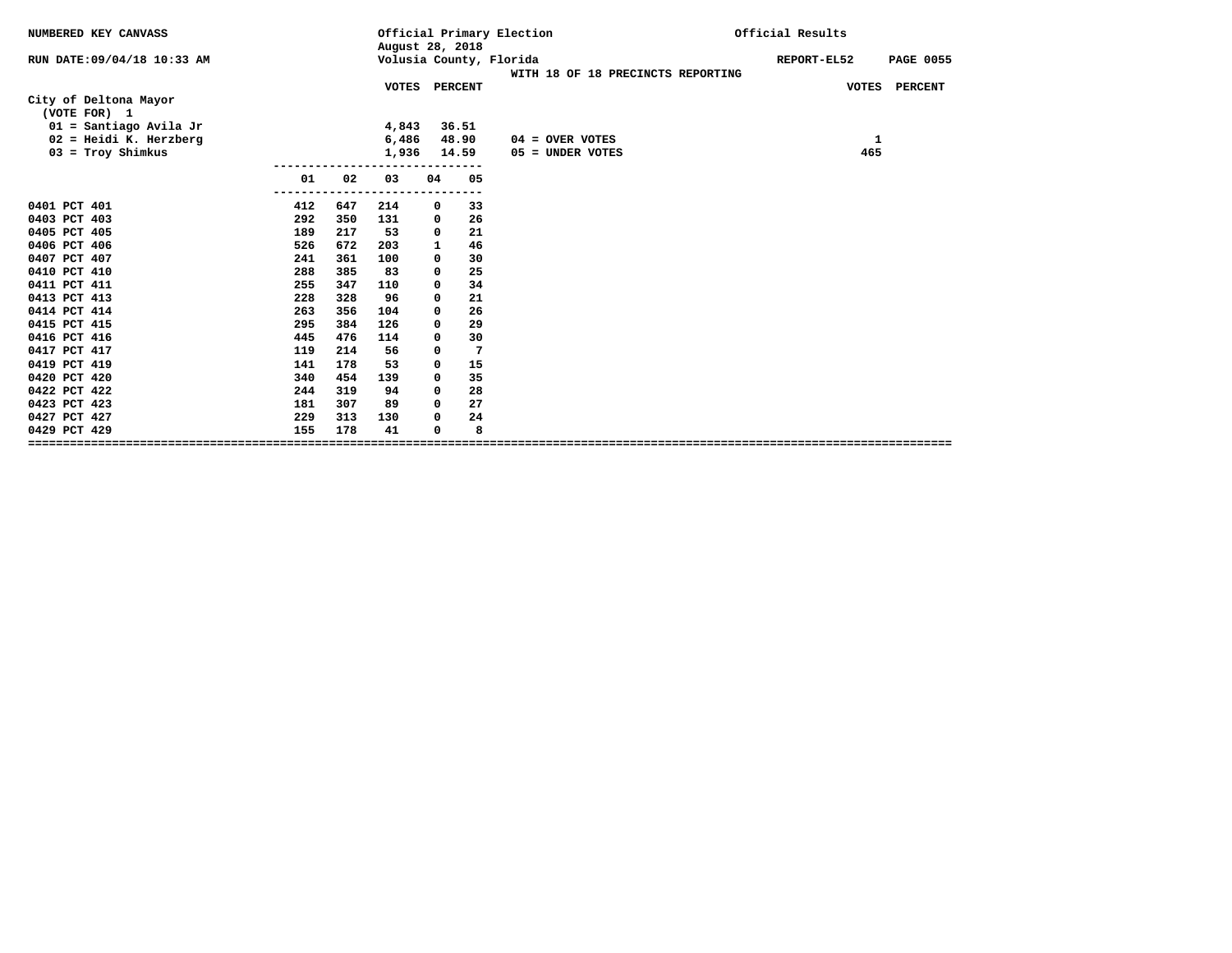| NUMBERED KEY CANVASS                                  |            |           |            | August 28, 2018                      | Official Primary Election                                  | Official Results                |  |
|-------------------------------------------------------|------------|-----------|------------|--------------------------------------|------------------------------------------------------------|---------------------------------|--|
| RUN DATE: 09/04/18 10:33 AM                           |            |           |            |                                      | Volusia County, Florida<br>WITH 3 OF 3 PRECINCTS REPORTING | <b>PAGE 0056</b><br>REPORT-EL52 |  |
| City of Deltona District 1                            |            |           | VOTES      | PERCENT                              |                                                            | VOTES<br>PERCENT                |  |
| (VOTE FOR) 1<br>$01 =$ Loren King                     |            |           | 900        | 48.57                                |                                                            |                                 |  |
| 02 = Michael Putkowski<br>03 = Willie Thomas Stephens |            |           | 447<br>506 | 24.12<br>27.31                       | $04 =$ OVER VOTES<br>05 = UNDER VOTES                      | $\mathbf 0$<br>111              |  |
|                                                       |            |           |            |                                      |                                                            |                                 |  |
|                                                       | 01         | 02        | 03         | 04<br>05                             |                                                            |                                 |  |
| 0403 PCT 403                                          | 380        | 186       | 189        | 44<br>0                              |                                                            |                                 |  |
| 0405 PCT 405<br>0422 PCT 422                          | 213<br>307 | 98<br>163 | 140<br>177 | $\mathbf{0}$<br>29<br>38<br>$\Omega$ |                                                            |                                 |  |
|                                                       |            |           |            |                                      |                                                            |                                 |  |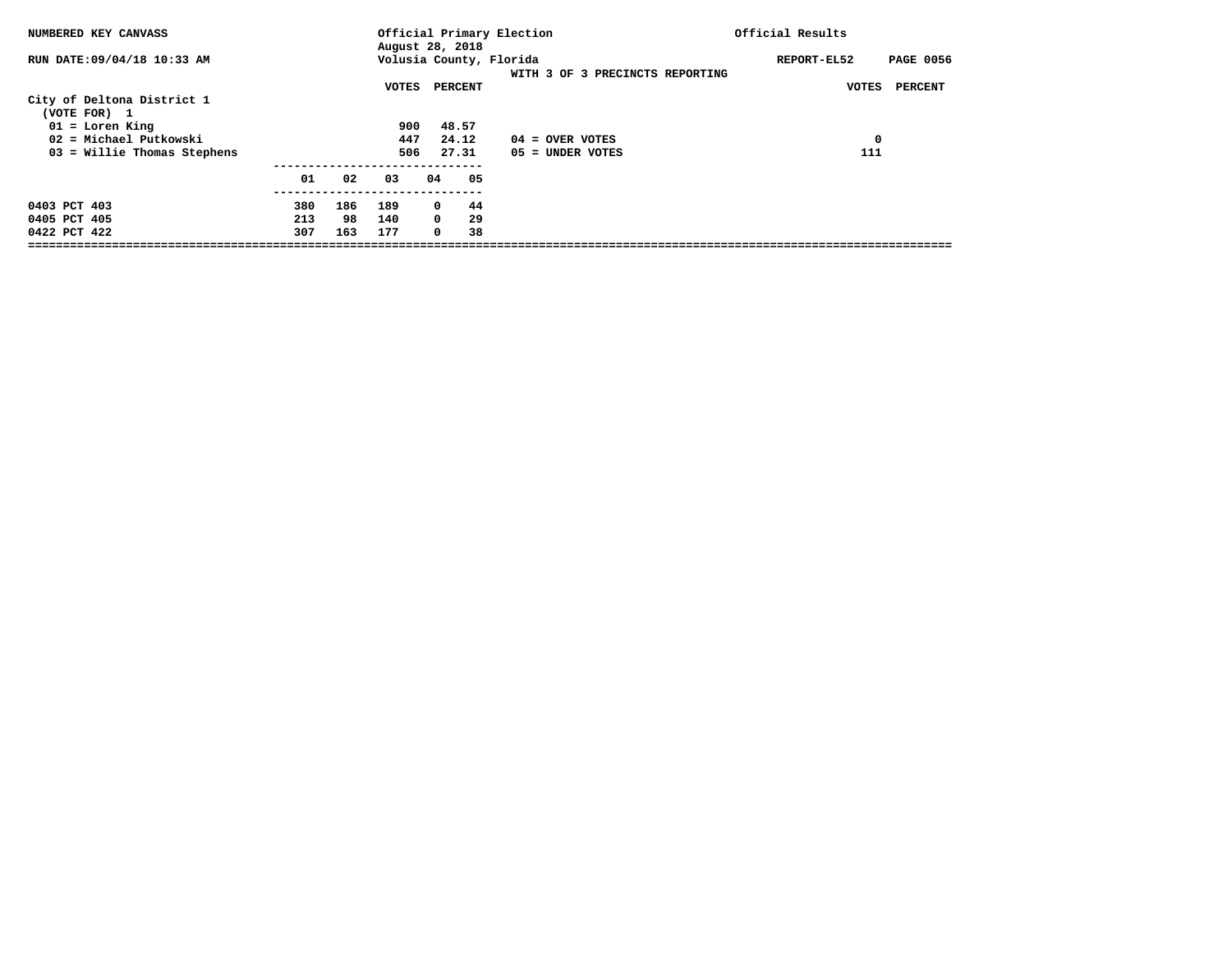| NUMBERED KEY CANVASS                                                  |                   |                   |                     | August 28, 2018                                 | Official Primary Election                                  | Official Results                |
|-----------------------------------------------------------------------|-------------------|-------------------|---------------------|-------------------------------------------------|------------------------------------------------------------|---------------------------------|
| RUN DATE: 09/04/18 10:33 AM                                           |                   |                   |                     |                                                 | Volusia County, Florida<br>WITH 3 OF 3 PRECINCTS REPORTING | REPORT-EL52<br><b>PAGE 0057</b> |
| City of Deltona District 4<br>(VOTE FOR) 1                            |                   |                   | VOTES               | PERCENT                                         |                                                            | PERCENT<br>VOTES                |
| 01 = Robert "Bob" McFall<br>$02$ = Ruben Munoz<br>$03$ = Kurt Sniffin |                   |                   | 1,060<br>557<br>506 | 49.93<br>26.24<br>23.83                         | $04 =$ OVER VOTES<br>$05 =$ UNDER VOTES                    | 0<br>158                        |
|                                                                       | 01                | 02                | 03                  | 04<br>05                                        |                                                            |                                 |
| 0415 PCT 415<br>0416 PCT 416<br>0429 PCT 429                          | 417<br>452<br>191 | 190<br>267<br>100 | 160<br>278<br>68    | 67<br>$^{\circ}$<br>$^{\circ}$<br>68<br>23<br>0 |                                                            |                                 |
|                                                                       |                   |                   |                     |                                                 |                                                            |                                 |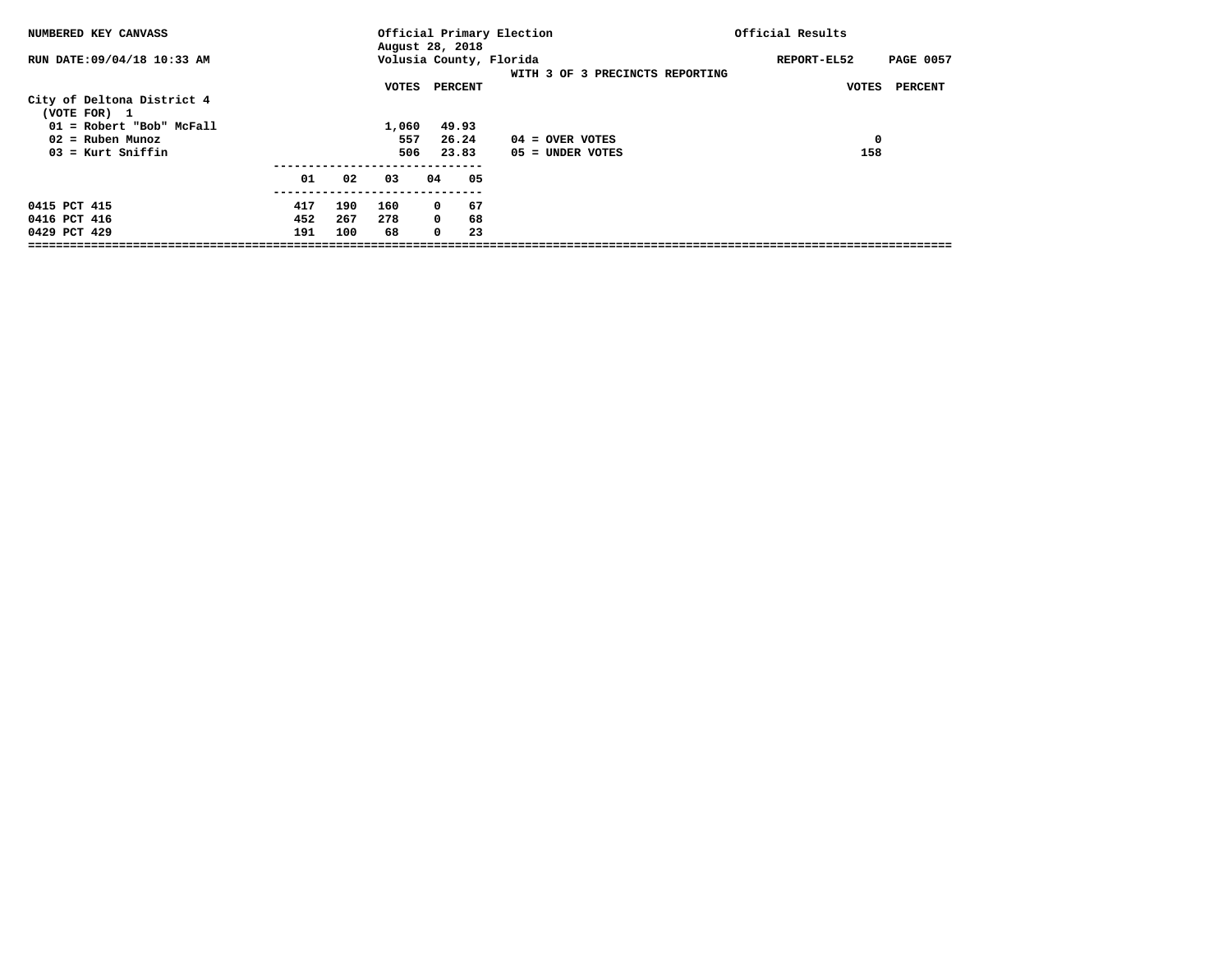| NUMBERED KEY CANVASS                                           |                          |                          |                                                         | August 28, 2018         | Official Primary Election       | Official Results |                  |
|----------------------------------------------------------------|--------------------------|--------------------------|---------------------------------------------------------|-------------------------|---------------------------------|------------------|------------------|
| RUN DATE: 09/04/18 10:33 AM                                    |                          |                          |                                                         | Volusia County, Florida | WITH 4 OF 4 PRECINCTS REPORTING | REPORT-EL52      | <b>PAGE 0058</b> |
| City of Holly Hill Mayor<br>(VOTE FOR) 1<br>$01 =$ Mike Chuven |                          |                          | VOTES<br>629                                            | PERCENT<br>29.48        | $03 =$ OVER VOTES               | VOTES<br>ᆠ       | PERCENT          |
| $02 =$ Chris Via                                               | 01                       | 02                       | 1,505<br>03                                             | 70.52<br>04             | $04 =$ UNDER VOTES              | 82               |                  |
| 0526 PCT 526<br>0527 PCT 527<br>0528 PCT 528<br>0529 PCT 529   | 136<br>178<br>141<br>174 | 357<br>390<br>370<br>388 | $\mathbf 0$<br>$^{\circ}$<br>$^{\circ}$<br>$\mathbf{1}$ | -23<br>38<br>7<br>14    |                                 |                  |                  |
|                                                                |                          |                          |                                                         |                         |                                 |                  |                  |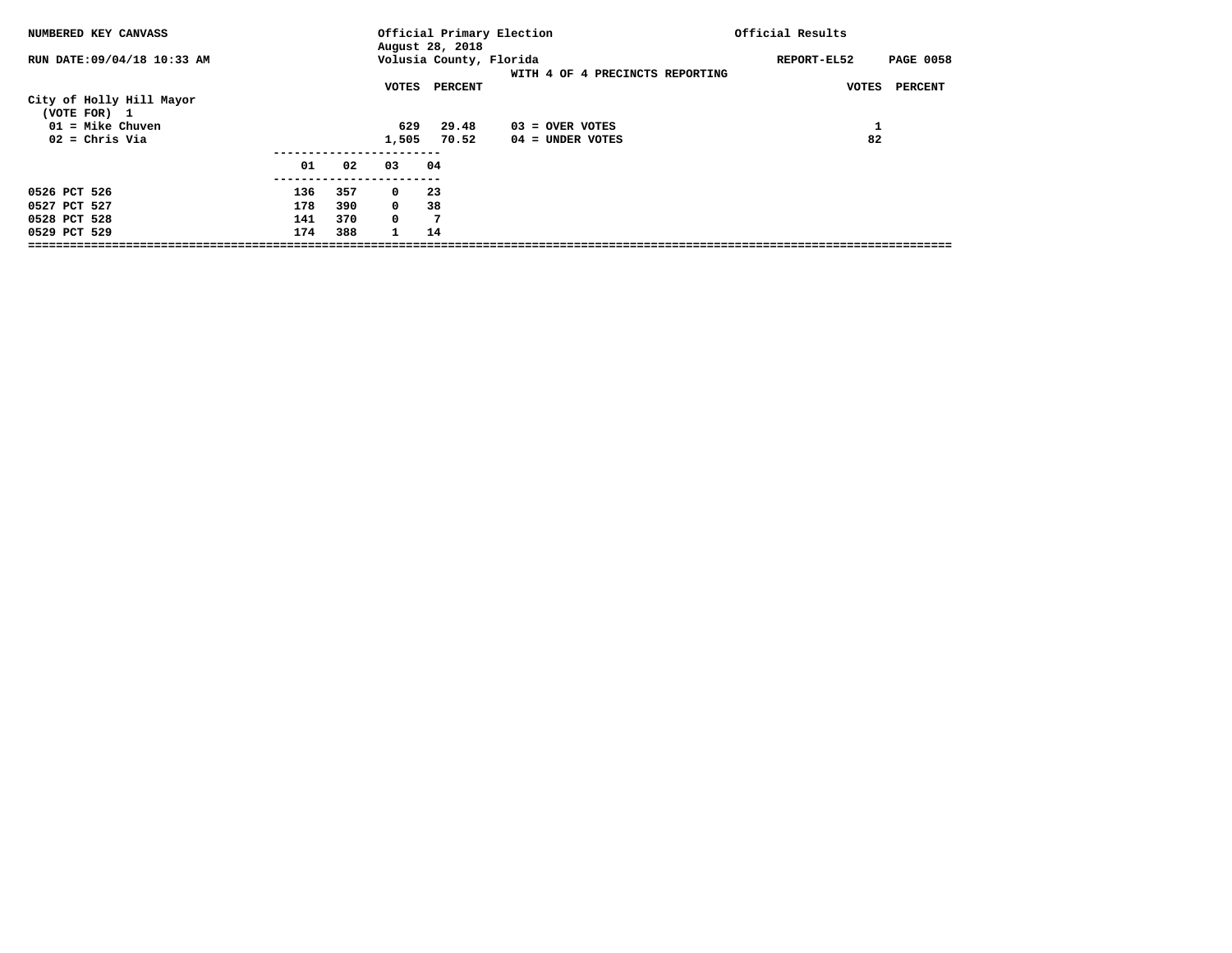| NUMBERED KEY CANVASS                                                                        |                          |                          |                                                       | August 28, 2018           | Official Primary Election             | Official Results                |
|---------------------------------------------------------------------------------------------|--------------------------|--------------------------|-------------------------------------------------------|---------------------------|---------------------------------------|---------------------------------|
| RUN DATE: 09/04/18 10:33 AM                                                                 |                          |                          |                                                       | Volusia County, Florida   | WITH 4 OF 4 PRECINCTS REPORTING       | <b>PAGE 0059</b><br>REPORT-EL52 |
| City of Holly Hill District 2<br>(VOTE FOR) 1<br>$01 =$ Joan Burnett<br>$02$ = Penny Currie |                          |                          | VOTES<br>714<br>1,348                                 | PERCENT<br>34.63<br>65.37 | 03 = OVER VOTES<br>$04 =$ UNDER VOTES | PERCENT<br>VOTES<br>0<br>155    |
|                                                                                             | 01                       | 02                       | 03                                                    | 04                        |                                       |                                 |
| 0526 PCT 526<br>0527 PCT 527<br>0528 PCT 528<br>0529 PCT 529                                | 168<br>199<br>170<br>177 | 318<br>345<br>329<br>356 | $\mathbf 0$<br>$\mathbf 0$<br>$\Omega$<br>$\mathbf 0$ | 30<br>62<br>19<br>44      |                                       |                                 |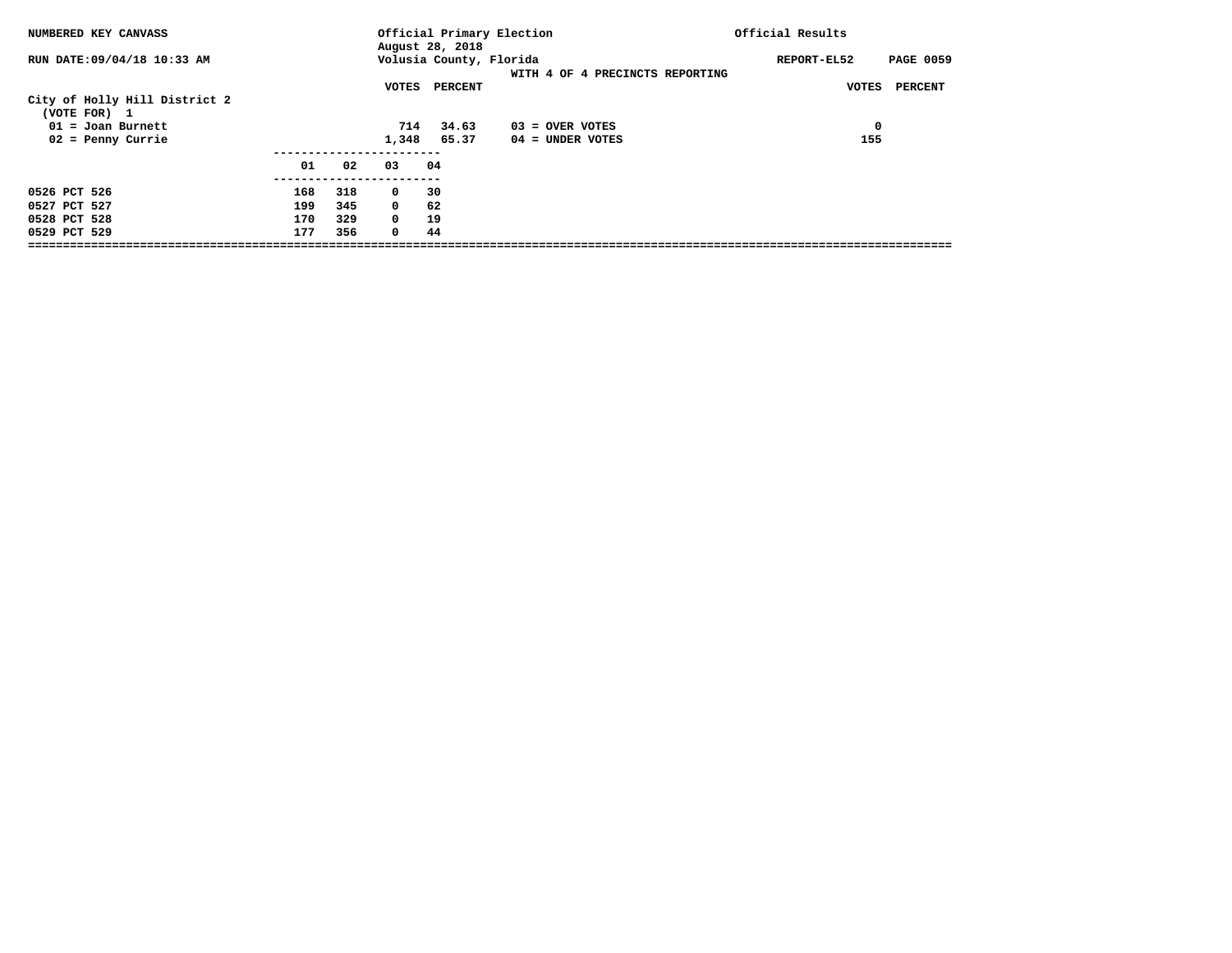| NUMBERED KEY CANVASS                          |     |     |              | August 28, 2018         | Official Primary Election       | Official Results                |
|-----------------------------------------------|-----|-----|--------------|-------------------------|---------------------------------|---------------------------------|
| RUN DATE: 09/04/18 10:33 AM                   |     |     |              | Volusia County, Florida | WITH 4 OF 4 PRECINCTS REPORTING | <b>PAGE 0060</b><br>REPORT-EL52 |
|                                               |     |     | VOTES        | PERCENT                 |                                 | PERCENT<br>VOTES                |
| City of Holly Hill District 3<br>(VOTE FOR) 1 |     |     |              |                         |                                 |                                 |
| 01 = John Danio                               |     |     | 1,162        | 56.96                   | $03 =$ OVER VOTES               | 0                               |
| 02 = Karen Louise Van Dusen                   |     |     | 878          | 43.04                   | 04 = UNDER VOTES                | 177                             |
|                                               | 01  | 02  | 03           | 04                      |                                 |                                 |
| 0526 PCT 526                                  | 286 | 193 | $^{\circ}$   | 37                      |                                 |                                 |
| 0527 PCT 527                                  | 319 | 231 | $\mathbf{0}$ | 56                      |                                 |                                 |
| 0528 PCT 528                                  | 271 | 215 | $^{\circ}$   | 32                      |                                 |                                 |
| 0529 PCT 529                                  | 286 | 239 | $^{\circ}$   | 52                      |                                 |                                 |
|                                               |     |     |              |                         |                                 |                                 |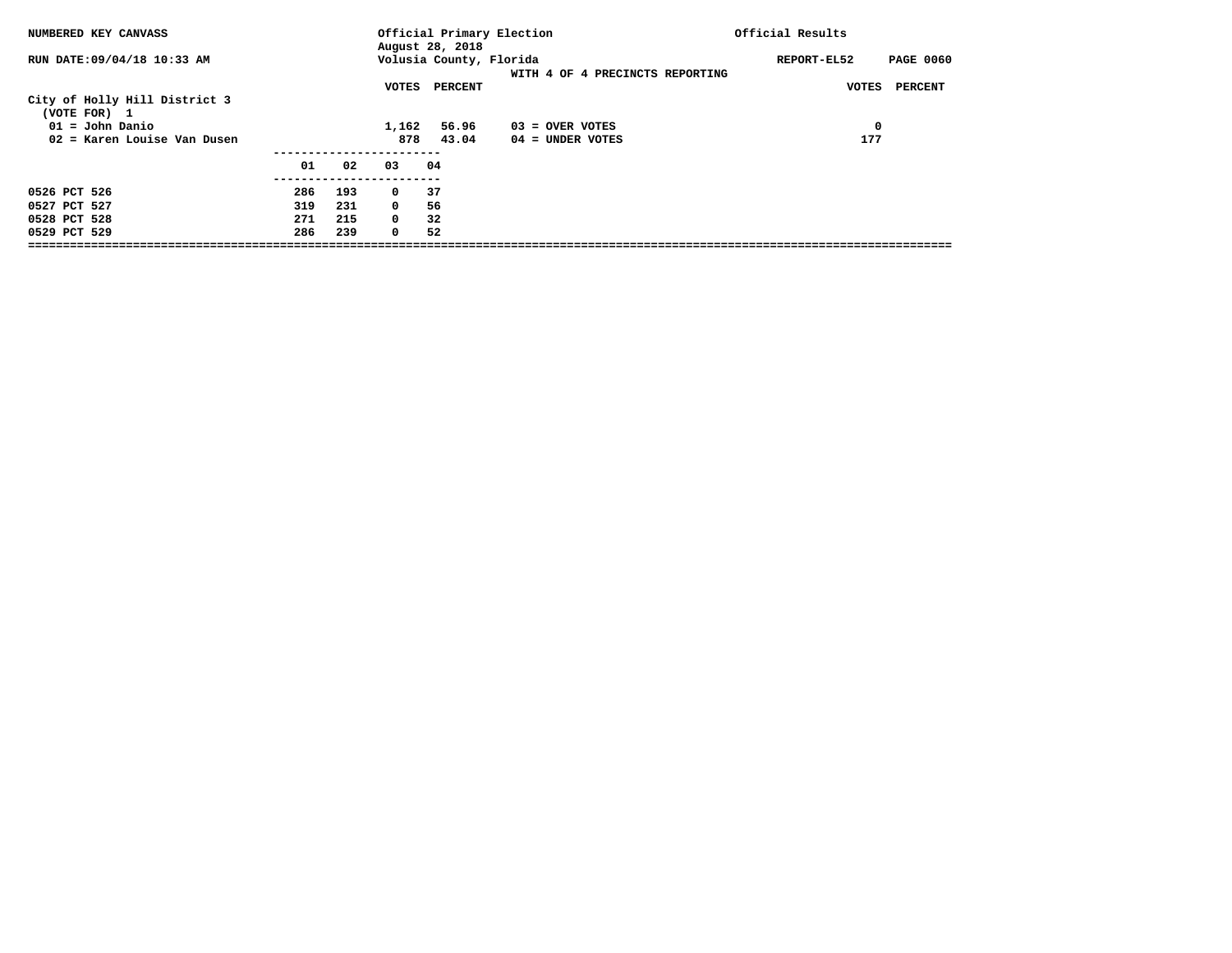| NUMBERED KEY CANVASS                           |     |     |       |     | Official Primary Election<br>August 28, 2018 |    |                   |                    |                                 | Official Results |                  |
|------------------------------------------------|-----|-----|-------|-----|----------------------------------------------|----|-------------------|--------------------|---------------------------------|------------------|------------------|
| RUN DATE: 09/04/18 10:33 AM                    |     |     |       |     | Volusia County, Florida                      |    |                   |                    | WITH 7 OF 7 PRECINCTS REPORTING | REPORT-EL52      | <b>PAGE 0061</b> |
| City of New Smyrna Beach Mayor<br>(VOTE FOR) 1 |     |     | VOTES |     | <b>PERCENT</b>                               |    |                   |                    |                                 | <b>VOTES</b>     | <b>PERCENT</b>   |
| $01 = Mark A$ . Beckwith                       |     |     | 1,048 |     | 12.45                                        |    | $05$ = Russ Owen  |                    |                                 | 3,389            | 40.26            |
| 02 = Ed Ellison - WITHDRAWN                    |     |     | 340   |     | 4.04                                         |    | $06 =$ Joel Paige |                    |                                 | 225              | 2.67             |
| $03$ = Chase Herbig                            |     |     | 1,633 |     | 19.40                                        |    | 07 = OVER VOTES   |                    |                                 | 3                |                  |
| $04 =$ Lisa Martin                             |     |     | 1,782 |     | 21.17                                        |    |                   | $08 =$ UNDER VOTES |                                 | 296              |                  |
|                                                | 01  | 02  | 03    | 04  | 05                                           | 06 | 07                | 08                 |                                 |                  |                  |
| 0803 PCT 803                                   | 124 | 25  | 133   | 191 | 321                                          | 26 | $^{\circ}$        | 30                 |                                 |                  |                  |
| 0804 PCT 804                                   | 186 | 84  | 288   | 257 | 538                                          | 32 |                   | 45                 |                                 |                  |                  |
| 0805 PCT 805                                   | 273 | 39  | 306   | 398 | 924                                          | 37 | $^{\circ}$        | 67                 |                                 |                  |                  |
| 0808 PCT 808                                   | 197 | 131 | 562   | 502 | 777                                          | 42 |                   | 88                 |                                 |                  |                  |
| 0809 PCT 809                                   | 31  | 13  | 57    | 56  | 105                                          | 7  | $\Omega$          | 10                 |                                 |                  |                  |
| 0810 PCT 810                                   | 136 | 24  | 81    | 133 | 234                                          | 20 | 0                 | 17                 |                                 |                  |                  |
| 0812 PCT 812                                   | 101 | 24  | 206   | 245 | 490                                          | 61 | $\Omega$          | 39                 |                                 |                  |                  |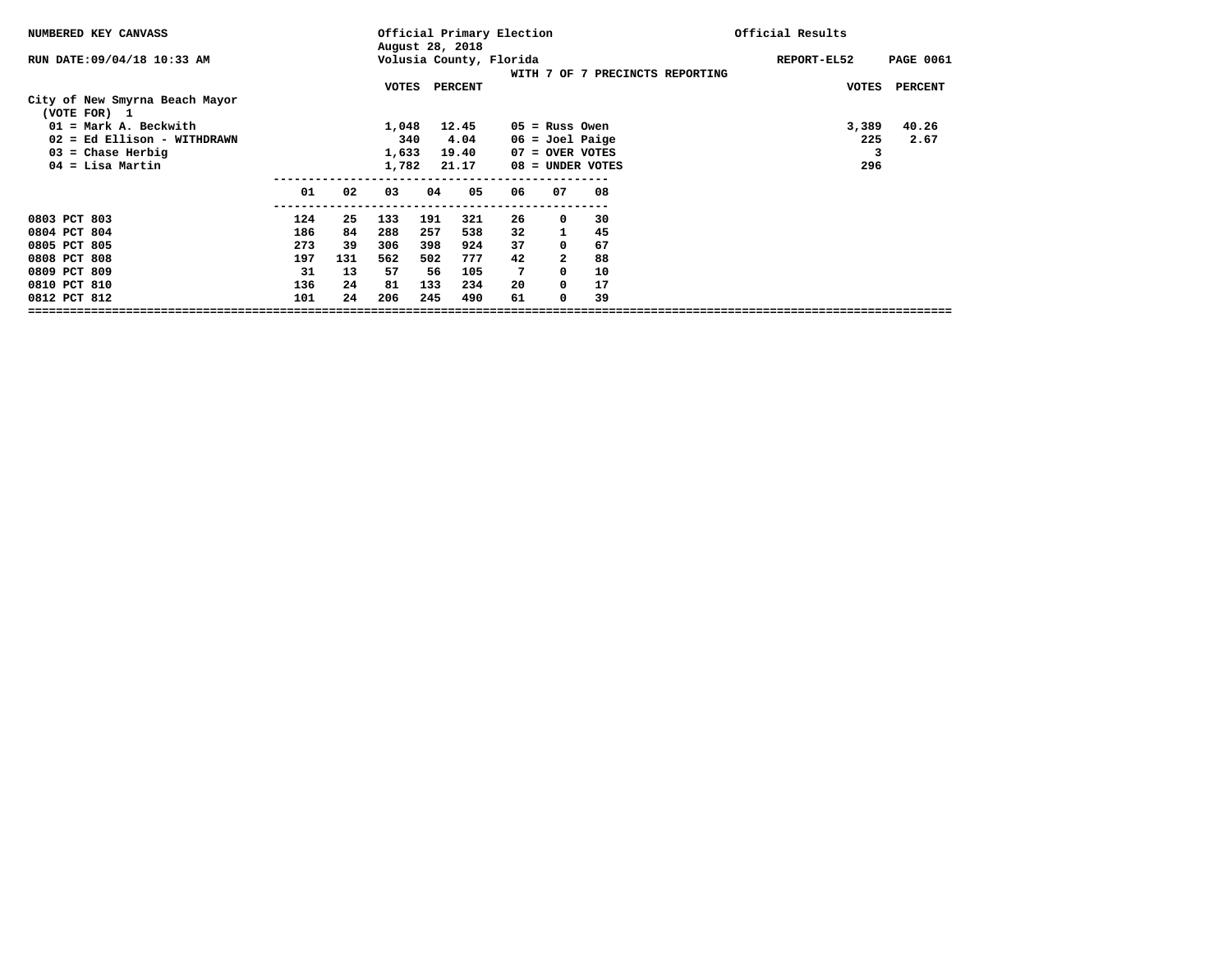| NUMBERED KEY CANVASS                            |     |     | Official Primary Election<br>August 28, 2018 |     |                         |     |                   | Official Results                |  |             |       |                  |
|-------------------------------------------------|-----|-----|----------------------------------------------|-----|-------------------------|-----|-------------------|---------------------------------|--|-------------|-------|------------------|
| RUN DATE: 09/04/18 10:33 AM                     |     |     |                                              |     | Volusia County, Florida |     |                   | WITH 7 OF 7 PRECINCTS REPORTING |  | REPORT-EL52 |       | <b>PAGE 0062</b> |
|                                                 |     |     | VOTES                                        |     | PERCENT                 |     |                   |                                 |  |             | VOTES | <b>PERCENT</b>   |
| City of New Smyrna Beach Zone 1<br>(VOTE FOR) 1 |     |     |                                              |     |                         |     |                   |                                 |  |             |       |                  |
| $01 =$ Peggy Belflower                          |     |     | 2,345                                        |     | 29.90                   |     |                   | $04 =$ John Redmond             |  |             | 1,563 | 19.93            |
| $02$ = Michael Kolody                           |     |     | 2,100                                        |     | 26.77                   |     | $05 =$ OVER VOTES |                                 |  |             | 5     |                  |
| $03 = Jessica Realin$                           |     |     | 1,836                                        |     | 23.41                   |     | 06 = UNDER VOTES  |                                 |  |             | 867   |                  |
|                                                 |     |     |                                              |     |                         |     |                   |                                 |  |             |       |                  |
|                                                 | 01  | 02  | 03                                           | 04  | 05                      | 06  |                   |                                 |  |             |       |                  |
| 0803 PCT 803                                    | 196 | 237 | 168                                          | 161 | $\mathbf 0$             | 88  |                   |                                 |  |             |       |                  |
| 0804 PCT 804                                    | 333 | 328 | 343                                          | 283 | $\mathbf{1}$            | 143 |                   |                                 |  |             |       |                  |
| 0805 PCT 805                                    | 711 | 548 | 305                                          | 326 | 2                       | 152 |                   |                                 |  |             |       |                  |
| 0808 PCT 808                                    | 525 | 488 | 576                                          | 430 | $\mathbf{2}$            | 280 |                   |                                 |  |             |       |                  |
| 0809 PCT 809                                    | 59  | 65  | 86                                           | 41  | 0                       | 28  |                   |                                 |  |             |       |                  |
| 0810 PCT 810                                    | 182 | 154 | 155                                          | 107 | 0                       | 47  |                   |                                 |  |             |       |                  |
| 0812 PCT 812                                    | 339 | 280 | 203                                          | 215 | 0                       | 129 |                   |                                 |  |             |       |                  |
|                                                 |     |     |                                              |     |                         |     |                   |                                 |  |             |       |                  |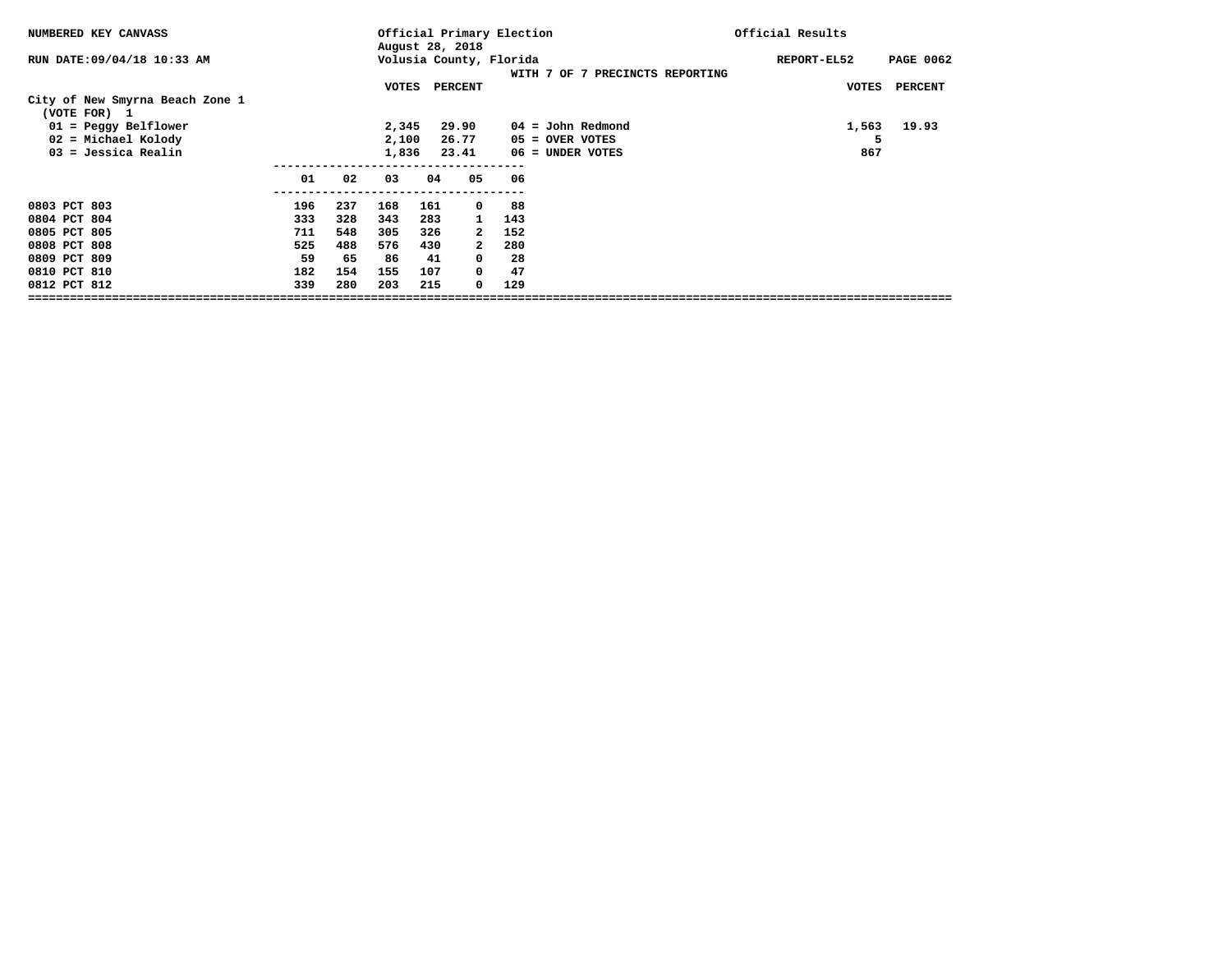| NUMBERED KEY CANVASS                                                                            |     |     |            | August 28, 2018                    | Official Primary Election               | Official Results                                    |
|-------------------------------------------------------------------------------------------------|-----|-----|------------|------------------------------------|-----------------------------------------|-----------------------------------------------------|
| RUN DATE: 09/04/18 10:33 AM                                                                     |     |     | VOTES      | Volusia County, Florida<br>PERCENT | WITH 1 OF 1 PRECINCTS REPORTING         | <b>PAGE 0063</b><br>REPORT-EL52<br>VOTES<br>PERCENT |
| Town of Ponce Inlet Seat 4<br>(VOTE FOR) 1<br>$01 = Joseph V.$ Perrone<br>$02 = Joe Villanella$ |     |     | 678<br>642 | 51.36<br>48.64                     | $03 =$ OVER VOTES<br>$04 =$ UNDER VOTES | $\mathbf 0$<br>117                                  |
|                                                                                                 | 01  | 02  | 03         | 04                                 |                                         |                                                     |
| 0726 PCT 726                                                                                    | 678 | 642 | $^{\circ}$ | 117                                |                                         |                                                     |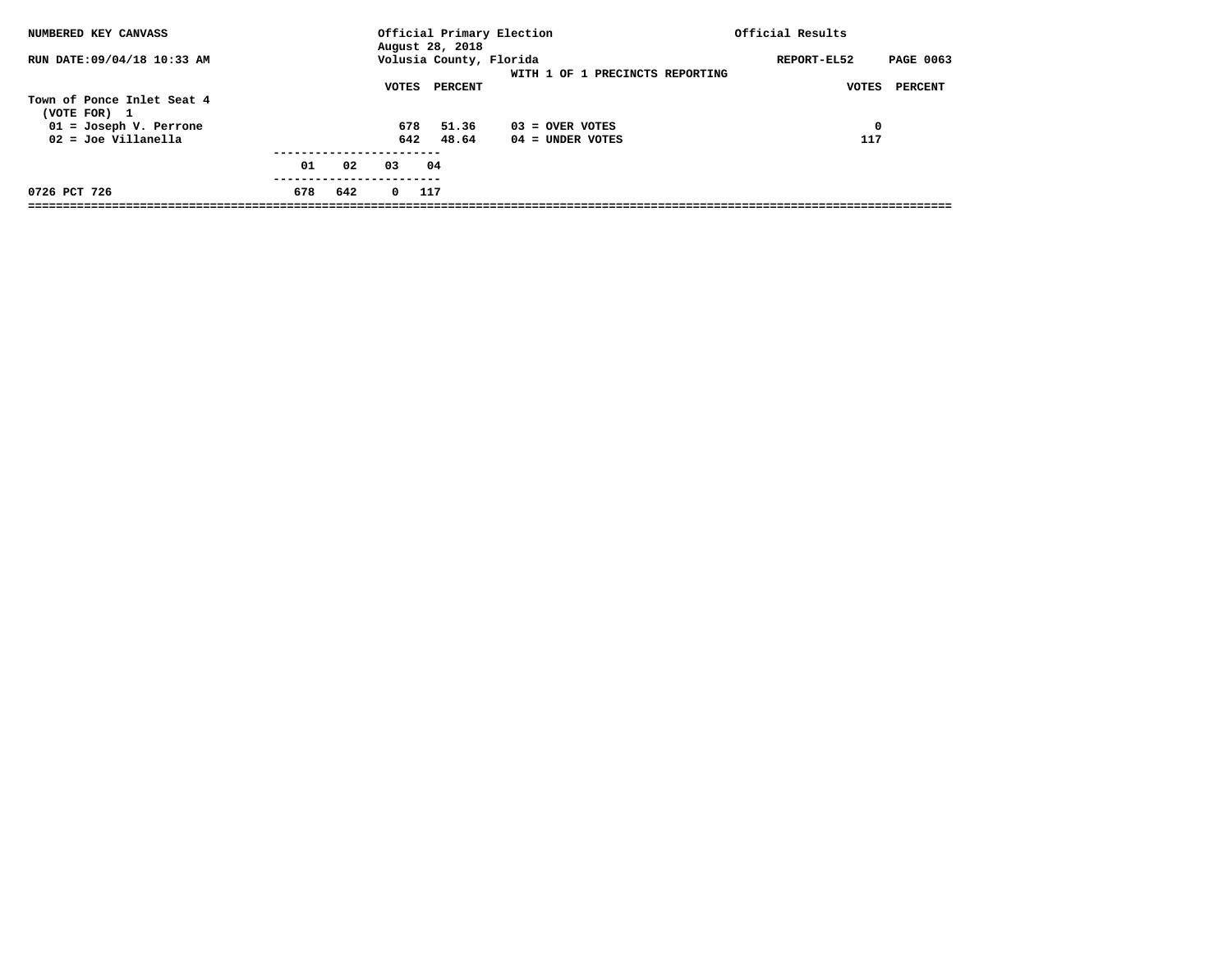| NUMBERED KEY CANVASS                           |     |     |       | Official Primary Election<br>August 28, 2018 |                                   |             | Official Results |  |  |
|------------------------------------------------|-----|-----|-------|----------------------------------------------|-----------------------------------|-------------|------------------|--|--|
| RUN DATE: 09/04/18 10:33 AM                    |     |     |       | Volusia County, Florida                      | WITH 14 OF 14 PRECINCTS REPORTING | REPORT-EL52 | <b>PAGE 0064</b> |  |  |
|                                                |     |     |       | VOTES PERCENT                                |                                   |             | VOTES PERCENT    |  |  |
| City of Port Orange District 2<br>(VOTE FOR) 1 |     |     |       |                                              |                                   |             |                  |  |  |
| $01 =$ Sarah Jones                             |     |     | 5,325 | 42.40                                        | 03 = OVER VOTES                   |             | 1                |  |  |
| $02$ = Chase Tramont                           |     |     | 7,233 | 57.60                                        | 04 = UNDER VOTES                  |             | 607              |  |  |
|                                                |     |     |       |                                              |                                   |             |                  |  |  |
|                                                | 01  | 02  | 03    | 04                                           |                                   |             |                  |  |  |
| 0709 PCT 709                                   | 362 | 417 | 1     | 30                                           |                                   |             |                  |  |  |
| 0711 PCT 711                                   | 547 | 560 | 0     | 39                                           |                                   |             |                  |  |  |
| 0712 PCT 712                                   | 298 | 286 | 0     | 24                                           |                                   |             |                  |  |  |
| 0714 PCT 714                                   | 514 | 582 | 0     | 58                                           |                                   |             |                  |  |  |
| 0717 PCT 717                                   | 218 | 334 | 0     | 27                                           |                                   |             |                  |  |  |
| 0718 PCT 718                                   | 441 | 669 | 0     | 52                                           |                                   |             |                  |  |  |
| 0719 PCT 719                                   | 295 | 305 | 0     | 27                                           |                                   |             |                  |  |  |
| 0720 PCT 720                                   | 97  | 137 | 0     | 18                                           |                                   |             |                  |  |  |
| 0722 PCT 722                                   | 325 | 317 | 0     | 31                                           |                                   |             |                  |  |  |
| 0725 PCT 725                                   | 339 | 459 | 0     | 49                                           |                                   |             |                  |  |  |
| 0728 PCT 728                                   | 523 | 807 | 0     | 48                                           |                                   |             |                  |  |  |
| 0729 PCT 729                                   | 475 | 926 | 0     | 83                                           |                                   |             |                  |  |  |
| 0732 PCT 732                                   | 576 | 857 | 0     | 79                                           |                                   |             |                  |  |  |
| 0733 PCT 733                                   | 315 | 577 | 0     | 42                                           |                                   |             |                  |  |  |
|                                                |     |     |       |                                              |                                   |             |                  |  |  |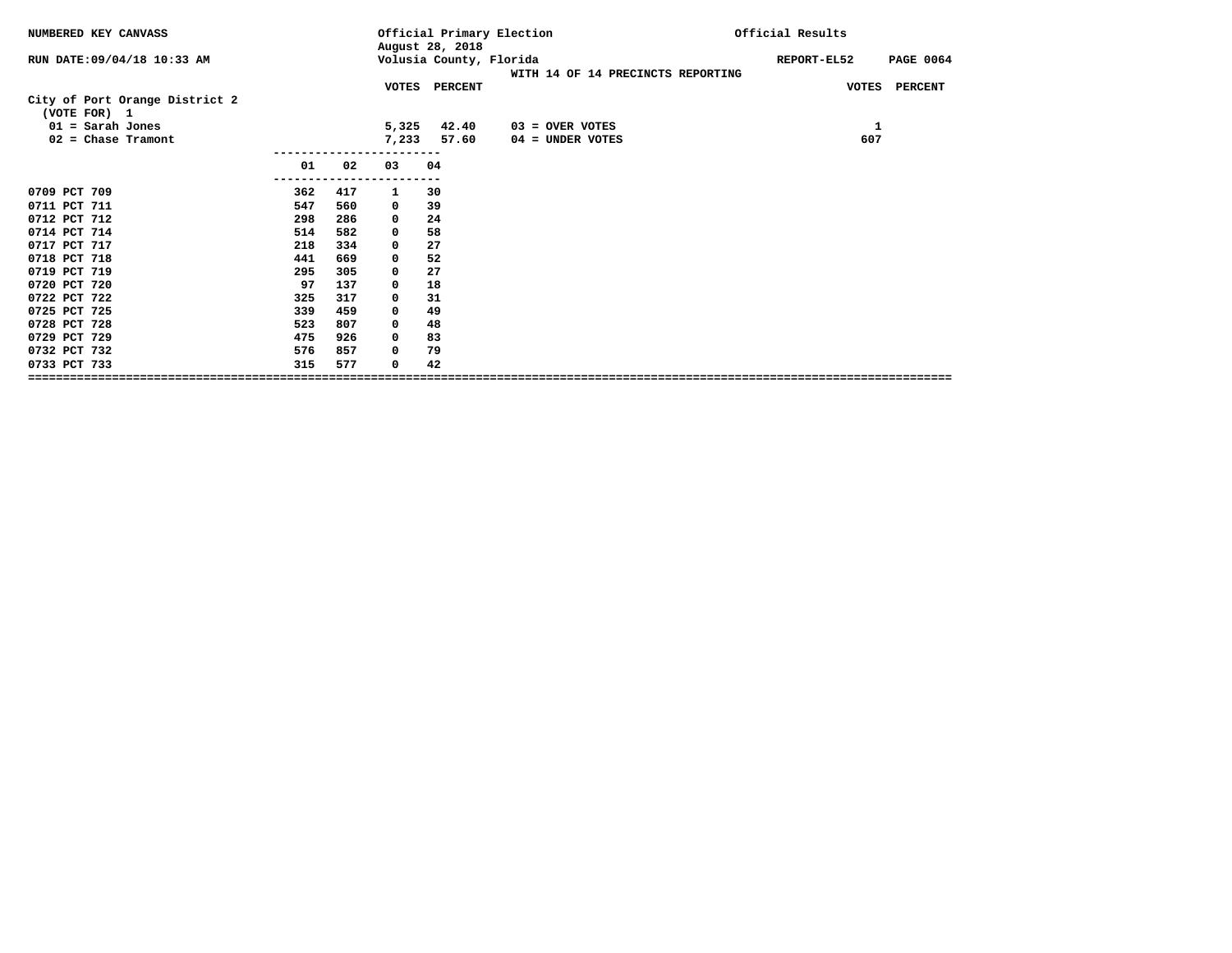| NUMBERED KEY CANVASS                         |     |     |            |                                            | Official Primary Election       | Official Results                |
|----------------------------------------------|-----|-----|------------|--------------------------------------------|---------------------------------|---------------------------------|
| RUN DATE: 09/04/18 10:33 AM                  |     |     |            | August 28, 2018<br>Volusia County, Florida |                                 | <b>PAGE 0065</b><br>REPORT-EL52 |
|                                              |     |     |            |                                            | WITH 2 OF 2 PRECINCTS REPORTING |                                 |
|                                              |     |     | VOTES      | PERCENT                                    |                                 | PERCENT<br>VOTES                |
| City of South Daytona Seat 2<br>(VOTE FOR) 1 |     |     |            |                                            |                                 |                                 |
| 01 = Nancy Ann Long - WITHDRAWN              |     |     | 897        | 48.07                                      | $03 =$ OVER VOTES               | $\mathbf{2}$                    |
| $02$ = Douglas P. Quartier                   |     |     | 969        | 51.93                                      | $04 =$ UNDER VOTES              | 576                             |
|                                              | 01  | 02  | 03         | 04                                         |                                 |                                 |
| 0701 PCT 701                                 | 491 | 561 | 2          | -331                                       |                                 |                                 |
| 0703 PCT 703                                 | 406 | 408 | $^{\circ}$ | 245                                        |                                 |                                 |
|                                              |     |     |            |                                            |                                 |                                 |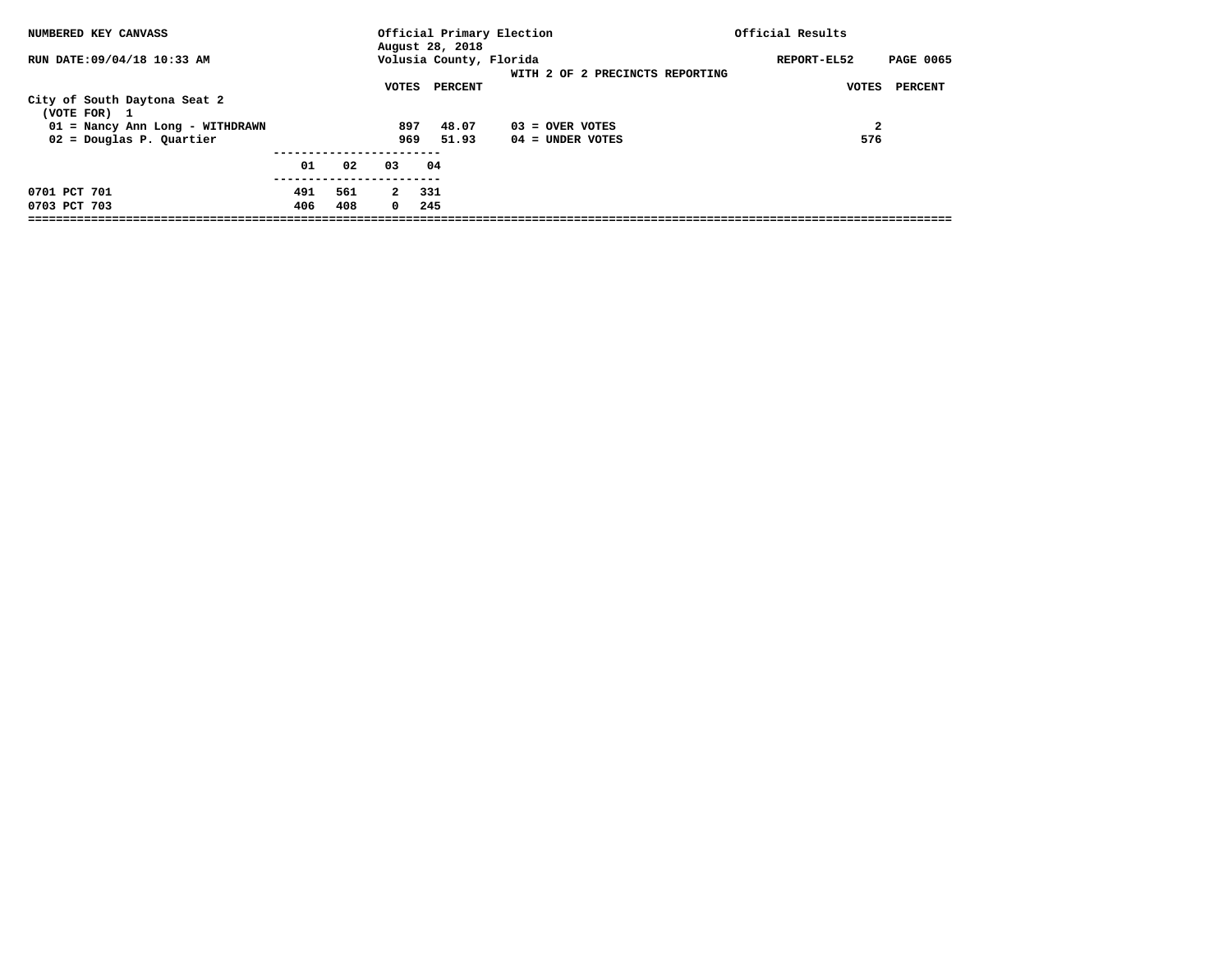| NUMBERED KEY CANVASS                   |     |              | August 28, 2018         | Official Primary Election       | Official Results                |
|----------------------------------------|-----|--------------|-------------------------|---------------------------------|---------------------------------|
| RUN DATE:09/04/18 10:33 AM             |     |              | Volusia County, Florida | WITH 4 OF 4 PRECINCTS REPORTING | <b>PAGE 0066</b><br>REPORT-EL52 |
| Holly Hill Amendment 1<br>(VOTE FOR) 1 |     | VOTES        | <b>PERCENT</b>          |                                 | <b>PERCENT</b><br>VOTES         |
| $01 = Yes$                             |     | 1,072        | 54.97                   | $03 =$ OVER VOTES               | Ŧ.                              |
| $02 = No$                              |     | 878          | 45.03                   | $04 =$ UNDER VOTES              | 266                             |
| 01                                     | 02  | 03           | 04                      |                                 |                                 |
| 0526 PCT 526<br>287                    | 169 | $^{\circ}$   | 60                      |                                 |                                 |
| 0527 PCT 527<br>264                    | 245 | $\mathbf{1}$ | 96                      |                                 |                                 |
| 258<br>0528 PCT 528                    | 221 | $^{\circ}$   | 39                      |                                 |                                 |
| 263<br>0529 PCT 529                    | 243 | $\mathbf 0$  | 71                      |                                 |                                 |